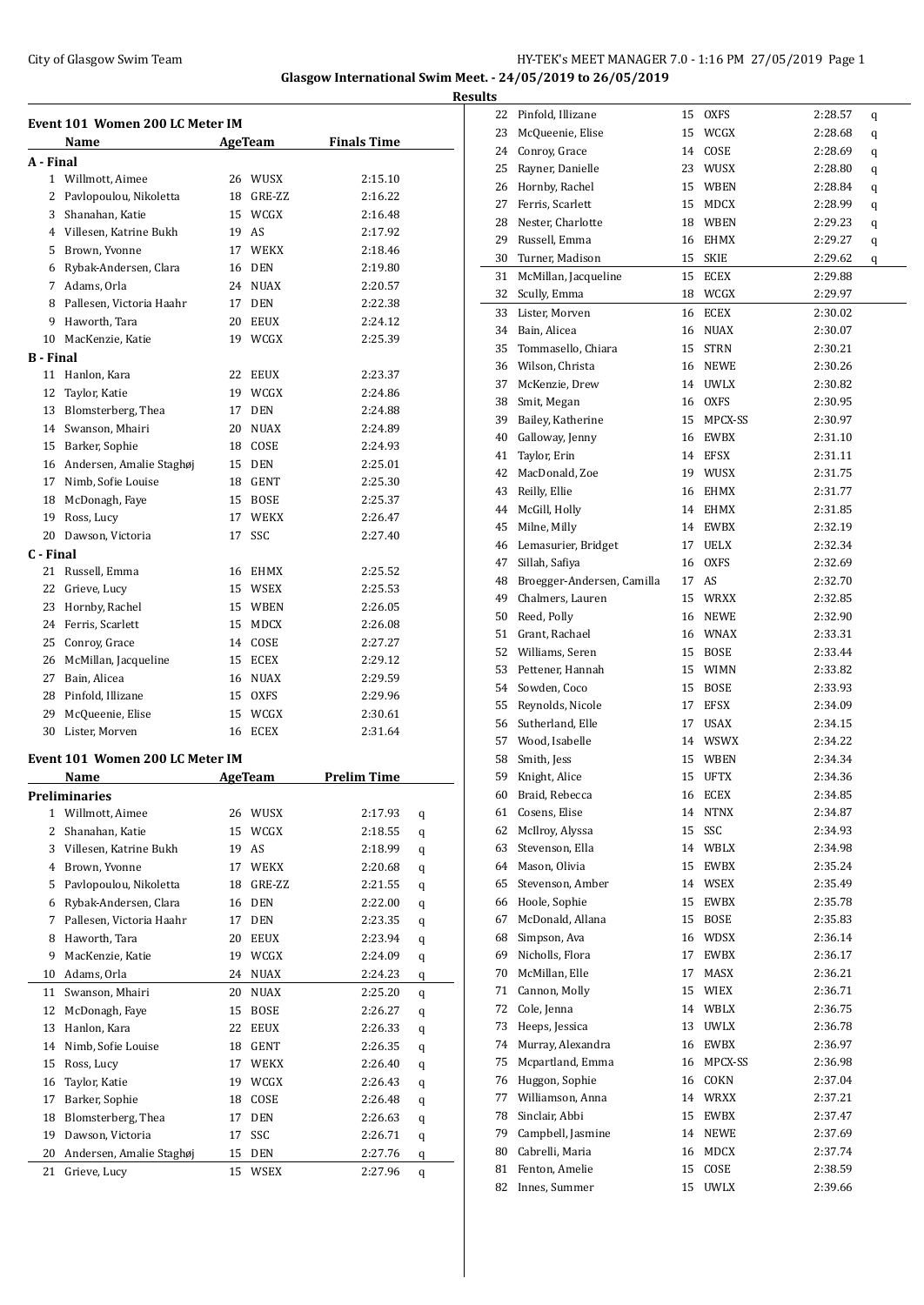### City of Glasgow Swim Team HY-TEK's MEET MANAGER 7.0 - 1:16 PM 27/05/2019 Page 2 **Glasgow International Swim Meet. - 24/05/2019 to 26/05/2019**

|           | Preliminaries  (Event 101 Women 200 LC Meter IM) |    |                |                    |   |
|-----------|--------------------------------------------------|----|----------------|--------------------|---|
|           | Name                                             |    | <b>AgeTeam</b> | <b>Prelim Time</b> |   |
| 83        | Russell, Christen                                |    | 17 UELX        | 2:39.93            |   |
|           | 84 Belotti, Kiana                                |    | 16 EWBX        | 2:40.49            |   |
| 85        | Segall, Eilish                                   |    | 15 UELX        | 2:41.06            |   |
|           | 86 Mortensen, Michelle                           |    | 17 DEN         | 2:41.33            |   |
|           | 87 Hughes, Leigha                                |    | 14 WCGX        | 2:41.80            |   |
| 88        | Cowan, Zara                                      |    | 15 UFTX        | 2:42.95            |   |
|           | Event 102 Men 200 LC Meter IM                    |    |                |                    |   |
|           | Name                                             |    | <b>AgeTeam</b> | <b>Finals Time</b> |   |
| A - Final |                                                  |    |                |                    |   |
|           | 1 Spanoudakis, Georgios                          |    | 18 PANA        | 2:02.22            |   |
|           | 2 Szaranek, Mark                                 |    | 24 WUSX        | 2:03.36            |   |
|           | 3 Lawrie, Callum                                 |    | 21 WUSX        | 2:03.73            |   |
|           | 4 Mc Millan, Jack                                |    | 19 BAN         | 2:05.37            |   |
| 5         | Goodburn, Archie                                 |    | 18 EWBX        | 2:05.81            |   |
| 6         | Tsiopanis, Thomas                                |    | 26 EEUX        | 2:05.93            |   |
|           | 7 Ntanos, Nikolaos                               |    | 19 GRE-ZZ      | 2:07.54            |   |
| 8         | Clough, George                                   |    | 20 WUSX        | 2:07.63            |   |
| 9         | Ellegaard, Arthur Dalén                          |    | 18 DEN         | 2:08.24            |   |
| 10        | Strøbek, Lucas Bruun                             |    | 18 DEN         | 2:09.25            |   |
| B - Final |                                                  |    |                |                    |   |
| 11        | Giourtzidis, Daniil                              |    | 17 GRE-ZZ      | 2:09.36            |   |
|           | 12 Logue, Zak                                    | 21 | <b>SUNE</b>    | 2:09.72            |   |
|           | 13 MacIntosh, Andrew                             |    | 18 EEUX        | 2:11.02            |   |
|           | 14 Blanch, Nicolas                               |    | 22 AS          | 2:11.12            |   |
|           | 15 Andersen, Christoffer H.                      |    | 17 DEN         | 2:11.21            |   |
|           | 16 Allison, Fraser                               |    | 19 EWBX        | 2:11.68            |   |
|           | 17 Lønborg, Carl Emil                            |    | 17 GENT        | 2:12.25            |   |
|           | 18 Greening, Pierce                              |    | 16 COKN        | 2:12.36            |   |
| 19        | Allison, Angus                                   |    | 16 EWBX        | 2:12.64            |   |
| 20        | Napolitano, Giano                                |    | 19 WUSX        | 2:13.92            |   |
| C - Final |                                                  |    |                |                    |   |
| 21        | Fairbairn, Greg                                  |    | 17 WBLX        | 2:11.25            |   |
| 22        | Kean, John                                       |    | 17 UWLX        | 2:13.29            |   |
|           | 23 Smith, Jack                                   |    | 15 COKN        | 2:14.38            |   |
|           | 24 Zhao, Ryan                                    |    | 15 NEWE        | 2:14.95            |   |
|           | 25 Woodhall, Matthew                             |    | 15 COSE        | 2:15.01            |   |
|           | 26 Allison, Cameron                              |    | 16 WDSX        | 2:16.50            |   |
| 27        | Kirkham, Jake                                    | 15 | UFTX           | 2:17.17            |   |
| 28        | Krawiec, Stefan                                  |    | 13 UELX        | 2:17.55            |   |
| 29        | McKinnon, Ruairi                                 | 15 | WMBX           | 2:20.05            |   |
| 30        | Coates, Thomas                                   | 16 | UWLX           | 2:21.11            |   |
|           | Event 102 Men 200 LC Meter IM                    |    |                |                    |   |
|           | Name                                             |    | AgeTeam        | <b>Prelim Time</b> |   |
|           | Preliminaries                                    |    |                |                    |   |
| 1         | Spanoudakis, Georgios                            |    | 18 PANA        | 2:05.01            | q |
| 2         | Clough, George                                   |    | 20 WUSX        | 2:07.60            | q |
| 3         | Tsiopanis, Thomas                                |    | 26 EEUX        | 2:07.69            | q |
| 4         | Goodburn, Archie                                 |    | 18 EWBX        | 2:07.76            | q |
| 5         | Mc Millan, Jack                                  | 19 | BAN            | 2:07.95            | q |
| 6         | Ntanos, Nikolaos                                 | 19 | GRE-ZZ         | 2:08.64            | q |
| 7         | Szaranek, Mark                                   |    | 24 WUSX        | 2:09.07            | q |
| 8         | Lawrie, Callum                                   | 21 | WUSX           | 2:09.25            | q |
| 9         | Strøbek, Lucas Bruun                             | 18 | <b>DEN</b>     | 2:09.37            | q |
| 10        | Boyek, Kyle                                      | 27 | WUSX           | 2:09.49            | q |
| 11        | Ellegaard, Arthur Dalén                          | 18 | DEN            | 2:09.67            | q |
| 12        | Crosby, Oliver                                   | 20 | COSE           | 2:11.21            | q |
|           |                                                  |    |                |                    |   |

13 Giourtzidis, Daniil 17 GRE-ZZ 2:11.39 q

| <b>Results</b> |                                   |       |                 |         |   |
|----------------|-----------------------------------|-------|-----------------|---------|---|
|                | 14 Pyle, Nicholas                 |       | 19 NEWE         | 2:11.61 | q |
| 15             | MacIntosh, Andrew                 |       | 18 EEUX         | 2:11.80 | q |
|                | 16 Trett Oliver, Tony-Joe         |       | 20 WUSX         | 2:12.05 | q |
|                | 17 Lønborg, Carl Emil             | 17    | <b>GENT</b>     | 2:12.46 | q |
| 18             | Allison, Fraser                   | 19    | <b>EWBX</b>     | 2:12.49 | q |
| 19             | Blanch, Nicolas                   | 22 AS |                 | 2:13.04 | q |
| 20             | Andersen, Christoffer H.          | 17    | DEN             | 2:13.41 | q |
| 21             | Logue, Zak                        | 21    | <b>SUNE</b>     | 2:13.43 | q |
| 22             | Greening, Pierce                  |       | 16 COKN         | 2:13.55 | q |
| 23             | Allison, Angus                    |       | 16 EWBX         | 2:13.63 | q |
| 24             | Napolitano, Giano                 |       | 19 WUSX         | 2:13.79 | q |
| 25             | Macdonald, Jamie                  |       | 18 EWBX         | 2:13.85 | q |
|                | 26 Manners, Jay                   |       | 20 SUNE         | 2:14.30 | q |
|                | 27 O'Halleron, Joel               |       | 23 DERE         | 2:14.36 | q |
|                | 28 Hewitt, Cole                   |       | 17 COSE         | 2:14.92 | q |
| 29             | Kean, John                        | 17    | UWLX            | 2:14.95 | q |
| 30             | Zhao, Ryan                        |       | 15 NEWE         | 2:15.14 | q |
| 31             | Greenock, Craig                   | 18    | WCGX            | 2:15.22 |   |
|                | 32 Woodhall, Matthew              | 15    | COSE            | 2:15.92 |   |
| 33             | Gilchrist, Ben                    | 18    | <b>DURE</b>     | 2:16.23 |   |
|                | 34 Krawiec, Stefan                | 13    | <b>UELX</b>     | 2:16.26 |   |
|                | 35 Cannon, Thomas                 |       | 18 WIEX         | 2:16.29 |   |
| 36             | Swinney, Gregor                   |       | 22 WCGX         | 2:16.39 |   |
| 37             | Fairbairn, Greg                   |       | 17 WBLX         | 2:16.60 |   |
| 38             | Smith, Jack                       | 15    | COKN            | 2:16.95 |   |
| 39             | Ivison, Jack                      |       | 18 COKN         | 2:17.15 |   |
| 40             | Kirkham, Jake                     |       | 15 UFTX         | 2:17.67 |   |
| 41             | Ferguson, Daniel                  |       | 18 UWLX         | 2:17.69 |   |
|                | 42 Allison, Cameron               |       | 16 WDSX         | 2:18.29 |   |
|                | 43 Hagan, Max                     |       | 18 WCGX         | 2:18.51 |   |
| 44             | Barrett, Carl                     |       | 18 NUAX         | 2:18.54 |   |
| 45             | Langley, Lawrence                 | 18 AS |                 | 2:18.61 |   |
|                | 46 McKinnon, Ruairi               |       | 15 WMBX         | 2:18.72 |   |
| 47             | Smith, Ben                        |       | 18 WBEN         | 2:18.97 |   |
|                | *48 Massey, Conor                 |       | 17 WCGX         | 2:18.98 |   |
|                | *48 Coates, Thomas                |       | 16 UWLX         | 2:18.98 |   |
| *50            | Chittleburgh, Samuel              |       | 16 EWBX         | 2:19.53 |   |
| $*50$          | Baird, Graham                     |       | 16 WSAX         | 2:19.53 |   |
| 52             | Lawlor, Louis                     |       | 17 WCGX         | 2:19.83 |   |
| 53             | Craigmile, Sean                   |       | 16 UELX         | 2:20.03 |   |
| 54             | Pettener, James                   |       | 18 WIMN         | 2:20.22 |   |
| 55             | English, Thomas                   |       | 15 CLS          | 2:20.34 |   |
| 56             | Duncan, Ryan                      |       | 16 MASX         | 2:20.36 |   |
| 57             | Ferguson, Jamie                   |       | 16 EMNX         | 2:20.72 |   |
| 58             | Eccleston, Liam                   | 17    | WDSX            | 2:21.00 |   |
| 59             | Pate, Kyle                        |       | 20 WUSX         | 2:21.03 |   |
| 60             | Shimmin, Patrick                  | 17    | NEWE            | 2:21.17 |   |
| $*61$          | Ferguson, Ben                     | 20    | USAX            | 2:21.61 |   |
| *61            | Wallace, Finlay                   | 16    | MASX            | 2:21.61 |   |
| 63             | Lill, Oliver                      | 17    | BOSE            | 2:22.14 |   |
| 64             | Mitchell, Joshua                  | 17    | EWBX            | 2:22.33 |   |
| 65             | Upton, Max                        |       | 16 BILE         | 2:22.83 |   |
| 66             | Ellis, William                    |       | 16 BOSE         | 2:22.86 |   |
| 67             | Ray, Owen                         |       | 14 EWBX         | 2:23.09 |   |
| 68             | Murphy, Liam                      |       | 15 UFTX         | 2:23.21 |   |
| 69             | Grieve, Lucas                     |       | 15 UFTX         | 2:23.32 |   |
| 70             | Buchanan, Keir                    |       | 17 WEKX         | 2:23.39 |   |
| 71<br>72       | Dickson, Archie<br>Murray, Daniel | 15    | WCGX            | 2:23.57 |   |
| *73            | Gumbrell, Euan                    | 16    | WDDX<br>18 WCGX | 2:23.61 |   |
|                |                                   |       |                 | 2:23.78 |   |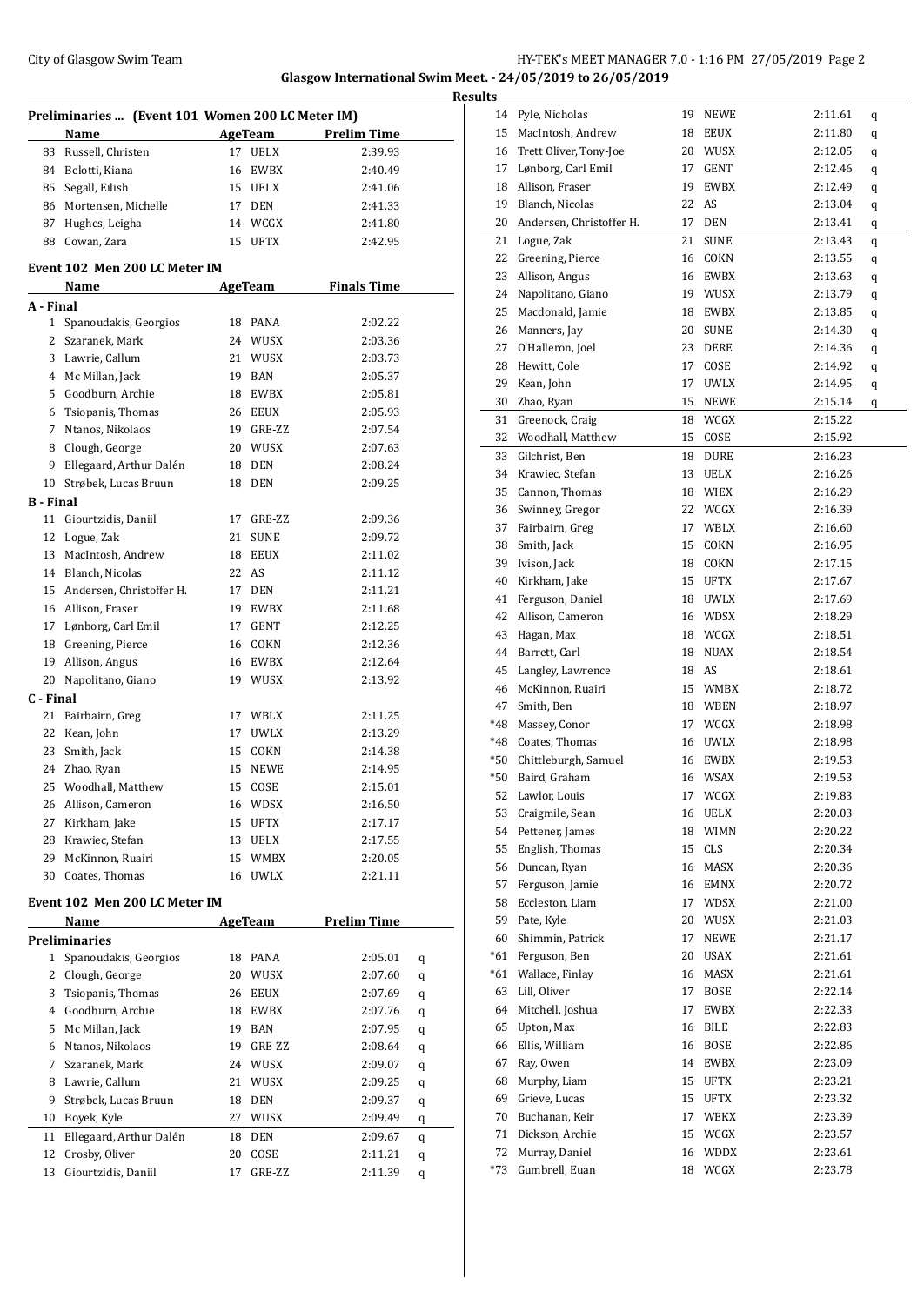### City of Glasgow Swim Team Team Frameters Management City of Glasgow Swim Team Frameters 1.16 PM 27/05/2019 Page 3 **Glasgow International Swim Meet. - 24/05/2019 to 26/05/2019**

**Results**

|              | Preliminaries  (Event 102 Men 200 LC Meter IM) |          |                     |                    |  |
|--------------|------------------------------------------------|----------|---------------------|--------------------|--|
|              | Name                                           |          | AgeTeam             | <b>Prelim Time</b> |  |
| $*73$        | Young, Rory                                    | 17       | EHMX                | 2:23.78            |  |
| 75           | Milne, Jack                                    | 18       | MDCX                | 2:23.93            |  |
| 76           | Lumsden, Kerr                                  |          | 16 MMHX             | 2:24.14            |  |
| 77           | Brumwell, Tom                                  |          | 17 CLS              | 2:24.18            |  |
| 78           | Hale, Felix                                    |          | 16 EIHX             | 2:24.22            |  |
| 79           | Gacki, Bartek                                  |          | 17 UELX             | 2:24.75            |  |
| 80           | Kingdom, Struan                                |          | 17 WRXX             | 2:24.77            |  |
| 81           | Kernohan, David                                |          | 14 EWBX             | 2:25.24            |  |
| 82           | Llewellyn, Arthur                              | 15       | <b>BOSE</b>         | 2:25.58            |  |
| 83           | Walters, Tielo                                 | 17       | <b>MDCX</b>         | 2:25.65            |  |
| 84           | Baillie, Findlay                               | 17       | MDCX                | 2:25.67            |  |
| 85           | Sutherland, Andrew                             |          | 16 WNAX             | 2:25.92            |  |
| 86           | Scott, Jacob                                   |          | 15 WBEN             | 2:26.63            |  |
| 87           | Brown, Jack                                    |          | 14 EHMX             | 2:26.71            |  |
|              |                                                |          | 16 EIHX             |                    |  |
| 88           | Alexander, Cameron                             |          |                     | 2:27.46            |  |
| 89           | Kelly, Charles                                 | 15       | SSC                 | 2:27.51            |  |
| 90           | Davey, Travis                                  |          | 14 MDCX             | 2:27.55            |  |
| 91           | Tate, Samuel                                   |          | 15 MOPE             | 2:27.98            |  |
| 92           | Beveridge, Alex                                | 18       | <b>NUAX</b>         | 2:28.06            |  |
| 93           | Longmore, Finn                                 |          | 16 ECAV-US          | 2:28.52            |  |
| 94           | Campbell, Alex                                 |          | 16 MANN             | 2:29.07            |  |
| 95           | Calder, Douglas                                |          | 14 UFTX             | 2:29.70            |  |
| 96           | Muirden, Scott                                 | 17       | EHMX                | 2:29.93            |  |
| 97           | Carroll, Owen                                  |          | 14 MPCX-SS          | 2:30.19            |  |
| 98           | Smith, Olek                                    |          | 15 UFTX             | 2:30.29            |  |
| 99           | Smith, David                                   |          | 26 NADX             | 2:30.59            |  |
| 100          | Claxton, Jamie                                 |          | 17 EHMX             | 2:32.82            |  |
| 101          | Pate, Euan                                     | 19       | EFSX                | 2:33.66            |  |
|              | 102 Heard, Finn                                | 17       | <b>USAX</b>         | 2:36.63            |  |
|              |                                                |          |                     |                    |  |
|              |                                                |          |                     |                    |  |
|              | <b>Event 103 Women 100 LC Meter Butterfly</b>  |          |                     |                    |  |
|              | Name                                           |          | AgeTeam             | <b>Finals Time</b> |  |
| A - Final    |                                                |          |                     |                    |  |
| $\mathbf{1}$ | Bruce, Tain                                    | 21       | EEUX                | 59.22              |  |
| 2            | Large, Emily                                   | 18       | NEWE                | 1:00.29            |  |
| 3            | MacInnes, Keanna                               | 18       | WUSX                | 1:01.71            |  |
| 4            | Dawson, Kathleen                               | 22       | WUSX                | 1:01.80            |  |
| 5            | Robertson, Katie                               | 18       | WSEX                | 1:02.07            |  |
| 6            | Miley, Hannah                                  | 30       | NUAX                | 1:02.09            |  |
| 7            | Reid, Emma                                     | 20       | BAN                 | 1:02.64            |  |
| 8            | Rasmussen, Gro Grinda                          | 16       | DEN                 | 1:02.99            |  |
| 9            | Barrett, Karoline                              | 17       | <b>DEN</b>          | 1:03.32            |  |
| 10           | Svendsen, Julie Krøver                         | 17       | <b>DEN</b>          | 1:04.40            |  |
| B - Final    |                                                |          |                     |                    |  |
| 11           |                                                | 21       |                     | 1:03.50            |  |
|              | Finnon, Meg                                    |          | WUSX                |                    |  |
| 12           | Ford, Emily                                    | 17       | <b>OXFS</b>         | 1:03.67            |  |
| 13           | Goodburn, Katie                                | 16       | EWBX                | 1:03.77            |  |
| 14           | Rijkhoff, Lisa                                 | 18       | AS                  | 1:03.92            |  |
| 15           | Jones, Isabel                                  | 19       | WUSX                | 1:04.08            |  |
| 16           | Jones, Melody                                  | 16       | BOSE                | 1:04.19            |  |
| 17           | Wilson, Christa                                | 16       | NEWE                | 1:04.28            |  |
| 18           | Brown, Jane                                    | 19       | NEWE                | 1:04.54            |  |
| 19           | Haworth, Tara                                  | 20       | EEUX                | 1:04.86            |  |
| 20           | Lawrie, Kirstin                                | 18       | EEUX                | 1:06.02            |  |
| C - Final    |                                                |          |                     |                    |  |
| 21           | Turner, Ellie                                  |          | 16 ECEX             | 1:04.18            |  |
| 22           | Hobsley, Jo                                    | 15       | BANL                | 1:04.78            |  |
| 23<br>24     | Corrigan, Eve<br>Tommasello, Chiara            | 16<br>15 | EWBX<br><b>STRN</b> | 1:05.13<br>1:05.47 |  |

| 25                                     | Jones, Natalie               | 15 | EWBX           | 1:05.86            |   |  |  |  |  |
|----------------------------------------|------------------------------|----|----------------|--------------------|---|--|--|--|--|
| 26                                     | Robertson, Amelia            | 15 | <b>NEWE</b>    | 1:06.20            |   |  |  |  |  |
|                                        | 27 Conroy, Grace             |    | 14 COSE        | 1:06.32            |   |  |  |  |  |
|                                        | 28 Milne, Milly              |    | 14 EWBX        | 1:06.71            |   |  |  |  |  |
|                                        | 29 O'Brien, Anna             |    | 15 NEWE        | 1:06.84            |   |  |  |  |  |
|                                        | 30 Russell, Emma             | 16 | EHMX           | 1:07.61            |   |  |  |  |  |
| Event 103 Women 100 LC Meter Butterfly |                              |    |                |                    |   |  |  |  |  |
|                                        | Name                         |    | <b>AgeTeam</b> | <b>Prelim Time</b> |   |  |  |  |  |
|                                        | <b>Preliminaries</b>         |    |                |                    |   |  |  |  |  |
|                                        | 1 Bruce, Tain                |    | 21 EEUX        | 1:00.31            | q |  |  |  |  |
| 2                                      | Large, Emily                 | 18 | NEWE           | 1:00.55            | q |  |  |  |  |
| 3                                      | MacInnes, Keanna             |    | 18 WUSX        | 1:02.48            | q |  |  |  |  |
| 4                                      | Dawson, Kathleen             |    | 22 WUSX        | 1:02.70            | q |  |  |  |  |
| 5                                      | Miley, Hannah                |    | 30 NUAX        | 1:02.89            | q |  |  |  |  |
| 6                                      | Robertson, Katie             |    | 18 WSEX        | 1:02.97            | q |  |  |  |  |
| 7                                      | Rasmussen, Gro Grinda        |    | 16 DEN         | 1:03.11            | q |  |  |  |  |
| 8                                      | Horne, Emily                 |    | 22 WCGX        | 1:03.16            | q |  |  |  |  |
| 9                                      | Barrett, Karoline            | 17 | DEN            | 1:03.47            | q |  |  |  |  |
| 10                                     | Reid, Emma                   |    | 20 BAN         | 1:03.56            | q |  |  |  |  |
| 11                                     | Clifton, Kate                |    | 19 COSE        | 1:03.74            | q |  |  |  |  |
|                                        | 12 Svendsen, Julie Krøyer    | 17 | DEN            | 1:04.02            | q |  |  |  |  |
|                                        | 13 Rijkhoff, Lisa            |    | 18 AS          | 1:04.03            | q |  |  |  |  |
|                                        | 14 Finnon, Meg               |    | 21 WUSX        | 1:04.07            | q |  |  |  |  |
|                                        | 15 Ford, Emily               |    | 17 OXFS        | 1:04.47            | q |  |  |  |  |
|                                        | *16 Haworth, Tara            |    | 20 EEUX        | 1:04.77            | q |  |  |  |  |
|                                        | *16 Lawrie, Kirstin          |    | 18 EEUX        | 1:04.77            | q |  |  |  |  |
|                                        | 18 Jones, Isabel             |    | 19 WUSX        | 1:04.79            | q |  |  |  |  |
| 19                                     | Jones, Melody                |    | 16 BOSE        | 1:04.83            | q |  |  |  |  |
| 20                                     | Brown, Jane                  |    | 19 NEWE        | 1:04.93            | q |  |  |  |  |
|                                        | 21 Goodburn, Katie           |    | 16 EWBX        | 1:04.98            | q |  |  |  |  |
|                                        | 22 Wilson, Christa           |    | 16 NEWE        | 1:05.01            | q |  |  |  |  |
| 23                                     | Turner, Ellie                |    | 16 ECEX        | 1:05.09            | q |  |  |  |  |
| 24                                     | Johnson, Ella                |    | 19 SSC         | 1:05.22            | q |  |  |  |  |
|                                        | 25 Ebbesen, Elisabeth Sabroe |    | 17 DEN         | 1:05.37            | q |  |  |  |  |
| 26                                     | Jones, Natalie               |    | 15 EWBX        | 1:05.60            | q |  |  |  |  |
| 27                                     | Hobsley, Jo                  | 15 | BANL           | 1:05.73            | q |  |  |  |  |
| 28                                     | Taylor, Katie                | 19 | WCGX           | 1:05.82            | q |  |  |  |  |
| 29                                     | Tommasello, Chiara           | 15 | <b>STRN</b>    | 1:05.84            | q |  |  |  |  |
| 30                                     | Conroy, Grace                | 14 | COSE           | 1:05.86            | q |  |  |  |  |
| 31                                     | Corrigan, Eve                | 16 | EWBX           | 1:05.92            |   |  |  |  |  |
| 32                                     | Robertson, Amelia            | 15 | NEWE           | 1:06.21            |   |  |  |  |  |
| 33                                     | Milne, Milly                 | 14 | EWBX           | 1:06.34            |   |  |  |  |  |
| 34                                     | Onal, Gulsum                 | 21 | WCGX           | 1:06.37            |   |  |  |  |  |
| 35                                     | Russell, Emma                | 16 | EHMX           | 1:06.52            |   |  |  |  |  |
| 36                                     | Iheagwaram, Serena           |    | 17 WCGX        | 1:06.59            |   |  |  |  |  |
| 37                                     | O'Brien, Anna                | 15 | NEWE           | 1:06.63            |   |  |  |  |  |
| 38                                     | Smith, Imogen                | 20 | BANL           | 1:06.87            |   |  |  |  |  |
| 39                                     | Hutchison, Emmie             | 20 | WCGX           | 1:06.96            |   |  |  |  |  |
| 40                                     | Stoddart, Louisa             | 14 | UELX           | 1:07.28            |   |  |  |  |  |
| 41                                     | Murray, Jennifer             |    | 16 WNAX        | 1:07.34            |   |  |  |  |  |
| 42                                     | Murray, Jennifer             |    | 16 WNAX        | 1:07.34            |   |  |  |  |  |
| 43                                     | Murray, Alexandra            |    | 16 EWBX        | 1:07.42            |   |  |  |  |  |
| 44                                     | Murray, Alexandra            |    | 16 EWBX        | 1:07.42            |   |  |  |  |  |
| 45                                     | Barker, Sophie               |    | 18 COSE        | 1:07.47            |   |  |  |  |  |
| 46                                     | Chalmers, Lauren             |    | 15 WRXX        | 1:07.71            |   |  |  |  |  |
| 47                                     | Bailey, Katherine            | 15 | MPCX-SS        | 1:07.91            |   |  |  |  |  |
| 48                                     | Williamson, Isabelle         |    | 16 WBEN        | 1:08.04            |   |  |  |  |  |
| 49                                     | Murray, Sophie               | 15 | BANL           | 1:08.07            |   |  |  |  |  |
| 50                                     | Smith, Rosie                 | 15 | MOPE           | 1:08.12            |   |  |  |  |  |
|                                        |                              |    |                |                    |   |  |  |  |  |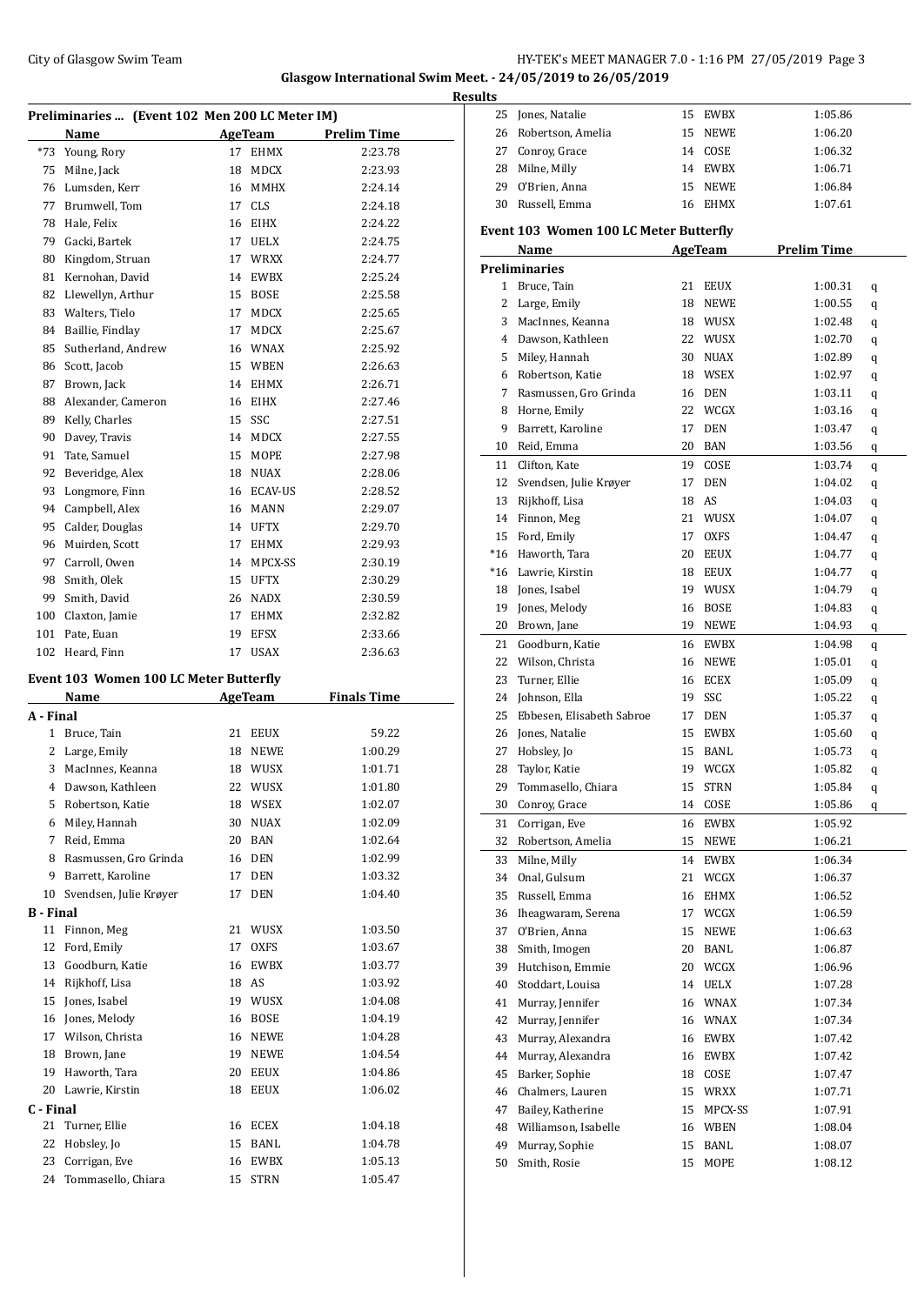### City of Glasgow Swim Team Team Team Fermi Management City of Glasgow Swim Team Fermi Management City of Glasgow Swim Team Fermi Management City of Glasgow Swim Team Fermi Management City of Glasgow Swim Team Fermi Manageme **Glasgow International Swim Meet. - 24/05/2019 to 26/05/2019**

| Preliminaries  (Event 103 Women 100 LC Meter Butterfly) |                                 |          |                     |                    |  |  |  |
|---------------------------------------------------------|---------------------------------|----------|---------------------|--------------------|--|--|--|
|                                                         | <b>Name</b>                     |          | AgeTeam             | <b>Prelim Time</b> |  |  |  |
| 51                                                      | Goodgame, Dorothy               | 18       | <b>OXFS</b>         | 1:08.14            |  |  |  |
| 52                                                      | Galloway, Jenny                 | 16       | <b>EWBX</b>         | 1:08.45            |  |  |  |
| 53                                                      | Frizzel, Laura                  | 15       | <b>UBEX</b>         | 1:08.59            |  |  |  |
| 54                                                      | Kane, Francesca                 | 17       | <b>EWBX</b>         | 1:08.60            |  |  |  |
| 55                                                      | Young, Leone                    | 15       | <b>BILE</b>         | 1:08.83            |  |  |  |
| 56                                                      | Grant, Rachael                  | 16       | <b>WNAX</b>         | 1:08.70            |  |  |  |
| 57                                                      | Mulholland, Skye                | 15       | <b>WEKX</b>         | 1:08.71            |  |  |  |
| *58                                                     | Kane, Francesca                 | 17       | <b>EWBX</b>         | 1:08.60            |  |  |  |
| $*58$                                                   | Young, Leone                    | 15       | <b>BILE</b>         | 1:08.83            |  |  |  |
| 60                                                      | McLean, Evie                    | 15       | <b>OXFS</b>         | 1:08.89            |  |  |  |
| 61                                                      | Ash, Amy                        | 16       | WEKX                | 1:09.08            |  |  |  |
| 62                                                      | Barron, Chloe                   | 13       | <b>EMNX</b>         | 1:09.20            |  |  |  |
| 63                                                      | Jones, Leoni                    | 15       | <b>BOSE</b>         | 1:09.65            |  |  |  |
| 64                                                      | Meldrum, Alice                  | 17       | <b>WEKX</b>         | 1:09.81            |  |  |  |
| 65                                                      | Lister, Morven                  | 16       | <b>ECEX</b>         | 1:09.82            |  |  |  |
| 66                                                      | Carruthers, Kate                | 13       | <b>EHMX</b>         | 1:09.93            |  |  |  |
| 67                                                      | McGregor, Thanrada              | 14       | ECEX                | 1:09.99            |  |  |  |
| *69                                                     | Wallace, Clare                  | 17       | <b>WRXX</b>         | 1:10.02            |  |  |  |
| $*69$                                                   | Reed, Polly                     | 16       | <b>NEWE</b>         | 1:10.56            |  |  |  |
| 71                                                      | Simpson, Katie                  | 17       | <b>WMBX</b>         | 1:10.06            |  |  |  |
| $*72$                                                   | D'Agrosa, Anna                  | 15       | <b>UBEX</b>         | 1:10.23            |  |  |  |
| $*72$                                                   | Bernholt, Tsala                 | 13       | <b>BANL</b>         | 1:10.70            |  |  |  |
| 73                                                      | McGregor, Thanrada              | 14       | ECEX                | 1:09.99            |  |  |  |
| $*74$                                                   | Wallace, Clare                  | 17       | <b>WRXX</b>         | 1:10.02            |  |  |  |
| $*74$                                                   | Taylor, Erin                    | 14       | <b>EFSX</b>         | 1:10.41            |  |  |  |
| 76                                                      | Walker, Taylor                  | 16       | WRXX                | 1:10.43            |  |  |  |
| $^{\ast}78$                                             | Strang, Stephanie               | 20       | ECEX                | 1:10.56            |  |  |  |
| *78                                                     | Reed, Polly                     | 16       | <b>NEWE</b>         | 1:10.56            |  |  |  |
| 79                                                      | D'Agrosa, Anna                  | 15       | <b>UBEX</b>         | 1:10.23            |  |  |  |
| 80                                                      | Taylor, Erin                    | 14       | EFSX                | 1:10.41            |  |  |  |
| *82<br>$*82$                                            | Walker, Taylor<br>Flynn, Nicole | 16<br>14 | <b>WRXX</b>         | 1:10.43            |  |  |  |
| 83                                                      | MacLeod. Rachel                 | 16       | <b>WCDX</b><br>EWBX | 1:10.68<br>1:11.72 |  |  |  |
| $*84$                                                   | Strang, Stephanie               | 20       | <b>ECEX</b>         | 1:10.56            |  |  |  |
| $*84$                                                   | Bernholt, Tsala                 | 13       | BANL                | 1:10.70            |  |  |  |
| 86                                                      | Donnelly, Erin                  | 16       | BOSE                | 1:10.98            |  |  |  |
| 87                                                      | Gilmore, Jenna                  |          | 17 WHBX             | 1:10.99            |  |  |  |
| 88                                                      | Gordon, Beth                    | 18       | <b>WSEX</b>         | 1:11.10            |  |  |  |
| 89                                                      | Flynn, Nicole                   | 14       | <b>WCDX</b>         | 1:10.68            |  |  |  |
| 90                                                      | Hoole, Sophie                   | 15       | EWBX                | 1:11.12            |  |  |  |
| 91                                                      | Bivar Segurado, Lucia           | 15       | UELX                | 1:12.72            |  |  |  |
| 92                                                      | Myatt, Kara                     | 17       | WDSX                | 1:11.14            |  |  |  |
| 94                                                      | Williams, Seren                 | 15       | BOSE                | 1:11.20            |  |  |  |
| $*95$                                                   | Gordon, Beth                    | 18       | WSEX                | 1:11.10            |  |  |  |
| *95                                                     | Mair, Eve                       | 15       | WSEX                | 1:11.42            |  |  |  |
| 96                                                      | Augier, Rebecca                 | 15       | WEKX                | 1:11.44            |  |  |  |
| 97                                                      | Hoole, Sophie                   | 15       | EWBX                | 1:11.12            |  |  |  |
| *98                                                     | Myatt, Kara                     | 17       | WDSX                | 1:11.14            |  |  |  |
| *98                                                     | Anderson, Lexi                  | 13       | <b>WDSX</b>         | 1:11.54            |  |  |  |
| *98                                                     | Roper, Elsbeth                  | 16       | UELX                | 1:13.26            |  |  |  |
| 100                                                     | Wilson, Iona                    | 15       | UELX                | 1:11.59            |  |  |  |
| $*102$                                                  | MacLeod, Rachel                 | 16       | EWBX                | 1:11.72            |  |  |  |
| $*102$                                                  | Cabrelli, Maria                 | 16       | MDCX                | 1:14.11            |  |  |  |
| $*104$                                                  | Augier, Rebecca                 | 15       | WEKX                | 1:11.44            |  |  |  |
| $*104$                                                  | Poole, Daisy                    | 15       | WBEN                | 1:12.06            |  |  |  |
| $*106$                                                  | Anderson, Lexi                  | 13       | <b>WDSX</b>         | 1:11.54            |  |  |  |
| $*106$                                                  | Lumsden, Holly                  | 14       | EHMX                | 1:12.10            |  |  |  |
| $*108$                                                  | Wilson, Iona                    | 15       | UELX                | 1:11.59            |  |  |  |
| $*108$                                                  | Cuthbert, Evie                  | 17       | EMNX                | 1:12.15            |  |  |  |
| 110                                                     | Hughes, Erin                    | 14       | WBLX                | 1:12.20            |  |  |  |
|                                                         |                                 |          |                     |                    |  |  |  |

| <b>Results</b> |                                      |    |             |                    |
|----------------|--------------------------------------|----|-------------|--------------------|
|                | 111 McCardie, Stella                 |    | 13 WRXX     | 1:12.50            |
|                | *113 Poole, Daisy                    |    | 15 WBEN     | 1:12.06            |
|                | *113 Keetley, Rebecca                |    | 15 MIDE     | 1:12.51            |
|                | *115 Lumsden, Holly                  |    | 14 EHMX     | 1:12.10            |
|                | *115 Rosie, Caitlin                  |    | 16 USAX     | 1:12.55            |
|                | 116 Cuthbert, Evie                   |    | 17 EMNX     | 1:12.15            |
|                | 117 Bivar Segurado, Lucia            |    | 15 UELX     | 1:12.72            |
|                | *119 McCardie, Stella                |    | 13 WRXX     | 1:12.50            |
|                | *119 Horn, Jori                      |    | 14 WRNX     | 1:12.86            |
|                | *119 McGhee, Lauren                  |    | 14 WMBX     | 1:12.86            |
|                | *121 Keetley, Rebecca                | 15 | MIDE        | 1:12.51            |
|                | *121 Stark, Leah                     |    | 15 WNAX     | 1:12.90            |
|                | *123 Rosie, Caitlin                  |    | 16 USAX     | 1:12.55            |
|                | *123 Campbell, Katy                  |    | 14 NADX     | 1:12.94            |
|                | 125 Courtney, Grace                  |    | 13 UELX     | 1:13.00            |
|                | 127 Mainwaring, Melissa              |    | 13 UWLX     | 1:13.25            |
|                | 129 Roper, Elsbeth                   |    | 16 UELX     | 1:13.26            |
|                | *131 Stark, Leah                     |    | 15 WNAX     | 1:12.90            |
|                | *131 Cameron, Lindsay                |    | 15 WDSX     | 1:13.65            |
|                | *133 Campbell, Katy                  |    | 14 NADX     | 1:12.94            |
|                | *133 Faulds, Ayumi                   |    | 14 WCGX     | 1:13.72            |
|                | *135 Courtney, Grace                 |    | 13 UELX     | 1:13.00            |
|                | *135 Ren, Heidi                      |    | 12 WCGX     | 1:13.91            |
|                | 136 Mainwaring, Melissa              |    | 13 UWLX     | 1:13.25            |
|                | 137 Cabrelli, Maria                  |    | 16 MDCX     | 1:14.11            |
|                | 139 Holden, Charlotte                |    | 12 BANL     | 1:14.78            |
|                | 140 Cameron, Lindsay                 |    | 15 WDSX     | 1:13.65            |
|                | 141 Freeborn, Emma                   |    | 15 UWLX     | 1:14.87            |
|                | *143 Faulds, Ayumi                   |    | 14 WCGX     | 1:13.72            |
|                | *143 Blair, Liberty                  |    | 14 WSWX     | 1:15.11            |
|                | 144 Finlay, Emma                     |    | 14 UELX     | 1:15.15            |
|                | 145 Ren, Heidi                       |    | 12 WCGX     | 1:13.91            |
|                | 146 Hughes, Leigha                   |    | 14 WCGX     | 1:15.63            |
|                | 147 Creaney, Emma                    |    | 13 WCDX     | 1:15.78            |
|                | *149 Holden, Charlotte               |    | 12 BANL     |                    |
|                | *149 Williamson, Jessica             |    |             | 1:14.78            |
|                |                                      |    | 14 WBEN     | 1:15.98            |
|                | *151 Freeborn, Emma                  |    | 15 UWLX     | 1:14.87            |
| *151           | MacInnes, Orla                       | 12 | <b>EHMX</b> | 1:16.11            |
|                | 152 Thomson, Charlotte               |    | 12 EMNX     | 1:16.26            |
|                | 153 Ali, Yasmin                      |    | 15 EWBX     | 1:16.61            |
|                | 154 Finlay, Emma                     |    | 14 UELX     | 1:15.15            |
|                | 155 Cowan, Zara                      |    | 15 UFTX     | 1:17.02            |
|                | 156 Creaney, Emma                    |    | 13 WCDX     | 1:15.78            |
|                | 157 McGinley, Zoe                    |    | 14 WRXX     | 1:17.22            |
|                | *158 Williamson, Jessica             |    | 14 WBEN     | 1:15.98            |
|                | *158 Ivens, Rebecca                  |    | 17 EWBX     | 1:17.95            |
|                | 162 Ali, Yasmin                      |    | 15 EWBX     | 1:16.61            |
|                | 164 Cowan, Zara                      |    | 15 UFTX     | 1:17.02            |
|                | Event 104 Men 100 LC Meter Butterfly |    |             |                    |
| A - Final      | Name                                 |    | AgeTeam     | <b>Finals Time</b> |
|                | 1 Brooks-Clarke, Cameron             |    | 20 COSE     | 54.90              |
|                | 2 Nickelsen, Rasmus                  |    | 16 DEN      | 55.27              |
|                | 3 Milne, Stephen                     | 25 | MPCX-SS     | 55.73              |
|                | 4 Hansen, Tobias Dan                 |    | 17 DEN      | 56.19              |
|                | 5 Leslie, Ross                       | 21 | EEUX        | 56.43              |
|                | 6 Gardner, Perry                     |    | 22 WUSX     | 56.48              |
|                | 7 Elrick, Marc                       |    | 20 WCGX     | 56.54              |
|                | 8 Hewitt, Cole                       | 17 | COSE        | 56.78              |
|                | 9 Lewis-Mitchell, Harry              |    | 21 EEUX     | 56.94              |
|                |                                      |    |             |                    |

10 Downs, Tom 20 COSE 57.13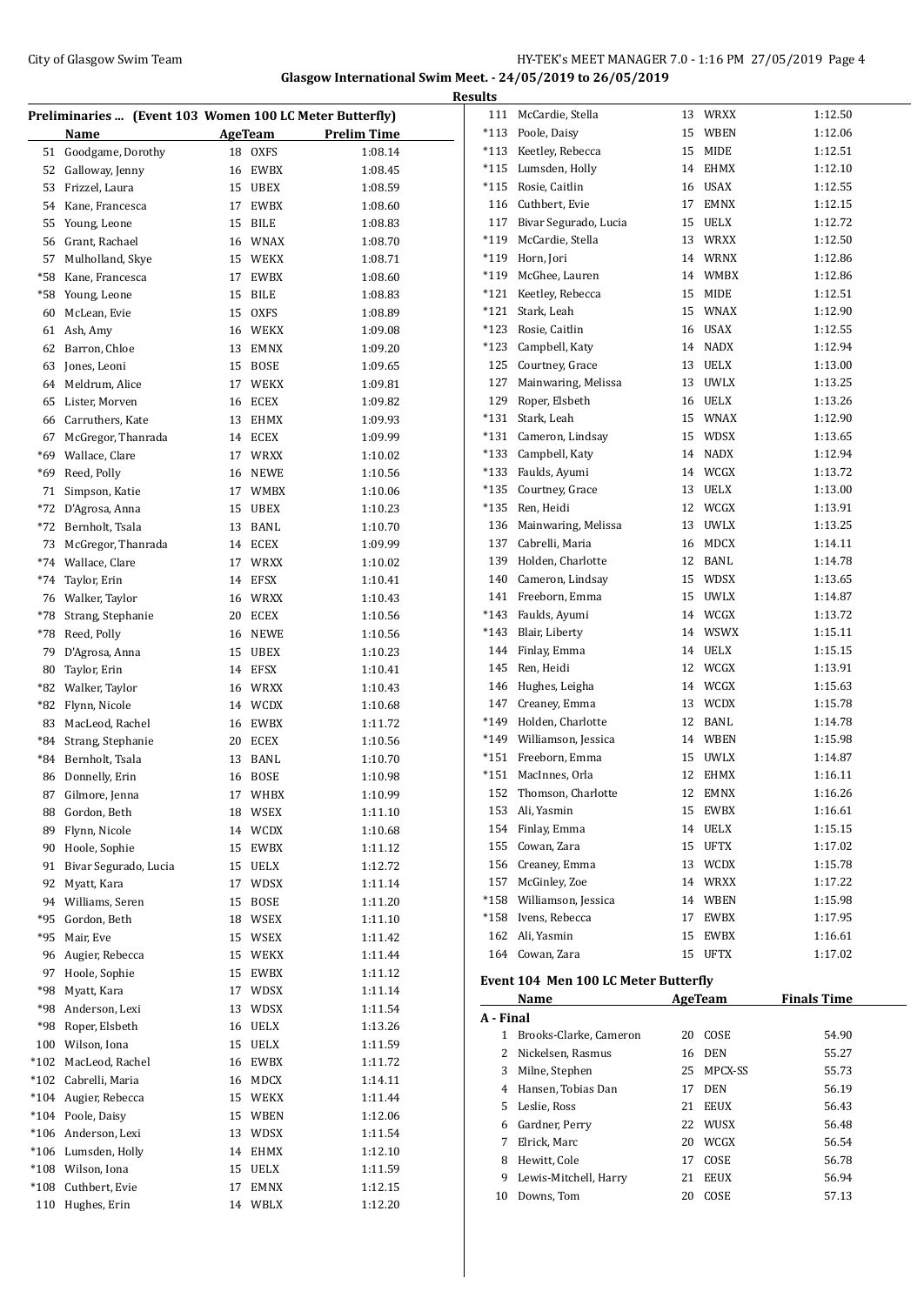### City of Glasgow Swim Team Team Feam Fermion States of the HY-TEK's MEET MANAGER 7.0 - 1:16 PM 27/05/2019 Page 5 **Glasgow International Swim Meet. - 24/05/2019 to 26/05/2019**

| B - Final  (Event 104 Men 100 LC Meter Butterfly) |                                      |    |             |                    |   |  |  |
|---------------------------------------------------|--------------------------------------|----|-------------|--------------------|---|--|--|
|                                                   | Name                                 |    | AgeTeam     | <b>Finals Time</b> |   |  |  |
| <b>B</b> - Final                                  |                                      |    |             |                    |   |  |  |
|                                                   | 11 Crosby, Oliver                    |    | 20 COSE     | 56.42              |   |  |  |
| 12                                                | Ford, Mark                           |    | 16 WCGX     | 57.05              |   |  |  |
| 13                                                | Walsh, Jonah                         |    | 19 EEUX     | 57.24              |   |  |  |
| 14                                                | Quinn, Nicholas                      |    | 26 EEUX     | 57.58              |   |  |  |
|                                                   | 15 Tse, Jonathan                     |    | 20 EEUX     | 57.63              |   |  |  |
|                                                   | 16 Swinney, Gregor                   |    | 22 WCGX     | 57.82              |   |  |  |
| 17                                                | To, Jack                             | 19 | COSE        | 57.88              |   |  |  |
| 18                                                | Frost, Oliver Noergaard              | 17 | AS          | 58.42              |   |  |  |
| 19                                                | Visda, Reuben                        |    | 16 COSE     | 58.75              |   |  |  |
| 20                                                | Houston, John                        |    | 18 WSEX     | 59.15              |   |  |  |
| C - Final                                         |                                      |    |             |                    |   |  |  |
| 21                                                | Maxwell, Lewis                       |    | 16 DERE     | 58.65              |   |  |  |
| 22                                                | Brown, Aidan                         |    | 17 BOSE     | 59.01              |   |  |  |
| 23                                                | Hammond, Lewis                       |    | 16 WSEX     | 59.34              |   |  |  |
|                                                   | 24 Dickson, Rory                     |    | 17 WNAX     | 59.38              |   |  |  |
| 25                                                | Rose, Iain                           |    | 17 EWBX     | 59.47              |   |  |  |
|                                                   | 26 Bolcato, Maximillian              |    | 17 OXFS     | 59.54              |   |  |  |
|                                                   | 27 Kelly, Fraser                     |    | 16 WNAX     | 59.61              |   |  |  |
|                                                   | 28 Maw, Henry                        |    | 15 SSC      | 59.70              |   |  |  |
|                                                   | 29 Cushen, Jay                       |    | 16 WINN     | 59.74              |   |  |  |
| 30                                                | Lapsley, Myles                       |    | 16 UWLX     | 1:01.14            |   |  |  |
|                                                   |                                      |    |             |                    |   |  |  |
|                                                   | Event 104 Men 100 LC Meter Butterfly |    |             |                    |   |  |  |
|                                                   | Name                                 |    | AgeTeam     | <b>Prelim Time</b> |   |  |  |
|                                                   | <b>Preliminaries</b>                 |    |             |                    |   |  |  |
|                                                   | 1 Nickelsen, Rasmus                  |    | 16 DEN      | 54.65              | q |  |  |
|                                                   | 2 Elrick, Marc                       |    | 20 WCGX     | 56.40              | q |  |  |
|                                                   | 3 Brooks-Clarke, Cameron             | 20 | COSE        | 56.70              | q |  |  |
|                                                   | 4 Gardner, Perry                     |    | 22 WUSX     | 56.72              | q |  |  |
|                                                   | 5 Hewitt, Cole                       |    | 17 COSE     | 56.75              | q |  |  |
|                                                   | 6 Hansen, Tobias Dan                 |    | 17 DEN      | 56.84              | q |  |  |
|                                                   | 7 Milne, Stephen                     |    | 25 MPCX-SS  | 57.15              | q |  |  |
| *8                                                | Downs, Tom                           |    | 20 COSE     | 57.49              | q |  |  |
| *8                                                | Leslie, Ross                         |    | 21 EEUX     | 57.49              | q |  |  |
| 10                                                | Lewis-Mitchell, Harry                | 21 | <b>EEUX</b> | 57.52              | q |  |  |
| 11                                                | Quinn, Nicholas                      | 26 | EEUX        | 57.71              | q |  |  |
| 12                                                | Ford, Mark                           |    | 16 WCGX     | 57.80              | q |  |  |
| 13                                                | Swinney, Gregor                      | 22 | WCGX        | 58.00              | q |  |  |
| 14                                                | Walsh, Jonah                         | 19 | EEUX        | 58.01              | q |  |  |
| 15                                                | Tse, Jonathan                        | 20 | EEUX        | 58.31              | q |  |  |
| 16                                                | To, Jack                             | 19 | COSE        | 58.38              | q |  |  |
| 17                                                | Visda, Reuben                        | 16 | COSE        | 58.55              | q |  |  |
| 18                                                | Crosby, Oliver                       | 20 | COSE        | 58.67              | q |  |  |
| 19                                                | Frost, Oliver Noergaard              | 17 | AS          | 58.80              | q |  |  |
| 20                                                | Houston, John                        | 18 | WSEX        | 58.89              | q |  |  |
| 21                                                | Berryman, Morgan                     | 22 | WUSX        | 58.93              | q |  |  |
| $*22$                                             | Nicol, Angus                         | 18 | WCGX        | 58.96              | q |  |  |
| $*22$                                             | Brown, Ryan                          | 21 | WCGX        | 58.96              | q |  |  |
| 24                                                | Maxwell, Lewis                       | 16 | DERE        | 59.18              | q |  |  |
| 25                                                | Maw, Henry                           | 15 | SSC         | 59.27              |   |  |  |
| *26                                               | Cattermole, Maxwell                  | 18 | MASX        | 59.47              | q |  |  |
| *26                                               | Edgar, Keir                          | 18 | UFTX        | 59.47              | q |  |  |
| 28                                                | Hassouna, Audai                      | 21 | EEUX        | 59.48              | q |  |  |
| $*29$                                             | Kelly, Fraser                        | 16 | <b>WNAX</b> | 59.55              | q |  |  |
| *29                                               | Pease, Sam                           |    | 20 WUSX     |                    | q |  |  |
|                                                   |                                      |    |             | 59.55              | q |  |  |
| 31                                                | MacNeil, Connor                      | 22 | WCGX        | 59.61              |   |  |  |
| 32                                                | Brown, Aidan                         | 17 | <b>BOSE</b> | 59.73              |   |  |  |

| <b>Results</b> |                                          |    |             |         |
|----------------|------------------------------------------|----|-------------|---------|
| 33             | Bolcato, Maximillian                     |    | 17 OXFS     | 59.74   |
|                | 34 Hammond, Lewis                        |    | 16 WSEX     | 59.87   |
| 35             | Cushen, Jay                              |    | 16 WINN     | 1:00.11 |
|                | *36 Dickson, Rory                        |    | 17 WNAX     | 1:00.19 |
|                | *36 Rose, Iain                           |    | 17 EWBX     | 1:00.19 |
|                | 38 Allison, Fraser                       |    | 19 EWBX     | 1:00.20 |
| 39             | Lapsley, Myles                           |    | 16 UWLX     | 1:00.26 |
|                | 40 Silvester, Matthew                    |    | 19 WBEN     | 1:00.36 |
| 41             | Manners, Jay                             |    | 20 SUNE     | 1:00.38 |
| 42             | Wilson, Fraser                           |    | 17 EWBX     | 1:00.40 |
| 43             | Greenock, Craig                          |    | 18 WCGX     | 1:00.45 |
|                | 44 Atkinson, Callum                      |    | 16 NEWE     | 1:00.51 |
| 45             | Strickland, Adam                         |    | 15 DERE     | 1:00.60 |
|                | 46 Kean, John                            |    | 17 UWLX     | 1:00.62 |
|                | 47 Harkin, Liam                          |    | 17 UFTX     | 1:00.75 |
|                | 48 Macdonald, Jamie                      |    | 18 EWBX     | 1:00.79 |
|                | *49 Watson, Jack                         |    | 20 EEUX     | 1:00.81 |
| *49            | Armitt, Finn                             |    | 17 WINN     | 1:00.81 |
|                | *51 Smillie, Oscar                       |    | 17 WSEX     | 1:00.96 |
|                | *51 Muncey, Jack                         |    | 16 MPCX-SS  | 1:00.96 |
| 53             | Allison, Angus                           |    | 16 EWBX     | 1:01.03 |
|                | 54 Hosie, Andrew                         |    | 26 WCGX     | 1:01.19 |
|                | 55 Krawiec, Stefan                       |    | 13 UELX     | 1:01.22 |
|                | 56 Innes, Mark                           |    | 17 EWBX     | 1:01.26 |
|                | 57 Barrett, Carl                         |    | 18 NUAX     | 1:01.50 |
|                | 58 Dunne, Archie                         |    | 16 SKIE     | 1:01.74 |
| 59             | Hall, Ollie                              |    | 16 MIDE     | 1:01.76 |
| 60             | Reilly, James                            |    | 19 WEKX     | 1:01.90 |
|                | 61 Procter, Bryce                        |    | 16 WDSX     | 1:02.38 |
| 62             | Adamson, Thomas                          |    | 16 DERE     | 1:02.52 |
| 63             | English, Thomas                          |    | 15 CLS      | 1:02.54 |
|                |                                          |    |             |         |
|                | 64 Cairns, Matthew                       |    | 14 DURE     | 1:02.56 |
|                | 65 Allison, Cameron<br>66 Birrell, Lewis |    | 16 WDSX     | 1:02.67 |
|                |                                          |    | 18 EWBX     | 1:02.76 |
| 67             | Garrity, Matthew                         |    | 15 WIEX     | 1:02.85 |
|                | 68 Smith, Jack                           |    | 15 COKN     | 1:03.07 |
| 69             | Harris, Alexander                        |    | 17 WSWX     | 1:03.22 |
| 70             | Young, Rory                              | 17 | <b>EHMX</b> | 1:03.28 |
| 71             | Fawcett, Johann                          | 17 | WRNX        | 1:03.29 |
| 72             | Sinclair, Elliot                         | 15 | WDSX        | 1:03.43 |
| 73             | Mitchell, Joshua                         | 17 | EWBX        | 1:03.44 |
| 74             | Mellon, Craig                            | 17 | UELX        | 1:03.51 |
| *75            | Condy, Lewis                             | 20 | WUSX        | 1:03.56 |
| *75            | Devlin, Marc                             | 17 | WBLX        | 1:03.56 |
| 77             | Leckie, Cameron                          | 16 | WHBX        | 1:03.59 |
| 78             | Elwell, Jacob                            | 15 | BOSE        | 1:03.67 |
| $*79$          | Clark, Evan                              | 17 | <b>WNAX</b> | 1:03.68 |
| *79            | Montgomery, Ben                          | 15 | ECEX        | 1:03.68 |
| $*81$          | McBurnie, Owen                           |    | 16 WDSX     | 1:03.70 |
| *81            | Creaney, Cameron                         |    | 15 WCDX     | 1:03.70 |
| 83             | Onal, Yasin                              | 17 | UWLX        | 1:03.74 |
| 84             | Johnson, Brendan                         | 21 | NUAX        | 1:03.82 |
| 85             | Gordon, Matthew                          |    | 16 WSEX     | 1:03.84 |
| 86             | Jeffrey, Cam                             |    | 16 MANN     | 1:03.96 |
| 87             | Duncan, Ryan                             |    | 16 MASX     | 1:04.00 |
| 88             | Eccleston, Liam                          | 17 | WDSX        | 1:04.04 |
| *89            | Wright, Robbie                           | 17 | NEWE        | 1:04.19 |
| *89            | Dickson, Archie                          |    | 15 WCGX     | 1:04.19 |
| 91             | Robins, Joseph                           |    | 18 DURE     | 1:04.25 |
| 92             | Neally, Ross                             |    | 19 WCGX     | 1:04.33 |
| 93             | Jenkinson, Ben                           | 16 | COKN        | 1:04.45 |
| 94             | Ray, Owen                                | 14 | EWBX        | 1:04.51 |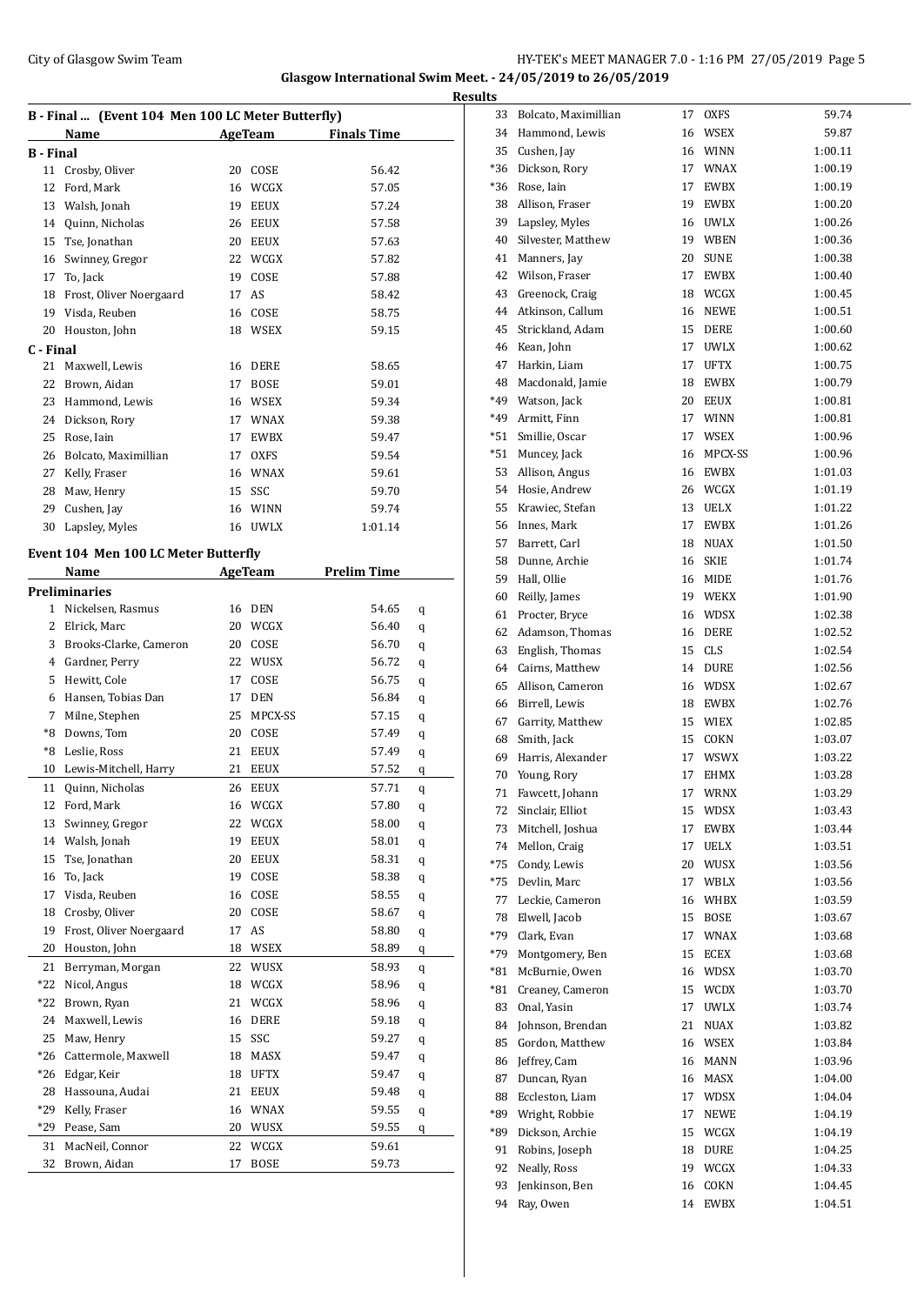### City of Glasgow Swim Team Team Feam Fermion States of Glasgow Swim Team Feam Fermion States of HY-TEK's MEET MANAGER 7.0 - 1:16 PM 27/05/2019 Page 6 **Glasgow International Swim Meet. - 24/05/2019 to 26/05/2019**

| Preliminaries  (Event 104 Men 100 LC Meter Butterfly) |                                         |                   |                    |  |  |  |  |
|-------------------------------------------------------|-----------------------------------------|-------------------|--------------------|--|--|--|--|
|                                                       | Name                                    | AgeTeam           | <b>Prelim Time</b> |  |  |  |  |
| 95                                                    | Dickson, Murray                         | 13 WSWX           | 1:04.68            |  |  |  |  |
| 96                                                    | Gordon, Cameron                         | 15<br>WDSX        | 1:04.81            |  |  |  |  |
| 97                                                    | Eaborn, Jonathan                        | 15<br><b>NEWE</b> | 1:04.94            |  |  |  |  |
| 98                                                    | Ripley, Isaac                           | 15<br><b>BOSE</b> | 1:05.20            |  |  |  |  |
| 99                                                    | Smyth, Scott                            | 15<br>ECEX        | 1:05.37            |  |  |  |  |
| 100                                                   | Hewison, Brody                          | 21<br>WUSX        | 1:05.88            |  |  |  |  |
| 101                                                   | Campbell, Alex                          | 16<br><b>MANN</b> | 1:06.10            |  |  |  |  |
|                                                       | 102 Heard, Finn                         | 17 USAX           | 1:06.31            |  |  |  |  |
|                                                       | 103 Pate, Euan                          | <b>EFSX</b><br>19 | 1:06.43            |  |  |  |  |
|                                                       | 104 Flynn, Michael                      | 16 WCDX           | 1:06.54            |  |  |  |  |
|                                                       | 105 Gacki, Bartek                       | UELX<br>17        | 1:06.81            |  |  |  |  |
|                                                       | 106 Wales, Jack                         | 17<br>WCGX        | 1:08.38            |  |  |  |  |
| $\cdots$                                              | Ferguson, Ryan                          | 18<br>UFTX        | DQ                 |  |  |  |  |
|                                                       | Event 105 Women 200 LC Meter Backstroke |                   |                    |  |  |  |  |
|                                                       | Name                                    | AgeTeam           | <b>Finals Time</b> |  |  |  |  |
| A - Final                                             |                                         |                   |                    |  |  |  |  |
| $\mathbf{1}$                                          | Greenslade, Kathryn                     | 21<br>EEUX        | 2:13.49            |  |  |  |  |
|                                                       | 2 Wild, Cassie                          | WUSX<br>19        | 2:16.87            |  |  |  |  |
| 3                                                     | Sørensen, Karoline                      | 17<br><b>DEN</b>  | 2:17.97            |  |  |  |  |
|                                                       | 4 Shanahan, Katie                       | 15 WCGX           | 2:18.33            |  |  |  |  |
| 5                                                     | Miley, Hannah                           | 30<br>NUAX        | 2:19.84            |  |  |  |  |
|                                                       | 6 Ryan, Nicole                          | 21<br><b>OXFS</b> | 2:20.28            |  |  |  |  |
|                                                       | 7 Duffy, Caitlin                        | 19 WSEX           | 2:22.71            |  |  |  |  |
| 8                                                     | Rayner, Danielle                        | 23<br>WUSX        | 2:24.73            |  |  |  |  |
| 9                                                     | Palmund, Liva                           | 17<br><b>DEN</b>  | 2:25.05            |  |  |  |  |
| 10                                                    | McQueenie, Elise                        | 15<br>WCGX        | 2:25.76            |  |  |  |  |
| B - Final                                             |                                         |                   |                    |  |  |  |  |
| 11                                                    | Turner, Madison                         | <b>SKIE</b><br>15 | 2:22.23            |  |  |  |  |
| 12                                                    | Adams, Orla                             | 24<br>NUAX        | 2:22.67            |  |  |  |  |
| 13                                                    | McGill, Holly                           | 14<br>EHMX        | 2:22.72            |  |  |  |  |
| 14                                                    | Robertson, Amelia                       | 15<br>NEWE        | 2:23.47            |  |  |  |  |
| 15                                                    | Scully, Emma                            | WCGX<br>18        | 2:23.88            |  |  |  |  |
| 16                                                    | McMillan, Jacqueline                    | ECEX<br>15        | 2:24.68            |  |  |  |  |
|                                                       | 17 Ferris, Scarlett                     | 15<br>MDCX        | 2:25.43            |  |  |  |  |
| 18                                                    | Pettener, Hannah                        | 15<br>WIMN        | 2:27.82            |  |  |  |  |
| 19                                                    | Swanson, Mhairi                         | 20<br><b>NUAX</b> | 2:28.44            |  |  |  |  |
| 20                                                    | Taylor, Katie                           | 19 WCGX           | 2:29.26            |  |  |  |  |
| C - Final                                             |                                         |                   |                    |  |  |  |  |
| 21                                                    | McCrory, Annabel                        | DERE<br>16        | 2:24.44            |  |  |  |  |
| 22                                                    | Shiels, Amy                             | WMBX<br>14        | 2:26.33            |  |  |  |  |
| 23                                                    | Stevenson, Ella                         | WBLX<br>14        | 2:27.58            |  |  |  |  |
| 24                                                    | Karga, Maria-Rafaela                    | 15<br>OFTH        | 2:27.99            |  |  |  |  |
| 25                                                    | Wood, Isabelle                          | WSWX<br>14        | 2:31.11            |  |  |  |  |
| 26                                                    | Merson, Ashley                          | UWLX<br>14        | 2:31.14            |  |  |  |  |
|                                                       | 27 Wallwork, Lilly                      | SSC<br>16         | 2:31.24            |  |  |  |  |
| 28                                                    | McGill, Rowan                           | 16 EHMX           | 2:31.50            |  |  |  |  |
| 29                                                    | Belotti, Kiana                          | 16 EWBX           | 2:33.98            |  |  |  |  |
|                                                       | Event 105 Women 200 LC Meter Backstroke |                   |                    |  |  |  |  |
|                                                       | Name                                    | <b>AgeTeam</b>    | <b>Prelim Time</b> |  |  |  |  |
|                                                       | <b>Preliminaries</b>                    |                   |                    |  |  |  |  |
|                                                       | 1 Greenslade, Kathryn                   | 21<br>EEUX        | 2:16.03<br>q       |  |  |  |  |
| $\mathbf{2}$                                          | Shanahan, Katie                         | <b>WCGX</b><br>15 | 2:18.53<br>q       |  |  |  |  |
|                                                       | 3 Wild, Cassie                          | WUSX<br>19        | 2:20.16<br>q       |  |  |  |  |
| 4                                                     | Miley, Hannah                           | 30<br><b>NUAX</b> | 2:21.36<br>q       |  |  |  |  |
| 5                                                     | Sørensen, Karoline                      | 17<br>DEN         | 2:21.52<br>q       |  |  |  |  |
| 6                                                     | Ryan, Nicole                            | 21<br>OXFS        | 2:22.67<br>q       |  |  |  |  |
| 7                                                     | Rayner, Danielle                        | 23<br>WUSX        | 2:23.85<br>q       |  |  |  |  |
| 8                                                     | Duffy, Caitlin                          | <b>WSEX</b><br>19 | 2:24.14<br>q       |  |  |  |  |
|                                                       |                                         |                   |                    |  |  |  |  |

| <b>Results</b> |                                       |    |                    |                    |   |
|----------------|---------------------------------------|----|--------------------|--------------------|---|
|                | 9 Palmund, Liva                       |    | 17 DEN             | 2:24.32            | q |
| 10             | McQueenie, Elise                      | 15 | WCGX               | 2:24.58            | q |
| 11             | Turner, Madison                       | 15 | SKIE               | 2:24.92            | q |
|                | 12 McGill, Holly                      |    | 14 EHMX            | 2:25.02            | q |
|                | 13 Adams, Orla                        |    | 24 NUAX            | 2:25.21            | q |
|                | 14 McMillan, Jacqueline               |    | 15 ECEX            | 2:25.57            | q |
|                | 15 Ferris, Scarlett                   |    | 15 MDCX            | 2:25.78            | q |
|                | 16 Robertson, Amelia                  |    | 15 NEWE            | 2:25.98            | q |
| 17             | Scully, Emma                          |    | 18 WCGX            | 2:26.09            | q |
| 18             | Nimb, Sofie Louise                    |    | 18 GENT            | 2:26.17            | q |
| 19             | Swanson, Mhairi                       | 20 | NUAX               | 2:27.27            | q |
| 20             | Taylor, Katie                         |    | 19 WCGX            | 2:27.32            | q |
|                | 21 Pettener, Hannah                   |    | 15 WIMN            | 2:27.86            | q |
|                | 22 Johnson, Maisie                    |    | 18 SSC             | 2:28.08            | q |
| 23             | Iheagwaram, Serena                    |    | 17 WCGX            | 2:28.19            | q |
|                | 24 McCrory, Annabel                   |    | 16 DERE            | 2:28.38            | q |
|                | 25 Stevenson, Ella                    |    | 14 WBLX            | 2:28.82            | q |
|                | 26 Karga, Maria-Rafaela               |    | 15 OFTH            | 2:29.14            | q |
|                | 27 Wood, Isabelle                     |    | 14 WSWX            | 2:29.23            | q |
| 28             | Hill, Sarah                           |    | 13 NADX            | 2:29.99            | q |
| 29             | McGill, Rowan                         |    | 16 EHMX            | 2:30.62            | q |
| 30             | Merson, Ashley                        |    | 14 UWLX            | 2:30.80            | q |
| 31             | Shiels, Amy                           |    | 14 WMBX            | 2:31.17            |   |
|                | 32 Law, Jessica                       |    | 16 SSC             | 2:31.54            |   |
|                | 33 Nester, Charlotte                  |    | 18 WBEN            | 2:31.88            |   |
|                | *34 Belotti, Kiana                    |    | 16 EWBX            | 2:32.12            |   |
|                | *34 Wallwork, Lilly                   |    | 16 SSC             | 2:32.12            |   |
|                | 36 Knight, Alice                      |    | 15 UFTX            | 2:32.89            |   |
| 37             | Harkness, Aimee                       |    | 14 WDSX            | 2:33.11            |   |
| *38            | Cabrelli, Maria                       |    | 16 MDCX            | 2:33.16            |   |
|                | *38 Fear, Izzy                        |    | 15 DURE            | 2:33.16            |   |
|                | 40 Sowden, Coco                       |    | 15 BOSE            | 2:33.26            |   |
|                | 41 Dempster, Jessica                  |    | 13 UWLX            | 2:33.28            |   |
|                | 42 Smith, Ella                        |    | 16 SSC             | 2:33.62            |   |
|                | 43 Augier, Rebecca                    |    | 15 WEKX            | 2:33.86            |   |
| 44             | Meldrum, Alice                        |    | 17 WEKX            | 2:33.96            |   |
| 45             | Kellas, Ailsa                         |    | 16 ECEX            | 2:34.10            |   |
|                | 46 Crighton, Fearne                   |    | 14 MPCX-SS         | 2:34.11            |   |
|                | 47 Frizzel, Laura                     |    | 15 UBEX            | 2:34.63            |   |
|                | 48 Wilson, Iona                       |    | 15 UELX            | 2:34.76            |   |
| 49             | Tulloch, Katie                        | 17 | USAX               | 2:34.82            |   |
|                | 50 Wilkes, Bailey                     |    | 18 WCGX            | 2:34.95            |   |
|                | 51 Simson, Natasha                    |    | 14 EWBX            | 2:35.05            |   |
|                | 52 Lemasurier, Bridget                |    | 17 UELX            | 2:35.23            |   |
|                | 53 O'Brien, Anna                      | 15 | NEWE               | 2:35.27            |   |
|                | 54 Tuer, Maddison                     |    | 15 COKN            | 2:35.41            |   |
| 55             | Smith, Mia                            | 18 | SSC                | 2:35.44            |   |
|                | 56 Heeps, Jessica                     | 13 | UWLX               | 2:35.77            |   |
|                | 57 Weavers, Hebe                      |    | 14 ECEX            | 2:35.83            |   |
| 58             | Coffey, Sarah                         |    | 15 UFTX            | 2:36.73            |   |
| 59             | Mason, Olivia<br>60 Lee, Esme         | 15 | EWBX               | 2:36.83            |   |
|                |                                       |    | 13 EFSX            | 2:36.91            |   |
|                | 61 Cameron, Lindsay<br>Taylor, Lauren |    | 15 WDSX            | 2:37.89            |   |
| 62             | 63 Porteous, Meagan                   |    | 14 WCGX<br>14 UELX | 2:38.45            |   |
|                | 64 Leppähaara, Vilma                  |    | 14 NUMM            | 2:38.54            |   |
| 65             | Myatt, Kara                           |    | 17 WDSX            | 2:38.72<br>2:39.25 |   |
|                | 66 Gallanagh, Cait                    |    | 16 WRXX            | 2:39.30            |   |
| 67             | Cole, Jenna                           |    | 14 WBLX            | 2:39.41            |   |
| 68             | De Wet, Emma                          |    | 14 UWLX            | 2:39.45            |   |
|                |                                       |    |                    |                    |   |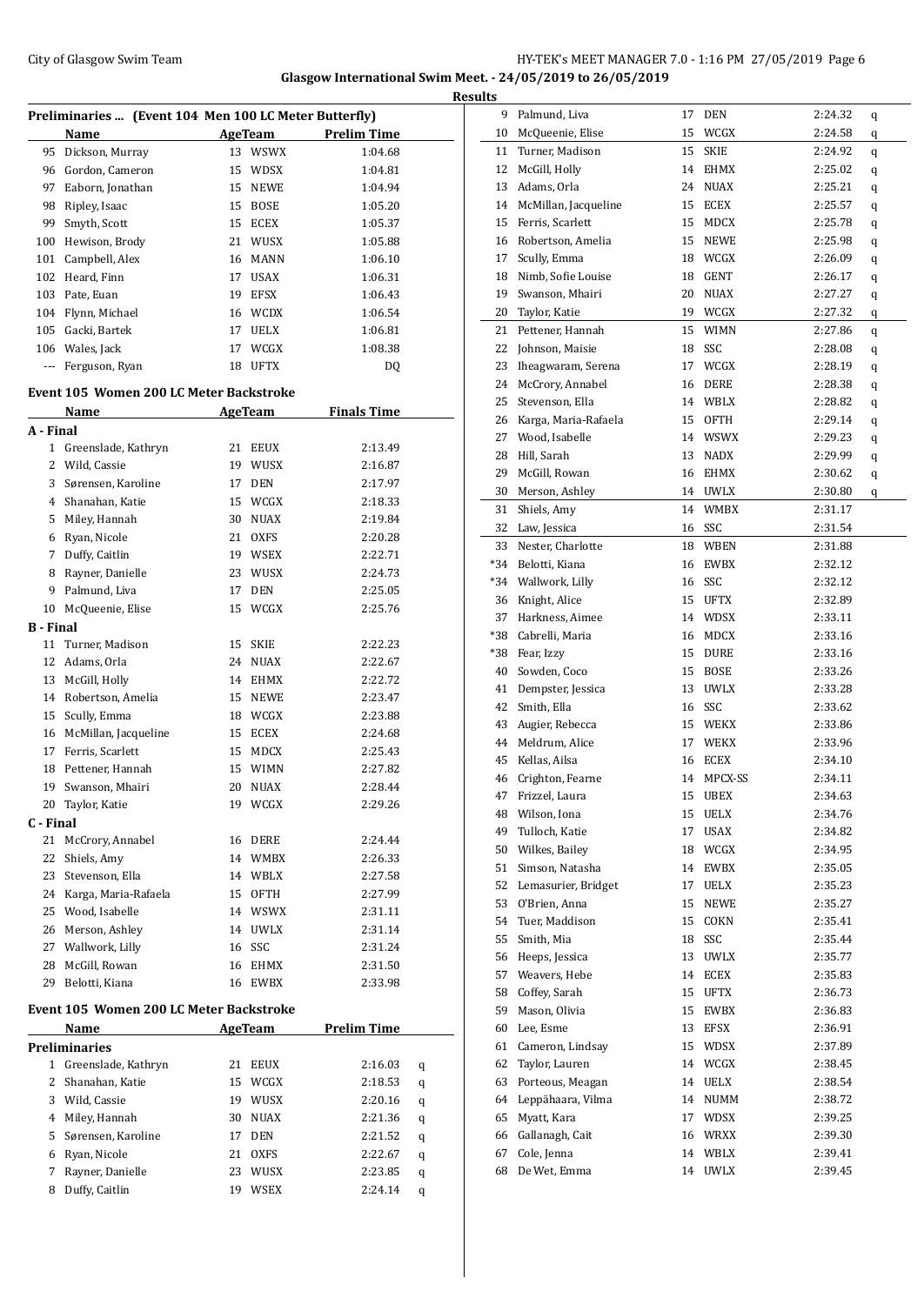# City of Glasgow Swim Team HY-TEK's MEET MANAGER 7.0 - 1:16 PM 27/05/2019 Page 7 **Glasgow International Swim Meet. - 24/05/2019 to 26/05/2019**

|           | Preliminaries  (Event 105 Women 200 LC Meter Backstroke) |    |             |                    |  |
|-----------|----------------------------------------------------------|----|-------------|--------------------|--|
|           | Name                                                     |    | AgeTeam     | <b>Prelim Time</b> |  |
| 69        | Donnelly, Erin                                           |    | 16 BOSE     | 2:39.57            |  |
| 70        | McGinley, Zoe                                            |    | 14 WRXX     | 2:39.94            |  |
| 71        | Black, Rebecca                                           |    | 15 EWBX     | 2:40.02            |  |
| 72        | Milne, Holly                                             |    | 14 UFTX     | 2:40.23            |  |
| 73        | Tyson, Abby                                              |    | 16 WDDX     | 2:40.66            |  |
| 74        | Shulman, Rebecca                                         |    | 16 EWBX     | 2:40.85            |  |
|           |                                                          |    |             |                    |  |
| 75        | Miller, Hollie                                           |    | 19 WHBX     | 2:40.95            |  |
| 76        | King, Emma                                               |    | 15 UWLX     | 2:42.45            |  |
| 77        | Blair, Liberty                                           |    | 14 WSWX     | 2:42.61            |  |
| 78        | McDonald, Poppy                                          |    | 14 WCGX     | 2:42.86            |  |
| 79        | Innes, Summer                                            |    | 15 UWLX     | 2:43.82            |  |
| 80        | Ferguson, Sophie                                         |    | 14 EHMX     | 2:44.93            |  |
| 81        | Courtney, Grace                                          |    | 13 UELX     | 2:46.12            |  |
| 82        | Armstrong, Abbie                                         |    | 14 MDCX     | 2:46.95            |  |
|           | <b>Event 106 Men 200 LC Meter Backstroke</b>             |    |             |                    |  |
|           |                                                          |    |             |                    |  |
|           | Name                                                     |    | AgeTeam     | <b>Finals Time</b> |  |
| A - Final |                                                          |    |             |                    |  |
| 1         | Makrygiannis, Evangelos                                  |    | 19 GRE-ZZ   | 1:59.36            |  |
| 2         | McNally, Craig                                           |    | 27 WUSX     | 2:01.35            |  |
| 3         | Bolanos, Panagiotis                                      |    | 19 GRE-ZZ   | 2:03.10            |  |
|           | 4 Clogg, Elliot                                          |    | 20 COSE     | 2:03.35            |  |
| 5.        | Brown, Charlie                                           |    | 18 COSE     | 2:04.41            |  |
| 6         | Milne, Stephen                                           |    | 25 MPCX-SS  | 2:05.08            |  |
| 7         | Brenner, Luccas Dam                                      |    | 18 DEN      | 2:07.37            |  |
| 8         | Strøbek, Lucas Bruun                                     |    | 18 DEN      | 2:07.67            |  |
| 9         | Pedersen, Nicklas Östman                                 | 17 | DEN         | 2:09.48            |  |
| 10        | Pyle, Nicholas                                           | 19 | <b>NEWE</b> | 2:11.15            |  |
| B - Final |                                                          |    |             |                    |  |
| 11        | Muncey, Jack                                             |    | 16 MPCX-SS  | 2:09.22            |  |
| 12        | Trett Oliver, Tony-Joe                                   |    | 20 WUSX     | 2:10.37            |  |
| 13        | Edgar, Keir                                              |    | 18 UFTX     | 2:11.37            |  |
| 14        |                                                          |    | 17 WCGX     | 2:11.58            |  |
|           | Robertson, Ryan                                          |    |             |                    |  |
| 15        | Beckford, Aaron                                          | 17 | <b>DERE</b> | 2:11.88            |  |
| 16        | Cairns, Matthew                                          |    | 14 DURE     | 2:11.91            |  |
| 17        | Hill, Thomas                                             | 17 | SSC         | 2:12.29            |  |
|           | 18 Ford, Mark                                            |    | 16 WCGX     | 2:12.40            |  |
| 19        | Greening, Roan                                           | 17 | COKN        | 2:14.53            |  |
| 20        | Kelly, Alfie                                             | 18 | NEWE        | 2:15.03            |  |
| C - Final |                                                          |    |             |                    |  |
| 21        | Massey, Conor                                            |    | 17 WCGX     | 2:12.74            |  |
| 22        | Craigmile, Sean                                          |    | 16 UELX     | 2:13.42            |  |
| 23        | Flynn, Michael                                           |    | 16 WCDX     | 2:13.87            |  |
| 24        | Ferguson, Jamie                                          |    | 16 EMNX     | 2:15.22            |  |
| 25        | Wilson, Fraser                                           | 17 | EWBX        | 2:15.83            |  |
| 26        | Rose, Iain                                               | 17 | EWBX        | 2:17.42            |  |
|           | 27 Lumsden, Kerr                                         |    | 16 MMHX     | 2:18.14            |  |
| 28        | Coates, Thomas                                           |    | 16 UWLX     | 2:18.50            |  |
| 29        | Kirkham, Jake                                            |    | 15 UFTX     | 2:18.59            |  |
|           |                                                          |    |             |                    |  |
|           | Event 106 Men 200 LC Meter Backstroke                    |    |             |                    |  |
|           | Name                                                     |    | AgeTeam     | <u>Prelim Time</u> |  |
|           | Preliminaries                                            |    |             |                    |  |
| 1         | Makrygiannis, Evangelos                                  | 19 | GRE-ZZ      | 2:04.21<br>q       |  |
| 2         | Bolanos, Panagiotis                                      | 19 | GRE-ZZ      | 2:05.44<br>q       |  |
| 3         | Milne, Stephen                                           | 25 | MPCX-SS     | 2:06.04<br>q       |  |
| 4         | McNally, Craig                                           |    | 27 WUSX     | 2:06.17<br>q       |  |
| 5         | Clogg, Elliot                                            | 20 | COSE        | 2:06.53<br>q       |  |
| 6         | Brown, Charlie                                           | 18 | COSE        | 2:07.36<br>q       |  |
| 7         | Brenner, Luccas Dam                                      | 18 | DEN         | 2:07.89<br>q       |  |
|           |                                                          |    |             |                    |  |

| <b>Results</b> |                              |          |                            |                    |   |
|----------------|------------------------------|----------|----------------------------|--------------------|---|
|                | 8 Pyle, Nicholas             |          | 19 NEWE                    | 2:08.09            | q |
|                | 9 Strøbek, Lucas Bruun       | 18       | <b>DEN</b>                 | 2:09.10            | q |
|                | 10 Pedersen, Nicklas Östman  | 17       | DEN                        | 2:09.36            | q |
|                | 11 Muncey, Jack              | 16       | MPCX-SS                    | 2:11.02            | q |
| 12             | Edgar, Keir                  | 18       | <b>UFTX</b>                | 2:11.68            | q |
| 13             | Robertson, Ryan              | 17       | WCGX                       | 2:11.82            | q |
| 14             | Kelly, Alfie                 | 18       | NEWE                       | 2:12.11            | q |
|                | 15 Watt, Joe                 |          | 19 WCGX                    | 2:12.32            | q |
| 16             | Trett Oliver, Tony-Joe       |          | 20 WUSX                    | 2:12.51            | q |
| 17             | Ford, Mark                   |          | 16 WCGX                    | 2:12.64            | q |
|                | 18 Beckford, Aaron           | 17       | DERE                       | 2:12.78            | q |
| 19             | Hill, Thomas                 | 17       | SSC                        | 2:12.79            | q |
|                | 20 Greening, Roan            | 17       | COKN                       | 2:13.16            | q |
| 21             | Cairns, Matthew              | 14       | DURE                       | 2:13.78            | q |
| 22             | Massey, Conor                | 17       | WCGX                       | 2:14.03            | q |
| 23             | Napolitano, Giano            |          | 19 WUSX                    | 2:14.50            | q |
| 24             | Craigmile, Sean              | 16       | UELX                       | 2:15.05            | q |
|                | 25 Logue, Zak                | 21       | <b>SUNE</b>                | 2:15.16            | q |
| 26             | Hall, Declan                 | 20       | WBEN                       | 2:15.51            | q |
| 27             | Flynn, Michael               |          | 16 WCDX                    | 2:16.01            | q |
| 28             | Eason, Logan                 | 18       | WSWX                       | 2:16.07            | q |
| 29             | Rose, Iain                   | 17       | EWBX                       | 2:17.49            | q |
| 30             | Harris, Alexander            | 17       | WSWX                       | 2:18.48            | q |
| 31             | Lumsden, Kerr                | 16       | <b>MMHX</b>                | 2:18.57            |   |
| 32             | Coates, Thomas               | 16       | <b>UWLX</b>                | 2:18.93            |   |
| 33             | Kirkham, Jake                | 15       | <b>UFTX</b>                | 2:19.20            |   |
| 34             | Ferguson, Jamie              | 16       | <b>EMNX</b>                | 2:19.67            |   |
|                | 35 Wilson, Fraser            | 17       | EWBX                       | 2:19.72            |   |
|                | 36 Brumwell, Tom             |          | 17 CLS                     | 2:20.14            |   |
|                | 37 Lawlor, Louis             |          | 17 WCGX                    | 2:20.26            |   |
|                | 38 Millar, Elliot            |          | 16 UFTX                    | 2:21.04            |   |
| 39             | McDonald, Euan               | 17       | <b>WCDX</b>                | 2:21.79            |   |
| 40             | Saunders, Finlay             | 18       | EHMX                       | 2:21.90            |   |
| 41             | Erentz, Ross                 |          | 16 WSEX                    | 2:21.93            |   |
| 42             | Beardwell, Nathan            |          | 18 BANL                    | 2:22.03            |   |
| 43<br>44       | Wright, Robbie               | 17       | <b>NEWE</b><br><b>NUAX</b> | 2:22.17            |   |
| 45             | Barrett, Carl<br>Onal, Yasin | 18<br>17 | <b>UWLX</b>                | 2:22.31<br>2:22.53 |   |
|                | *46 Jenkinson, Ben           |          | 16 COKN                    | 2:22.70            |   |
|                | *46 Campbell, Leon           |          | 15 WSWX                    | 2:22.70            |   |
|                | *48 Grieve, Lucas            |          | 15 UFTX                    | 2:23.12            |   |
|                | *48 Brown, Jack              |          | 14 EHMX                    | 2:23.12            |   |
|                | 50 Butterworth, Richard      |          | 15 MOPE                    | 2:23.33            |   |
|                | 51 Carlos, Kai               |          | 14 BANL                    | 2:24.05            |   |
|                | 52 Porteous, Luke            |          | 15 UELX                    | 2:24.11            |   |
| 53             | Kingdom, Struan              |          | 17 WRXX                    | 2:24.14            |   |
| 54             | Burgess, Robert              |          | 14 UWLX                    | 2:24.29            |   |
| 55             | Dunn, Calum                  |          | 15 WSEX                    | 2:24.60            |   |
|                | 56 McBurnie, Owen            |          | 16 WDSX                    | 2:24.87            |   |
|                | 57 Harkin, Liam              | 17       | UFTX                       | 2:24.94            |   |
|                | 58 Hartworth, Finlay         | 15       | MOPE                       | 2:25.14            |   |
|                | 59 Palmer, Cameron           |          | 15 WBLX                    | 2:25.40            |   |
|                | 60 Kernohan, David           |          | 14 EWBX                    | 2:25.83            |   |
|                | 61 Elwell, Jacob             |          | 15 BOSE                    | 2:26.11            |   |
|                | 62 Johnston, Angus           |          | 14 WDDX                    | 2:26.47            |   |
|                | 63 Davey, Travis             |          | 14 MDCX                    | 2:26.50            |   |
|                | 64 Chittleburgh, Samuel      |          | 16 EWBX                    | 2:26.54            |   |
|                | 65 McNelis, Kian             |          | 16 WIEX                    | 2:26.83            |   |
|                | 66 Batey, Ewan               |          | 14 EWBX                    | 2:26.87            |   |
| 67             | Gumbrell, Euan               |          | 18 WCGX                    | 2:27.13            |   |
|                |                              |          |                            |                    |   |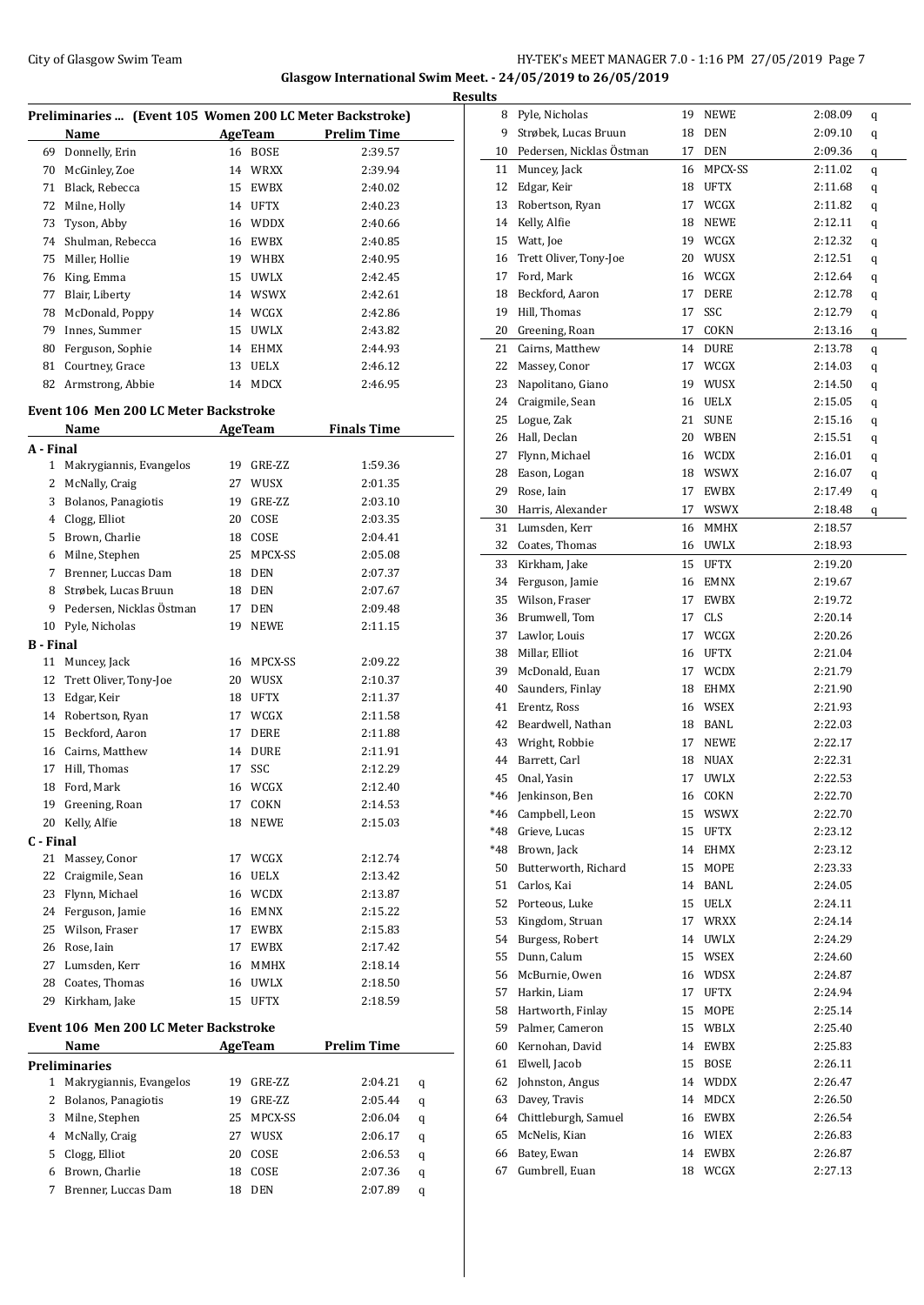# City of Glasgow Swim Team Team Frameters Management City of Glasgow Swim Team Frameters Management City of Glasgow Swim Team

**Glasgow International Swim Meet. - 24/05/2019 to 26/05/2019**

|                  |                                                        |    |                | I                  |
|------------------|--------------------------------------------------------|----|----------------|--------------------|
|                  | Preliminaries  (Event 106 Men 200 LC Meter Backstroke) |    |                |                    |
|                  | Name                                                   |    | <b>AgeTeam</b> | <b>Prelim Time</b> |
| 68               | Mowbray, Conan                                         |    | 16 WCGX        | 2:27.39            |
|                  | 69 Carroll, Owen                                       |    | 14 MPCX-SS     | 2:27.65            |
| 70               | Murray, Roan                                           |    | 15 EMNX        | 2:28.04            |
| 71               | Harrold, Angus                                         |    | 17 USAX        | 2:28.08            |
| 72               | Brown, Ben                                             |    | 15 WCDX        | 2:28.31            |
| 73               | Peebles, Calum                                         |    | 13 UELX        | 2:28.43            |
|                  | 74 Milne, Jack                                         |    | 18 MDCX        | 2:28.91            |
| 75               | Thomson, Lewis                                         |    | 16 EMNX        | 2:29.00            |
| 76               | Sorensen, Archie                                       |    | 16 EWBX        | 2:29.54            |
| 77               | Hornsey, Luke                                          |    | 13 UELX        | 2:29.70            |
|                  | 78 Wallace, Finlay                                     |    | 16 MASX        | 2:29.72            |
| 79               | Sutherland, Andrew                                     |    | 16 WNAX        | 2:29.95            |
| 80               | McCormick, Daniel                                      |    | 15 WDDX        | 2:30.27            |
| 81               | Gemmell, Kyle                                          |    | 15 WCGX        | 2:30.95            |
| 82               | Stones, Jonathan                                       |    | 17 DURE        | 2:30.96            |
| 83               | Wright, Robert                                         | 17 | EWBX           | 2:31.61            |
| 84               | Muirden, Scott                                         |    | 17 EHMX        | 2:31.91            |
| 85               | Beveridge, Alex                                        |    | 18 NUAX        | 2:32.07            |
| 86               | MacFarlane, Struan                                     |    | 15 WSWX        | 2:32.47            |
| 87               | Smyth, Scott                                           |    | 15 ECEX        | 2:32.93            |
|                  |                                                        |    |                |                    |
| 88               | Milburn, Sam                                           |    | 15 BILE        | 2:33.17            |
| 89               | Cashmore, Dylan                                        |    | 14 WSEX        | 2:33.75            |
| 90               | Gordon, Matthew                                        |    | 16 WSEX        | 2:33.91            |
|                  | 91 Adam, Ciaran                                        |    | 16 ECEX        | 2:34.00            |
|                  | 92 Robb, James                                         |    | 16 EWBX        | 2:34.75            |
| 93               | McMillan, Matthew                                      |    | 13 ECEX        | 2:35.20            |
| 94               | Hay, Finlay                                            |    | 15 ECEX        | 2:36.45            |
| 95               | Miller, Fergus                                         |    | 16 UELX        | 2:36.49            |
| 96               | Anderson, Ryan                                         |    | 18 WBLX        | 2:42.44            |
|                  | Event 107 Women 50 LC Meter Freestyle                  |    |                |                    |
|                  | Name                                                   |    | AgeTeam        | <b>Finals Time</b> |
| A - Final        |                                                        |    |                |                    |
|                  | 1 Hope, Lucy                                           |    | 22 EEUX        | 25.96              |
|                  | 2 Mc Sharry, Mona                                      | 19 | MARL           | 26.00              |
| 3                | Masson, Rachel                                         | 24 | <b>EEUX</b>    | 26.21              |
|                  |                                                        |    | 22 WCGX        | 26.28              |
|                  | 4 Horne, Emily<br>5 Greenslade, Kathryn                |    |                |                    |
|                  |                                                        |    | 21 EEUX        | 26.39              |
| 6                | Clifton, Kate                                          | 19 | COSE           | 26.53              |
| 7                | Barrett, Karoline                                      | 17 | DEN            | 26.62              |
| 8                | Ebbesen, Elisabeth Sabroe                              | 17 | DEN            | 26.90              |
| 9                | Sillah, Safiya                                         | 16 | OXFS           | 26.94              |
| 10               | Maine, Anna                                            | 19 | <b>EEUX</b>    | 27.15              |
| <b>B</b> - Final |                                                        |    |                |                    |
| 11               | Elling, Helena V.                                      | 19 | SS             | 26.86              |
| 12               | Lewis Ward, Sophie                                     | 20 | EEUX           | 27.11              |
| 13               | Svendsen, Julie Krøyer                                 | 17 | DEN            | 27.25              |
|                  | 14 Ross, Lucy                                          | 17 | WEKX           | 27.40              |
|                  | 15 Ottesen, Camilla                                    | 19 | AS             | 27.42              |
|                  | *16 Grieve, Lucy                                       |    | 15 WSEX        | 27.46              |
|                  | *16 Smith, Jess                                        |    | 15 WBEN        | 27.46              |
| $*18$            | Broegger-Andersen, Camilla                             |    | 17 AS          | 27.62              |
| $^*18$           | Stericker, Keira                                       |    | 15 WSEX        | 27.62              |
| 20               | Gillespie, Rachel                                      | 17 | WMBX           | 27.65              |
| C - Final        |                                                        |    |                |                    |
| 21               | McLean, Evie                                           |    | 15 OXFS        | 27.52              |
|                  | 22 McNair, Kirsty                                      |    | 16 WMBX        | 27.56              |
| $*23$            | Shanahan, Katie                                        |    | 15 WCGX        | 27.61              |
| $*23$            | Cambrook, Caitlin                                      | 16 | SUNE           | 27.61              |
|                  |                                                        |    |                |                    |

| <b>Results</b> |                                       |    |             |                    |   |
|----------------|---------------------------------------|----|-------------|--------------------|---|
|                | 25 Law, Jessica                       |    | 16 SSC      | 27.65              |   |
|                | 26 Wade, Saskia                       |    | 14 WCGX     | 27.69              |   |
|                | 27 Petersen, Sofie Theophil           |    | 16 DEN      | 27.92              |   |
|                | 28 Turner, Ellie                      |    | 16 ECEX     | 27.94              |   |
|                | 29 D'Agrosa, Anna                     |    | 15 UBEX     | 27.96              |   |
|                | 30 Adelaja, Toluwani                  |    | 13 BANL     | 28.00              |   |
|                |                                       |    |             |                    |   |
|                | Event 107 Women 50 LC Meter Freestyle |    |             |                    |   |
|                | Name                                  |    | AgeTeam     | <b>Prelim Time</b> |   |
|                | <b>Preliminaries</b>                  |    |             |                    |   |
|                | 1 Mc Sharry, Mona                     |    | 19 MARL     | 26.04              | q |
|                | 2 Hope, Lucy                          | 22 | <b>EEUX</b> | 26.07              | q |
|                | 3 Horne, Emily                        |    | 22 WCGX     | 26.58              | q |
|                | 4 Masson, Rachel                      |    | 24 EEUX     | 26.64              | q |
|                | 5 Clifton, Kate                       |    | 19 COSE     | 26.68              | q |
|                | 6 Barrett, Karoline                   |    | 17 DEN      | 26.84              | q |
|                | 7 Greenslade, Kathryn                 |    | 21 EEUX     | 26.89              | q |
|                | 8 Maine, Anna                         |    | 19 EEUX     | 26.91              | q |
|                | 9 Ebbesen, Elisabeth Sabroe           |    | 17 DEN      | 26.96              | q |
|                | 10 Sillah, Safiya                     |    | 16 OXFS     | 27.11              | q |
|                | 11 Ottesen, Camilla                   |    | 19 AS       | 27.12              | q |
|                | 12 Stericker, Keira                   |    | 15 WSEX     | 27.26              | q |
|                | 13 Elling, Helena V.                  | 19 | SS          | 27.33              | q |
|                | 14 Lewis Ward, Sophie                 |    | 20 EEUX     | 27.36              | q |
|                | 15 Ross, Lucy                         |    | 17 WEKX     | 27.41              | q |
|                | 16 Grieve, Lucy                       |    | 15 WSEX     | 27.48              | q |
|                | 17 Smith, Jess                        |    | 15 WBEN     | 27.49              | q |
|                | 18 Broegger-Andersen, Camilla         |    | 17 AS       | 27.51              | q |
|                | 19 Gillespie, Rachel                  |    | 17 WMBX     | 27.52              | q |
|                | *20 Svendsen, Julie Krøyer            |    | 17 DEN      | 27.53              | q |
|                | *20 Altoft, Sofia                     |    | 21 WUSX     | 27.53              |   |
|                | <b>Swim-Off Required</b>              |    |             |                    | q |
|                | *22 Large, Emily                      |    | 18 NEWE     | 27.64              |   |
|                | *22 Onal, Gulsum                      |    | 21 WCGX     | 27.64              | q |
|                | *22 Cambrook, Caitlin                 |    | 16 SUNE     | 27.64              | q |
|                | 25 McLean, Evie                       |    | 15 OXFS     | 27.71              | q |
|                |                                       | 16 | SSC         |                    | q |
|                | 26 Law, Jessica                       |    |             | 27.73              | q |
|                | *27 Petersen, Sofie Theophil          |    | 16 DEN      | 27.77              | q |
|                | *27 Upanne, Lotta                     |    | 21 WUSX     | 27.77              | q |
|                | 29 Turner, Ellie                      |    | 16 ECEX     | 27.80              | q |
|                | 30 Adelaja, Toluwani                  | 13 | BANL        | 27.81              | q |
|                | *31 Owen, Amber                       |    | 19 EEUX     | 27.83              |   |
|                | *31 Winstanley, Abbie                 | 17 | COKN        | 27.83              |   |
|                | <b>Swim-Off Required</b>              |    |             |                    |   |
|                | 33 D'Agrosa, Anna                     |    | 15 UBEX     | 27.84              |   |
|                | 34 Turnbull, Lauryn                   |    | 19 WSWX     | 27.89              |   |
|                | *35 McNair, Kirsty                    |    | 16 WMBX     | 27.90              |   |
|                | *35 Wade, Saskia                      |    | 14 WCGX     | 27.90              |   |
|                | 37 Brown, Jane                        |    | 19 NEWE     | 27.93              |   |
|                | 38 Shanahan, Katie                    |    | 15 WCGX     | 27.99              |   |
|                | 39 Conroy, Grace                      | 14 | COSE        | 28.00              |   |
|                | 40 Tommasello, Chiara                 | 15 | STRN        | 28.01              |   |
|                | 41 Grant, Emily                       |    | 22 WUSX     | 28.03              |   |
| 42             | Dolenc Luznar, Neza                   |    | 15 EFSX     | 28.05              |   |
|                | 43 Mason, Olivia                      |    | 15 EWBX     | 28.08              |   |
|                | 44 Corrigan, Eve                      |    | 16 EWBX     | 28.10              |   |
|                | 45 Winter, Izzy                       | 15 | NEWE        | 28.14              |   |
|                | 46 Hutchison, Anne                    |    | 20 EEUX     | 28.15              |   |
|                | 47 Wild, Cassie                       |    | 19 WUSX     | 28.18              |   |
|                | *48 Carruthers, Kate                  |    | 13 EHMX     | 28.21              |   |
|                | *48 Hutchison, Emmie                  |    | 20 WCGX     | 28.21              |   |
|                |                                       |    |             |                    |   |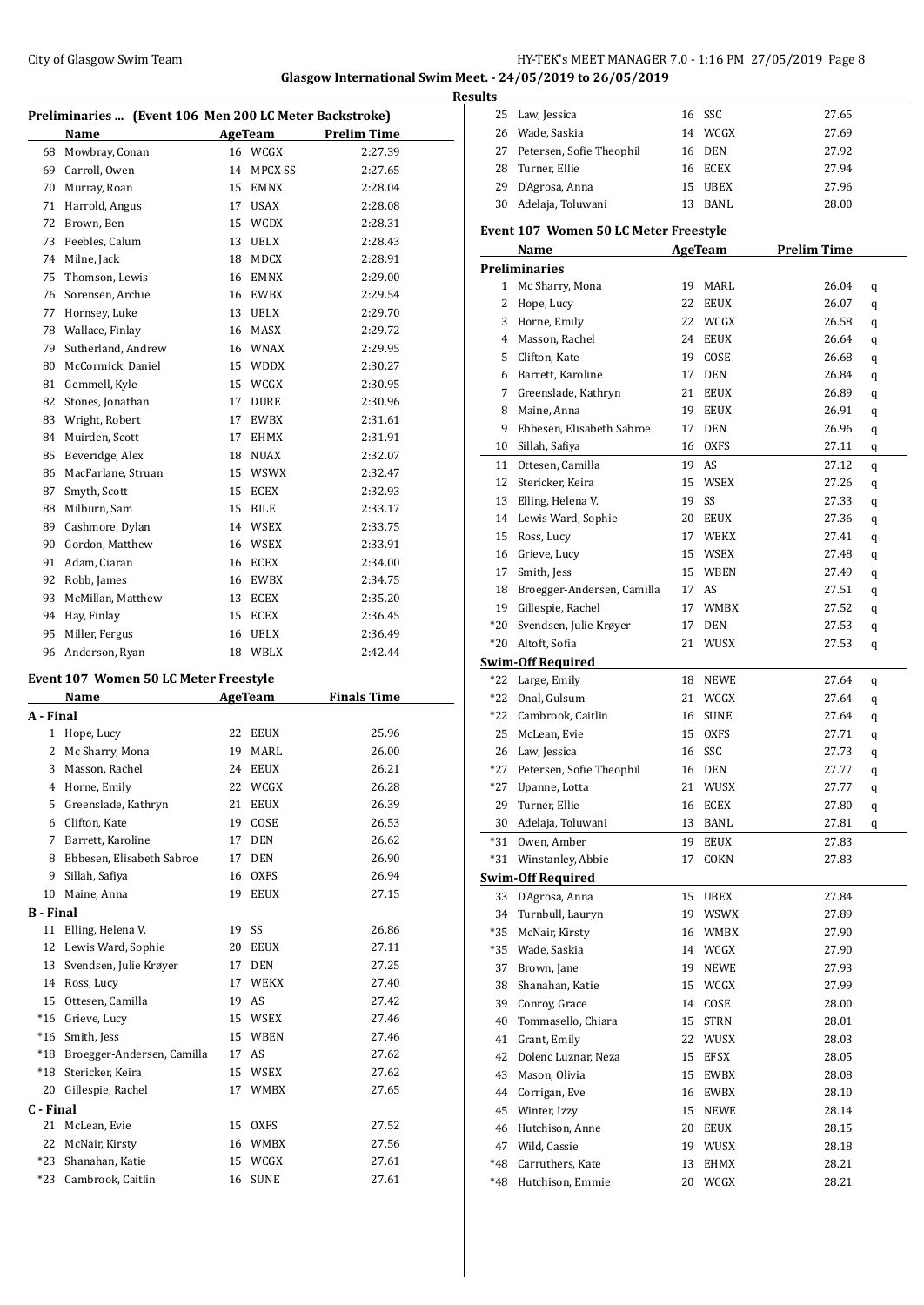#### City of Glasgow Swim Team Team Frameters Management City of Glasgow Swim Team Frameters Management City of Glasgow Swim Team **Glasgow International Swim Meet. - 24/05/2019 to 26/05/2019 Results**

|       | Preliminaries  (Event 107 Women 50 LC Meter Freestyle) |    |                |                    |
|-------|--------------------------------------------------------|----|----------------|--------------------|
|       | Name                                                   |    | <b>AgeTeam</b> | <b>Prelim Time</b> |
| 50    | McKenzie, Drew                                         |    | 14 UWLX        | 28.24              |
| 51    | Alguero, Eva                                           | 15 | <b>WMBX</b>    | 28.26              |
| 52    | Cosens, Elise                                          | 14 | <b>NTNX</b>    | 28.29              |
| 53    | Maskell, Grace                                         |    | 16 DERE        | 28.33              |
| 54    | McAllister, Mia                                        | 19 | EEUX           | 28.35              |
| 55    | Swanson, Mhairi                                        |    | 20 NUAX        | 28.36              |
| 56    | Bain, Alicea                                           |    | 16 NUAX        | 28.38              |
| 57    | Murray, Jennifer                                       |    | 16 WNAX        | 28.39              |
| 58    | Stoddart, Louisa                                       |    | 14 UELX        | 28.41              |
| 59    | Berry, Charlotte                                       | 15 | COSE           | 28.45              |
| 60    | Ryan, Nicole                                           | 21 | <b>OXFS</b>    | 28.46              |
| 61    | Jones, Natalie                                         | 15 | EWBX           | 28.47              |
| 62    | Wallace, Clare                                         | 17 | <b>WRXX</b>    | 28.53              |
| $*63$ | Hamilton, Ellie                                        | 14 | <b>UFTX</b>    | 28.56              |
| $*63$ | Pinfold, Illizane                                      | 15 | <b>OXFS</b>    | 28.56              |
| 65    | Mulholland, Skye                                       |    | 15 WEKX        | 28.58              |
| 66    | Young, Hannah                                          |    | 17 WSEX        | 28.60              |
| 67    | Brolly, Heather                                        |    | 17 WMBX        | 28.62              |
| 68    | Paterson, Lauren                                       | 16 | WRXX           | 28.70              |
| 69    | Milne, Milly                                           | 14 | EWBX           | 28.75              |
| 70    | Kane, Francesca                                        | 17 | EWBX           | 28.76              |
| 71    | Dawson, Rachael                                        | 16 | EDSX           | 28.78              |
| 72    | Greenshields, Alisha                                   | 15 | WCGX           | 28.81              |
| *73   | Shulman, Rebecca                                       | 16 | EWBX           | 28.82              |
| *73   | Redpath, Eilidh                                        | 17 | <b>EMNX</b>    | 28.82              |
| 75    | Sutherland, Elle                                       | 17 | USAX           | 28.84              |
| 76    | Crawford, Robyn                                        | 20 | WCGX           | 28.86              |
| 77    | De Wet, Emma                                           | 14 | UWLX           | 28.98              |
| 78    | Smith, Imogen                                          | 20 | BANL           | 29.03              |
| 79    | Tulloch, Katie                                         |    | 17 USAX        | 29.07              |
| 80    | Simson, Natasha                                        |    | 14 EWBX        | 29.09              |
| 81    | Roper, Elsbeth                                         |    | 16 UELX        | 29.10              |
| 82    | McGregor, Thanrada                                     |    | 14 ECEX        | 29.13              |
| 83    | Lumsden, Alicia                                        |    | 19 EEUX        | 29.14              |
| *84   | Duncan, Victoria                                       | 17 | <b>UFTX</b>    | 29.15              |
| *84   | Turner, Madison                                        | 15 | <b>SKIE</b>    | 29.15              |
|       | 86 Williamson, Jessica                                 |    | 14 WBEN        | 29.21              |
| 87    | McCulloch, Hannah                                      | 15 | WMBX           | 29.23              |
| 88    | Goodgame, Gretel                                       | 15 | <b>OXFS</b>    | 29.24              |
| 89    | Ferguson, Mia                                          | 14 | WEKX           | 29.31              |
| *90   | McDonald, Allana                                       | 15 | <b>BOSE</b>    | 29.32              |
| *90   | Brawley, Carla                                         |    | 20 WCGX        | 29.32              |
| *92   | Gillies, Kaitlyn                                       | 16 | UWLX           | 29.34              |
| *92   | Kellas, Ailsa                                          | 16 | <b>ECEX</b>    | 29.34              |
| 94    | Stevenson, Amber                                       |    | 14 WSEX        | 29.38              |
| 95    | Hart, Chaorainn                                        | 14 | WRXX           | 29.39              |
| 96    | Porteous, Meagan                                       | 14 | UELX           | 29.43              |
| 97    | Bridges, Charlie                                       | 17 | <b>WDDX</b>    | 29.44              |
| 98    | Mair, Eve                                              | 15 | WSEX           | 29.45              |
| 99    | Sowden, Coco                                           | 15 | <b>BOSE</b>    | 29.47              |
| 100   | Williamson, Anna                                       | 14 | WRXX           | 29.51              |
| 101   | Gourlay, Erin                                          |    | 15 WCGX        | 29.52              |
| 102   | Shiels, Amy                                            |    | 14 WMBX        | 29.55              |
| 103   | Scully, Emma                                           |    | 18 WCGX        | 29.60              |
| 104   | Gerstenberger, Jemma                                   | 16 | EMNX           | 29.62              |
| 105   | Tierney, Niamh                                         |    | 16 UFTX        | 29.68              |
| 106   | Dempster, Jessica                                      |    | 13 UWLX        | 29.74              |
| 107   | McCormack, Keisha                                      |    | 14 WSAX        | 29.75              |
| 108   | Crighton, Fearne                                       | 14 | MPCX-SS        | 29.76              |
| *109  | Braid, Rebecca                                         | 16 | ECEX           | 29.85              |

| $*109$           | Gilmore, Jenna                      | 17       | WHBX         | 29.85              |
|------------------|-------------------------------------|----------|--------------|--------------------|
| 111              | Barron, Chloe                       | 13       | EMNX         | 29.87              |
| 112              | Davis, Abby                         | 16       | UELX         | 29.88              |
|                  | 113 Barker, Imarni                  |          | 16 COKN      | 29.91              |
|                  | *114 Nimmo, Carly                   |          | 17 WBLX      | 29.92              |
|                  | *114 Lapsley, Yasmin                | 15       | UWLX         | 29.92              |
| 116              | Rosie, Caitlin                      | 16       | USAX         | 29.93              |
| 117              | Hoole, Sophie                       | 15       | EWBX         | 29.98              |
| 118              | Strang, Stephanie                   |          | 20 ECEX      | 29.99              |
| 119              | Williams, Seren                     | 15       | BOSE         | 30.00              |
| 120              | Edmiston, Hannah                    |          | 14 WRXX      | 30.02              |
| 121              | Coffey, Sarah                       | 15       | UFTX         | 30.10              |
|                  | 122 Wilson, Beth                    | 14       | <b>WCDX</b>  | 30.19              |
|                  |                                     |          |              |                    |
| 123              | Ivens, Rebecca                      | 17<br>17 | EWBX         | 30.23              |
| 124              | Stewart, Laura                      |          | WCGX         | 30.26              |
| 125              | Cannon, Molly                       |          | 15 WIEX      | 30.27              |
|                  | 126 Cowan, Zara                     | 15       | UFTX         | 30.30              |
| $*127$           | Stewart, Maisie                     |          | 15 WRNX      | 30.38              |
| *127             | Gordon, Beth                        |          | 18 WSEX      | 30.38              |
| 129              | Faulds, Ayumi                       |          | 14 WCGX      | 30.40              |
| 130              | Sinclair, Abbi                      | 15       | EWBX         | 30.42              |
| 131              | Black, Rebecca                      | 15       | EWBX         | 30.44              |
| 132              | Reilly, Natalie                     | 17       | UWLX         | 30.46              |
| 133              | Harkness, Aimee                     | 14       | WDSX         | 30.47              |
| 134              | Thomson, Hannah                     | 17       | WDDX         | 30.50              |
| 135              | Horn, Jori                          |          | 14 WRNX      | 30.60              |
| 136              | Freeborn, Emma                      | 15       | UWLX         | 30.65              |
| 137              | Tyson, Abby                         |          | 16 WDDX      | 30.67              |
| 138              | Lumsden, Holly                      |          | 14 EHMX      | 30.76              |
| 139              | Nisbet, Sally                       |          | 17 WKNX      | 30.97              |
|                  |                                     |          |              |                    |
| 140              |                                     | 13       | WHBX         | 31.05              |
| 141              | Leggate, Emma                       |          | 14 WRXX      |                    |
| 142              | Bell, Eva                           | 15       |              | 31.39              |
|                  | Young, Leone                        |          | BILE         | 31.62              |
| 143              | Weavers, Hebe                       | 14       | ECEX         | 31.76              |
| 144              | Johnston, Beth                      | 18       | UBEX         | 31.86              |
|                  | Event 108 Men 50 LC Meter Freestyle |          |              |                    |
|                  | Name                                |          | AgeTeam      | <b>Finals Time</b> |
|                  |                                     |          |              |                    |
|                  | 1 Thorpe, Jack                      | 25       | EEUX         | 22.88              |
| 2                | Bain, Calum                         | 23       | WUSX         | 23.36              |
| 3                | Mc Millan, Jack                     | 19       | BAN          | 23.49              |
| 4                | Henderson, Grant                    | 21       | WCGX         | 23.54              |
| 5                | Coulter, Curtis                     | 25       | BAN          | 23.62              |
| A - Final<br>6   | Aitchison, Zak                      | 21       | WUSX         | 23.69              |
| 7                | Boyek, Kyle                         | 27       |              | 23.70              |
| 8                | Leslie, Ross                        | 21       | WUSX         |                    |
|                  |                                     |          | EEUX         | 23.86              |
| 9                | Milne, Stephen                      | 25       | MPCX-SS      | 24.04              |
| 10               | Martin, Ben                         | 19       | WUSX         | 24.55              |
| <b>B</b> - Final |                                     |          |              |                    |
| 11               | Watson, Eddie                       | 23       | <b>NADX</b>  | 23.87              |
| 12               | Watt, Joe                           | 19       | WCGX         | 24.02              |
| 13               | Lindeblad, Malthe                   | 18       | DEN          | 24.07              |
| 14               | Kjeldsen, Marcus                    | 19       | SS           | 24.09              |
| 15               | Hassouna, Audai                     | 21       | EEUX         | 24.40              |
| 16               | Nicol, Angus                        | 18       | WCGX         | 24.58              |
| 17               | Houston, John                       | 18       | WSEX         | 24.62              |
| 18               | Dickson, Rory                       | 17       | WNAX         | 24.75              |
| 19<br>20         | McInnes, Martin<br>Lapsley, Myles   | 21<br>16 | WCGX<br>UWLX | 24.81<br>25.10     |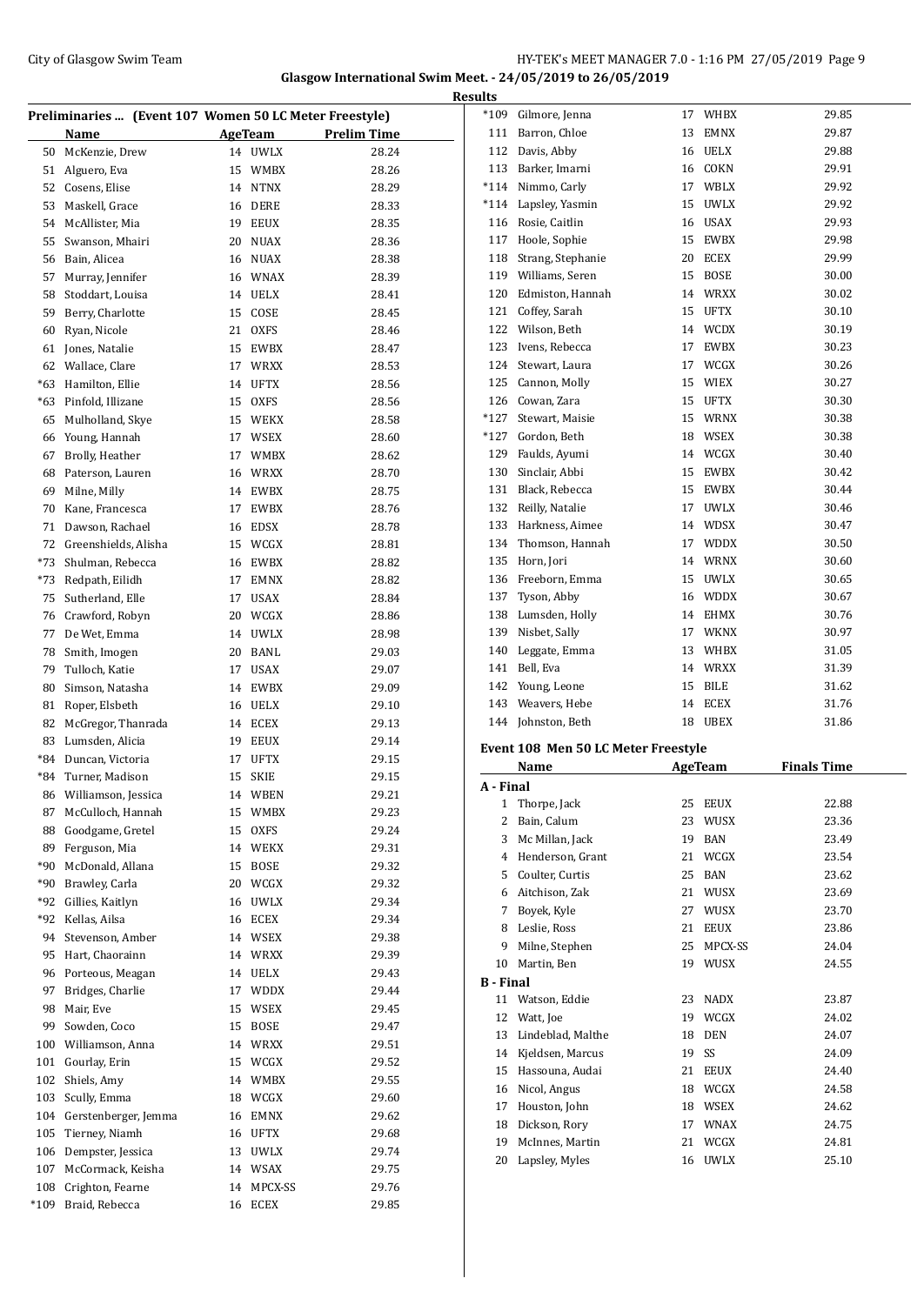### City of Glasgow Swim Team Team Frameters Music City of Glasgow Swim Team Frameters Music City of Glasgow Swim Team Frameters Music City of Glasgow Swim Team Frameters Music City of Glasgow Swim Team Frameters Music City of **Glasgow International Swim Meet. - 24/05/2019 to 26/05/2019**

|           |                                                  |    |                    |                                       |        | <b>Results</b>       |
|-----------|--------------------------------------------------|----|--------------------|---------------------------------------|--------|----------------------|
|           | C - Final  (Event 108 Men 50 LC Meter Freestyle) |    |                    |                                       |        | $*_{44}$             |
|           | Name                                             |    |                    | AgeTeam Finals Time                   |        | $*_{44}$             |
| C - Final |                                                  |    |                    |                                       |        | $*_{44}$             |
| 21        | Hansen, Tobias Dan                               |    | 17 DEN             | 24.45                                 |        | $4^{\prime}$         |
| 22        | Fairbairn, Greg                                  |    | 17 WBLX            | 24.68                                 |        | 48                   |
| 23        | Ratouly, Geo                                     |    | 16 OXFS            | 24.92                                 |        | $*49$                |
|           | 24 Smillie, Oscar                                |    | 17 WSEX            | 25.07                                 |        | $*49$                |
| 25        | McKinnon, Ruairi                                 |    | 15 WMBX            | 25.10                                 |        | 51                   |
| 26        | Baird, Graham                                    |    | 16 WSAX            | 25.39                                 |        | 52                   |
| 27        | Mc Sharry, Mouric                                |    | 17 MARL            | 25.41                                 |        | 5:                   |
|           | 28 Ward, Tom                                     |    | 17 BOSE            | 25.51                                 |        | 54                   |
|           | 29 Claxton, Jamie                                |    | 17 EHMX            | 25.65                                 |        | 5!<br>5 <sub>0</sub> |
|           | 30 Dunne, Archie                                 |    | 16 SKIE            | 25.67                                 |        | 51                   |
|           | Event 108 Men 50 LC Meter Freestyle              |    |                    |                                       |        | 58                   |
|           | Name                                             |    |                    | <b>Example 21 AgeTeam</b> Prelim Time |        | 59                   |
|           | <b>Preliminaries</b>                             |    |                    |                                       |        | 6                    |
|           | 1 Thorpe, Jack                                   |    | 25 EEUX            | 22.96                                 | q      | 6 <sup>2</sup>       |
|           | 2 Bain, Calum                                    |    | 23 WUSX            | 23.34                                 | q      | 6.                   |
|           | 3 Aitchison, Zak                                 |    | 21 WUSX            | 23.41                                 | q      | 6.                   |
|           | 4 Henderson, Grant                               |    | 21 WCGX            | 23.56                                 | q      | 64                   |
| 5         | Boyek, Kyle                                      |    | 27 WUSX            | 23.57                                 | q      | 6.                   |
|           | 6 Mc Millan, Jack                                |    | 19 BAN             | 23.63                                 | q      | 6                    |
| 7         | Milne, Stephen                                   |    | 25 MPCX-SS         | 23.66                                 | q      | 6 <sup>′</sup>       |
| 8         | Leslie, Ross                                     |    | 21 EEUX            | 23.81                                 | q      | 68                   |
| 9         | Coulter, Curtis                                  |    | 25 BAN             | 23.87                                 | q      | 6 <sup>0</sup>       |
| 10        | Martin, Ben                                      |    | 19 WUSX            | 24.04                                 | q      | 7                    |
| 11        | Lindeblad, Malthe                                |    | 18 DEN             | 24.08                                 | q      | $*7.$                |
|           | 12 Kjeldsen, Marcus                              |    | 19 SS              | 24.17                                 | q      | $*7.$                |
|           | 13 Watson, Eddie                                 |    | 23 NADX            | 24.30                                 | q      | 7:                   |
|           | 14 Houston, John                                 |    | 18 WSEX            | 24.41                                 | q      | 7 <sup>1</sup>       |
| 15        | Nickelsen, Rasmus                                |    | 16 DEN             | 24.46                                 | q      | 7!                   |
|           | 16 Hassouna, Audai<br>Watt, Joe                  |    | 21 EEUX            | 24.59                                 | q      | $*7($                |
| 17<br>18  | Nicol, Angus                                     |    | 19 WCGX<br>18 WCGX | 24.64<br>24.65                        | q      | *7(                  |
| 19        | Dickson, Rory                                    |    | 17 WNAX            | 24.75                                 | q      | 78                   |
| 20        | Lapsley, Myles                                   |    | 16 UWLX            | 24.80                                 | q      | 79                   |
| 21        | McInnes. Martin                                  |    | 21 WCGX            | 24.82                                 | q<br>q | 8                    |
| 22        | To, Jack                                         | 19 | COSE               | 24.94                                 | q      | $8^{\circ}$          |
| 23        | Fairbairn, Greg                                  | 17 | WBLX               | 24.96                                 | q      | 8.                   |
| 24        | Ratouly, Geo                                     | 16 | OXFS               | 24.97                                 | q      | 8                    |
| 25        | Brooks-Clarke, Cameron                           |    | 20 COSE            | 25.01                                 | q      | 8 <sup>4</sup>       |
| 26        | McComish, Jack                                   |    | 24 WCGX            | 25.05                                 | q      | *8.                  |
| 27        | Hansen, Tobias Dan                               |    | 17 DEN             | 25.06                                 | q      | *8.                  |
| 28        | Smillie, Oscar                                   |    | 17 WSEX            | 25.07                                 | q      | 8                    |
| 29        | Kennedy, Sonny                                   |    | 18 EWBX            | 25.08                                 | q      | 8<br>8 <sup>0</sup>  |
| 30        | Meadows, Fraser                                  | 21 | EEUX               | 25.10                                 | q      | 9                    |
| 31        | Ferguson, Ryan                                   | 18 | UFTX               | 25.13                                 |        | 9 <sup>°</sup>       |
| 32        | McKinnon, Ruairi                                 |    | 15 WMBX            | 25.19                                 |        | 9                    |
| *33       | Muir, Chris                                      | 21 | WGUX               | 25.22                                 |        | *9:                  |
| $*33$     | Eason, Jamie                                     | 22 | NUAX               | 25.22                                 |        | *9.                  |
| 35        | Cattermole, Maxwell                              | 18 | MASX               | 25.23                                 |        | 9.                   |
| 36        | Mc Sharry, Mouric                                | 17 | MARL               | 25.27                                 |        | 9                    |
| 37        | Betout, Youssef                                  |    | 19 WCGX            | 25.32                                 |        | 9 <sub>1</sub>       |
| 38        | Claxton, Jamie                                   | 17 | EHMX               | 25.34                                 |        | *98                  |
| 39        | Ward, Tom                                        |    | 17 BOSE            | 25.40                                 |        | *98                  |
| 40        | Winterburn, Benjamin                             |    | 18 CDON            | 25.45                                 |        | 10                   |
| *41       | Dunne, Archie                                    | 16 | SKIE               | 25.47                                 |        | 10 <sub>1</sub>      |
| *41       | Birrell, Lewis                                   |    | 18 EWBX            | 25.47                                 |        | 102                  |
| 43        | Baird, Graham                                    |    | 16 WSAX            | 25.58                                 |        | $*10.$               |
|           |                                                  |    |                    |                                       |        |                      |

| *44    | Cushen, Jay          | 16 | WINN        | 25.61 |
|--------|----------------------|----|-------------|-------|
| *44    | Bilsland, Cameron    | 16 | WHBX        | 25.61 |
| $*44$  | Green, Jack          | 19 | <b>EEUX</b> | 25.61 |
| 47     | English, Thomas      | 15 | <b>CLS</b>  | 25.62 |
| 48     | Brumwell, Tom        | 17 | CLS         | 25.70 |
| *49    | Dluzak, Kacper       | 19 | <b>EDSX</b> | 25.72 |
| *49    | Ferguson, Ben        | 20 | <b>USAX</b> | 25.72 |
| 51     | Maxwell, Lewis       | 16 | DERE        | 25.74 |
| 52     | Strickland, Adam     | 15 | DERE        | 25.75 |
| 53     | Hammond, Lewis       | 16 | WSEX        | 25.80 |
| 54     | Krawiec, Stefan      | 13 | <b>UELX</b> | 25.90 |
| 55     | Onal, Yasin          | 17 | <b>UWLX</b> | 25.93 |
|        |                      |    |             |       |
| 56     | Bolcato, Maximillian | 17 | <b>OXFS</b> | 26.00 |
| 57     | Baillie, Lewis       | 19 | <b>NUAX</b> | 26.05 |
| 58     | Hagan, Max           | 18 | WCGX        | 26.09 |
| 59     | Upton, Max           | 16 | <b>BILE</b> | 26.10 |
| 60     | Buchanan, Keir       | 17 | WEKX        | 26.14 |
| 61     | Millar, Elliot       | 16 | UFTX        | 26.17 |
| 62     | McKean, Lewis        | 17 | WBLX        | 26.18 |
| 63     | Saunders, Finlay     | 18 | EHMX        | 26.21 |
| 64     | Brown, Aidan         | 17 | BOSE        | 26.22 |
| 65     | Robertson, Ryan      | 17 | WCGX        | 26.25 |
| 66     | Pritchard, Murray    | 15 | MPCX-SS     | 26.27 |
| 67     | Kelly, Fraser        | 16 | WNAX        | 26.32 |
| 68     | Erentz, Ross         | 16 | WSEX        | 26.34 |
| 69     | Mellon, Craig        | 17 | <b>UELX</b> | 26.37 |
| 70     | Cannon, Thomas       | 18 | WIEX        | 26.40 |
| *71    | Oliver, Henry        | 17 | <b>WINN</b> | 26.43 |
| $*71$  | Harkin, Liam         | 17 | UFTX        | 26.43 |
| 73     | Clark, Evan          | 17 | WNAX        | 26.48 |
| 74     | Berry, Aedan         | 22 | WGUX        | 26.55 |
| 75     | Kringelis, Marijus   | 16 | WBLX        | 26.60 |
| $*76$  | Borland, Jonathan    | 33 | EWBX        | 26.62 |
|        | *76 Condy, Lewis     | 20 | WUSX        | 26.62 |
| 78     | Smith, Charlie       | 21 | UELX        | 26.63 |
| 79     | Beveridge, Alex      | 18 | NUAX        | 26.64 |
| 80     | Thomson, Alex        | 15 | EWBX        | 26.67 |
| 81     | Hale, Felix          | 16 | EIHX        | 26.75 |
| 82     | Ferguson, Daniel     | 18 | <b>UWLX</b> | 26.77 |
| 83     | Ellis, William       | 16 | <b>BOSE</b> | 26.82 |
| 84     | Dickson, Bruce       | 16 | WSWX        | 26.84 |
| *85    | Gordon, Cameron      | 15 | WDSX        | 26.88 |
| *85    | Anderson, Dominic    | 15 | MOPE        | 26.88 |
| 87     | MacDonald, Craig     | 15 | WDDX        | 26.93 |
| 88     | Farquharson, Adam    | 18 | WCGX        | 26.98 |
| 89     | Cashmore, Dylan      | 14 | WSEX        | 27.00 |
| 90     | Young, Duncan        | 14 | WSEX        | 27.05 |
| 91     | Rowan, David         | 19 | WKKX        | 27.09 |
| 92     | Hamilton, Jamie      | 20 | WUSX        | 27.12 |
| *93    | Sabharwal, Sam       |    |             | 27.14 |
|        | Fawcett, Johann      | 14 | WRNX        |       |
| *93    |                      | 17 | WRNX        | 27.14 |
| 95     | Johnson, Ross        | 16 | USAX        | 27.19 |
| 96     | Gumbrell, Euan       | 18 | WCGX        | 27.28 |
| 97     | Johnson, Brendan     | 21 | <b>NUAX</b> | 27.31 |
| *98    | Innes, Mark          | 17 | EWBX        | 27.32 |
| *98    | Miller, Fergus       | 16 | UELX        | 27.32 |
| 100    | Sutherland, Andrew   | 16 | WNAX        | 27.38 |
| 101    | Reilly, James        | 19 | WEKX        | 27.43 |
| 102    | Walters, Tielo       | 17 | MDCX        | 27.45 |
| $*103$ | Birkin, Finn         | 14 | WSWX        | 27.47 |
| $*103$ | Ripley, Isaac        | 15 | <b>BOSE</b> | 27.47 |
| *103   | Hughes, Charlie      | 24 | MARN        | 27.47 |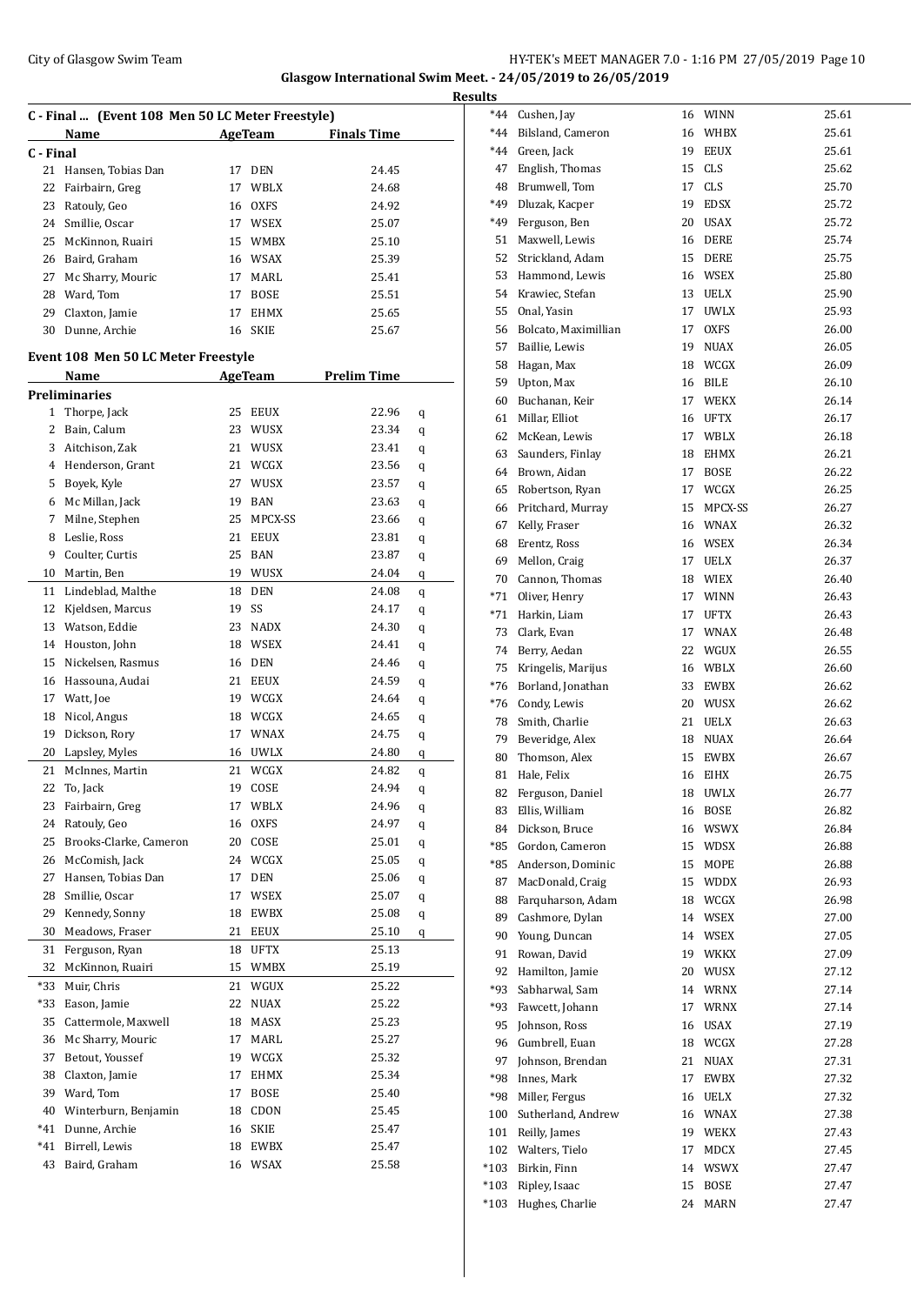## City of Glasgow Swim Team Team Team Fermi Management City of Glasgow Swim Team Fermi Management City of Glasgow Swim Team Fermi Management City of Glasgow Swim Team Fermi Management City of Glasgow Swim Team Fermi Manageme **Glasgow International Swim Meet. - 24/05/2019 to 26/05/2019**

|                  | Preliminaries  (Event 108 Men 50 LC Meter Freestyle) |    |                |                     |   |
|------------------|------------------------------------------------------|----|----------------|---------------------|---|
|                  | Name                                                 |    |                | AgeTeam Prelim Time |   |
|                  | 106 Law, Jon                                         |    | 22 WUSX        | 27.50               |   |
|                  | 107 Dickson, Murray                                  |    | 13 WSWX        | 27.56               |   |
|                  | 108 Robb, James                                      |    | 16 EWBX        | 27.59               |   |
|                  | 109 Wright, Robbie                                   |    | 17 NEWE        | 27.76               |   |
|                  | 110 Milner, Nicholas                                 |    | 16 NADX        | 27.77               |   |
|                  | <b>Event 109 Women 50 LC Meter Breaststroke</b>      |    |                |                     |   |
|                  | <b>Name</b>                                          |    | AgeTeam        | <b>Finals Time</b>  |   |
| A - Final        |                                                      |    |                |                     |   |
| 1                | Mc Sharry, Mona                                      |    | 19 MARL        | 31.57               |   |
| 2                | Hanlon, Kara                                         |    | 22 EEUX        | 31.95               |   |
| 3                | Robertson, Katie                                     |    | 18 WSEX        | 32.20               |   |
|                  | 4 Blomsterberg, Thea                                 |    | 17 DEN         | 32.58               |   |
|                  | 5 Goodburn, Katie                                    |    | 16 EWBX        | 32.61               |   |
|                  | 6 Nielsen, Astrid                                    |    | 17 DEN         | 32.67               |   |
|                  | 7 Pinfold, Illizane                                  |    | 15 OXFS        | 33.10               |   |
|                  | 8 Lemasurier, Bridget                                |    | 17 UELX        | 33.63               |   |
| 9                | Rybak-Andersen, Clara                                |    | 16 DEN         | 33.80               |   |
| 10               | Sillah, Safiya                                       |    | 16 OXFS        | 33.95               |   |
| <b>B</b> - Final |                                                      |    |                |                     |   |
| 11               | Thompson, Eve                                        |    | 21 WUSX        | 33.52               |   |
| 12               | Guye-johnson, Annabel                                |    | 19 EEUX        | 33.55               |   |
|                  |                                                      |    |                |                     |   |
|                  | 13 Adams, Orla                                       |    | 24 NUAX        | 34.35               |   |
|                  | 14 Pallesen, Victoria Haahr                          |    | 17 DEN         | 34.49               |   |
|                  | 15 Stericker, Keira                                  |    | 15 WSEX        | 34.91               |   |
| 16               | Daynes, Katherine                                    |    | 17 HAST        | 35.17               |   |
| 17               | Coogans, Natalie                                     |    | 22 WUSX        | 35.28               |   |
| 18               | D'Agrosa, Anna                                       |    | 15 UBEX        | 35.32               |   |
| 19               | Keetley, Rebecca                                     |    | 15 MIDE        | 35.36               |   |
| 20               | Nester, Charlotte                                    |    | 18 WBEN        | 35.61               |   |
| C - Final        |                                                      |    |                |                     |   |
| 21               | Colston, Anna                                        |    | 16 UFTX        | 35.40               |   |
| 22               | McGregor, Thanrada                                   |    | 14 ECEX        | 35.49               |   |
|                  | 23 Walker, Isla                                      |    | 15 WDDX        | 35.63               |   |
|                  | 24 Davidson, Kiera                                   |    | 14 WMBX        | 35.65               |   |
| 25               | Ruddy, Megan                                         |    | 16 WEKX        | 35.89               |   |
| 26               | Ali, Yasmin                                          |    | 15 EWBX        | 35.91               |   |
| 27               | Wade, Saskia                                         |    | 14 WCGX        | 36.02               |   |
| 28               | Crighton, Fearne                                     | 14 | MPCX-SS        | 36.11               |   |
| 29               | Williams, Seren                                      | 15 | <b>BOSE</b>    | 36.67               |   |
| 30               | Forsyth, Ellie                                       | 16 | WHBX           | 37.43               |   |
|                  | <b>Event 109 Women 50 LC Meter Breaststroke</b>      |    |                |                     |   |
|                  | <b>Name</b>                                          |    | <b>AgeTeam</b> | <b>Prelim Time</b>  |   |
|                  | <b>Preliminaries</b>                                 |    |                |                     |   |
| 1                | Hanlon, Kara                                         | 22 | EEUX           | 32.04               | q |
| 2                | Mc Sharry, Mona                                      | 19 | MARL           | 32.13               | q |
| 3                | Robertson, Katie                                     |    | 18 WSEX        | 32.30               | q |
| 4                | Nielsen, Astrid                                      | 17 | DEN            | 32.32               | q |
| 5                | Goodburn, Katie                                      | 16 | EWBX           | 33.15               | q |
| *6               | Blomsterberg, Thea                                   | 17 | <b>DEN</b>     | 33.25               | q |
| *6               | Rybak-Andersen, Clara                                | 16 | DEN            | 33.25               | q |
| 8                | Pinfold, Illizane                                    |    | 15 OXFS        | 33.37               | q |
| 9                | Lemasurier, Bridget                                  |    | 17 UELX        | 33.64               | q |
| 10               | Sillah, Safiya                                       |    | 16 OXFS        | 33.77               | q |
| 11               | Guye-johnson, Annabel                                | 19 | EEUX           | 34.02               | q |
| 12               | Thompson, Eve                                        | 21 | WUSX           | 34.15               |   |
| 13               | Adams, Orla                                          |    | 24 NUAX        |                     | q |
|                  |                                                      |    |                | 34.32               | q |

Pallesen, Victoria Haahr 17 DEN 34.75 q

| <b>Results</b> |                          |    |             |       |   |
|----------------|--------------------------|----|-------------|-------|---|
|                | 15 Stericker, Keira      |    | 15 WSEX     | 34.79 | q |
|                | 16 D'Agrosa, Anna        |    | 15 UBEX     | 34.80 | q |
|                | 17 Coogans, Natalie      |    | 22 WUSX     | 35.14 | q |
|                | 18 Keetley, Rebecca      |    | 15 MIDE     | 35.16 | q |
| *19            | Nester, Charlotte        |    | 18 WBEN     | 35.18 | q |
| $*19$          | Daynes, Katherine        |    | 17 HAST     | 35.18 | q |
|                | 21 Marley, Aoife         |    | 17 WITT     | 35.23 | q |
|                | *22 MacKenzie, Katie     |    | 19 WCGX     | 35.27 | q |
|                | *22 Brown, Yvonne        |    | 17 WEKX     | 35.27 | q |
|                | 24 Dawson, Victoria      | 17 | SSC         | 35.30 | q |
|                | 25 Colston, Anna         |    | 16 UFTX     | 35.35 | q |
|                | 26 Owen, Amber           |    | 19 EEUX     | 35.43 | q |
|                | 27 MacDonald, Zoe        |    | 19 WUSX     | 35.46 | q |
|                | 28 Crighton, Fearne      |    | 14 MPCX-SS  | 35.67 | q |
|                | 29 Davidson, Kiera       |    | 14 WMBX     | 35.68 | q |
|                | 30 Nimmo, Carly          |    | 17 WBLX     | 35.78 | q |
| 31             | Ali, Yasmin              |    | 15 EWBX     | 35.88 |   |
|                | 32 Winstanley, Abbie     |    | 17 COKN     | 36.02 |   |
| 33             | Ruddy, Megan             |    | 16 WEKX     | 36.03 |   |
|                | 34 Hutchison, Anne       | 20 | EEUX        | 36.17 |   |
|                | 35 Wade, Saskia          |    | 14 WCGX     | 36.18 |   |
|                | 36 Lumsden, Alicia       |    | 19 EEUX     | 36.22 |   |
|                | *37 Williams, Seren      |    | 15 BOSE     | 36.24 |   |
|                | *37 Walker, Isla         |    | 15 WDDX     | 36.24 |   |
| 39             | McGregor, Thanrada       |    | 14 ECEX     | 36.34 |   |
| 40             | Russell, Christen        |    | 17 UELX     | 36.37 |   |
| 41             | Forsyth, Ellie           |    | 16 WHBX     | 36.42 |   |
|                | 42 Reynolds, Nicole      |    | 17 EFSX     | 36.43 |   |
| 43             | Milburn, Sophie          |    | 15 CAQN     | 36.44 |   |
|                | 44 Mcpartland, Emma      |    | 16 MPCX-SS  | 36.47 |   |
| 45             | Reilly, Ellie            |    | 16 EHMX     | 36.52 |   |
| 46             | Wicklow, Kirsty          |    | 14 WMBX     | 36.53 |   |
| 47             | Muir, Jennifer           |    | 20 WKHX     | 36.57 |   |
|                | 48 Hoole, Sophie         |    | 15 EWBX     | 36.59 |   |
|                | 49 Jolly, Ashlea         |    | 16 PION     | 36.75 |   |
|                | 50 Redpath, Eilidh       |    | 17 EMNX     | 36.76 |   |
|                | *51 Gerstenberger, Jemma |    | 16 EMNX     | 36.77 |   |
| $*51$          | MacPhee, Ellyn           | 12 | WCGX        | 36.77 |   |
| 53             | Simpson, Katie           |    | 17 WMBX     | 36.79 |   |
| 54             | McIlroy, Alyssa          | 15 | SSC         | 36.87 |   |
| 55             | Hornby, Rachel           |    | 15 WBEN     | 36.94 |   |
| 56             | Brennan, Katie           |    | 14 WBLX     | 37.03 |   |
| 57             | Huggon, Sophie           |    | 16 COKN     | 37.05 |   |
| 58             | Simpson, Ava             |    | 16 WDSX     | 37.08 |   |
| 59             | Stewart, Eilidh          |    | 13 EWBX     | 37.11 |   |
| 60             | Cosens, Elise            | 14 | <b>NTNX</b> | 37.13 |   |
| 61             | Lacy, Lauren             | 15 | <b>BOSE</b> | 37.15 |   |
| 62             | Atchison, Niamh          | 15 | MOPE        | 37.17 |   |
| 63             | McNaughton, Sarah        | 13 | EWBX        | 37.20 |   |
| 64             | Hill, Sarah              |    | 13 NADX     | 37.30 |   |
| 65             | Reid, Alanna             |    | 15 WDDX     | 37.43 |   |
| 66             | Barker, Imarni           |    | 16 COKN     | 37.44 |   |
|                | *67 Gargan, Robyn        |    | 14 WSWX     | 37.47 |   |
| *67            | Bell, Aimee              |    | 14 EMNX     | 37.47 |   |
| 69             | McGhee, Lauren           |    | 14 WMBX     | 37.48 |   |
| 70             | Donald, Ines             | 14 | EIHX        | 37.52 |   |
| 71             | Donald, Scarlett         | 17 | EIHX        | 37.55 |   |
| 72             | Tuer, Maddison           | 15 | COKN        | 37.57 |   |
| 73             | Grant, Rachael           | 16 | WNAX        | 37.58 |   |
| 74             | Greenshields, Alisha     |    | 15 WCGX     | 37.59 |   |
|                |                          |    |             |       |   |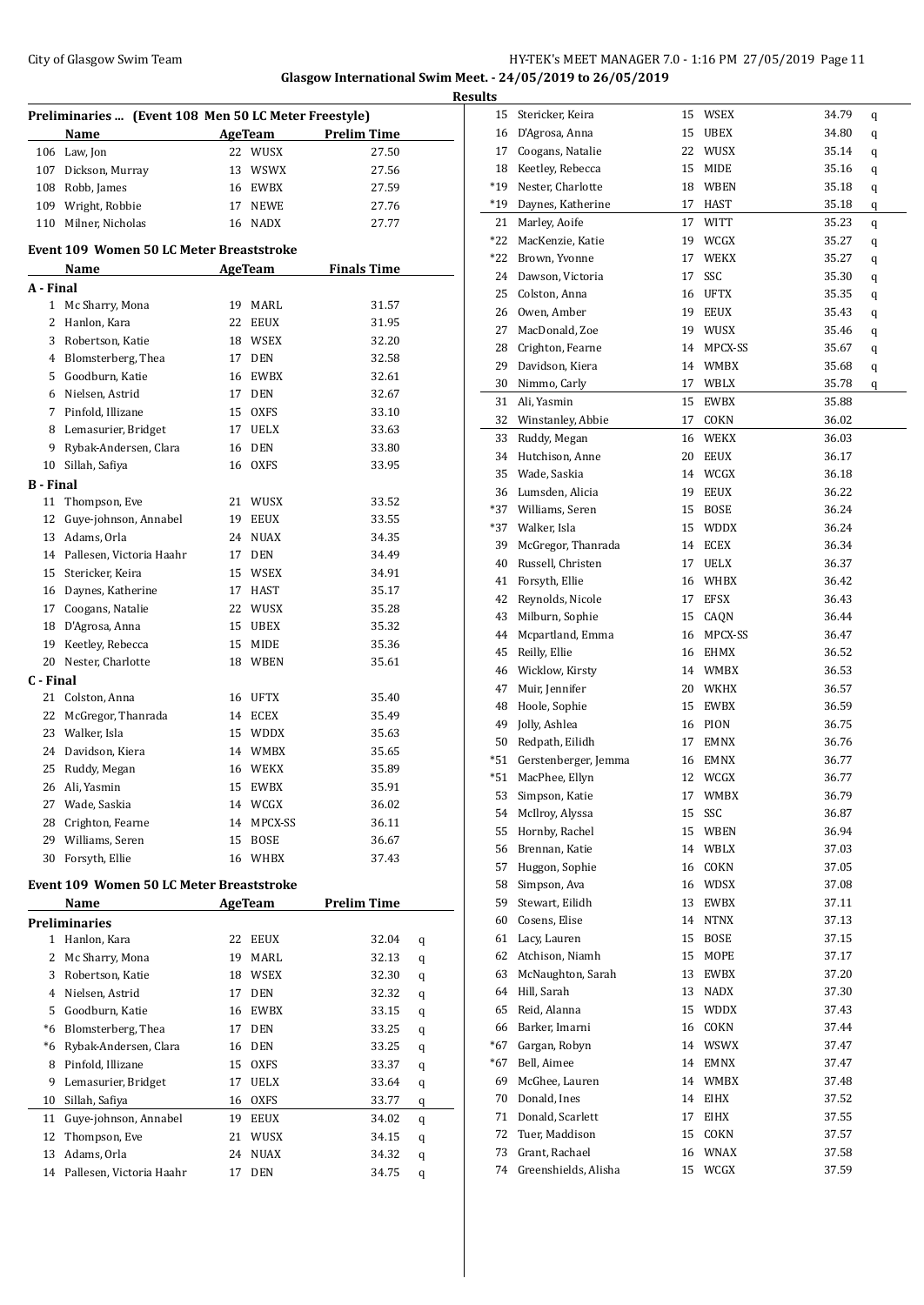# City of Glasgow Swim Team Team Team Fermi Management City of Glasgow Swim Team Fermi Management City of Glasgow Swim Team Fermi Management City of Glasgow Swim Team Fermi Management City of Glasgow Swim Team Fermi Manageme

**Glasgow International Swim Meet. - 24/05/2019 to 26/05/2019 Results**

 $\overline{\phantom{0}}$ 

|        | Preliminaries  (Event 109 Women 50 LC Meter Breaststroke) |          |                     |                    |
|--------|-----------------------------------------------------------|----------|---------------------|--------------------|
|        | Name                                                      |          | AgeTeam             | <b>Prelim Time</b> |
| 75     | Tulloch, Katie                                            | 17       | <b>USAX</b>         | 37.61              |
| 76     | Drummond, Joy                                             | 15       | <b>UFTX</b>         | 37.64              |
| 77     | Fear, Izzy                                                | 15       | <b>DURE</b>         | 37.72              |
| 78     | Brawley, Carla                                            | 20       | WCGX                | 37.74              |
| 79     | Fenton, Amelie                                            | 15       | COSE                | 37.79              |
| 80     | Beswick, Rachel                                           | 17       | <b>WDSX</b>         | 37.91              |
| 81     | Ross, Lois                                                | 19       | <b>WCGX</b>         | 37.95              |
| 82     | Cannon, Molly                                             | 15       | <b>WIEX</b>         | 38.05              |
| 83     | Walker, Taylor                                            | 16       | <b>WRXX</b>         | 38.16              |
| 84     | Kellas, Ailsa                                             | 16       | ECEX                | 38.21              |
| 85     | McDermott, Ava                                            |          | 14 WKHX             | 38.22              |
| 86     | Davidson, Eilidh                                          | 17       | <b>WMBX</b>         | 38.28              |
| 87     | Hart, Kiera                                               | 13       | <b>WSAX</b>         | 38.32              |
| 88     | Muirhead, Remi                                            | 14       | WCGX                | 38.35              |
| 89     | Thomson. Hannah                                           | 17       | <b>WDDX</b>         | 38.37              |
| 90     | Douglas, Eilidh                                           | 16       | <b>WMBX</b>         | 38.54              |
| 91     | Joyce, Ciara                                              | 17       | DURE                | 38.60              |
| 92     | Clarke, Olivia                                            | 15       | <b>MDCX</b>         | 38.63              |
| 93     | Bivar Segurado, Lucia                                     | 15       | <b>UELX</b>         | 38.64              |
| 94     | Stirling, Carys                                           | 14       | <b>UFTX</b>         | 38.65              |
| 95     | Rae, Emilia                                               | 13       | <b>WRXX</b>         | 38.70              |
| 96     | Sutherland, Elle                                          | 17       | <b>USAX</b>         | 38.79              |
| 97     | Gray, Kate                                                | 16       | <b>EIHX</b>         | 38.80              |
| 98     | Lang, Orla                                                | 17       | <b>WKNX</b>         | 38.89              |
| 99     | MacLeod, Rachel                                           | 16       | <b>EWBX</b>         | 38.93              |
| $*100$ | Maskell, Grace                                            | 16       | DERE                | 39.08              |
| $*100$ | Murrison, Rosie                                           | 14       | WCGX                | 39.08              |
|        | 102 Lapsley, Yasmin                                       | 15       | <b>UWLX</b>         | 39.09              |
| 103    | Merson, Ashley                                            | 14       | <b>UWLX</b>         | 39.13              |
|        | 104 Ferguson, Mia                                         | 14       | WEKX                | 39.15              |
|        | 105 Goodhall, Gracie                                      | 12       | <b>WDDX</b>         | 39.16              |
|        | *106 Kirkham. Ava                                         | 13       | <b>UFTX</b>         | 39.26              |
|        | *106 Duncan, Victoria                                     | 17       | <b>UFTX</b>         | 39.26              |
| $*108$ | *108 Braid, Rebecca                                       | 16<br>17 | ECEX<br><b>UWLX</b> | 39.38              |
|        | Reilly, Natalie<br>110 Wade, Amber                        | 13       | WCGX                | 39.38<br>39.40     |
| *111   | Taylor, Lauren                                            | 14       | WCGX                | 39.43              |
| $*111$ | Knight, Alice                                             | 15       | <b>UFTX</b>         | 39.43              |
| 113    | MacLeod, Amy                                              | 13       | WKNX                | 39.45              |
| 114    | Ligtendag, Faye                                           | 14       | <b>USAX</b>         | 39.47              |
| 115    | Mulvey, Katie                                             | 15       | <b>ECAV-US</b>      | 39.52              |
| 116    | Mainwaring, Melissa                                       | 13       | <b>UWLX</b>         | 39.68              |
| 117    | Lumsden, Holly                                            | 14       | EHMX                | 39.70              |
| 118    | Portier, Sophie                                           | 14       | EWBX                | 39.74              |
| 119    | Hardie, Ellie                                             | 15       | <b>UELX</b>         | 39.76              |
| 120    | Rosie, Caitlin                                            | 16       | <b>USAX</b>         | 39.88              |
| 121    | Saunders, Rebecca                                         | 16       | DERE                | 39.95              |
| 122    | Comrie, Eireann                                           | 16       | EFSX                | 40.05              |
| 123    | Armstrong, Eilidh                                         | 13       | UELX                | 40.13              |
| 124    | Faulds, Ayumi                                             | 14       | WCGX                | 40.15              |
| 125    | Campbell, Jasmine                                         | 14       | NEWE                | 40.36              |
| 126    | Caldwell, Katie                                           | 13       | WKHX                | 40.58              |
| 127    | Black, Rebecca                                            | 15       | EWBX                | 40.64              |
| 128    | Murray, Jessica                                           | 15       | EWBX                | 40.95              |
| 129    | Steele, Lucy                                              | 16       | WCGX                | 41.00              |
| 130    | De Wet, Emma                                              | 14       | UWLX                | 41.04              |
| 131    | Tyson, Abby                                               | 16       | <b>WDDX</b>         | 41.13              |
| 132    | Segall, Eilish                                            | 15       | UELX                | 41.23              |
| 133    | Ivens, Rebecca                                            | 17       | EWBX                | 41.71              |
| 134    | Bridges, Charlie                                          | 17       | WDDX                | 42.26              |
|        |                                                           |          |                     |                    |

| படல              | 135 Ajmone, Gianna                            |         | 15 WCGX        | 44.29              |   |
|------------------|-----------------------------------------------|---------|----------------|--------------------|---|
|                  | <b>Event 110 Men 50 LC Meter Breaststroke</b> |         |                |                    |   |
|                  | Name                                          |         | <b>AgeTeam</b> | <b>Finals Time</b> |   |
| A - Final        |                                               |         |                |                    |   |
| 1                | Murdoch, Ross                                 | 25      | WUSX           | 27.78              |   |
| 2                | Murphy, David                                 | 21      | <b>OXFS</b>    | 28.19              |   |
| 3                | Benson, Craig                                 | 25      | WUSX           | 28.22              |   |
| 4                | Goodburn, Archie                              | 18      | EWBX           | 28.41              |   |
| 5                | Corby, Eoin                                   | 17      | NCL-MN         | 28.88              |   |
| 6                | Aitchison, Zak                                | 21      | WUSX           | 28.91              |   |
|                  | 7 Hagan, Max                                  |         | 18 WCGX        | 29.22              |   |
| *8               | Quinn, Nicholas                               |         | 26 EEUX        | 29.31              |   |
|                  | *8 Szaranek, Mark                             |         | 24 WUSX        | 29.31              |   |
|                  | 10 Cooke, Uiseann                             | 18      | NCL-MN         | 29.73              |   |
| <b>B</b> - Final |                                               |         |                |                    |   |
| 11               | Bryan, Connor                                 | 19      | OXFS           | 29.52              |   |
| 12               | McComish, Jack                                | 24      | WCGX           | 29.77              |   |
| 13               | Clough, George                                | 20      | WUSX           | 29.83              |   |
| 14               | O'Halleron, Joel                              | 23      | DERE           | 29.87              |   |
| 15               | Muir, Cameron                                 | 20      | WCGX           | 29.90              |   |
|                  | 16 Betout, Youssef                            |         | 19 WCGX        | 30.14              |   |
|                  | 17 MacIntosh, Andrew                          | 18      | EEUX           | 30.29              |   |
| 18               | Hosie, Andrew                                 |         | 26 WCGX        | 30.35              |   |
| 19               | Cannon, Thomas                                |         | 18 WIEX        | 30.74              |   |
| 20               | Murray, Will                                  |         | 18 WINN        | 30.76              |   |
| C - Final<br>21  | Kean, John                                    | 17      | UWLX           | 30.14              |   |
| 22               | Garrity, Matthew                              | 15      | WIEX           | 31.33              |   |
| 23               | Mc Sharry, Mouric                             | 17      | MARL           | 31.42              |   |
|                  | 24 Ward, Tom                                  | 17      | BOSE           | 31.62              |   |
| 25               | Kringelis, Marijus                            |         | 16 WBLX        | 31.65              |   |
| 26               | Blair, David                                  |         | 16 WCGX        | 32.03              |   |
| 27               | Pritchard, Murray                             | 15      | MPCX-SS        | 32.36              |   |
| 28               | Cooke, Fraser                                 | 15      | SSC            | 32.47              |   |
| 29               | Murphy, Liam                                  | 15      | UFTX           | 32.84              |   |
|                  | 30 Mitchell, Joshua                           | 17      | EWBX           | 32.89              |   |
|                  | <b>Event 110 Men 50 LC Meter Breaststroke</b> |         |                |                    |   |
|                  | Name                                          | AgeTeam |                | <b>Prelim Time</b> |   |
|                  | <b>Preliminaries</b>                          |         |                |                    |   |
| $\mathbf{1}$     | Murdoch, Ross                                 | 25      | WUSX           | 28.04              | q |
| 2                | Murphy, David                                 | 21      | OXFS           | 28.28              | q |
| *3               | Goodburn, Archie                              | 18      | EWBX           | 28.50              | q |
| *3               | Benson, Craig                                 | 25      | WUSX           | 28.50              | q |
| 5                | Aitchison, Zak                                | 21      | WUSX           | 28.62              | q |
| 6                | Corby, Eoin                                   | 17      | NCL-MN         | 29.02              | q |
| 7                | Hagan, Max                                    | 18      | WCGX           | 29.26              | q |
| 8                | Cooke, Uiseann                                | 18      | NCL-MN         | 29.42              | q |
| 9                | Szaranek, Mark                                | 24      | WUSX           | 29.49              | q |
| 10               | Quinn, Nicholas                               | 26      | <b>EEUX</b>    | 29.54              | q |
| 11               | Bryan, Connor                                 | 19      | OXFS           | 29.67              | q |
| 12               | McComish, Jack                                | 24      | WCGX           | 29.74              | q |
| 13               | Clough, George                                | 20      | WUSX           | 29.84              | q |
| 14               | MacIntosh, Andrew                             | 18      | EEUX           | 29.89              | q |
| 15               | Murray, Will                                  | 18      | WINN           | 30.06              | q |
| 16               | Betout, Youssef                               | 19      | WCGX           | 30.09              | q |
| 17               | Muir, Cameron                                 | 20      | WCGX           | 30.17              | q |
| 18               | Hosie, Andrew                                 | 26      | WCGX           | 30.18              | q |
| 19               | O'Halleron, Joel                              | 23      | DERE           | 30.26              | q |
| 20               | Cannon, Thomas                                | 18      | WIEX           | 30.36              | q |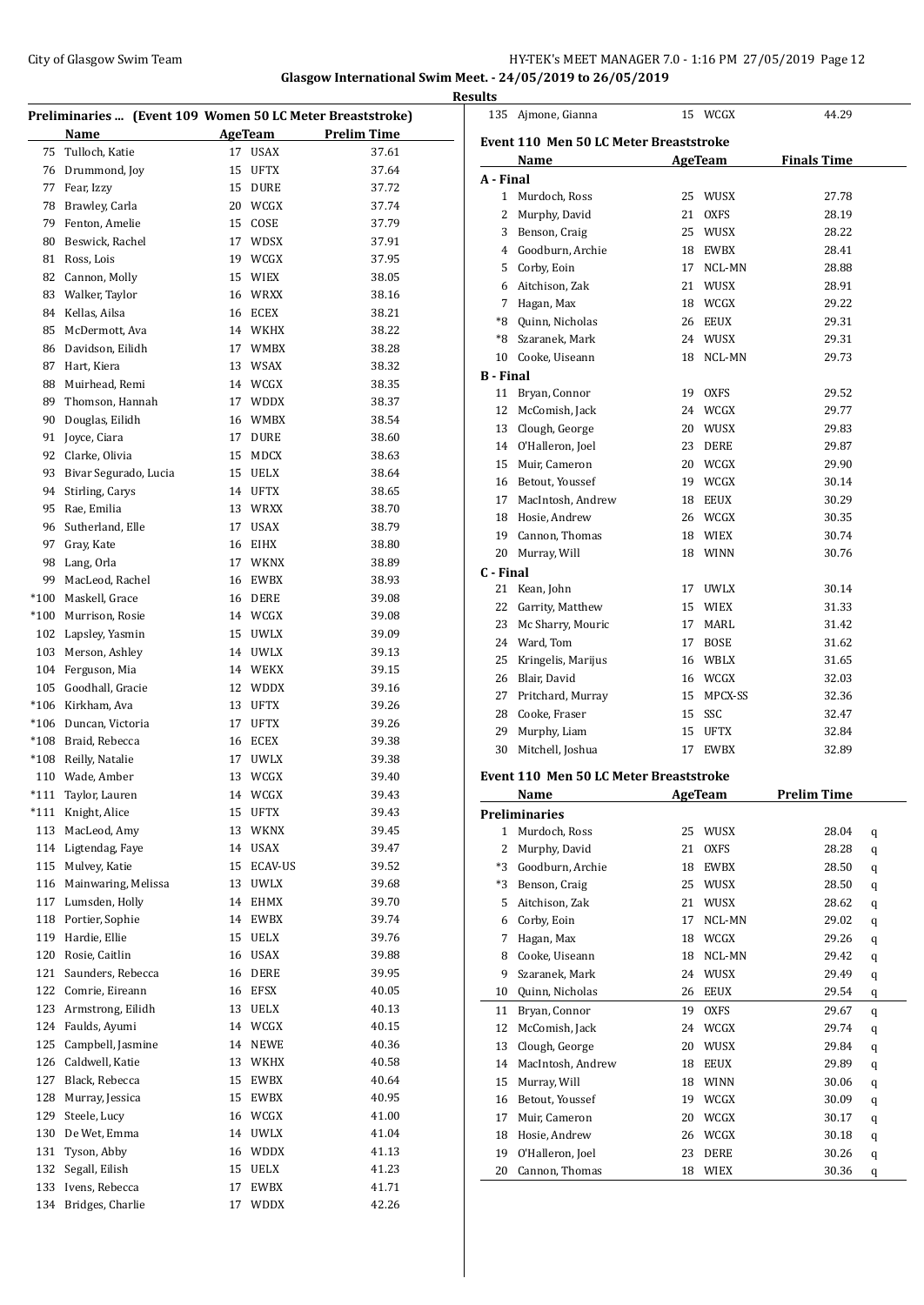### City of Glasgow Swim Team Team Team Fermic Management of the HY-TEK's MEET MANAGER 7.0 - 1:16 PM 27/05/2019 Page 13 **Glasgow International Swim Meet. - 24/05/2019 to 26/05/2019**

| Preliminaries  (Event 110 Men 50 LC Meter Breaststroke) |                      |    |                |                    |   |
|---------------------------------------------------------|----------------------|----|----------------|--------------------|---|
|                                                         | Name                 |    | <b>AgeTeam</b> | <b>Prelim Time</b> |   |
| 21                                                      | Neally, Ross         | 19 | WCGX           | 30.41              | q |
| 22                                                      | Leslie, Euan         | 20 | <b>EEUX</b>    | 30.48              | q |
| 23                                                      | Kean, John           | 17 | <b>UWLX</b>    | 30.56              | q |
| 24                                                      | Young, Ross          | 20 | <b>EEUX</b>    | 30.59              | q |
| 25                                                      | McLay, Scott         | 20 | WUSX           | 30.63              | q |
| 26                                                      | Green, Jack          | 19 | EEUX           | 30.64              | q |
| 27                                                      | Stoops, Mark         | 19 | WUSX           | 30.95              | q |
| 28                                                      | Dluzak, Kacper       | 19 | EDSX           | 31.02              | q |
| 29                                                      | Langley, Lawrence    | 18 | AS             | 31.05              | q |
| 30                                                      | Baillie, Lewis       | 19 | <b>NUAX</b>    | 31.15              | q |
| 31                                                      | Garrity, Matthew     | 15 | WIEX           | 31.26              |   |
| 32                                                      | Forysiak, Sandy      | 22 | WCGX           | 31.29              |   |
| 33                                                      | Chung Yee, Jonathan  | 21 | SGHT           | 31.50              |   |
| 34                                                      | Ward, Tom            | 17 | <b>BOSE</b>    | 31.54              |   |
| 35                                                      | McLaughlin, Matthew  | 26 | <b>DUAT</b>    | 31.69              |   |
| 36                                                      | Kringelis, Marijus   | 16 | WBLX           | 31.74              |   |
| $*37$                                                   | Mc Sharry, Mouric    | 17 | MARL           | 31.75              |   |
| *37                                                     | Manners, Jay         | 20 | <b>SUNE</b>    | 31.75              |   |
| 39                                                      | Rowan, David         | 19 | WKKX           | 31.83              |   |
| 40                                                      | Cooke, Fraser        | 15 | SSC            | 31.95              |   |
| 41                                                      | Ivison, Jack         | 18 | COKN           | 32.00              |   |
| 42                                                      | Swinney, Gregor      | 22 | WCGX           | 32.25              |   |
| 43                                                      | Pettener, James      | 18 | WIMN           | 32.31              |   |
| 44                                                      | Pritchard, Murray    | 15 | MPCX-SS        | 32.38              |   |
| 45                                                      | Mitchell, Joshua     | 17 | EWBX           | 32.44              |   |
| 46                                                      | Logue, Zak           | 21 | <b>SUNE</b>    | 32.48              |   |
| 47                                                      | Blair, David         | 16 | WCGX           | 32.55              |   |
| 48                                                      | Forrester, Archie    | 18 | BOKE           | 32.56              |   |
| 49                                                      | Murphy, Liam         | 15 | UFTX           | 32.60              |   |
| $*50$                                                   | Carr, Olly           | 17 | <b>WSWX</b>    | 32.61              |   |
| *50                                                     | Barnes, Craig        | 21 | UWLX           | 32.61              |   |
| 52                                                      | Lindo, Alexey        | 32 | WGUX           | 32.79              |   |
| 53                                                      | Thomson, Lewis       | 16 | EMNX           | 32.82              |   |
| 54                                                      | Lill, Oliver         | 17 | <b>BOSE</b>    | 32.87              |   |
| 55                                                      | Watt, Euan           | 17 | <b>UWLX</b>    | 32.96              |   |
| 56                                                      | Wallace, Finlay      | 16 | MASX           | 32.99              |   |
| 57                                                      | Shimmin, Patrick     | 17 | <b>NEWE</b>    | 33.09              |   |
| 58                                                      | Farquharson, Adam    | 18 | WCGX           | 33.16              |   |
| 59                                                      | Dunne, Archie        | 16 | SKIE           | 33.22              |   |
| 60                                                      | Chittleburgh, Samuel | 16 | EWBX           | 33.34              |   |
| 61                                                      | Krawiec, Stefan      | 13 | UELX           | 33.36              |   |
| 62                                                      | Dickson, Bruce       | 16 | WSWX           | 33.39              |   |
| 63                                                      | Calder, Douglas      | 14 | <b>UFTX</b>    | 33.42              |   |
| 64                                                      | Glen, Sam            | 17 | WCDX           | 33.50              |   |
| 65                                                      | Roberts, Gavin       | 20 | WCGX           | 33.55              |   |
| 66                                                      | English, Thomas      | 15 | <b>CLS</b>     | 33.59              |   |
| 67                                                      | Anderson, Dominic    | 15 | MOPE           | 33.61              |   |
| 68                                                      | Jardine, Jack        | 15 | WDDX           | 33.65              |   |
| 69                                                      | Walters, Tielo       | 17 | MDCX           | 33.66              |   |
| 70                                                      | Borland, Jonathan    | 33 | EWBX           | 33.70              |   |
| 71                                                      | Milne, Jack          | 18 | MDCX           | 33.76              |   |
| 72                                                      | Blair, Matthew       | 17 | WCGX           | 33.78              |   |
| 73                                                      | Smith, Ben           | 18 | WBEN           | 33.82              |   |
| 74                                                      | Murray, Daniel       | 16 | WDDX           | 33.88              |   |
| 75                                                      | McDonald, Liam       | 15 | WEKX           | 33.89              |   |
| 76                                                      | Heald, Oscar         | 20 | EEUX           | 33.93              |   |
| 77                                                      | Kean, James          | 14 | <b>UWLX</b>    | 34.03              |   |
| 78                                                      | Kelly, Charles       | 15 | SSC            | 34.04              |   |
| 79                                                      | Tse, Jonathan        | 20 | EEUX           | 34.06              |   |
|                                                         |                      |    |                |                    |   |

| <b>Results</b> |                   |    |             |       |  |  |  |
|----------------|-------------------|----|-------------|-------|--|--|--|
| 80             | Eason, Jamie      | 22 | NUAX        | 34.13 |  |  |  |
| 81             | Milner, Nicholas  | 16 | <b>NADX</b> | 34.16 |  |  |  |
| 82             | Barnes, Callum    | 18 | <b>UWLX</b> | 34.18 |  |  |  |
| 83             | van Blerk, Micah  | 14 | <b>EWBX</b> | 34.22 |  |  |  |
| $*84$          | Woodhall, Matthew | 15 | COSE        | 34.34 |  |  |  |
| $*84$          | Smith, David      | 26 | <b>NADX</b> | 34.34 |  |  |  |
| 86             | Hewison, Brody    | 21 | WUSX        | 34.45 |  |  |  |
| 87             | Condy, Lewis      | 20 | WUSX        | 34.48 |  |  |  |
| 88             | Harrison, Sam     | 15 | <b>ECEX</b> | 34.52 |  |  |  |
| 89             | Ferretti, Callum  | 14 | <b>WMBX</b> | 34.55 |  |  |  |
| 90             | Scott, Jacob      | 15 | <b>WBEN</b> | 34.82 |  |  |  |
| 91             | Smith, Olek       | 15 | <b>UFTX</b> | 35.12 |  |  |  |
| 92             | Kernohan, David   | 14 | EWBX        | 35.13 |  |  |  |
| 93             | Llewellyn, Arthur | 15 | <b>BOSE</b> | 35.19 |  |  |  |
| 94             | Batey, Ewan       | 14 | <b>EWBX</b> | 35.28 |  |  |  |
| 95             | Sinclair, Elliot  | 15 | <b>WDSX</b> | 35.56 |  |  |  |
| 96             | Gacki, Bartek     | 17 | <b>UELX</b> | 36.14 |  |  |  |
|                |                   |    |             |       |  |  |  |

#### **Event 131 Men 1500 LC Meter Freestyle**

 $\overline{a}$ 

|                | Name                   | <b>AgeTeam</b> |             | <b>Finals Time</b> |
|----------------|------------------------|----------------|-------------|--------------------|
| $\mathbf{1}$   | Negris, Dimitrios      | 21             | GRE-ZZ      | 15:11.19           |
| $\overline{2}$ | Lindholm, Oskar        | 18             | <b>DEN</b>  | 15:52.32           |
| 3              | Kelly, Alfie           | 18             | NEWE        | 16:22.99           |
| 4              | Illingworth, Marshall  |                | 19 WCGX     | 16:36.64           |
| 5              | Rutherford, Angus      | 18             | EHMX        | 16:46.34           |
| 6              | Duncan, Ryan           | 16             | MASX        | 16:52.54           |
| 7              | Crossland-Robins, Alex |                | 19 WUSX     | 16:54.58           |
| 8              | Jeffers, Thomas        | 19             | MPCX-SS     | 17:07.62           |
| 9              | Carlos, Kai            | 14             | BANL        | 17:10.93           |
| 10             | Robins, Joseph         | 18             | <b>DURE</b> | 17:17.30           |
| 11             | Kingdom, Struan        | 17             | <b>WRXX</b> | 17:18.22           |
| 12             | Strickland, Adam       | 15             | DERE        | 17:26.92           |
| 13             | Oliver, Henry          | 17             | <b>WINN</b> | 17:28.47           |
| 14             | Kave, James            | 14             | BANL        | 17:31.06           |
| 15             | Campbell, Leon         |                | 15 WSWX     | 17:34.33           |
| 16             | Gilchrist, Ben         | 18             | DURE        | 17:36.16           |
| 17             | Thomson, Alex          |                | 15 EWBX     | 17:40.83           |
| 18             | Bennet, Struan         | 15             | MKOX        | 17:47.00           |
| 19             | Armitt, Rory           | 15             | <b>WINN</b> | 17:47.84           |
| 20             | Young, Gregor          | 15             | <b>UFTX</b> | 17:59.86           |
| 21             | Houston, Euan          | 15             | WRXX        | 18:01.91           |
| 22             | Stones, Jonathan       | 17             | <b>DURE</b> | 18:02.64           |
| 23             | Beardwell, Nathan      | 18             | BANL        | 18:05.22           |
| 24             | Peebles, Calum         | 13             | UELX        | 18:06.54           |
| 25             | Grieve, Lucas          |                | 15 UFTX     | 18:06.60           |
| 26             | Tate, Samuel           | 15             | MOPE        | 18:17.22           |
| 27             | Sorensen, Archie       | 16             | EWBX        | 18:18.35           |
| 28             | Ralston, Jude          |                | 15 WRXX     | 18:20.73           |
| 29             | Hornsey, Luke          | 13             | UELX        | 18:23.25           |
| 30             | McNelis, Kian          |                | 16 WIEX     | 18:24.92           |
| 31             | Muirden, Scott         | 17             | EHMX        | 18:27.86           |
| 32             | Campbell, Nathan       |                | 14 WSWX     | 18:28.61           |
| 33             | Walker, Euan           | 15             | <b>WRXX</b> | 18:43.74           |
| 34             | McMaster, Cameron      | 17             | <b>MDCX</b> | 18:48.04           |
|                |                        |                |             |                    |

#### **Event 201 Women 400 LC Meter IM**

|           | Name                     |  | AgeTeam     | <b>Finals Time</b> |  |
|-----------|--------------------------|--|-------------|--------------------|--|
| A - Final |                          |  |             |                    |  |
|           | 1 Willmott, Aimee        |  | 26 WUSX     | 4:42.80            |  |
|           | 2 Keegan, Amber          |  | 22 COSE     | 4:49.15            |  |
|           | 3 Villesen, Katrine Bukh |  | 19 AS       | 4:50.26            |  |
|           | 4 Shanahan, Katie        |  | <b>WCGX</b> | 4:50.58            |  |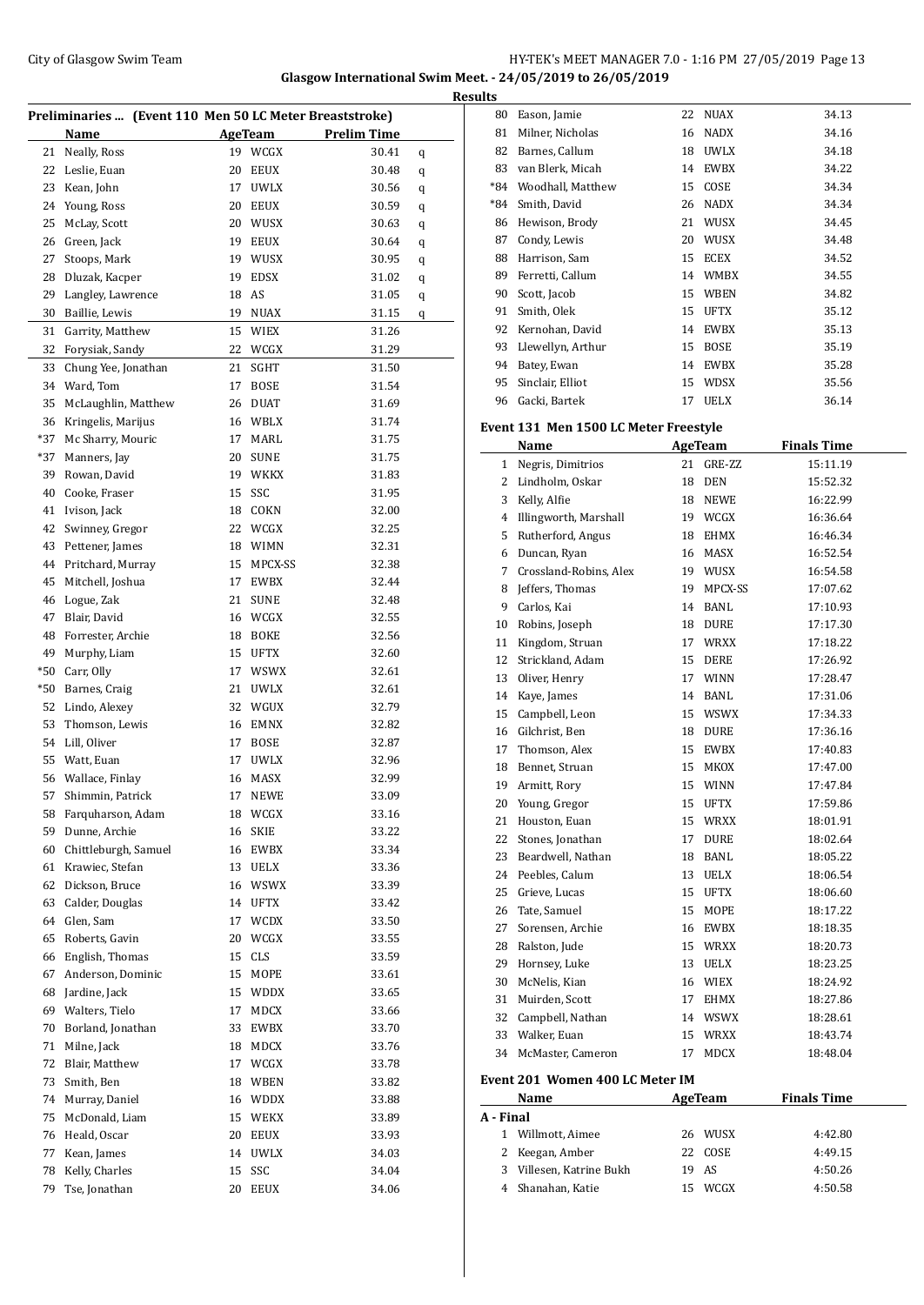### City of Glasgow Swim Team Team Team Fermi Management City of Glasgow Swim Team Fermi Management City of Glasgow Swim Team Fermi Management City of Glasgow Swim Team Fermi Management City of Glasgow Swim Team Fermi Manageme **Glasgow International Swim Meet. - 24/05/2019 to 26/05/2019**

|                  |                                              |    |                    |                    |   | <b>Results</b> |
|------------------|----------------------------------------------|----|--------------------|--------------------|---|----------------|
|                  | A - Final  (Event 201 Women 400 LC Meter IM) |    |                    |                    |   |                |
|                  | Name                                         |    | <b>AgeTeam</b>     | <b>Finals Time</b> |   |                |
|                  | 5 Rybak-Andersen, Clara                      |    | 16 DEN             | 4:59.29            |   | G              |
|                  | 6 Pallesen, Victoria Haahr                   |    | 17 DEN             | 5:03.12            |   | E              |
|                  | 7 Adams, Orla                                |    | 24 NUAX            | 5:03.15            |   | Э              |
|                  | 8 Hornby, Rachel                             |    | 15 WBEN            | 5:07.68            |   | Э              |
| 9                | McDonagh, Faye                               |    | 15 BOSE            | 5:08.44            |   | З              |
|                  | 10 MacKenzie, Katie                          |    | 19 WCGX            | 5:13.73            |   | G              |
| <b>B</b> - Final |                                              |    |                    |                    |   | Э              |
| 11               | Morgan, Jessica                              |    | 16 SSC             | 5:07.03            |   |                |
| 12               | Scully, Emma                                 |    | 18 WCGX            | 5:07.44            |   |                |
|                  | 13 Nimb, Sofie Louise                        | 18 | GENT               | 5:08.53            |   |                |
|                  | 14 Rijkhoff, Lisa                            |    | 18 AS              | 5:09.06            |   |                |
|                  | 15 Green, Jennifer                           |    | 16 WBEN            | 5:10.21            |   |                |
|                  | 16 Ferris, Scarlett                          |    | 15 MDCX            | 5:13.14            |   |                |
|                  | 17 Galloway, Jenny                           |    | 16 EWBX            | 5:14.93            |   |                |
| 18               | McGill, Holly                                |    | 14 EHMX            | 5:19.71            |   |                |
| 19               | Smit, Megan                                  | 16 | <b>OXFS</b>        | 5:20.90            |   |                |
|                  | 20 Johnson, Maisie                           |    | 18 SSC             | 5:23.83            |   |                |
| C - Final        |                                              |    |                    |                    |   | 5              |
|                  | 21 Ruddy, Megan                              |    | 16 WEKX            | 5:16.31            |   | Eve            |
| 22               | McKenzie, Drew                               |    | 14 UWLX            | 5:19.00            |   |                |
|                  | 23 Cabrelli, Maria                           |    | 16 MDCX            | 5:20.57            |   |                |
|                  | 24 Pettener, Hannah                          |    | 15 WIMN            | 5:21.72            |   | A -            |
|                  | 25 Wood, Isabelle                            |    | 14 WSWX            | 5:24.09            |   |                |
|                  | 26 Abbey, Neave                              | 15 | TYME               | 5:24.13            |   |                |
|                  | 27 Heeps, Jessica                            |    | 13 UWLX            | 5:24.21            |   |                |
|                  | Event 201 Women 400 LC Meter IM              |    |                    |                    |   |                |
|                  | Name                                         |    | AgeTeam            | <b>Prelim Time</b> |   |                |
|                  | <b>Preliminaries</b>                         |    |                    |                    |   |                |
|                  | 1 Willmott, Aimee                            |    | 26 WUSX            | 4:47.31            |   |                |
|                  | 2 Villesen, Katrine Bukh                     | 19 | AS                 | 4:55.99            | q |                |
|                  | 3 Shanahan, Katie                            |    | 15 WCGX            | 4:56.66            | q | в.             |
|                  | 4 Keegan, Amber                              | 22 | COSE               | 4:58.37            | q |                |
| 5                | Adams, Orla                                  |    | 24 NUAX            | 5:00.12            | q |                |
|                  | 6 Pallesen, Victoria Haahr                   | 17 | DEN                | 5:06.46            | q |                |
| 7                | MacKenzie, Katie                             |    | 19 WCGX            | 5:06.70            | q | 1              |
|                  | Rybak-Andersen, Clara                        | 16 |                    |                    | q |                |
| 8<br>9           | McDonagh, Faye                               | 15 | DEN<br><b>BOSE</b> | 5:06.73<br>5:09.15 | q |                |
| 10               | Hornby, Rachel                               | 15 | WBEN               | 5:10.17            | q |                |
|                  |                                              |    |                    |                    | q | 1              |
| 11               | Morgan, Jessica                              | 16 | SSC                | 5:10.36            | q |                |
| 12               | Scully, Emma<br>Nimb, Sofie Louise           |    | 18 WCGX            | 5:10.55            | q | C - 1          |
| 13               |                                              | 18 | GENT               | 5:13.25            | q | 2<br>2         |
| 14               | Rijkhoff, Lisa                               | 18 | AS                 | 5:13.63            | q | 2              |
| 15               | Ferris, Scarlett                             | 15 | MDCX               | 5:15.07            | q | 2              |
| 16               | Galloway, Jenny                              | 16 | EWBX               | 5:16.69            | q | 2              |
| 17               | McGill, Holly                                | 14 | EHMX               | 5:18.99            | q | 2              |
| 18               | Green, Jennifer                              | 16 | WBEN               | 5:19.04            | q |                |
| 19               | Bailey, Katherine                            | 15 | MPCX-SS            | 5:19.26            | q | 2              |
| 20               | Johnson, Maisie                              | 18 | SSC                | 5:19.90            | q | 2<br>2         |
| 21               | Smit, Megan                                  | 16 | <b>OXFS</b>        | 5:20.42            | q |                |
| 22               | Pettener, Hannah                             | 15 | WIMN               | 5:20.87            | q | А -            |
| 23               | Abbey, Neave                                 | 15 | TYME               | 5:21.96            | q |                |
| 24               | McKenzie, Drew                               | 14 | UWLX               | 5:22.69            | q | Eve            |
| 25               | Cabrelli, Maria                              | 16 | MDCX               | 5:22.85            | q |                |
| 26               | Ruddy, Megan                                 | 16 | WEKX               | 5:23.27            | q | Pre            |
| 27               | Milne, Milly                                 | 14 | EWBX               | 5:23.50            | q |                |
| 28               | Nicholls, Flora                              | 17 | EWBX               | 5:24.62            | q |                |
| 29               | Heeps, Jessica                               | 13 | UWLX               | 5:25.08            | q |                |
| 30               | Lessing, Gabriella                           | 15 | <b>WRXX</b>        | 5:26.31            | q |                |

| 31               | Wood, Isabelle                | 14 | WSWX           | 5:26.96            |   |
|------------------|-------------------------------|----|----------------|--------------------|---|
| 32               | Jones, Leoni                  | 15 | <b>BOSE</b>    | 5:27.20            |   |
| 33               | Saunders, Rowan               |    | 15 EHMX        | 5:27.26            |   |
| 34               | Grant, Rachael                |    | 16 WNAX        | 5:27.77            |   |
| 35               | Collins, Imogen               |    | 15 WBLX        | 5:28.24            |   |
| 36               | Campbell, Jasmine             |    | 14 NEWE        | 5:29.16            |   |
| 37               | Sheavills, Naomi              |    | 15 CLS         | 5:29.81            |   |
| 38               | Greenshields, Alisha          |    | 15 WCGX        | 5:30.30            |   |
| 39               | Fenton, Amelie                |    | 15 COSE        | 5:30.35            |   |
| 40               | Lumsden, Holly                |    | 14 EHMX        | 5:31.69            |   |
| 41               | Keetley, Rebecca              |    | 15 MIDE        | 5:32.87            |   |
| 42               | McMillan. Elle                | 17 | MASX           | 5:33.22            |   |
| 43               | Knight, Alice                 |    | 15 UFTX        | 5:34.83            |   |
| 44               | McDaid, Adele                 |    | 16 EHMX        | 5:35.45            |   |
| 45               | Belotti, Kiana                |    | 16 EWBX        | 5:37.66            |   |
|                  | 46 Horn, Jori                 |    | 14 WRNX        | 5:38.37            |   |
| 47               | Faulds, Ayumi                 |    | 14 WCGX        | 5:38.44            |   |
| 48               | Aspinall, Scarlett            |    | 17 SSC         | 5:39.06            |   |
| 49               | Wilkes, Bailey                |    | 18 WCGX        | 5:45.05            |   |
| 50               | Simpson, Ava                  |    | 16 WDSX        | 5:45.13            |   |
|                  |                               |    |                |                    |   |
|                  | Event 202 Men 400 LC Meter IM |    |                |                    |   |
|                  | Name                          |    | <b>AgeTeam</b> | <b>Finals Time</b> |   |
| A - Final        |                               |    |                |                    |   |
| 1                | Nagy, Richard                 |    | 26 COSE        | 4:20.98            |   |
|                  | 2 Strøbek, Lucas Bruun        |    | 18 DEN         | 4:30.61            |   |
|                  | 3 Ellegaard, Arthur Dalén     |    | 18 DEN         | 4:36.04            |   |
|                  | 4 Giourtzidis, Daniil         |    | 17 GRE-ZZ      | 4:36.95            |   |
| 5                | Allison, Angus                |    | 16 EWBX        | 4:37.35            |   |
|                  | 6 Dickson, Rory               |    | 17 WNAX        | 4:37.97            |   |
| 7                | Kelly, Alfie                  |    | 18 NEWE        | 4:39.16            |   |
| 8                | McDade, Kenji                 |    | 17 OXFS        | 4:41.48            |   |
| 9                | Napolitano, Giano             |    | 19 WUSX        | 4:45.92            |   |
| <b>B</b> - Final |                               |    |                |                    |   |
| 11               | Manners, Jay                  |    | 20 SUNE        | 4:43.44            |   |
| 12               | Maxwell, Lewis                |    | 16 DERE        | 4:45.40            |   |
|                  | 13 Underwood, Max             |    | 18 OXFS        | 4:45.53            |   |
| 14               | Smith, Jack                   | 15 | COKN           | 4:47.43            |   |
| 15               | Muncey, Jack                  |    | 16 MPCX-SS     | 4:48.12            |   |
| 16               | Gilchrist, Ben                |    | 18 DURE        | 4:56.20            |   |
| 17               | Coates, Thomas                | 16 | UWLX           | 4:56.26            |   |
| 18               | Ford, Mark                    | 16 | WCGX           | 5:05.66            |   |
| C - Final        |                               |    |                |                    |   |
| 21               | Ferguson, Jamie               |    | 16 EMNX        | 4:48.42            |   |
|                  | 22 Quiddington, Harvey        |    | 15 BANL        | 4:53.05            |   |
|                  | 23 Allison, Cameron           |    | 16 WDSX        | 4:54.76            |   |
|                  | 24 Duncan, Ryan               |    | 16 MASX        | 4:54.93            |   |
|                  | 25 Minto, Archie              |    | 16 SKIE        | 4:57.06            |   |
|                  | 26 Papple, Jacob              |    | 16 BOSE        | 4:57.08            |   |
| 27               | Horn, Ethan                   |    | 17 WRNX        | 4:57.12            |   |
|                  | 28 Hill, Thomas               | 17 | SSC            | 4:58.43            |   |
|                  | 29 Innes, Mark                | 17 | EWBX           | 5:04.20            |   |
| A - Final        |                               |    |                |                    |   |
| ---              | Logue, Zak                    | 21 | <b>SUNE</b>    | DQ                 |   |
|                  | Event 202 Men 400 LC Meter IM |    |                |                    |   |
|                  | Name                          |    | AgeTeam        | <b>Prelim Time</b> |   |
|                  | <b>Preliminaries</b>          |    |                |                    |   |
|                  | 1 Nagy, Richard               |    | 26 COSE        | 4:29.80            | q |
|                  | 2 Ellegaard, Arthur Dalén     |    | 18 DEN         | 4:34.22            | q |
| 3                | Strøbek, Lucas Bruun          | 18 | DEN            | 4:35.81            | q |
|                  |                               |    |                |                    |   |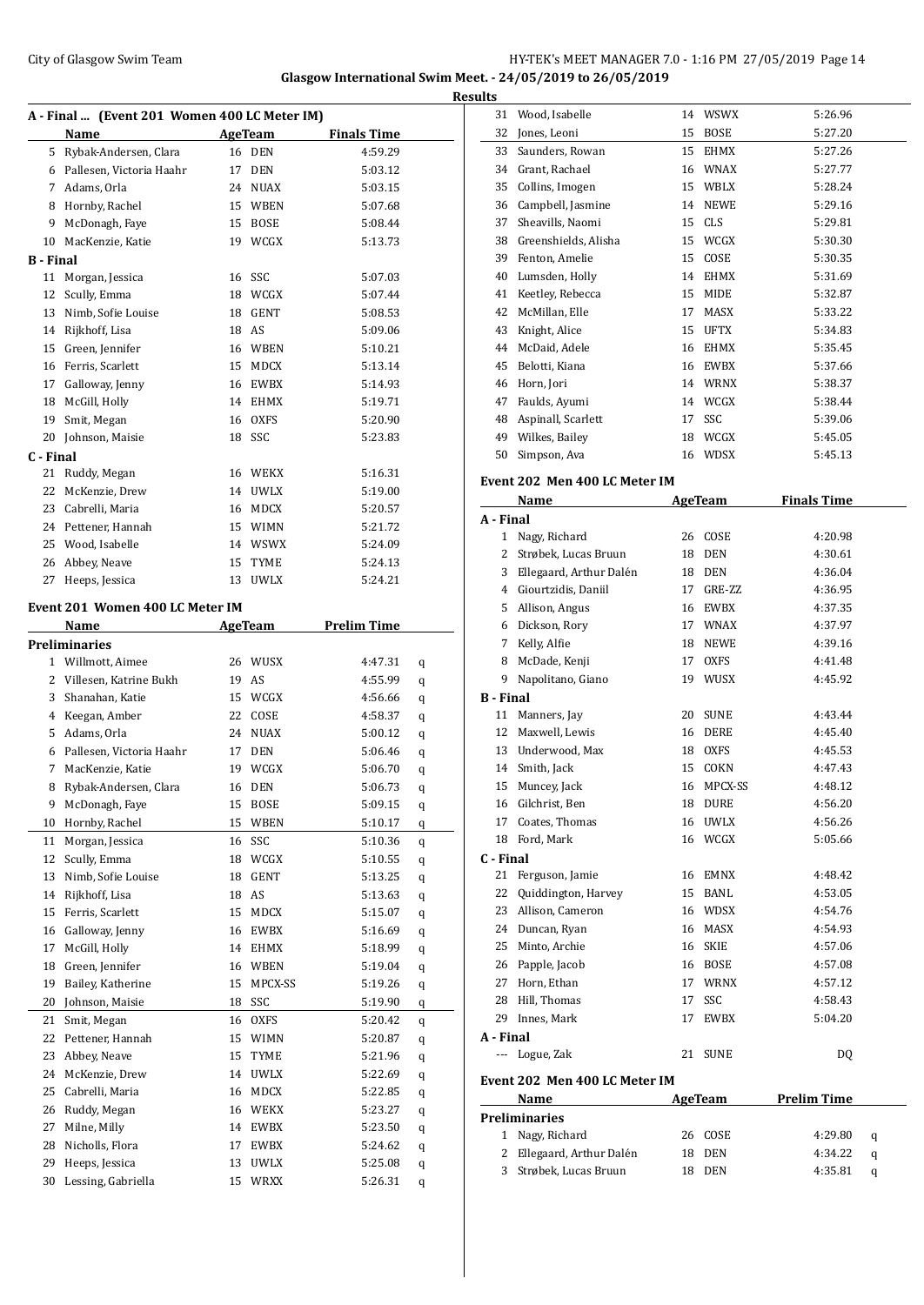|     |                                   | Preliminaries  (Event 202 Men 400 LC Meter IM) |                    |                    |   |  |
|-----|-----------------------------------|------------------------------------------------|--------------------|--------------------|---|--|
|     | Name                              |                                                | AgeTeam            | <b>Prelim Time</b> |   |  |
| 4   | Logue, Zak                        | 21                                             | <b>SUNE</b>        | 4:39.16            | q |  |
| 5   | Kelly, Alfie                      | 18                                             | NEWE               | 4:39.73            | q |  |
| 6   | Giourtzidis, Daniil               | 17                                             | GRE-ZZ             | 4:40.59            | q |  |
| 7   | McDade, Kenji                     | 17                                             | <b>OXFS</b>        | 4:40.82            | q |  |
| 8   | Allison, Angus                    |                                                | 16 EWBX            | 4:43.83            | q |  |
| 9   | Dickson, Rory                     |                                                | 17 WNAX            | 4:44.59            | q |  |
| 10  | Napolitano, Giano                 |                                                | 19 WUSX            | 4:46.16            | q |  |
| 11  | Manners, Jay                      | 20                                             | <b>SUNE</b>        | 4:46.41            | q |  |
| 12  | Underwood, Max                    |                                                | 18 OXFS            | 4:46.59            | q |  |
| 13  | Maxwell, Lewis                    |                                                | 16 DERE            | 4:47.67            | q |  |
| 14  | Rudd, George                      | 17                                             | <b>OXFS</b>        | 4:47.70            | q |  |
| 15  | Muncey, Jack                      | 16                                             | MPCX-SS            | 4:48.74            | q |  |
| 16  | Pedersen, Nicklas Östman          | 17                                             | <b>DEN</b>         | 4:50.27            | q |  |
| 17  | Smith, Jack                       | 15                                             | COKN               | 4:51.80            | q |  |
| 18  | Ford, Mark                        | 16                                             | WCGX               | 4:51.92            | q |  |
| 19  | Coates, Thomas                    |                                                | 16 UWLX            | 4:52.29            | q |  |
| 20  | Krawiec, Stefan                   |                                                | 13 UELX            | 4:52.63            |   |  |
| 21  |                                   |                                                |                    |                    | q |  |
| 22  | Gilchrist, Ben<br>Jeffers, Thomas | 19                                             | 18 DURE<br>MPCX-SS | 4:53.51            | q |  |
|     |                                   |                                                | 15 BANL            | 4:53.57            | q |  |
| 23  | Quiddington, Harvey               |                                                |                    | 4:54.57            | q |  |
| 24  | Hill, Thomas                      | 17                                             | SSC                | 4:56.22            | q |  |
| 25  | Smith, Ben                        |                                                | 18 WBEN            | 4:56.37            | q |  |
| 26  | Ferguson, Jamie                   |                                                | 16 EMNX            | 4:57.54            | q |  |
| 27  | Duncan, Ryan                      |                                                | 16 MASX            | 4:57.58            | q |  |
| 28  | Allison, Cameron                  |                                                | 16 WDSX            | 4:57.63            | q |  |
| 29  | Kelly, Fraser                     | 16                                             | WNAX               | 4:57.69            | q |  |
| 30  | Innes, Mark                       | 17                                             | EWBX               | 4:58.55            | q |  |
| 31  | McKenna, Kyle                     | 17                                             | WBEN               | 4:59.47            |   |  |
| 32  | Stowe, Arran                      | 21                                             | <b>EFSX</b>        | 4:59.84            |   |  |
| 33  | Papple, Jacob                     |                                                | 16 BOSE            | 4:59.89            |   |  |
| 34  | Rutherford, Angus                 |                                                | 18 EHMX            | 5:00.21            |   |  |
| 35  | Horn, Ethan                       | 17                                             | WRNX               | 5:00.63            |   |  |
| 36  | Minto, Archie                     | 16                                             | <b>SKIE</b>        | 5:00.93            |   |  |
| 37  | Peterson, Alasdair                |                                                | 16 EWBX            | 5:01.03            |   |  |
| 38  | Llewellyn, Arthur                 |                                                | 15 BOSE            | 5:01.04            |   |  |
| 39  | Strickland, Adam                  | 15                                             | DERE               | 5:02.05            |   |  |
| 40  | Robins, Joseph                    | 18                                             | DURE               | 5:02.41            |   |  |
| 41  | Kirkham, Jake                     | 15                                             | UFTX               | 5:02.48            |   |  |
| 42  | Chittleburgh, Samuel              | 16                                             | EWBX               | 5:03.16            |   |  |
| 43  | Ray, Owen                         |                                                | 14 EWBX            | 5:04.24            |   |  |
| 44  | MacNeil, Connor                   |                                                | 22 WCGX            | 5:04.29            |   |  |
| 45  | Grieve, Lucas                     | 15                                             | UFTX               | 5:04.46            |   |  |
| 46  | Jenkinson, Ben                    |                                                | 16 COKN            | 5:05.59            |   |  |
| 47  | Kingdom, Struan                   | 17                                             | WRXX               | 5:05.66            |   |  |
| 48  | Hagan, Max                        |                                                | 18 WCGX            | 5:06.15            |   |  |
| 49  | Murray, Daniel                    |                                                | 16 WDDX            | 5:06.32            |   |  |
| 50  | Davey, Travis                     | 14                                             | MDCX               | 5:06.51            |   |  |
| 51  | Hale, Felix                       | 16                                             | EIHX               | 5:11.24            |   |  |
| 52  | Bremner, Finn                     |                                                | 15 EWBX            | 5:11.55            |   |  |
| 53  | Dickson, Archie                   |                                                | 15 WCGX            | 5:12.46            |   |  |
| 54  | Lumsden, Kerr                     | 16                                             | MMHX               | 5:12.94            |   |  |
| 55  | Kernohan, David                   | 14                                             | EWBX               | 5:14.64            |   |  |
| 56  | Harrison, Sam                     | 15                                             | ECEX               | 5:15.46            |   |  |
| --- | Naylor, Samuel                    | 19                                             | <b>NEWE</b>        | DQ                 |   |  |
|     |                                   |                                                |                    |                    |   |  |

| Event 203 Women 100 LC Meter Breaststroke |                                                  |    |             |                    |  |  |  |
|-------------------------------------------|--------------------------------------------------|----|-------------|--------------------|--|--|--|
|                                           | Name                                             |    | AgeTeam     | <b>Finals Time</b> |  |  |  |
| A - Final                                 |                                                  |    |             |                    |  |  |  |
| $\mathbf{1}$                              | Mc Sharry, Mona                                  |    | 19 MARL     | 1:09.27            |  |  |  |
| 2                                         | Hanlon, Kara                                     |    | 22 EEUX     | 1:09.76            |  |  |  |
|                                           | 3 Blomsterberg, Thea                             |    | 17 DEN      | 1:10.01            |  |  |  |
|                                           | 4 Pavlopoulou, Nikoletta                         |    | 18 GRE-ZZ   | 1:11.06            |  |  |  |
| 5                                         | Miley, Hannah                                    |    | 30 NUAX     | 1:11.24            |  |  |  |
|                                           | 6 Nielsen, Astrid                                |    | 17 DEN      | 1:11.28            |  |  |  |
| 7                                         | Guye-johnson, Annabel                            |    | 19 EEUX     | 1:11.93            |  |  |  |
|                                           | 8 Goodburn, Katie                                | 16 | EWBX        | 1:12.65            |  |  |  |
| 9                                         | Andersen, Amalie Staghøj                         | 15 | DEN         | 1:13.35            |  |  |  |
|                                           | 10 Brown, Yvonne                                 | 17 | <b>WEKX</b> | 1:13.56            |  |  |  |
| <b>B</b> - Final                          |                                                  |    |             |                    |  |  |  |
| 11                                        | Pinfold, Illizane                                |    | 15 OXFS     | 1:13.50            |  |  |  |
|                                           | 12 Ross, Lucy                                    |    | 17 WEKX     | 1:14.51            |  |  |  |
|                                           | 13 Adams, Orla                                   |    | 24 NUAX     | 1:14.96            |  |  |  |
|                                           | 14 Sillah, Safiya                                |    | 16 OXFS     | 1:15.30            |  |  |  |
|                                           | 15 Lemasurier, Bridget                           |    | 17 UELX     | 1:15.75            |  |  |  |
|                                           | 16 Hutchison, Anne                               |    | 20 EEUX     | 1:16.09            |  |  |  |
|                                           | 17 Thompson, Eve                                 |    | 21 WUSX     | 1:16.10            |  |  |  |
|                                           | 18 MacKenzie, Katie                              |    | 19 WCGX     | 1:16.11            |  |  |  |
|                                           | 19 Dawson, Victoria                              | 17 | SSC         | 1:17.16            |  |  |  |
| C - Final                                 |                                                  |    |             |                    |  |  |  |
| 21                                        | McDonagh, Faye                                   | 15 | BOSE        | 1:15.35            |  |  |  |
| 22                                        | Morgan, Jessica                                  |    | 16 SSC      | 1:15.85            |  |  |  |
|                                           | 23 Williams, Seren                               |    | 15 BOSE     | 1:16.54            |  |  |  |
|                                           | 24 Reilly, Ellie                                 |    | 16 EHMX     | 1:17.12            |  |  |  |
| 25                                        | Keetley, Rebecca                                 |    | 15 MIDE     | 1:17.39            |  |  |  |
| 26                                        | D'Agrosa, Anna                                   |    | 15 UBEX     | 1:17.76            |  |  |  |
|                                           | 27 Hornby, Rachel                                |    | 15 WBEN     | 1:18.28            |  |  |  |
|                                           | 28 Wade, Saskia                                  |    | 14 WCGX     | 1:18.70            |  |  |  |
|                                           | 29 Turner, Ellie                                 | 16 | ECEX        | 1:19.23            |  |  |  |
| 30                                        | Stericker, Keira                                 |    | 15 WSEX     | 1:19.25            |  |  |  |
|                                           | <b>Event 203 Women 100 LC Meter Breaststroke</b> |    |             |                    |  |  |  |
|                                           | Name                                             |    | AgeTeam     | <b>Prelim Time</b> |  |  |  |
|                                           | <b>Preliminaries</b>                             |    |             |                    |  |  |  |
| 1                                         | Mc Sharry, Mona                                  | 19 | MARL        | 1:08.98<br>q       |  |  |  |

|    | Preliminaries            |    |             |         |   |  |
|----|--------------------------|----|-------------|---------|---|--|
| 1  | Mc Sharry, Mona          | 19 | MARL        | 1:08.98 | q |  |
| 2  | Hanlon, Kara             | 22 | <b>EEUX</b> | 1:10.00 | q |  |
| 3  | Blomsterberg, Thea       | 17 | <b>DEN</b>  | 1:10.91 | q |  |
| 4  | Robertson, Katie         | 18 | <b>WSEX</b> | 1:11.15 | q |  |
| 5  | Miley, Hannah            | 30 | <b>NUAX</b> | 1:11.69 | q |  |
| 6  | Guye-johnson, Annabel    | 19 | <b>EEUX</b> | 1:11.91 | q |  |
| 7  | Pavlopoulou, Nikoletta   | 18 | GRE-ZZ      | 1:12.16 | q |  |
| 8  | Nielsen, Astrid          | 17 | <b>DEN</b>  | 1:12.31 | q |  |
| 9  | Goodburn, Katie          | 16 | <b>EWBX</b> | 1:13.72 | q |  |
| 10 | Brown, Yvonne            | 17 | WEKX        | 1:14.08 | q |  |
| 11 | Andersen, Amalie Staghøj | 15 | <b>DEN</b>  | 1:14.11 | q |  |
| 12 | Pinfold, Illizane        | 15 | <b>OXFS</b> | 1:15.10 | q |  |
| 13 | Ross, Lucy               | 17 | <b>WEKX</b> | 1:15.67 | q |  |
| 14 | Dawson, Victoria         | 17 | SSC         | 1:15.72 | q |  |
| 15 | Sillah, Safiya           | 16 | <b>OXFS</b> | 1:15.76 | q |  |
| 16 | Adams, Orla              | 24 | <b>NUAX</b> | 1:16.12 | q |  |
| 17 | Hutchison, Anne          | 20 | <b>EEUX</b> | 1:16.40 | q |  |
| 18 | Lemasurier, Bridget      | 17 | <b>UELX</b> | 1:16.54 | q |  |
| 19 | MacKenzie, Katie         | 19 | WCGX        | 1:16.64 | q |  |
| 20 | Thompson, Eve            | 21 | WUSX        | 1:16.87 | q |  |
| 21 | Marley, Aoife            | 17 | <b>WITT</b> | 1:17.46 | q |  |
| 22 | Owen, Amber              | 19 | <b>EEUX</b> | 1:17.53 | q |  |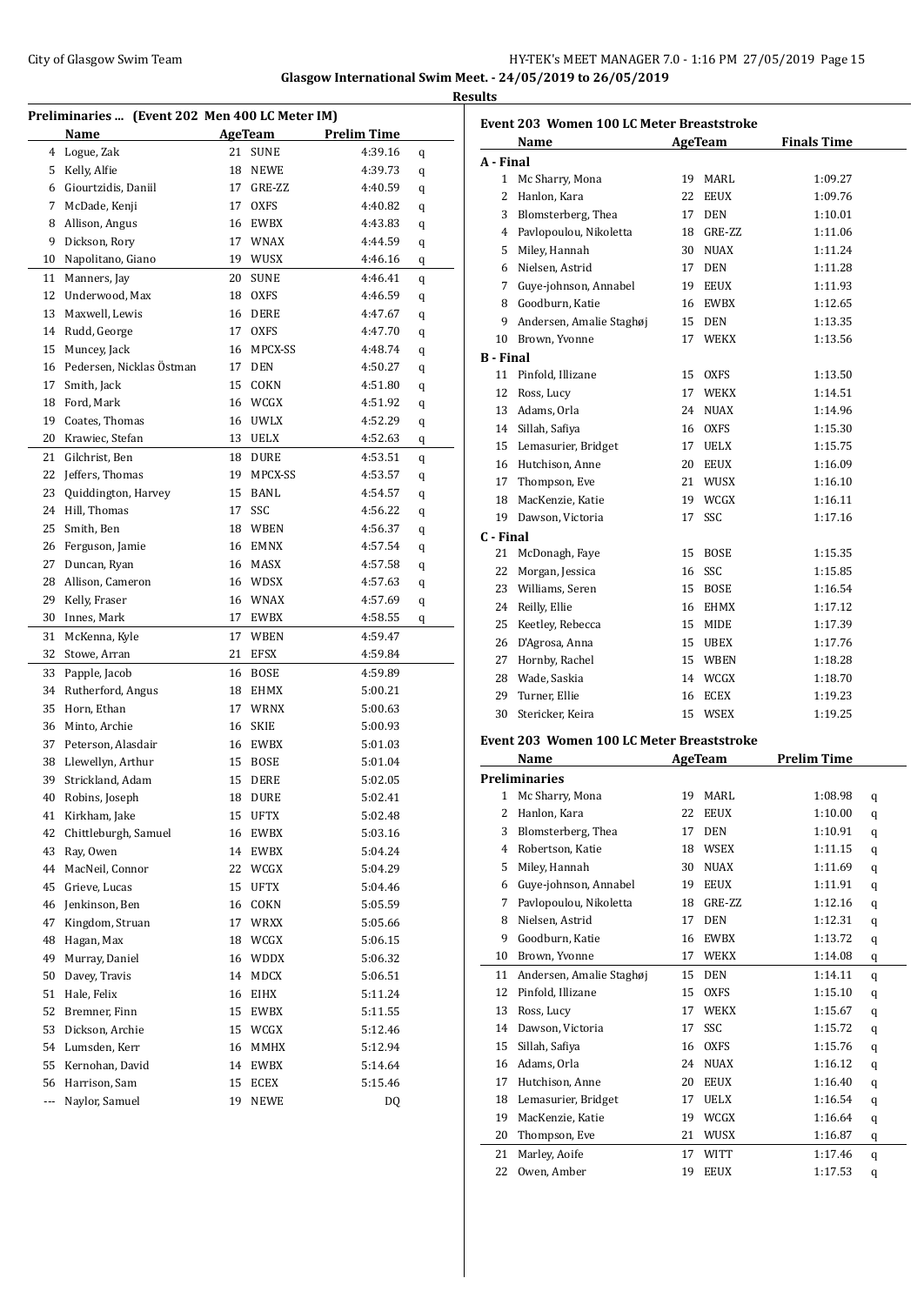### City of Glasgow Swim Team Team Feam Fermi States of Glasgow Swim Team Feam Fermi States of Glasgow Swim Team Fermi States of Glasgow Swim Team Fermi States of Glasgow Swim Team Fermi States of Glasgow Swim Team Fermi State **Glasgow International Swim Meet. - 24/05/2019 to 26/05/2019**

|       |                                    |    | Preliminaries  (Event 203 Women 100 LC Meter Breaststroke) |                    |   |
|-------|------------------------------------|----|------------------------------------------------------------|--------------------|---|
|       | Name                               |    | <b>AgeTeam</b>                                             | <b>Prelim Time</b> |   |
| 23    | Reilly, Ellie                      | 16 | <b>EHMX</b>                                                | 1:17.63            | q |
| 24    | Williams, Seren                    | 15 | BOSE                                                       | 1:17.65            | q |
| 25    | Nester, Charlotte                  |    | 18 WBEN                                                    | 1:17.78            | q |
| 26    | McDonagh, Faye                     | 15 | <b>BOSE</b>                                                | 1:17.82            | q |
| 27    | Morgan, Jessica                    | 16 | SSC                                                        | 1:17.83            | q |
| 28    | Keetley, Rebecca                   | 15 | MIDE                                                       | 1:17.84            | q |
| 29    | Coogans, Natalie                   | 22 | WUSX                                                       | 1:18.00            | q |
| $*30$ | Winstanley, Abbie                  | 17 | COKN                                                       | 1:18.09            | q |
| *30   | Turner, Ellie                      | 16 | ECEX                                                       | 1:18.09            | q |
|       | <b>Swim-Off Required</b>           |    |                                                            |                    |   |
| 32    | Wade, Saskia                       | 14 | WCGX                                                       | 1:18.11            |   |
| 33    | D'Agrosa, Anna                     | 15 | UBEX                                                       | 1:18.21            |   |
| 34    | Duffy, Caitlin                     | 19 | WSEX                                                       | 1:18.52            |   |
| 35    | Stericker, Keira                   | 15 | WSEX                                                       | 1:18.67            |   |
| 36    | Hornby, Rachel                     |    | 15 WBEN                                                    | 1:18.81            |   |
| 37    | Wilson, Christa                    | 16 | NEWE                                                       | 1:18.91            |   |
| 38    | Reynolds, Nicole                   |    | 17 EFSX                                                    | 1:19.03            |   |
| 39    | Crighton, Fearne                   |    | 14 MPCX-SS                                                 | 1:19.10            |   |
| 40    | McGregor, Thanrada                 |    | 14 ECEX                                                    | 1:19.19            |   |
| 41    | MacDonald, Zoe                     |    | 19 WUSX                                                    | 1:19.43            |   |
| 42    | Green, Jennifer                    | 16 | WBEN                                                       | 1:19.45            |   |
| 43    | Graham, Shona                      | 16 | MDCX                                                       | 1:19.67            |   |
| 44    | Bain, Alicea                       |    | 16 NUAX                                                    | 1:19.79            |   |
| 45    | Mooney, Molly                      |    | 16 DARE                                                    | 1:19.85            |   |
| 46    | Russell, Christen                  |    | 17 UELX                                                    | 1:20.06            |   |
| 47    | Davidson, Kiera                    | 14 | WMBX                                                       | 1:20.11            |   |
| 48    | Ruddy, Megan                       | 16 | WEKX                                                       | 1:20.28            |   |
| 49    | Taylor, Erin                       | 14 | EFSX                                                       | 1:20.55            |   |
| 50    |                                    |    | <b>OXFS</b>                                                | 1:20.61            |   |
| 51    | McLean, Evie<br>Nimmo, Carly       | 15 |                                                            |                    |   |
| 52    |                                    |    | 17 WBLX                                                    | 1:20.85            |   |
|       | Ali, Yasmin                        |    | 15 EWBX                                                    | 1:20.95            |   |
| 53    | Daynes, Katherine                  |    | 17 HAST                                                    | 1:21.00            |   |
| 54    | Cannon, Molly                      |    | 15 WIEX                                                    | 1:21.01            |   |
| $*55$ | Gerstenberger, Jemma               |    | 16 EMNX                                                    | 1:21.17            |   |
| *55   | Mcpartland, Emma<br>Fenton, Amelie |    | 16 MPCX-SS                                                 | 1:21.17            |   |
| 57    |                                    | 15 | COSE                                                       | 1:21.33            |   |
|       | 58 McIlroy, Alyssa                 |    | 15 SSC                                                     | 1:21.40            |   |
| 59    | Barker, Imarni                     |    | 16 COKN                                                    | 1:21.44            |   |
| 60    | Forsyth, Ellie                     |    | 16 WHBX                                                    | 1:21.46            |   |
| 61    | Atchison, Niamh                    | 15 | MOPE                                                       | 1:21.72            |   |
| 62    | MacPhee, Ellyn                     |    | 12 WCGX                                                    | 1:21.78            |   |
| 63    | Walker, Taylor                     |    | 16 WRXX                                                    | 1:21.81            |   |
| 64    | McNaughton, Sarah                  | 13 | EWBX                                                       | 1:21.83            |   |
| 65    | Anderson, Devan                    | 18 | NUAX                                                       | 1:21.89            |   |
| 66    | Walker, Isla                       |    | 15 WDDX                                                    | 1:22.00            |   |
| 67    | Collins, Megan                     | 13 | EWBX                                                       | 1:22.03            |   |
| *68   | Wicklow, Kirsty                    |    | 14 WMBX                                                    | 1:22.17            |   |
| *68   | Simpson, Katie                     | 17 | WMBX                                                       | 1:22.17            |   |
| 70    | Hoole, Sophie                      | 15 | EWBX                                                       | 1:22.20            |   |
| 71    | Huggon, Sophie                     |    | 16 COKN                                                    | 1:22.23            |   |
| 72    | Fear, Izzy                         | 15 | DURE                                                       | 1:22.38            |   |
| 73    | Colston, Anna                      | 16 | UFTX                                                       | 1:22.50            |   |
| 74    | Lacy, Lauren                       | 15 | BOSE                                                       | 1:22.55            |   |
| 75    | Brennan, Katie                     |    | 14 WBLX                                                    | 1:22.92            |   |
| 76    | Bell, Aimee                        |    | 14 EMNX                                                    | 1:23.06            |   |
| 77    | Rae, Emilia                        |    | 13 WRXX                                                    | 1:23.15            |   |
| 78    | Reid, Alanna                       |    | 15 WDDX                                                    | 1:23.35            |   |
| 79    | Donald, Ines                       |    | 14 EIHX                                                    | 1:23.39            |   |
| 80    | Thomson, Hannah                    | 17 | WDDX                                                       | 1:23.42            |   |
|       |                                    |    |                                                            |                    |   |

| <b>Results</b> |                                         |    |             |         |
|----------------|-----------------------------------------|----|-------------|---------|
| 81             | McDonald, Allana                        | 15 | <b>BOSE</b> | 1:23.51 |
| 82             | Colbridge, Ria                          | 16 | <b>EMNX</b> | 1:23.73 |
| 83             | Stoves, Lucy                            |    | 13 MDCX     | 1:23.92 |
| 84             | Simpson, Ava                            |    | 16 WDSX     | 1:24.01 |
| 85             | Collins, Imogen                         |    | 15 WBLX     | 1:24.07 |
|                | 86 Kirkham, Ava                         |    | 13 UFTX     | 1:24.19 |
|                | 87 Tuer, Maddison                       | 15 | COKN        | 1:24.25 |
| 88             | Beswick, Rachel                         | 17 | <b>WDSX</b> | 1:24.38 |
|                | 89 Stevenson, Amber                     |    | 14 WSEX     | 1:24.86 |
|                | 90 Stewart, Eilidh                      |    | 13 EWBX     | 1:24.87 |
|                | 91 Hill, Sarah                          | 13 | <b>NADX</b> | 1:24.88 |
| 92             | Phillips, Natasha                       | 14 | <b>MASX</b> | 1:24.95 |
| 93             | Ferguson, Mia                           |    | 14 WEKX     | 1:25.04 |
|                | 94 Maskell, Grace                       |    | 16 DERE     | 1:25.05 |
| 95             | Merson, Ashley                          |    | 14 UWLX     | 1:25.10 |
|                | 96 Reilly, Natalie                      | 17 | <b>UWLX</b> | 1:25.22 |
|                | *97 Kellas, Ailsa                       |    | 16 ECEX     | 1:25.26 |
|                | *97 MacLeod, Amy                        |    | 13 WKNX     | 1:25.26 |
|                | 99 Clarke, Olivia                       | 15 | <b>MDCX</b> | 1:25.31 |
|                | 100 Braid, Rebecca                      |    | 16 ECEX     | 1:25.33 |
|                | 101 Gray, Kate                          |    | 16 EIHX     | 1:25.37 |
|                | 102 Murrison, Rosie                     |    | 14 WCGX     | 1:25.41 |
|                | 103 Stirling, Carys                     |    | 14 UFTX     | 1:25.56 |
|                | 104 Hart, Kiera                         |    | 13 WSAX     | 1:25.59 |
|                | 105 Frizzel, Laura                      | 15 | <b>UBEX</b> | 1:25.74 |
|                | 106 Knight, Alice                       | 15 | <b>UFTX</b> | 1:25.95 |
| 107            | Simpson, Emma                           | 17 | <b>DURE</b> | 1:25.99 |
| 108            | Taylor, Lauren                          |    | 14 WCGX     | 1:26.23 |
| 109            | Sowden, Coco                            | 15 | <b>BOSE</b> | 1:26.25 |
|                | 110 Brawley, Carla                      |    | 20 WCGX     | 1:26.54 |
|                | 111 Douglas, Eilidh                     |    | 16 WMBX     | 1:26.73 |
|                | 112 Tulloch, Katie                      | 17 | <b>USAX</b> | 1:26.78 |
|                | 113 Portier, Sophie                     | 14 | EWBX        | 1:26.79 |
|                | 114 Lapsley, Yasmin                     |    | 15 UWLX     | 1:26.96 |
|                | 115 McLenachan, Abbie                   | 15 | <b>UFTX</b> | 1:27.33 |
|                | 116 Murray, Jessica                     | 15 | EWBX        | 1:27.77 |
|                | 117 Muirhead, Remi                      |    | 14 WCGX     | 1:27.93 |
|                | 118 Rosie, Caitlin                      |    | 16 USAX     | 1:28.86 |
|                | 119 McDaid, Adele                       | 16 | EHMX        | 1:29.44 |
|                | 120 Ivens, Rebecca                      | 17 | <b>EWBX</b> | 1:30.03 |
| ---            | Redpath, Eilidh                         | 17 | <b>EMNX</b> | DQ      |
|                | Event 204 Men 100 LC Meter Breaststroke |    |             |         |

|                  | Name              |    | <b>AgeTeam</b> | <b>Finals Time</b> |
|------------------|-------------------|----|----------------|--------------------|
| A - Final        |                   |    |                |                    |
| 1                | Murdoch, Ross     | 25 | WUSX           | 1:00.64            |
| 2                | Benson, Craig     | 25 | WUSX           | 1:01.64            |
| 3                | Murphy, David     | 21 | <b>OXFS</b>    | 1:01.69            |
| 4                | Corby, Eoin       | 17 | NCL-MN         | 1:02.35            |
| 5                | Quinn, Nicholas   | 26 | <b>EEUX</b>    | 1:03.05            |
| 6                | Bryan, Connor     | 19 | <b>OXFS</b>    | 1:03.33            |
| 7                | Goodburn, Archie  | 18 | <b>EWBX</b>    | 1:03.42            |
| 8                | Clough, George    | 20 | WUSX           | 1:04.42            |
| 9                | Cooke, Uiseann    | 18 | NCL-MN         | 1:04.60            |
| 10               | Hagan, Max        | 18 | WCGX           | 1:04.69            |
| <b>B</b> - Final |                   |    |                |                    |
| 11               | Lawrie, Callum    | 21 | WUSX           | 1:05.01            |
| 12               | MacIntosh, Andrew | 18 | <b>EEUX</b>    | 1:05.27            |
| 13               | O'Halleron, Joel  | 23 | <b>DERE</b>    | 1:05.56            |
| 14               | Crosby, Oliver    | 20 | COSE           | 1:05.65            |
| 15               | Muir, Cameron     | 20 | WCGX           | 1:05.83            |
| 16               | McComish, Jack    | 24 | WCGX           | 1:06.19            |
|                  |                   |    |                |                    |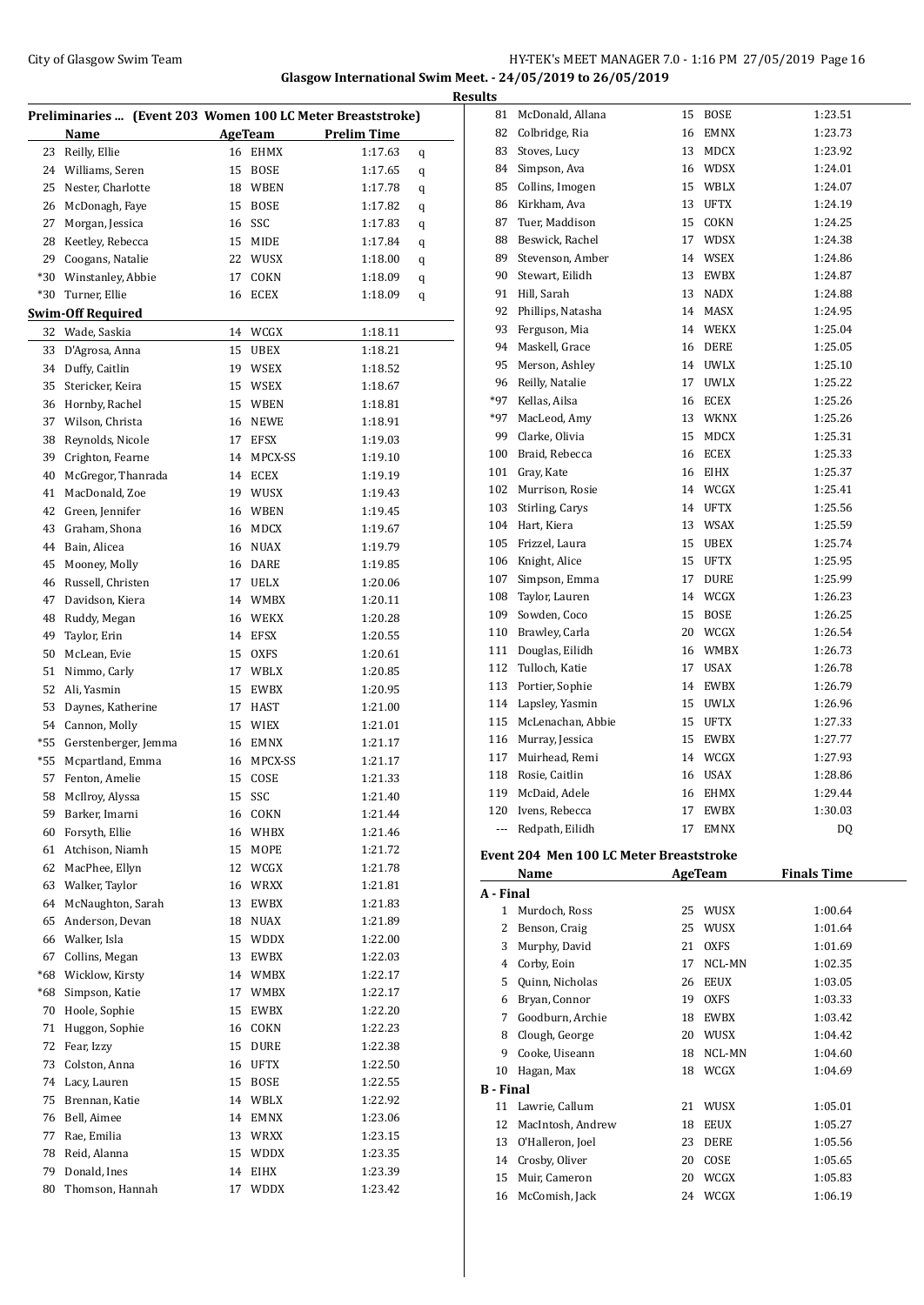### City of Glasgow Swim Team Team Frameters Music City of Glasgow Swim Team Frameters Music City of Glasgow Swim Team Frameters Music City of Glasgow Swim Team Frameters Music City of Glasgow Swim Team Frameters Music City of **Glasgow International Swim Meet. - 24/05/2019 to 26/05/2019**

| B - Final  (Event 204 Men 100 LC Meter Breaststroke) |                                         |    |             |                    |   |  |  |  |  |
|------------------------------------------------------|-----------------------------------------|----|-------------|--------------------|---|--|--|--|--|
|                                                      | Name                                    |    | AgeTeam     | <b>Finals Time</b> |   |  |  |  |  |
| 17                                                   | Young, Ross                             |    | 20 EEUX     | 1:07.52            |   |  |  |  |  |
| 18                                                   | Kean, John                              | 17 | UWLX        | 1:08.18            |   |  |  |  |  |
| 19                                                   | Chung Yee, Jonathan                     | 21 | SGHT        | 1:08.19            |   |  |  |  |  |
| 20                                                   | Betout, Youssef                         |    | 19 WCGX     | 1:09.59            |   |  |  |  |  |
| C - Final                                            |                                         |    |             |                    |   |  |  |  |  |
| 21                                                   | Fairbairn, Greg                         | 17 | WBLX        | 1:07.95            |   |  |  |  |  |
| 22                                                   | Garrity, Matthew                        | 15 | <b>WIEX</b> | 1:08.09            |   |  |  |  |  |
| 23                                                   | McDade, Kenji                           | 17 | <b>OXFS</b> | 1:08.40            |   |  |  |  |  |
| 24                                                   | Zhao, Ryan                              |    | 15 NEWE     | 1:08.83            |   |  |  |  |  |
| 25                                                   | Massey, Conor                           |    | 17 WCGX     | 1:10.07            |   |  |  |  |  |
| 26                                                   | Murphy, Liam                            |    | 15 UFTX     | 1:10.41            |   |  |  |  |  |
| 27                                                   | Cleworth, Ellis                         |    | 15 LPLN-NI  | 1:10.97            |   |  |  |  |  |
| 28                                                   | Horn, Ethan                             | 17 | <b>WRNX</b> | 1:11.73            |   |  |  |  |  |
| 29                                                   | Thomson, Lewis                          | 16 | EMNX        | 1:11.93            |   |  |  |  |  |
|                                                      | Event 204 Men 100 LC Meter Breaststroke |    |             |                    |   |  |  |  |  |
|                                                      | Name                                    |    | AgeTeam     | <b>Prelim Time</b> |   |  |  |  |  |
|                                                      | Preliminaries                           |    |             |                    |   |  |  |  |  |
| 1                                                    | Murdoch, Ross                           | 25 | WUSX        | 1:01.70            | q |  |  |  |  |
| 2                                                    | Murphy, David                           | 21 | <b>OXFS</b> | 1:02.18            | q |  |  |  |  |
| 3                                                    | Benson, Craig                           | 25 | <b>WUSX</b> | 1:03.11            | q |  |  |  |  |
| 4                                                    | Corby, Eoin                             | 17 | NCL-MN      | 1:03.73            | q |  |  |  |  |
| 5                                                    | Bryan, Connor                           | 19 | <b>OXFS</b> | 1:03.82            | q |  |  |  |  |
| 6                                                    | Goodburn, Archie                        |    | 18 EWBX     | 1:03.91            | q |  |  |  |  |
| 7                                                    | Boyek, Kyle                             |    | 27 WUSX     | 1:04.77            | q |  |  |  |  |
| 8                                                    | Quinn, Nicholas                         |    | 26 EEUX     | 1:04.89            | q |  |  |  |  |
| 9                                                    | Cooke, Uiseann                          |    | 18 NCL-MN   | 1:04.90            | q |  |  |  |  |
| 10                                                   | Clough, George                          |    | 20 WUSX     | 1:04.98            | q |  |  |  |  |
| 11                                                   | Hagan, Max                              | 18 | WCGX        | 1:05.02            | q |  |  |  |  |
| 12                                                   | Crosby, Oliver                          | 20 | COSE        | 1:05.56            | q |  |  |  |  |
| 13                                                   | Lawrie, Callum                          | 21 | WUSX        | 1:05.58            | q |  |  |  |  |
| 14                                                   | Muir, Cameron                           |    | 20 WCGX     | 1:05.76            | q |  |  |  |  |
| 15                                                   | Aitchison, Zak                          | 21 | <b>WUSX</b> | 1:05.95            | q |  |  |  |  |
| 16                                                   | O'Halleron, Joel                        | 23 | DERE        | 1:06.49            | q |  |  |  |  |
| 17                                                   | McComish, Jack                          |    | 24 WCGX     | 1:06.70            | q |  |  |  |  |
| 18                                                   | MacIntosh, Andrew                       | 18 | EEUX        | 1:06.82            | q |  |  |  |  |
| 19                                                   | Betout, Youssef                         | 19 | WCGX        | 1:06.89            | q |  |  |  |  |
| 20                                                   | Chung Yee, Jonathan                     | 21 | <b>SGHT</b> | 1:07.42            | q |  |  |  |  |
| 21                                                   | Young, Ross                             | 20 | EEUX        | 1:07.50            | q |  |  |  |  |
| 22                                                   | Kean, John                              | 17 | <b>UWLX</b> | 1:07.71            | q |  |  |  |  |
| 23                                                   | Langley, Lawrence                       | 18 | AS          | 1:07.72            | q |  |  |  |  |
| 24                                                   | Pyle, Nicholas                          | 19 | NEWE        | 1:07.87            | q |  |  |  |  |
| 25                                                   | Cannon, Thomas                          | 18 | WIEX        | 1:07.97            | q |  |  |  |  |
| 26                                                   | Manners, Jay                            | 20 | <b>SUNE</b> | 1:08.50            | q |  |  |  |  |
| 27                                                   | McDade, Kenji                           | 17 | <b>OXFS</b> | 1:08.59            | q |  |  |  |  |
| 28                                                   | Neally, Ross                            | 19 | WCGX        | 1:08.61            | q |  |  |  |  |
| 29                                                   | Leslie, Euan                            | 20 | EEUX        | 1:08.78            | q |  |  |  |  |
| 30                                                   | Wilkinson, Freddie                      | 18 | <b>OXFS</b> | 1:08.96            | q |  |  |  |  |
| 31                                                   | Fairbairn, Greg                         | 17 | WBLX        | 1:09.05            |   |  |  |  |  |
| 32                                                   | Baillie, Lewis                          | 19 | $\rm NUAX$  | 1:09.20            |   |  |  |  |  |
| *33                                                  | Pettener, James                         | 18 | WIMN        | 1:09.43            |   |  |  |  |  |
| *33                                                  | Green, Jack                             | 19 | EEUX        | 1:09.43            |   |  |  |  |  |
| 35                                                   | Zhao, Ryan                              | 15 | NEWE        | 1:09.64            |   |  |  |  |  |
| 36                                                   | Garrity, Matthew                        | 15 | WIEX        | 1:09.79            |   |  |  |  |  |
| 37                                                   | Murphy, Liam                            | 15 | UFTX        | 1:10.23            |   |  |  |  |  |
| 38                                                   | Stoops, Mark                            | 19 | WUSX        | 1:10.53            |   |  |  |  |  |
| *39                                                  | Murray, Will                            | 18 | WINN        | 1:10.57            |   |  |  |  |  |
| *39                                                  | Lønborg, Carl Emil                      | 17 | GENT        | 1:10.57            |   |  |  |  |  |

| <b>Results</b> |                                       |    |                    |                    |
|----------------|---------------------------------------|----|--------------------|--------------------|
| 41             | Massey, Conor                         |    | 17 WCGX            | 1:10.70            |
|                | 42 Watt, Euan                         |    | 17 UWLX            | 1:11.06            |
|                | 43 Cleworth, Ellis                    |    | 15 LPLN-NI         | 1:11.07            |
|                | 44 Ivison, Jack                       |    | 18 COKN            | 1:11.09            |
| 45             | Thomson, Lewis                        |    | 16 EMNX            | 1:11.16            |
| 46             | Horn, Ethan                           |    | 17 WRNX            | 1:11.36            |
| 47             | Carr, Olly                            | 17 | <b>WSWX</b>        | 1:11.44            |
|                | 48 Cooke, Fraser                      | 15 | SSC                | 1:11.46            |
|                | 49 Forrester, Archie                  |    | 18 BOKE            | 1:11.47            |
|                | 50 Wallace, Finlay                    |    | 16 MASX            | 1:11.64            |
| 51             | Shimmin, Patrick                      |    | 17 NEWE            | 1:11.77            |
|                | 52 Ferguson, Daniel                   |    | 18 UWLX            | 1:11.78            |
|                | 53 Gilchrist, Ben                     |    | 18 DURE            | 1:11.83            |
|                | 54 Quiddington, Harvey                |    | 15 BANL            | 1:11.86            |
| 55             | Dluzak, Kacper                        |    | 19 EDSX            | 1:11.89            |
|                | 56 Kringelis, Marijus                 |    | 16 WBLX            | 1:12.02            |
| 57             | Mitchell, Joshua                      |    | 17 EWBX            | 1:12.06            |
| 58             | Campbell, Leon                        |    | 15 WSWX            | 1:12.10            |
| 59             | English, Jason                        |    | 16 EWBX            | 1:12.13            |
| 60             | Allison, Fraser                       |    | 19 EWBX            | 1:12.14            |
|                | 61 Lill, Oliver                       | 17 | <b>BOSE</b>        | 1:12.18            |
|                | 62 Peterson, Alasdair                 |    | 16 EWBX            | 1:12.19            |
|                | 63 Ward, Tom                          | 17 | <b>BOSE</b>        | 1:12.35            |
|                | 64 Pritchard, Murray                  | 15 | MPCX-SS            | 1:12.38            |
| 65             | Burns, Ross                           |    | 21 WHBX            | 1:12.60            |
|                | 66 Blair, David                       |    | 16 WCGX            | 1:12.64            |
| 67             | Smillie, Oscar                        |    | 17 WSEX            | 1:12.76            |
| 68             | Smith, Jack                           |    | 15 COKN            | 1:12.93            |
| 69             | Barnes, Craig                         |    | 21 UWLX            | 1:13.03            |
| 70             | Allison, Cameron                      |    | 16 WDSX            | 1:13.07            |
| 71             | McLaughlin, Matthew                   |    | 26 DUAT            | 1:13.15            |
| 72             | Farquharson, Adam                     |    | 18 WCGX            | 1:13.17            |
| *73            | Lapsley, Myles                        |    | 16 UWLX            | 1:13.34            |
|                | *73 Glen, Sam                         |    | 17 WCDX            | 1:13.34            |
|                | 75 Blair, Matthew                     |    | 17 WCGX<br>16 BOSE | 1:13.46            |
| 77             | 76 Papple, Jacob<br>Mc Sharry, Mouric | 17 | MARL               | 1:13.52<br>1:13.61 |
| 78             | Milne, Jack                           | 18 | MDCX               | 1:13.64            |
| 79             | Saunders, Daniel                      |    | 16 EWBX            | 1:13.86            |
| *80            | Rowan, David                          |    | 19 WKKX            | 1:14.02            |
| *80            | Gumbrell, Euan                        |    | 18 WCGX            | 1:14.02            |
| 82             | Krawiec, Stefan                       | 13 | UELX               | 1:14.11            |
| 83             | Heald, Oscar                          |    | 20 EEUX            | 1:14.15            |
| 84             | Dickson, Bruce                        |    | 16 WSWX            | 1:14.19            |
| 85             | Howell, Sam                           | 16 | NEWE               | 1:14.22            |
| 86             | Harrison, Sam                         | 15 | ECEX               | 1:14.28            |
| 87             | Chittleburgh, Samuel                  |    | 16 EWBX            | 1:14.53            |
| 88             | Kean, James                           |    | 14 UWLX            | 1:14.54            |
| 89             | Walters, Tielo                        | 17 | MDCX               | 1:14.65            |
| 90             | Roberts, Gavin                        |    | 20 WCGX            | 1:14.77            |
| 91             | Anderson, Dominic                     | 15 | MOPE               | 1:14.79            |
|                | 92 Woodhall, Matthew                  | 15 | COSE               | 1:14.83            |
| 93             | Kelly, Charles                        | 15 | SSC                | 1:14.84            |
| 94             | Lindo, Alexey                         | 32 | WGUX               | 1:14.89            |
| 95             | Bremner, Finn                         | 15 | EWBX               | 1:15.02            |
| 96             | Sutherland, Andrew                    |    | 16 WNAX            | 1:15.03            |
| 97             | van Blerk, Micah                      |    | 14 EWBX            | 1:15.44            |
| 98             | Calder, Douglas                       |    | 14 UFTX            | 1:15.47            |
| 99             | Smith, Olek                           | 15 | UFTX               | 1:15.66            |
| 100            | Jardine, Jack                         |    | 15 WDDX            | 1:15.76            |
| 101            | Eason, Jamie                          | 22 | NUAX               | 1:15.81            |
| 102            | Ballard, Adam                         |    | 16 ECEX            | 1:15.92            |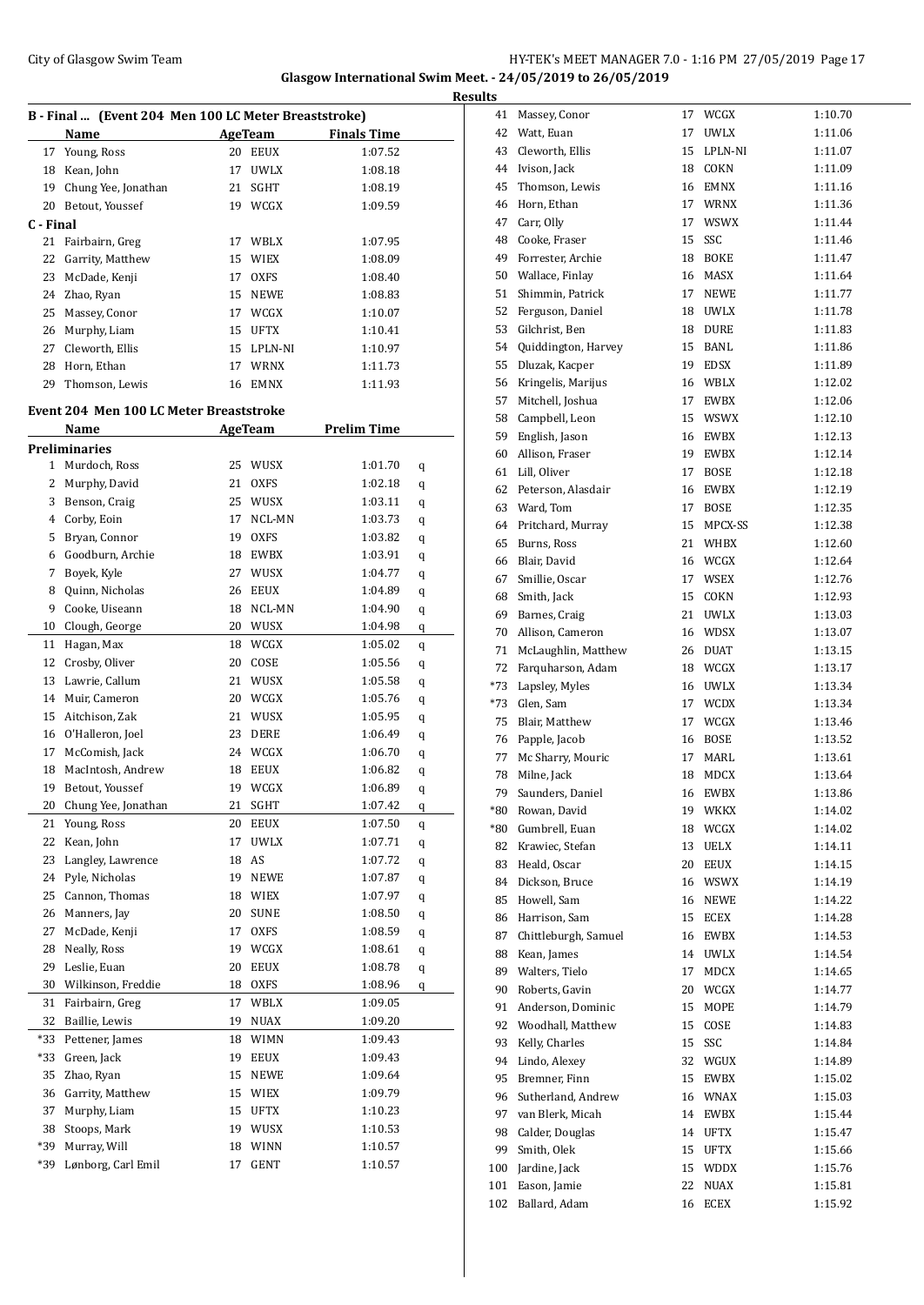#### City of Glasgow Swim Team Team Feam Fermi States of Glasgow Swim Team Feam Fermi States of Base 18 **Glasgow International Swim Meet. - 24/05/2019 to 26/05/2019 Results**

|                  | Preliminaries  (Event 204 Men 100 LC Meter Breaststroke) |    |                |                    |
|------------------|----------------------------------------------------------|----|----------------|--------------------|
|                  | Name                                                     |    | <b>AgeTeam</b> | <b>Prelim Time</b> |
|                  | 103 Sinclair, Elliot                                     |    | 15 WDSX        | 1:15.99            |
|                  | 104 Erentz, Ross                                         |    | 16 WSEX        | 1:16.00            |
|                  | 105 Scott, Finlay                                        |    | 16 EWBX        | 1:16.28            |
|                  | 106 Gacki, Bartek                                        |    | 17 UELX        | 1:16.71            |
|                  | 107 Llewellyn, Arthur                                    |    | 15 BOSE        | 1:17.02            |
|                  | 108 Longmore, Finn                                       |    | 16 ECAV-US     | 1:17.19            |
|                  | 109 Stewart, Robert                                      |    | 14 WCGX        | 1:17.23            |
|                  | 110 McDonald, Liam                                       |    | 15 WEKX        | 1:17.56            |
|                  | 111 McMillan, Matthew                                    |    | 13 ECEX        | 1:17.66            |
|                  | 112 Milner, Nicholas                                     |    | 16 NADX        | 1:17.76            |
|                  | 113 Kernohan, David                                      |    | 14 EWBX        | 1:17.86            |
|                  | 114 Smith, David                                         |    | 26 NADX        | 1:17.92            |
|                  | 115 Young, Gregor                                        |    | 15 UFTX        | 1:18.14            |
|                  | 116 Condy, Lewis                                         |    | 20 WUSX        | 1:18.25            |
|                  | 117 Ferretti, Callum                                     |    | 14 WMBX        | 1:18.34            |
|                  | 118 Stewart, Finlay                                      |    | 16 EWBX        | 1:18.50            |
|                  | 119 Harrold, Angus                                       |    | 17 USAX        | 1:18.60            |
|                  | 120 Grieve, Lucas                                        |    | 15 UFTX        | 1:19.06            |
|                  | 121 Ritchie, Jamie                                       |    | 14 WMBX        | 1:19.51            |
|                  | 122 Carroll, Owen                                        |    | 14 MPCX-SS     | 1:19.82            |
|                  | 123 Adam, Ciaran                                         |    | 16 ECEX        | 1:20.56            |
|                  | 124 Aitken, Jay                                          |    | 18 EHMX        | 1:20.75            |
|                  |                                                          |    |                |                    |
|                  | <b>Event 205 Women 200 LC Meter Butterfly</b>            |    |                |                    |
|                  | Name                                                     |    | AgeTeam        | <b>Finals Time</b> |
| A - Final        |                                                          |    |                |                    |
|                  | 1 MacInnes, Keanna                                       |    | 18 WUSX        | 2:14.53            |
|                  | 2 Brown, Yvonne                                          |    | 17 WEKX        | 2:16.31            |
|                  | 3 Keegan, Amber                                          |    | 22 COSE        | 2:18.21            |
|                  | 4 Wilson, Christa                                        |    | 16 NEWE        | 2:20.34            |
|                  | 5 Barker, Sophie                                         |    | 18 COSE        | 2:20.74            |
|                  | 6 Jones, Melody                                          |    | 16 BOSE        | 2:20.89            |
|                  | 7 Rogers, Faye                                           |    | 17 BOSE        | 2:21.39            |
|                  | 8 Price, Ekaterina                                       |    | 18 NEWE        | 2:22.72            |
|                  | 9 Johnson, Ella                                          |    | 19 SSC         | 2:24.58            |
| 10               | Murray, Sophie                                           | 15 | BANL           | 2:26.43            |
| <b>B</b> - Final |                                                          |    |                |                    |
| 11               | Bailey, Katherine                                        | 15 | MPCX-SS        | 2:23.34            |
| 12               | Hobsley, Jo                                              | 15 | BANL           | 2:23.63            |
| 13               | Goodgame, Dorothy                                        | 18 | OXFS           | 2:24.44            |
| 14               | Iheagwaram, Serena                                       | 17 | ${\sf WCGX}$   | 2:26.19            |
| 15               | Chalmers, Lauren                                         | 15 | <b>WRXX</b>    | 2:26.54            |
| 16               | Sheavills, Naomi                                         | 15 | CLS            | 2:26.81            |
| 17               | Jones, Leoni                                             | 15 | BOSE           | 2:28.74            |
| 18               | Scully, Emma                                             |    | 18 WCGX        | 2:29.90            |
| 19               | Milne, Milly                                             | 14 | EWBX           | 2:30.58            |
| 20               | O'Brien, Anna                                            | 15 | <b>NEWE</b>    | 2:32.95            |
| C - Final        |                                                          |    |                |                    |
|                  | 21 Young, Leone                                          | 15 | BILE           | 2:26.60            |
| 22               | Hornby, Rachel                                           | 15 | WBEN           | 2:28.87            |
| 23               | McDaid, Adele                                            | 16 | EHMX           | 2:30.77            |
| 24               | Lister, Morven                                           | 16 | ECEX           | 2:32.27            |
| 25               | Ash, Amy                                                 |    | 16 WEKX        | 2:34.18            |
| 26               | Smith, Rosie                                             | 15 | MOPE           | 2:34.55            |
| 27               | Barron, Chloe                                            | 13 | EMNX           | 2:35.93            |
| 28               | Frizzel, Laura                                           | 15 | UBEX           | 2:36.04            |
| 29               | Bernholt, Tsala                                          | 13 | BANL           | 2:44.27            |

|              | Event 205 Women 200 LC Meter Butterfly<br><b>Name</b> |    | AgeTeam     | <b>Prelim Time</b> |   |
|--------------|-------------------------------------------------------|----|-------------|--------------------|---|
|              | <b>Preliminaries</b>                                  |    |             |                    |   |
|              | 1 Large, Emily                                        | 18 | <b>NEWE</b> | 2:11.11            | q |
| $\mathbf{2}$ | MacInnes, Keanna                                      | 18 | WUSX        | 2:16.47            | q |
|              | 3 Keegan, Amber                                       | 22 | COSE        | 2:18.43            | q |
|              | 4 Rogers, Faye                                        | 17 | <b>BOSE</b> | 2:19.94            | q |
|              | 5 Brown, Yvonne                                       | 17 | <b>WEKX</b> | 2:20.10            | q |
|              | 6 Wilson, Christa                                     | 16 | <b>NEWE</b> | 2:21.13            | q |
| 7            | Barker, Sophie                                        | 18 | COSE        | 2:22.85            | q |
|              | 8 Jones, Melody                                       | 16 | <b>BOSE</b> | 2:22.88            | q |
| 9            | Price, Ekaterina                                      | 18 | <b>NEWE</b> | 2:24.10            | q |
|              | 10 Johnson, Ella                                      | 19 | SSC         | 2:24.13            | q |
|              | 11 Murray, Sophie                                     | 15 | BANL        | 2:25.42            | q |
| 12           | Hobsley, Jo                                           | 15 | BANL        | 2:25.84            | q |
| 13           | Iheagwaram, Serena                                    | 17 | WCGX        | 2:26.66            | q |
| 14           | Chalmers, Lauren                                      | 15 | WRXX        | 2:27.12            | q |
| 15           | Bailey, Katherine                                     | 15 | MPCX-SS     | 2:27.48            | q |
|              | 16 Jones, Isabel                                      | 19 | WUSX        | 2:27.68            |   |
| 17           | Goodgame, Dorothy                                     | 18 | <b>OXFS</b> | 2:27.75            | q |
| 18           | Sheavills, Naomi                                      | 15 | <b>CLS</b>  | 2:29.09            | q |
| 19           |                                                       | 16 | <b>WRXX</b> | 2:29.37            | q |
|              | Paterson, Lauren                                      |    | WCGX        |                    | q |
|              | 20 Scully, Emma                                       | 18 |             | 2:29.87            | q |
|              | 21 Jones, Leoni                                       | 15 | <b>BOSE</b> | 2:30.34            | q |
| 22           | Milne, Milly                                          | 14 | <b>EWBX</b> | 2:30.98            | q |
| 23           | O'Brien, Anna                                         | 15 | <b>NEWE</b> | 2:31.29            | q |
|              | 24 Young, Leone                                       | 15 | <b>BILE</b> | 2:31.53            | q |
|              | 25 Hornby, Rachel                                     | 15 | WBEN        | 2:31.94            | q |
| 26           | Frizzel, Laura                                        | 15 | <b>UBEX</b> | 2:32.00            | q |
| 27           | Ash, Amy                                              | 16 | WEKX        | 2:32.76            | q |
| 28           | Bernholt, Tsala                                       | 13 | BANL        | 2:32.91            | q |
| 29           | Barron, Chloe                                         | 13 | <b>EMNX</b> | 2:34.79            | q |
| 30           | McDaid, Adele                                         | 16 | EHMX        | 2:35.19            | q |
| 31           | Meldrum, Alice                                        | 17 | WEKX        | 2:35.24            |   |
| 32           | Smith, Rosie                                          | 15 | MOPE        | 2:35.36            |   |
| 33           | Lister, Morven                                        | 16 | ECEX        | 2:35.64            |   |
| 34           | Reed, Polly                                           | 16 | <b>NEWE</b> | 2:36.21            |   |
| 35           | McCardie, Stella                                      | 13 | <b>WRXX</b> | 2:38.14            |   |
| 36           | Taylor, Erin                                          | 14 | <b>EFSX</b> | 2:38.27            |   |
| 37           | McGill, Holly                                         | 14 | EHMX        | 2:39.04            |   |
| 38           | Poole, Daisy                                          | 15 | WBEN        | 2:39.10            |   |
| 39           | Hughes, Erin                                          | 14 | WBLX        | 2:39.11            |   |
| 40           | Wilson, Iona                                          | 15 | UELX        | 2:39.32            |   |
| 41           | Cuthbert, Evie                                        | 17 | EMNX        | 2:39.33            |   |
| 42           | Gordon, Beth                                          | 18 | WSEX        | 2:40.02            |   |
| 43           | Anderson, Milly                                       | 17 | DARE        | 2:40.92            |   |
| 44           | Holden, Charlotte                                     | 12 | BANL        | 2:42.24            |   |
| 45           | Mair, Eve                                             | 15 | WSEX        | 2:42.32            |   |
| 46           | Mackie, Mary                                          | 16 | EHMX        | 2:42.50            |   |
| 47           | Carruthers, Kate                                      | 13 | EHMX        | 2:42.54            |   |
| 48           | Cannon, Molly                                         | 15 | WIEX        | 2:44.52            |   |
| 49           | Myatt, Kara                                           | 17 | WDSX        | 2:45.58            |   |
| 50           | Braidwood, Brooke                                     | 14 | UFTX        | 2:45.72            |   |
| 51           | Creaney, Emma                                         | 13 | <b>WCDX</b> | 2:45.87            |   |
|              |                                                       |    |             |                    |   |
| 52           | Maguire, Eilidh                                       | 17 | EMNX        | 2:46.58            |   |
| 53           | MacLeod, Rachel                                       | 16 | EWBX        | 2:47.31            |   |
| 54           | McGregor, Thanrada                                    | 14 | ECEX        | 2:47.51            |   |
| 55           | Campbell, Katy                                        | 14 | NADX        | 2:48.92            |   |
| 56           | Dickson, Robyn                                        | 14 | EWBX        | 2:49.04            |   |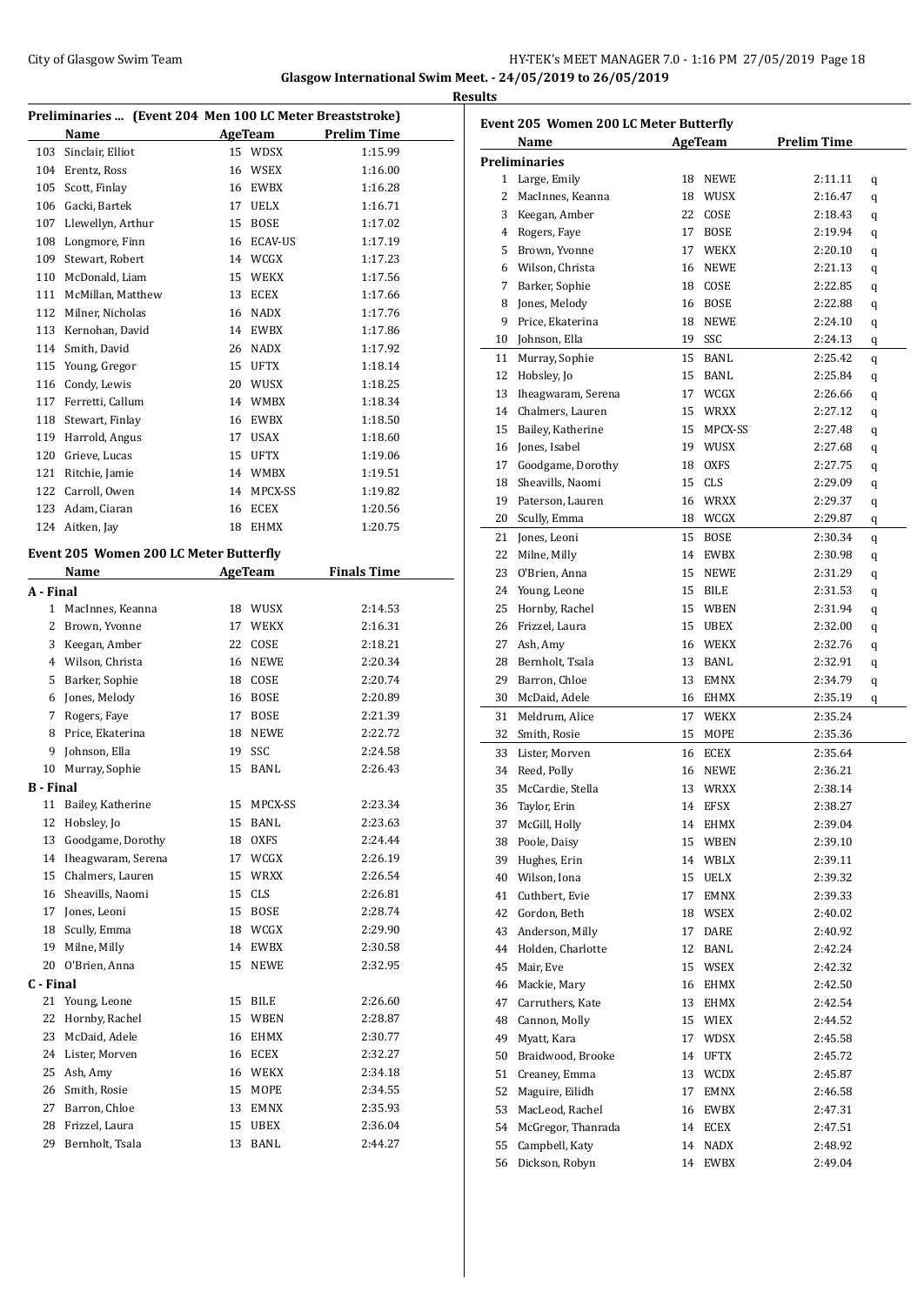### City of Glasgow Swim Team Team Frameters Music City of Glasgow Swim Team Frameters Music City of Glasgow Swim Team Frameters Music City of Glasgow Swim Team Frameters Music City of Glasgow Swim Team Frameters Music City of **Glasgow International Swim Meet. - 24/05/2019 to 26/05/2019**

|              | Preliminaries  (Event 205 Women 200 LC Meter Butterfly) |    |             |                    |   |
|--------------|---------------------------------------------------------|----|-------------|--------------------|---|
|              | Name                                                    |    | AgeTeam     | <b>Prelim Time</b> |   |
| 57           | Courtney, Grace                                         | 13 | <b>UELX</b> | 2:49.26            |   |
| 58           | Simpson, Emma                                           |    | 17 DURE     | 2:49.37            |   |
| 59           | Ren, Heidi                                              |    | 12 WCGX     | 2:50.03            |   |
| 60           | Faulds, Yuki                                            |    | 14 WCGX     | 2:50.68            |   |
| 61           | Finlay, Emma                                            |    | 14 UELX     | 2:51.87            |   |
|              | 62 Marshall, India                                      |    | 14 UELX     | 2:52.16            |   |
| 63           | Cameron, Lindsay                                        |    | 15 WDSX     | 2:53.63            |   |
| 64           | Faulds, Ayumi                                           |    | 14 WCGX     | 2:53.65            |   |
| 65           | McDonald, Lucy                                          |    | 15 EIHX     | 2:56.14            |   |
|              | 66 Donald, Ines                                         |    | 14 EIHX     | 2:57.07            |   |
|              | <b>Event 206 Men 200 LC Meter Butterfly</b>             |    |             |                    |   |
|              | Name                                                    |    | AgeTeam     | <b>Finals Time</b> |   |
| A - Final    |                                                         |    |             |                    |   |
| 1            | Ntanos, Nikolaos                                        | 19 | GRE-ZZ      | 2:00.83            |   |
| $\mathbf{2}$ | Nagy, Richard                                           |    | 26 COSE     | 2:01.21            |   |
| 3            | Blanch, Nicolas                                         |    | 22 AS       | 2:05.96            |   |
|              | 4 Elrick, Marc                                          |    | 20 WCGX     | 2:07.22            |   |
|              | 5 Downs, Tom                                            |    | 20 COSE     | 2:07.32            |   |
| 6            | To, Jack                                                |    | 19 COSE     | 2:07.43            |   |
|              | 7 Lewis-Mitchell, Harry                                 |    | 21 EEUX     | 2:07.98            |   |
| 8            | Macdonald, Jamie                                        |    | 18 EWBX     | 2:08.05            |   |
| 9            | Beentjes, Harley                                        |    | 19 EEUX     | 2:08.81            |   |
|              | 10 Visda, Reuben                                        |    | 16 COSE     | 2:12.34            |   |
| B - Final    |                                                         |    |             |                    |   |
| 11           | Walsh, Jonah                                            |    | 19 EEUX     | 2:07.51            |   |
| 12           | Gifford, Felix                                          |    | 25 WUSX     | 2:08.04            |   |
| 13           | Kelly, Alfie                                            |    | 18 NEWE     | 2:08.59            |   |
| 14           | Brown, Ryan                                             |    | 21 WCGX     | 2:10.36            |   |
| 15           | Greenock, Craig                                         |    | 18 WCGX     | 2:10.37            |   |
|              | 16 Brown, Aidan                                         |    | 17 BOSE     | 2:10.42            |   |
|              | 17 Hewitt, Cole                                         |    | 17 COSE     | 2:11.53            |   |
| 18           | Naylor, Samuel                                          |    | 19 NEWE     | 2:12.63            |   |
| 19           | Trett Oliver, Tony-Joe                                  |    | 20 WUSX     | 2:13.15            |   |
|              | 20 Bolcato, Maximillian                                 | 17 | OXFS        | 2:16.42            |   |
| C - Final    |                                                         |    |             |                    |   |
|              | 21 Wilson, Fraser                                       | 17 | EWBX        | 2:11.76            |   |
| 22           | Fountain, kes                                           | 17 | CAQN        | 2:14.39            |   |
| 23           | Young, Rory                                             | 17 | EHMX        | 2:15.85            |   |
| 24           | Rudd, George                                            | 17 | OXFS        | 2:16.64            |   |
| 25           | Cairns, Matthew                                         | 14 | DURE        | 2:17.65            |   |
| 26           | Brown, Ethan                                            |    | 16 MASX     | 2:18.64            |   |
| 27           | Jeffrey, Cam                                            | 16 | MANN        | 2:23.78            |   |
| 28           | Minto, Archie                                           | 16 | <b>SKIE</b> | 2:28.19            |   |
|              | <b>Event 206 Men 200 LC Meter Butterfly</b>             |    |             |                    |   |
|              | Name                                                    |    | AgeTeam     | <u>Prelim Time</u> |   |
|              | <b>Preliminaries</b>                                    |    |             |                    |   |
| 1            | Nagy, Richard                                           | 26 | COSE        | 2:03.33            | q |
| 2            | Milne, Stephen                                          | 25 | MPCX-SS     | 2:03.67            | q |
| 3            | Ntanos, Nikolaos                                        | 19 | GRE-ZZ      | 2:04.41            | q |
| 4            | Elrick, Marc                                            | 20 | WCGX        | 2:06.75            | q |
| 5            | Downs, Tom                                              | 20 | COSE        | 2:07.99            | q |
| 6            | Beentjes, Harley                                        | 19 | EEUX        | 2:08.03            | q |
| 7            | To, Jack                                                | 19 | COSE        | 2:08.74            | q |
| 8            | Blanch, Nicolas                                         | 22 | AS          | 2:08.86            | q |
| 9            | Macdonald, Jamie                                        | 18 | EWBX        | 2:09.08            | q |
| 10           | Visda, Reuben                                           | 16 | COSE        | 2:09.35            | q |

Lewis-Mitchell, Harry 21 EEUX 2:09.77 q

| <b>Results</b> |                                        |    |                    |                    |   |
|----------------|----------------------------------------|----|--------------------|--------------------|---|
| 12             | Kelly, Alfie                           |    | 18 NEWE            | 2:09.99            | q |
| 13             | Brown, Ryan                            |    | 21 WCGX            | 2:10.64            | q |
| 14             | Brown, Aidan                           | 17 | <b>BOSE</b>        | 2:11.03            | q |
| 15             | Hewitt, Cole                           | 17 | COSE               | 2:11.09            | q |
|                | 16 Walsh, Jonah                        | 19 | EEUX               | 2:11.33            | q |
| 17             | Gifford, Felix                         | 25 | WUSX               | 2:11.84            | q |
| 18             | Greenock, Craig                        | 18 | WCGX               | 2:12.19            | q |
| 19             | Navlor, Samuel                         | 19 | NEWE               | 2:13.63            | q |
| 20             | Trett Oliver, Tony-Joe                 |    | 20 WUSX            | 2:13.78            | q |
| 21             | Bolcato, Maximillian                   | 17 | <b>OXFS</b>        | 2:13.91            | q |
| 22             | Logue, Zak                             | 21 | <b>SUNE</b>        | 2:14.33            | q |
| 23             | Motha, Christopher                     | 19 | OXFS               | 2:14.56            | q |
| 24             | Wilson, Fraser                         | 17 | EWBX               | 2:14.80            | q |
| 25             | Minto, Archie                          | 16 | SKIE               | 2:15.00            | q |
| 26             | Fountain, kes                          |    | 17 CAQN            | 2:15.32            | q |
| 27             | Wiffen, Nathan                         |    | 18 LISB            | 2:15.42            | q |
| 28             | Young, Rory                            |    | 17 EHMX            | 2:15.88            | q |
| 29             | Armitt, Finn                           | 17 | <b>WINN</b>        | 2:15.95            | q |
| 30             | Barrett, Carl                          | 18 | NUAX               | 2:16.54            | q |
| 31             | Frost, Oliver Noergaard                | 17 | AS                 | 2:16.96            |   |
| 32             | Reilly, James                          | 19 | WEKX               | 2:17.30            |   |
| 33             | Brown, Ethan                           | 16 | MASX               | 2:17.34            |   |
| 34             | Swinney, Gregor                        | 22 | WCGX               | 2:17.75            |   |
| 35             | Tse, Jonathan                          |    | 20 EEUX            | 2:18.14            |   |
| 36             | Rudd, George                           | 17 | <b>OXFS</b>        | 2:18.44            |   |
| 37             | Cairns, Matthew                        |    | 14 DURE            | 2:18.45            |   |
| 38             | Jeffers, Thomas                        | 19 | MPCX-SS            | 2:18.62            |   |
| 39             | Creaney, Cameron                       |    | 15 WCDX            | 2:19.46            |   |
| 40             | Elwell, Jacob                          |    | 15 BOSE            | 2:19.51            |   |
| 41             | Sinclair, Elliot                       |    | 15 WDSX            | 2:20.60            |   |
| 42             | Jeffrey, Cam                           |    | 16 MANN            | 2:21.25            |   |
| 43             | Robins, Joseph                         |    | 18 DURE            | 2:21.59            |   |
| 44             | English, Jason                         |    | 16 EWBX            | 2:21.79            |   |
| 45             | Montgomery, Ben                        | 15 | ECEX               | 2:22.51            |   |
| 46             | Ripley, Isaac                          |    | 15 BOSE            | 2:23.26            |   |
| 47             | Davey, Travis                          | 14 | MDCX               | 2:23.32            |   |
| 48             | Wallace, Finlay                        | 16 | <b>MASX</b>        | 2:23.33            |   |
| 49             | Adamson, Thomas                        |    | 16 DERE            | 2:23.52            |   |
| 50             | Harkin, Liam                           |    | 17 UFTX            | 2:24.15            |   |
| 51             | Leckie, Cameron                        | 16 | WHBX               | 2:24.38            |   |
| 52<br>53       | Gordon, Matthew                        |    | 16 WSEX            | 2:25.24            |   |
| 54             | Ray, Owen                              |    | 14 EWBX            | 2:25.45<br>2:25.76 |   |
|                | Dickson, Murray                        |    | 13 WSWX<br>16 WDSX |                    |   |
| 55<br>56       | Procter, Bryce<br>Reilly, Mark         | 17 | WEKX               | 2:26.44<br>2:26.61 |   |
| 57             | Pate, Euan                             | 19 | EFSX               | 2:27.20            |   |
| 58             | Innes, Mark                            | 17 | EWBX               | 2:28.12            |   |
| 59             | Devlin, Marc                           | 17 | WBLX               | 2:28.24            |   |
| 60             | Smyth, Scott                           |    | 15 ECEX            | 2:28.84            |   |
| 61             | Harley, Harris                         | 15 | MASX               | 2:29.18            |   |
| 62             | Dickson, Archie                        |    | 15 WCGX            | 2:30.36            |   |
| 63             | Muirden, Scott                         |    | 17 EHMX            | 2:30.47            |   |
|                | 64 Butterworth, Richard                | 15 | MOPE               | 2:32.93            |   |
| 65             | Mitchell, Joshua                       | 17 | EWBX               | 2:33.52            |   |
| 66             | Hunt, Robert                           | 15 | DURE               | 2:33.75            |   |
| 67             | Kirkham, Jake                          | 15 | UFTX               | 2:34.19            |   |
|                |                                        |    |                    |                    |   |
|                | Event 207 Women 200 LC Meter Freestyle |    |                    |                    |   |

| Name         | AgeTeam    | <b>Finals Time</b> |  |
|--------------|------------|--------------------|--|
| A - Final    |            |                    |  |
| 1 Hope, Lucy | 22<br>EEUX | 2:00.72            |  |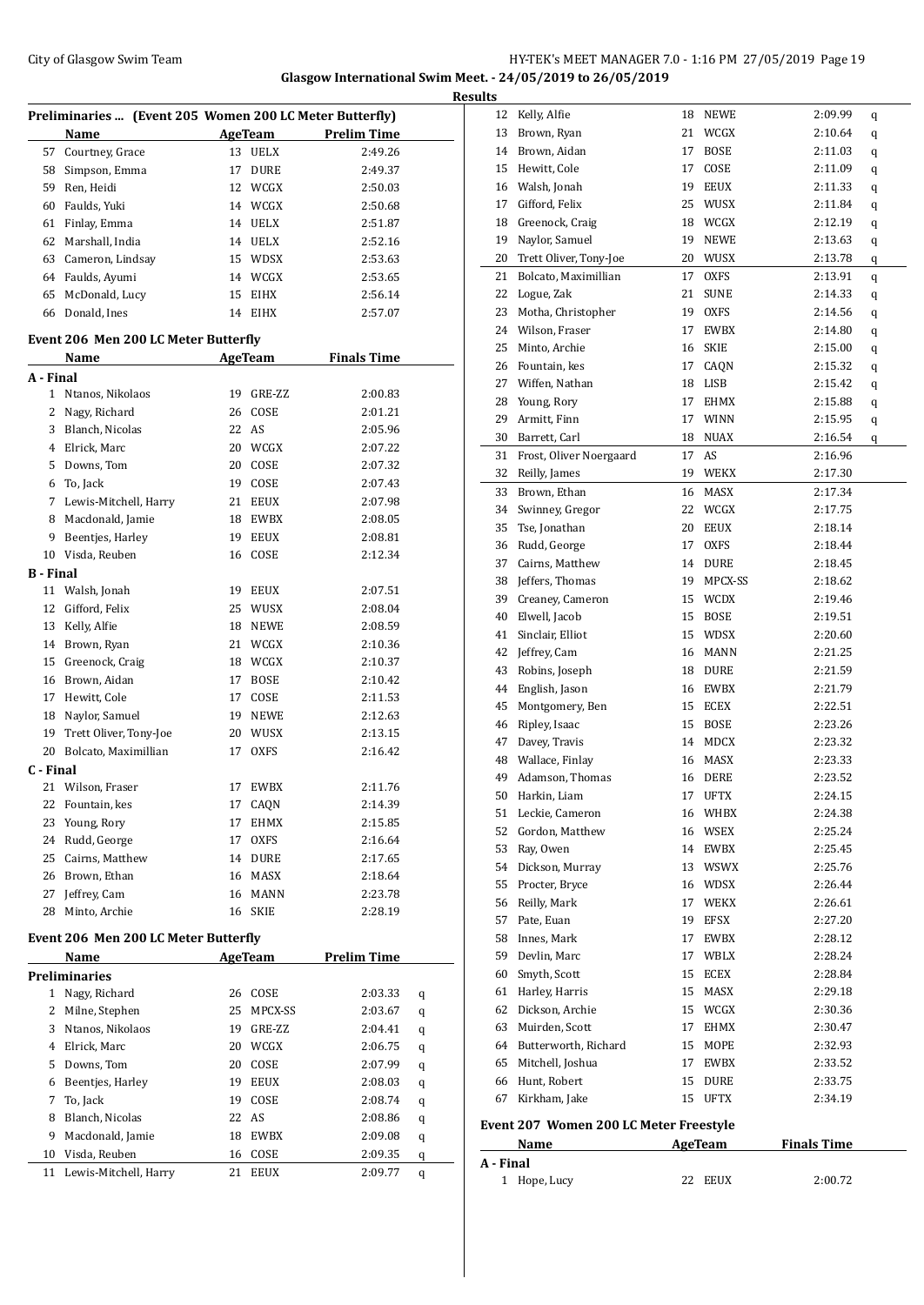### City of Glasgow Swim Team Team Frameters Music City of Glasgow Swim Team Frameters 2.0 - 1:16 PM 27/05/2019 Page 20 **Glasgow International Swim Meet. - 24/05/2019 to 26/05/2019**

|                  | A - Final  (Event 207 Women 200 LC Meter Freestyle) |    |             |                     |   |
|------------------|-----------------------------------------------------|----|-------------|---------------------|---|
|                  | Name                                                |    |             | AgeTeam Finals Time |   |
|                  | 2 Greenslade, Kathryn                               | 21 | <b>EEUX</b> | 2:01.65             |   |
|                  | 3 Villesen, Katrine Bukh                            | 19 | AS          | 2:02.48             |   |
|                  | 4 Miley, Hannah                                     | 30 | <b>NUAX</b> | 2:03.21             |   |
|                  | 5 Clifton, Kate                                     | 19 | COSE        | 2:04.42             |   |
|                  | 6 Lewis Ward, Sophie                                | 20 | <b>EEUX</b> | 2:05.72             |   |
|                  | 7 Horne, Emily                                      | 22 | WCGX        | 2:06.98             |   |
| 8                | Shanahan, Katie                                     | 15 | WCGX        | 2:07.35             |   |
| 9                | Ebbesen, Elisabeth Sabroe                           | 17 | <b>DEN</b>  | 2:07.77             |   |
| 10               | Petersen, Sofie Theophil                            | 16 | DEN         | 2:08.41             |   |
| <b>B</b> - Final |                                                     |    |             |                     |   |
|                  | 11 Haworth, Tara                                    | 20 | <b>EEUX</b> | 2:07.17             |   |
|                  | 12 Rasmussen, Gro Grinda                            | 16 | DEN         | 2:08.11             |   |
|                  | 13 Ottesen, Camilla                                 | 19 | AS          | 2:08.28             |   |
|                  | 14 Finnon, Meg                                      | 21 | WUSX        | 2:08.37             |   |
|                  | 15 Thickett, Alice                                  | 17 | COSE        | 2:08.91             |   |
|                  | 16 Winter, Izzy                                     | 15 | <b>NEWE</b> | 2:09.31             |   |
|                  | 17 Swanson, Mhairi                                  | 20 | <b>NUAX</b> | 2:09.58             |   |
|                  | 18 Mason, Olivia                                    | 15 | EWBX        | 2:10.01             |   |
| 19               | Smith, Jess                                         | 15 | WBEN        | 2:12.64             |   |
| 20               | Shiels, Ellis                                       | 17 | <b>WMBX</b> | 2:13.00             |   |
| C - Final        |                                                     |    |             |                     |   |
| 21               | Grieve, Lucy                                        | 15 | WSEX        | 2:09.30             |   |
| 22               | Bain, Alicea                                        | 16 | <b>NUAX</b> | 2:09.79             |   |
| 23               | McMillan, Jacqueline                                | 15 | ECEX        | 2:10.11             |   |
|                  | 24 Conroy, Grace                                    | 14 | COSE        | 2:10.91             |   |
|                  | 25 Jones, Melody                                    | 16 | <b>BOSE</b> | 2:11.50             |   |
|                  | 26 Simson, Natasha                                  | 14 | EWBX        | 2:11.76             |   |
|                  | 27 Hamilton, Ellie                                  | 14 | UFTX        | 2:12.03             |   |
|                  | 28 Stoddart, Louisa                                 | 14 | <b>UELX</b> | 2:13.00             |   |
|                  | 29 Williamson, Anna                                 | 14 | WRXX        | 2:13.56             |   |
| 30               | Mulholland, Skye                                    | 15 | WEKX        | 2:13.73             |   |
|                  |                                                     |    |             |                     |   |
|                  | Event 207 Women 200 LC Meter Freestyle              |    |             |                     |   |
|                  | Name                                                |    | AgeTeam     | <b>Prelim Time</b>  |   |
|                  | <b>Preliminaries</b>                                |    |             |                     |   |
| 1                | Villesen, Katrine Bukh                              | 19 | AS          | 2:03.44             | q |
| 2                | Hope, Lucy                                          | 22 | EEUX        | 2:03.93             | q |
|                  | 3 Greenslade, Kathryn                               |    | 21 EEUX     | 2:04.39             | q |
| 4                | Miley, Hannah                                       | 30 | <b>NUAX</b> | 2:04.77             | q |
| 5                | Horne, Emily                                        | 22 | WCGX        | 2:06.19             | q |
| 6                | Ebbesen, Elisabeth Sabroe                           | 17 | DEN         | 2:06.29             | q |
| 7                | Clifton, Kate                                       | 19 | COSE        | 2:06.62             | q |
| 8                | Petersen, Sofie Theophil                            | 16 | DEN         | 2:07.10             | q |
| 9                | Shanahan, Katie                                     | 15 | WCGX        | 2:07.34             | q |
| 10               | Lewis Ward, Sophie                                  | 20 | <b>EEUX</b> | 2:08.36             | q |

| 3     | Greenslade, Kathryn       | 21 | EEUX        | 2:04.39 | q |
|-------|---------------------------|----|-------------|---------|---|
| 4     | Miley, Hannah             | 30 | <b>NUAX</b> | 2:04.77 | q |
| 5     | Horne, Emily              | 22 | WCGX        | 2:06.19 | q |
| 6     | Ebbesen, Elisabeth Sabroe | 17 | <b>DEN</b>  | 2:06.29 | q |
| 7     | Clifton, Kate             | 19 | COSE        | 2:06.62 | q |
| 8     | Petersen, Sofie Theophil  | 16 | <b>DEN</b>  | 2:07.10 | q |
| 9     | Shanahan, Katie           | 15 | WCGX        | 2:07.34 | q |
| 10    | Lewis Ward, Sophie        | 20 | EEUX        | 2:08.36 | q |
| 11    | Finnon, Meg               | 21 | WUSX        | 2:08.79 | q |
| 12    | Ottesen, Camilla          | 19 | AS          | 2:08.86 | q |
| 13    | Haworth, Tara             | 20 | EEUX        | 2:09.47 | q |
| *14   | Swanson, Mhairi           | 20 | NUAX        | 2:09.91 | q |
| $*14$ | Thickett, Alice           | 17 | COSE        | 2:09.91 | q |
| 16    | Rasmussen, Gro Grinda     | 16 | <b>DEN</b>  | 2:10.09 | q |
| 17    | Winter, Izzy              | 15 | <b>NEWE</b> | 2:10.33 | q |
| 18    | Mason, Olivia             | 15 | EWBX        | 2:10.62 | q |
| 19    | Smith, Jess               | 15 | <b>WBEN</b> | 2:10.82 | q |
| 20    | Shiels, Ellis             | 17 | <b>WMBX</b> | 2:11.06 | q |
| 21    | Grieve, Lucy              | 15 | <b>WSEX</b> | 2:11.07 | q |
| 22    | McMillan, Jacqueline      | 15 | ECEX        | 2:11.17 | q |
| 23    | Jones, Melody             | 16 | <b>BOSE</b> | 2:11.33 | q |
| 24    | Barrett, Karoline         | 17 | <b>DEN</b>  | 2:11.55 | q |

| <b>Results</b> |                                     |    |                 |                    |   |
|----------------|-------------------------------------|----|-----------------|--------------------|---|
| 25             | Bain, Alicea                        |    | 16 NUAX         | 2:11.99            | q |
|                | 26 Stoddart, Louisa                 |    | 14 UELX         | 2:12.03            | q |
| 27             | Simson, Natasha                     |    | 14 EWBX         | 2:12.05            | q |
|                | 28 Smith, Chantal                   |    | 19 WUSX         | 2:12.07            | q |
| 29             | Mulholland, Skye                    |    | 15 WEKX         | 2:12.20            | q |
| 30             | Broegger-Andersen, Camilla          |    | 17 AS           | 2:12.47            | q |
| 31             | Robertson, Katie                    | 18 | WSEX            | 2:12.70            |   |
|                | 32 Williamson, Anna                 |    | 14 WRXX         | 2:12.73            |   |
| 33             | Conroy, Grace                       |    | 14 COSE         | 2:12.78            |   |
|                | 34 Hamilton, Ellie                  |    | 14 UFTX         | 2:12.87            |   |
| 35             | McQueenie, Elise                    |    | 15 WCGX         | 2:13.52            |   |
| 36             | D'Agrosa, Anna                      |    | 15 UBEX         | 2:13.57            |   |
| 37             | Smith, Katy                         |    | 19 EWBX         | 2:13.63            |   |
|                | 38 Rogers, Faye                     |    | 17 BOSE         | 2:13.67            |   |
|                | 39 McKenzie, Drew                   |    | 14 UWLX         | 2:13.79            |   |
|                | 40 Cosens, Elise                    |    | 14 NTNX         | 2:13.94            |   |
|                | 41 Dolenc Luznar, Neza              |    | 15 EFSX         | 2:13.95            |   |
|                | 42 McMillan, Elle                   |    | 17 MASX         | 2:14.06            |   |
| 43             | Nester, Charlotte                   |    | 18 WBEN         | 2:14.08            |   |
| 44             | Goodgame, Gretel                    | 15 | OXFS            | 2:14.14            |   |
| 45             | Elling, Helena V.                   | 19 | SS              | 2:14.22            |   |
|                | 46 Robertson, Amelia                |    | 15 NEWE         | 2:14.36            |   |
| 47             | Arundale, Jessica                   |    | 14 BANL         | 2:14.42            |   |
|                | 48 Bailey, Katherine                |    | 15 MPCX-SS      | 2:14.58            |   |
| 49             | Sillah, Safiya                      |    | 16 OXFS         | 2:14.60            |   |
|                | 50 Turner, Madison                  |    | 15 SKIE         | 2:14.63            |   |
|                | *51 Lucas, Lucy                     |    | 16 UELX         | 2:14.65            |   |
|                | *51 Stericker, Keira                |    | 15 WSEX         | 2:14.65            |   |
|                | 53 Milne, Milly                     |    | 14 EWBX         | 2:14.77            |   |
|                | 54 McDonald, Allana                 |    | 15 BOSE         | 2:14.96            |   |
|                | 55 Mew, Lauren                      |    | 13 BANL         | 2:15.33            |   |
|                | 56 Berry, Charlotte                 |    | 15 COSE         | 2:15.87            |   |
|                | 57 Carruthers, Kate                 |    | 13 EHMX         | 2:16.15            |   |
|                | 58 Davis, Abby                      |    | 16 UELX         | 2:16.26            |   |
|                | 59 Pinfold, Illizane                |    | 15 OXFS         | 2:16.45            |   |
| 60             | Shulman, Rebecca                    |    | 16 EWBX         | 2:16.75            |   |
| 61<br>62       | Ferguson, Mia                       | 14 | 14 WEKX<br>WBLX | 2:16.81<br>2:16.89 |   |
| 63             | Cole, Jenna<br>Greenshields, Alisha |    | 15 WCGX         |                    |   |
| 64             | Winstanley, Abbie                   | 17 | COKN            | 2:17.04<br>2:17.06 |   |
| 65             | Kane, Francesca                     | 17 | EWBX            | 2:17.23            |   |
| 66             | Shiels, Amy                         |    | 14 WMBX         | 2:17.37            |   |
| 67             | Stevenson, Ella                     |    | 14 WBLX         | 2:17.55            |   |
| 68             | Nicholls, Flora                     | 17 | EWBX            | 2:17.56            |   |
| 69             | Sowden, Coco                        | 15 | BOSE            | 2:17.78            |   |
| 70             | Tierney, Niamh                      |    | 16 UFTX         | 2:17.79            |   |
| 71             | Tommasello, Chiara                  | 15 | <b>STRN</b>     | 2:18.02            |   |
| 72             | Sutherland, Elle                    | 17 | USAX            | 2:18.05            |   |
| 73             | Green, Jennifer                     |    | 16 WBEN         | 2:18.06            |   |
| 74             | Gourlay, Erin                       |    | 15 WCGX         | 2:18.54            |   |
| *75            | Lynch, Cameron                      |    | 16 UFTX         | 2:18.62            |   |
| *75            | Colbridge, Ria                      |    | 16 EMNX         | 2:18.62            |   |
| 77             | Porteous, Meagan                    |    | 14 UELX         | 2:18.74            |   |
| 78             | Segall, Eilish                      |    | 15 UELX         | 2:18.89            |   |
| 79             | Hughes, Leigha                      |    | 14 WCGX         | 2:19.00            |   |
| 80             | Stark, Leah                         |    | 15 WNAX         | 2:19.11            |   |
| 81             | Robertson, Ellie                    |    | 16 EMNX         | 2:19.20            |   |
| 82             | Altoft, Sofia                       |    | 21 WUSX         | 2:19.52            |   |
| 83             | Young, Hannah                       |    | 17 WSEX         | 2:19.53            |   |
| 84             | McGill, Rowan                       | 16 | EHMX            | 2:19.77            |   |
| 85             | Murray, Alexandra                   | 16 | EWBX            | 2:20.00            |   |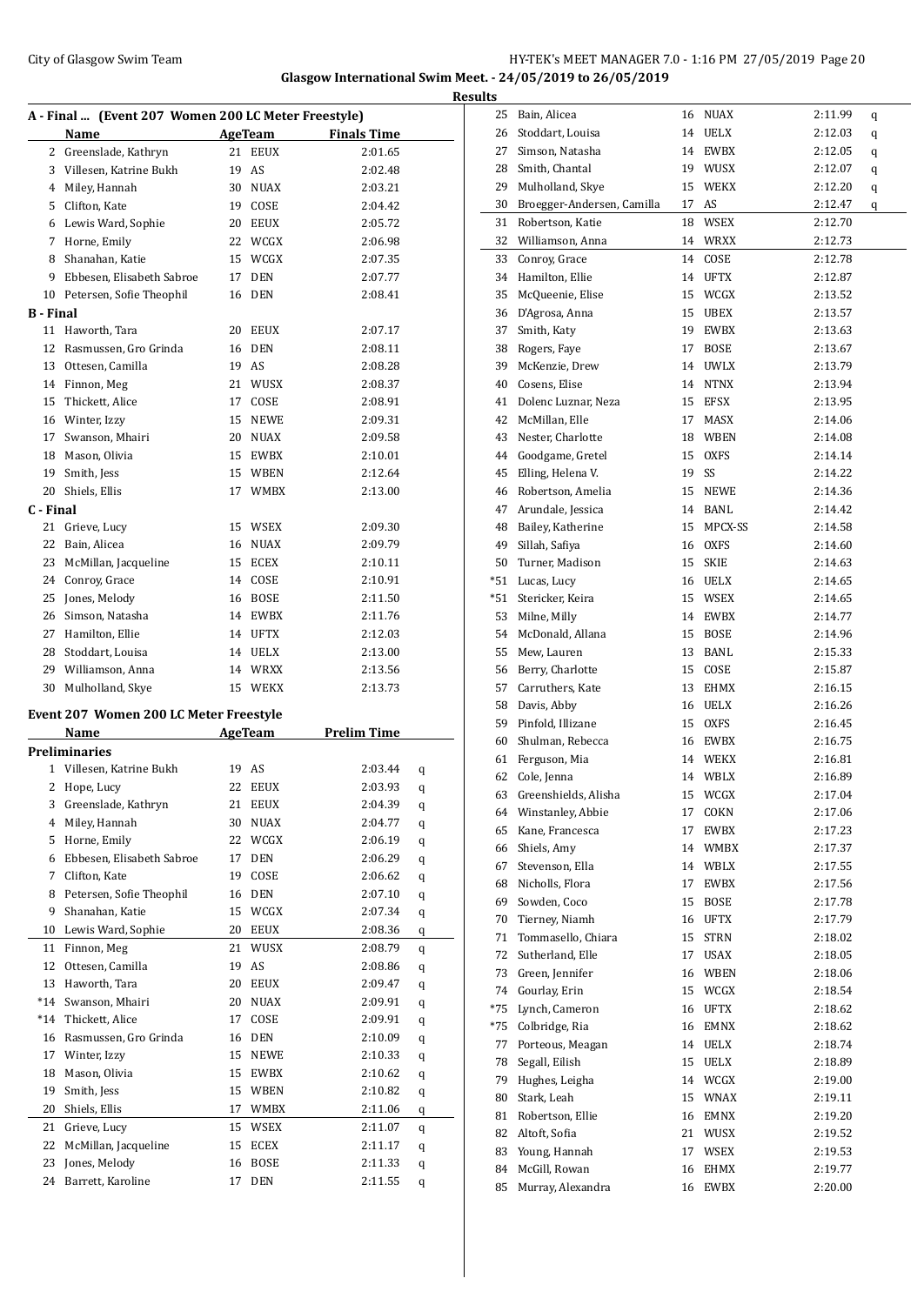#### City of Glasgow Swim Team Team Team Fermi Management City of Glasgow Swim Team Fermi Management City of Glasgow Swim Team Fermi Management City of Glasgow Swim Team Fermi Management City of Glasgow Swim Team Fermi Manageme **Glasgow International Swim Meet. - 24/05/2019 to 26/05/2019 Results**

|                  | Preliminaries  (Event 207 Women 200 LC Meter Freestyle) |    | AgeTeam                      | <b>Prelim Time</b> |
|------------------|---------------------------------------------------------|----|------------------------------|--------------------|
|                  | Name                                                    |    |                              |                    |
| 86               | Roper, Elsbeth                                          |    | 16 UELX                      | 2:20.20            |
| 87               | Knight, Alice                                           |    | 15 UFTX                      | 2:20.30            |
| 88               | Belotti, Kiana                                          |    | 16 EWBX                      | 2:20.31            |
| 89               | Reed, Polly                                             |    | 16 NEWE                      | 2:20.58            |
| 90               | Wood, Isabelle                                          |    | 14 WSWX                      | 2:21.03            |
| 91               | Anderson, Lexi                                          |    | 13 WDSX                      | 2:21.04            |
| 92               | Brown, Blythe                                           |    | 16 MASX                      | 2:21.12            |
| 93               | Maskell, Grace                                          |    | 16 DERE                      | 2:21.87            |
| 94               | Poole, Daisy                                            |    | 15 WBEN                      | 2:21.99            |
| 95               | Wilson, Iona                                            |    | 15 UELX                      | 2:22.49            |
| 96               | Russell, Christen                                       |    | 17 UELX                      | 2:22.51            |
| 97               | Hughes, Erin                                            |    | 14 WBLX                      | 2:22.62            |
|                  | 98 Coffey, Sarah                                        |    | 15 UFTX                      | 2:23.46            |
| 99               | Leppähaara, Vilma                                       |    | 14 NUMM                      | 2:24.33            |
| 100              | Innes, Summer                                           |    | 15 UWLX                      | 2:24.64            |
| 101              | Reilly, Natalie                                         | 17 | <b>UWLX</b>                  | 2:25.58            |
|                  | 102 Ivens, Rebecca                                      | 17 | EWBX                         | 2:26.66            |
|                  | 103 Harkness, Aimee                                     |    | 14 WDSX                      | 2:27.01            |
|                  | 104 Ross, Lois                                          |    | 19 WCGX                      | 2:27.05            |
| ---              | Jones, Natalie                                          | 15 | EWBX                         | DQ                 |
|                  |                                                         |    |                              |                    |
|                  | Event 208 Men 200 LC Meter Freestyle                    |    |                              |                    |
|                  | Name                                                    |    | AgeTeam                      | <b>Finals Time</b> |
| A - Final        |                                                         |    |                              |                    |
| $\mathbf{1}$     | Mc Millan, Jack                                         |    | 19 BAN                       | 1:48.93            |
| 2                | Milne, Stephen                                          |    | 25 MPCX-SS                   | 1:50.71            |
| 3                | Bolanos, Panagiotis                                     |    | 19 GRE-ZZ                    | 1:51.50            |
| 4                | Andersen, Christoffer H.                                | 17 | DEN                          | 1:52.98            |
| 5.               | Clogg, Elliot                                           | 20 | COSE                         | 1:53.93            |
| 6                | Kjeldsen, Marcus                                        | 19 | SS                           | 1:54.12            |
| 7                | Lindholm, Oskar                                         |    | 18 DEN                       | 1:54.49            |
| 8                | Ellegaard, Arthur Dalén                                 |    | 18 DEN                       | 1:56.02            |
| 9                | Beenties, Harley                                        | 19 | <b>EEUX</b>                  | 1:56.06            |
| <b>B</b> - Final |                                                         |    |                              |                    |
| 11               | Wiffen, Daniel                                          | 18 | LISB                         | 1:55.49            |
| 12               | Hassouna, Audai                                         | 21 | <b>EEUX</b>                  | 1:55.75            |
| 13               | Gibson, Scott                                           | 19 | <b>EEUX</b>                  | 1:55.83            |
| 14               | Boyek, Kyle                                             |    | 27 WUSX                      | 1:55.96            |
| 15               | Leslie, Ross                                            | 21 | EEUX                         | 1:56.03            |
| 16               | McLaughlin, Liam                                        | 17 | EWBX                         | 1:56.65            |
| 17               | Nickelsen, Rasmus                                       | 16 | <b>DEN</b>                   | 1:57.04            |
| 18               | Hall, Declan                                            | 20 | WBEN                         | 1:58.50            |
| 19               | Watson, Jack                                            | 20 | EEUX                         | 1:58.61            |
| 20               | Kennedy, Sonny                                          | 18 | EWBX                         | 1:58.63            |
| C - Final        |                                                         |    |                              |                    |
| 21               | Lønborg, Carl Emil                                      | 17 | GENT                         | 1:58.18            |
| 22               | Thomas, Ciaran                                          | 17 | NEWE                         | 1:58.64            |
| 23               | Dickson, Rory                                           | 17 | <b>WNAX</b>                  | 1:58.77            |
| 24               | Greening, Pierce                                        | 16 | COKN                         | 1:59.71            |
| 25               | Fairbairn, Greg                                         | 17 | $\ensuremath{\mathsf{WBLX}}$ | 1:59.72            |
|                  | 26 Woodhall, Matthew                                    | 15 | COSE                         | 1:59.95            |
| 27               | Ratouly, Geo                                            |    | 16 OXFS                      | 2:00.32            |
| 28               | Krawiec, Stefan                                         | 13 | UELX                         | 2:00.38            |
| 29               | Baird, Graham                                           | 16 | WSAX                         | 2:01.37            |
| 30               | Maxwell, Lewis                                          | 16 | DERE                         | 2:02.45            |
| A - Final        |                                                         |    |                              |                    |
| ---              | McInnes, Martin                                         | 21 | WCGX                         | DQ                 |

|              | Event 208 Men 200 LC Meter Freestyle |          |               |                    |   |
|--------------|--------------------------------------|----------|---------------|--------------------|---|
|              | Name                                 |          | AgeTeam       | <b>Prelim Time</b> |   |
|              | <b>Preliminaries</b>                 |          | BAN           |                    |   |
| $\mathbf{2}$ | 1 Mc Millan, Jack<br>Milne, Stephen  | 19<br>25 | MPCX-SS       | 1:51.98            | q |
|              | Bolanos, Panagiotis                  | 19       |               | 1:52.15            | q |
| 3<br>4       | Andersen, Christoffer H.             | 17       | GRE-ZZ<br>DEN | 1:52.80            | q |
| 5            |                                      | 19       | SS            | 1:53.42<br>1:54.30 | q |
|              | Kjeldsen, Marcus                     | 20       |               |                    | q |
| 6<br>7       | Clogg, Elliot                        |          | COSE          | 1:54.77            | q |
|              | Tsiopanis, Thomas                    | 26       | <b>EEUX</b>   | 1:54.85            | q |
| 8            | Ellegaard, Arthur Dalén              | 18       | DEN           | 1:55.37            | q |
| 9            | Lindholm, Oskar                      | 18       | DEN           | 1:55.58            | q |
| $10\,$       | Beentjes, Harley                     | 19       | EEUX          | 1:55.63            | q |
| 11           | McInnes, Martin                      | 21       | WCGX          | 1:55.70            | q |
| 12           | Leslie, Ross                         | 21       | <b>EEUX</b>   | 1:56.38            | q |
| 13           | Mcguckin, Kieran                     | 29       | <b>EEUX</b>   | 1:56.42            | q |
| 14           | Hassouna, Audai                      | 21       | EEUX          | 1:57.00            | q |
| 15           | Boyek, Kyle                          | 27       | WUSX          | 1:57.06            | q |
| 16           | McLaughlin, Liam                     | 17       | EWBX          | 1:57.10            | q |
| 17           | Nickelsen, Rasmus                    | 16       | DEN           | 1:57.11            | q |
| 18           | Gibson, Scott                        | 19       | <b>EEUX</b>   | 1:57.20            | q |
| 19           | Wiffen, Daniel                       | 18       | LISB          | 1:57.46            | q |
| 20           | Goodburn, Archie                     | 18       | EWBX          | 1:57.82            | q |
| 21           | Kennedy, Sonny                       | 18       | EWBX          | 1:57.96            | q |
| 22           | Hall, Declan                         | 20       | <b>WBEN</b>   | 1:58.37            | q |
| 23           | Watson, Jack                         | 20       | <b>EEUX</b>   | 1:58.41            | q |
| 24           | Lønborg, Carl Emil                   | 17       | GENT          | 1:58.58            | q |
| 25           | Dickson, Rory                        | 17       | WNAX          | 1:58.62            | q |
|              | 26 Watt, Joe                         |          | 19 WCGX       | 1:59.02            | q |
| 27           | Fairbairn, Greg                      | 17       | WBLX          | 1:59.69            | q |
| 28           | Ratouly, Geo                         | 16       | <b>OXFS</b>   | 1:59.76            | q |
| 29           | Greening, Pierce                     | 16       | COKN          | 2:00.16            | q |
| 30           | Thomas, Ciaran                       | 17       | NEWE          | 2:00.17            | q |
| 31           | Greenock, Craig                      | 18       | WCGX          | 2:00.28            |   |
| 32           | Maxwell, Lewis                       | 16       | DERE          | 2:00.57            |   |
| 33           | Barrett, Carl                        | 18       | <b>NUAX</b>   | 2:00.61            |   |
| 34           | Cattermole, Maxwell                  | 18       | MASX          | 2:00.73            |   |
| 35           | McLay, Scott                         | 20       | WUSX          | 2:00.88            |   |
| 36           | Meadows, Fraser                      | 21       | EEUX          | 2:00.89            |   |
| 37           | Macdonald, Jamie                     |          | 18 EWBX       | 2:00.93            |   |
| 38           | Cleworth, Ellis                      | 15       | LPLN-NI       | 2:01.06            |   |
| 39           | Winterburn, Benjamin                 | 18       | CDON          | 2:01.09            |   |
| 40           | Baird, Graham                        | 16       | WSAX          | 2:01.17            |   |
| *41          | Pyle, Nicholas                       | 19       | NEWE          | 2:01.21            |   |
| $*41$        | Allison, Fraser                      | 19       | EWBX          | 2:01.21            |   |
| 43           | Rutherford, Angus                    | 18       | EHMX          | 2:01.40            |   |
| 44           | Naylor, Samuel                       | 19       | NEWE          | 2:01.43            |   |
| 45           | Krawiec, Stefan                      | 13       | UELX          | 2:01.45            |   |
| 46           | Woodhall, Matthew                    | 15       | COSE          | 2:01.53            |   |
| 47           | Stowe, Arran                         | 21       | EFSX          | 2:01.74            |   |
| 48           | Maw, Henry                           | 15       | SSC           | 2:01.81            |   |
| 49           | McKinnon, Ruairi                     | 15       | WMBX          | 2:01.93            |   |
| 50           | Bilsland, Cameron                    | 16       | WHBX          | 2:02.13            |   |
| 51           | Buchanan, Keir                       | 17       | WEKX          | 2:02.14            |   |
| 52           | Ford, Mark                           | 16       | WCGX          | 2:02.19            |   |
| 53           | Saunders, Finlay                     | 18       | EHMX          | 2:02.33            |   |
| 54           | Lawlor, Louis                        | 17       | WCGX          | 2:02.37            |   |
| 55           | Leslie, Euan                         | 20       | EEUX          | 2:02.45            |   |
| 56           | Eason, Logan                         | 18       | WSWX          | 2:02.46            |   |
|              |                                      |          |               |                    |   |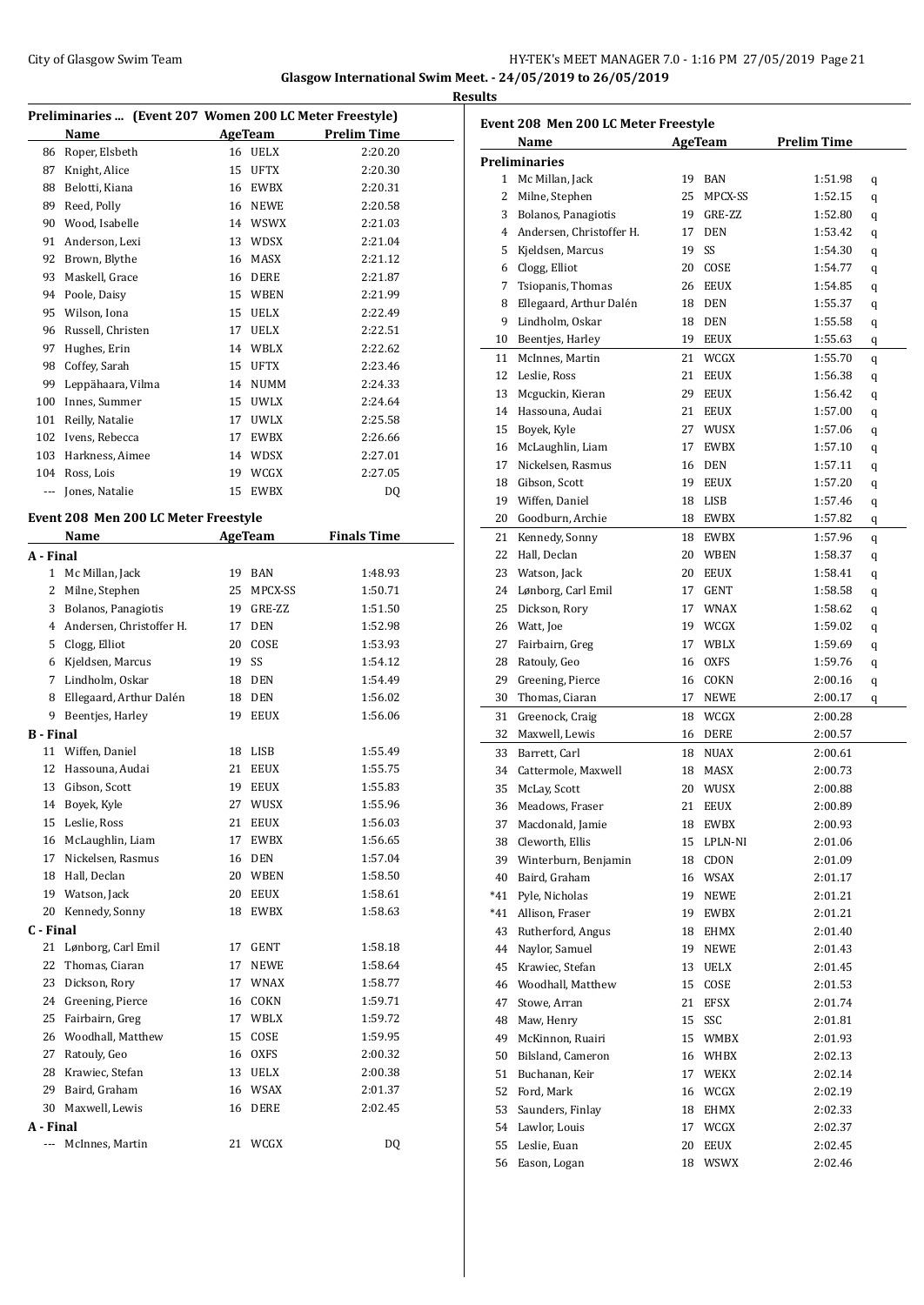#### City of Glasgow Swim Team **HY-TEK's MEET MANAGER 7.0 - 1:16 PM 27/05/2019** Page 22 **Glasgow International Swim Meet. - 24/05/2019 to 26/05/2019**

**Results**

**Preliminaries ... (Event 208 Men 200 LC Meter Freestyle) Name AgeTeam Prelim Time** \*57 McKean, Lewis 17 WBLX 2:02.54 \*57 Elrick, Marc 20 WCGX 2:02.54 Hammond, Lewis 16 WSEX 2:02.95 Allison, Angus 16 EWBX 2:02.96 Bajrami, Patrik 16 DERE 2:03.07 \*62 Ferguson, Daniel 18 UWLX 2:03.08 \*62 Waddingham, Charlie 21 WUSX 2:03.08 Smith, Ben 18 WBEN 2:03.09 Martin, Ben 19 WUSX 2:03.20 Berryman, Morgan 22 WUSX 2:03.25 Silvester, Matthew 19 WBEN 2:03.26 Salih, Sam 17 COSE 2:03.29 Strickland, Adam 15 DERE 2:03.38 Eccleston, Liam 17 WDSX 2:03.57 \*71 Shimmin, Patrick 17 NEWE 2:03.65 \*71 Zhao, Ryan 15 NEWE 2:03.65 Garrity, Matthew 15 WIEX 2:03.77 Allison, Cameron 16 WDSX 2:03.83 Ferguson, Ben 20 USAX 2:03.92 Kelly, Fraser 16 WNAX 2:04.10 Craigmile, Sean 16 UELX 2:04.13 Nicol, Angus 18 WCGX 2:04.19 Brumwell, Tom 17 CLS 2:04.21 80 English, Thomas 15 CLS 2:04.29 Lapsley, Myles 16 UWLX 2:04.44 Atkinson, Callum 16 NEWE 2:04.69 Massey, Conor 17 WCGX 2:04.88 Duncan, Ryan 16 MASX 2:04.97 Carter, Oliver 19 WUSX 2:05.17 Millar, Elliot 16 UFTX 2:05.20 Birrell, Lewis 18 EWBX 2:05.21 McNelis, Kian 16 WIEX 2:05.25 89 Gilchrist, Ben 18 DURE 2:05.41 Clark, Evan 17 WNAX 2:05.99 Sutherland, Andrew 16 WNAX 2:06.10 Beckford, Aaron 17 DERE 2:06.16 \*93 Heasley, Lewis 17 WRXX 2:06.20 \*93 Hagan, Max 18 WCGX 2:06.20 95 Saunders, Daniel 16 EWBX 2:06.22 Howell, Sam 16 NEWE 2:06.34 Upton, Max 16 BILE 2:06.40 Carlos, Kai 14 BANL 2:06.46 Erentz, Ross 16 WSEX 2:06.69 Mellon, Craig 17 UELX 2:06.85 Claxton, Jamie 17 EHMX 2:07.01 Bartos, Matej 15 BANL 2:07.35 Robertson, Ryan 17 WCGX 2:07.49 Houston, Euan 15 WRXX 2:08.55 Thomson, Alex 15 EWBX 2:08.91 Young, Duncan 14 WSEX 2:08.98 Scott, Finlay 16 EWBX 2:09.04 Minto, Archie 16 SKIE 2:09.20 Coates, Thomas 16 UWLX 2:09.56 Bremner, Finn 15 EWBX 2:09.67 Jackson, Luke 17 COKN 2:09.90 Davey, Eric 15 MDCX 2:10.78 McDonald, Euan 17 WCDX 2:11.87 Wright, Robert 17 EWBX 2:13.01 Hunt, Matthew 18 CLS 2:15.41 Milne, Jack 18 MDCX 2:16.12

| <b>Event 209 Women 50 LC Meter Backstroke</b> |                                               |    |                |                    |   |  |
|-----------------------------------------------|-----------------------------------------------|----|----------------|--------------------|---|--|
|                                               | <b>Name</b>                                   |    | <b>AgeTeam</b> | <b>Finals Time</b> |   |  |
| A - Final                                     |                                               |    |                |                    |   |  |
|                                               | 1 Dawson, Kathleen                            |    | 22 WUSX        | 28.49              |   |  |
|                                               | 2 Wild, Cassie                                |    | 19 WUSX        | 28.82              |   |  |
|                                               | 3 Boseley, Lily                               |    | 18 COSE        | 29.00              |   |  |
|                                               | 4 Palmund, Liva                               |    | 17 DEN         | 29.69              |   |  |
|                                               | 5 Maine, Anna                                 |    | 19 EEUX        | 29.89              |   |  |
|                                               | 6 Upanne, Lotta                               |    | 21 WUSX        | 30.17              |   |  |
|                                               | 7 Ford, Emily                                 |    | 17 OXFS        | 30.19              |   |  |
|                                               | 8 Svendsen, Julie Krøyer                      |    | 17 DEN         | 30.24              |   |  |
|                                               | 9 Robertson, Amelia                           |    | 15 NEWE        | 30.33              |   |  |
|                                               | 10 Ebbesen, Elisabeth Sabroe                  |    | 17 DEN         | 30.38              |   |  |
| <b>B</b> - Final                              |                                               |    |                |                    |   |  |
|                                               | 11 Mc Sharry, Mona                            |    | 19 MARL        | 30.20              |   |  |
|                                               | 12 Sørensen, Karoline                         |    | 17 DEN         | 30.23              |   |  |
|                                               | 13 Scobie, Emma                               |    | 22 WKHX        | 30.25              |   |  |
|                                               | 14 Duffy, Caitlin                             |    | 19 WSEX        | 30.26              |   |  |
|                                               | 15 Grant, Emily                               |    | 22 WUSX        | 30.67              |   |  |
|                                               | 16 Goodburn, Katie                            |    | 16 EWBX        | 30.69              |   |  |
|                                               | 17 Russell, Emma                              |    | 16 EHMX        | 30.92              |   |  |
|                                               | 18 McCrory, Annabel                           |    | 16 DERE        | 30.93              |   |  |
|                                               | 19 Tommasello, Chiara                         |    | 15 STRN        | 31.00              |   |  |
|                                               | 20 Brown, Jane                                |    | 19 NEWE        | 31.31              |   |  |
| C - Final                                     |                                               |    |                |                    |   |  |
|                                               | 21 Shanahan, Katie                            |    | 15 WCGX        | 30.40              |   |  |
|                                               | 22 Turner, Ellie                              |    | 16 ECEX        | 30.89              |   |  |
|                                               | 23 Hill, Sarah                                |    | 13 NADX        | 30.92              |   |  |
|                                               | 24 Shiels, Amy                                |    | 14 WMBX        | 31.13              |   |  |
|                                               |                                               |    |                | 31.35              |   |  |
|                                               | 25 McQueenie, Elise                           |    | 15 WCGX        |                    |   |  |
|                                               | 26 Karga, Maria-Rafaela                       |    | 15 OFTH        | 31.45              |   |  |
|                                               | 27 Stericker, Keira                           |    | 15 WSEX        | 31.55              |   |  |
|                                               | 28 Lucas, Lucy                                |    | 16 UELX        | 31.66              |   |  |
|                                               | 29 Turner, Madison                            |    | 15 SKIE        | 31.84              |   |  |
|                                               | 30 Lister. Morven                             |    | 16 ECEX        | 32.29              |   |  |
|                                               | <b>Event 209 Women 50 LC Meter Backstroke</b> |    |                |                    |   |  |
|                                               | Name                                          |    | AgeTeam        | <b>Prelim Time</b> |   |  |
|                                               | <b>Preliminaries</b>                          |    |                |                    |   |  |
| $*1$                                          | Boseley, Lily                                 | 18 | COSE           | 28.98              | q |  |
| $^*1$                                         | Wild, Cassie                                  | 19 | WUSX           | 28.98              | q |  |
| 3                                             | Dawson, Kathleen                              | 22 | WUSX           | 29.17              | q |  |
| 4                                             | Palmund, Liva                                 | 17 | DEN            | 29.86              | q |  |
| 5                                             | Maine, Anna                                   | 19 | EEUX           | 29.99              | q |  |
|                                               | 6 Ebbesen, Elisabeth Sabroe                   | 17 | DEN            | 30.28              | q |  |
| 7                                             | Robertson, Amelia                             | 15 | NEWE           | 30.34              | q |  |
| 8                                             | Upanne, Lotta                                 | 21 | WUSX           | 30.39              | q |  |
| 9                                             | Large, Emily                                  | 18 | NEWE           | 30.43              | q |  |
| 10                                            | Svendsen, Julie Krøyer                        | 17 | DEN            | 30.48              | q |  |
| 11                                            | Ford, Emily                                   | 17 | <b>OXFS</b>    | 30.53              | q |  |
| 12                                            | Scobie, Emma                                  | 22 | WKHX           | 30.61              | q |  |
| 13                                            | Mc Sharry, Mona                               | 19 | MARL           | 30.62              | q |  |
| 14                                            | Sørensen, Karoline                            | 17 | DEN            | 30.68              | q |  |
| 15                                            | McCrory, Annabel                              | 16 | DERE           | 30.83              | q |  |
| 16                                            | Goodburn, Katie                               | 16 | EWBX           | 30.87              | q |  |
| 17                                            | Grant, Emily                                  | 22 | WUSX           | 30.91              | q |  |
| 18                                            | Duffy, Caitlin                                | 19 | WSEX           | 30.92              | q |  |
| 19                                            | Tommasello, Chiara                            | 15 | STRN           | 31.16              | q |  |
| 20                                            | Russell, Emma                                 | 16 | EHMX           | 31.21              |   |  |
| 21                                            | Brown, Jane                                   | 19 | NEWE           | 31.22              | q |  |
|                                               |                                               |    |                |                    | q |  |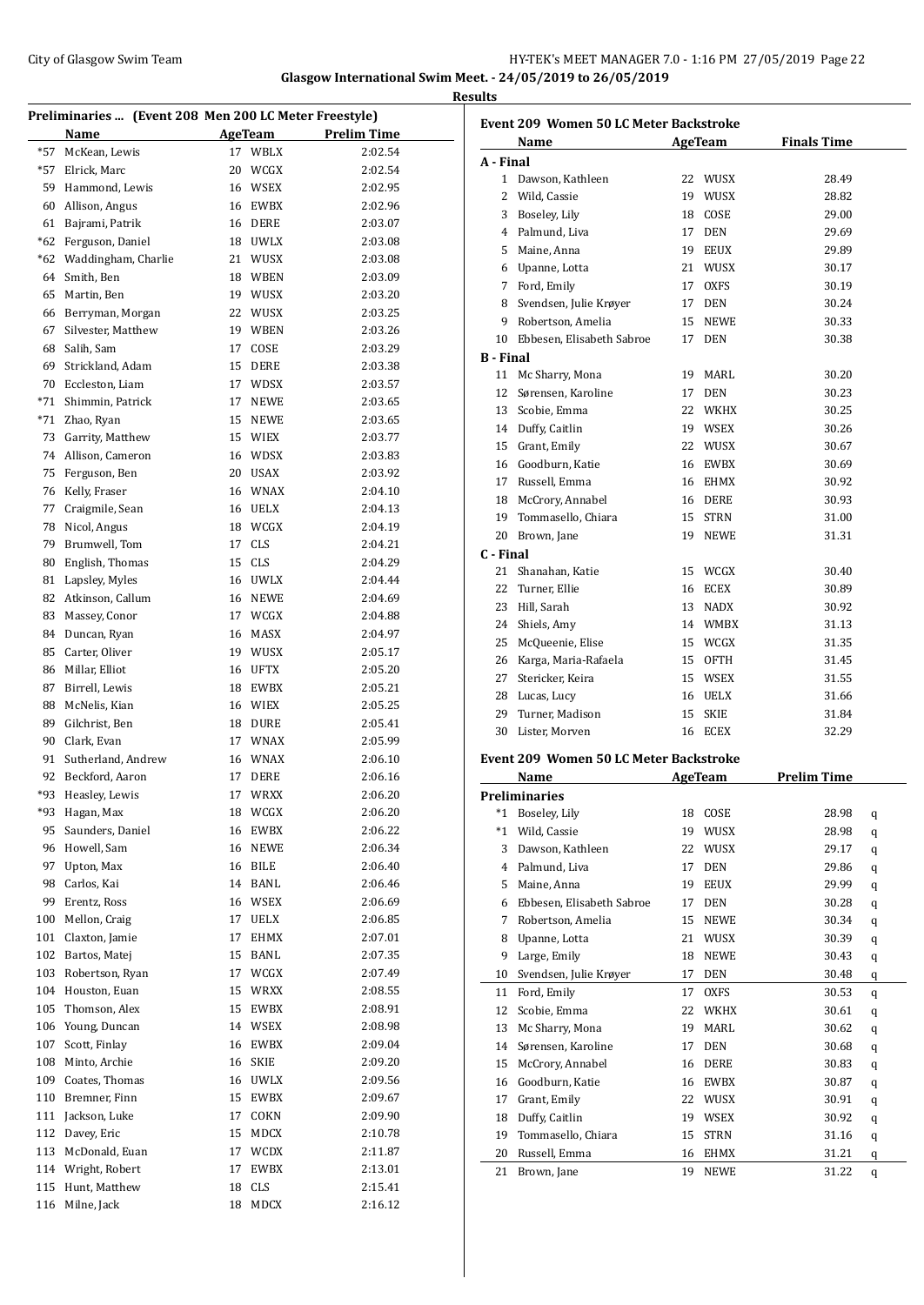### City of Glasgow Swim Team Team Feam Fermi States of Glasgow Swim Team Feam Fermi States of Glasgow Swim Team Fermi States of Glasgow Swim Team Fermi States of Glasgow Swim Team Fermi States of Glasgow Swim Team Fermi State **Glasgow International Swim Meet. - 24/05/2019 to 26/05/2019**

| Preliminaries  (Event 209 Women 50 LC Meter Backstroke) |                      |    |                |                    |   |
|---------------------------------------------------------|----------------------|----|----------------|--------------------|---|
|                                                         | Name                 |    | <b>AgeTeam</b> | <b>Prelim Time</b> |   |
| 22                                                      | Shanahan, Katie      | 15 | WCGX           | 31.23              | q |
| 23                                                      | McQueenie, Elise     | 15 | WCGX           | 31.27              | q |
| 24                                                      | Lumsden, Alicia      | 19 | EEUX           | 31.30              | q |
| 25                                                      | Swanson, Mhairi      | 20 | <b>NUAX</b>    | 31.41              | q |
| 26                                                      | Turner, Ellie        | 16 | ECEX           | 31.46              | q |
| 27                                                      | Tulloch, Katie       | 17 | USAX           | 31.57              | q |
| 28                                                      | Lucas, Lucy          | 16 | <b>UELX</b>    | 31.60              | q |
| 29                                                      | Shiels, Amy          | 14 | <b>WMBX</b>    | 31.61              | q |
| 30                                                      | Smith, Imogen        | 20 | BANL           | 31.66              | q |
| 31                                                      | Redpath, Eilidh      | 17 | <b>EMNX</b>    | 31.69              |   |
| *32                                                     | Lister, Morven       | 16 | <b>ECEX</b>    | 31.73              |   |
| *32                                                     | Smith, Mia           | 18 | SSC            | 31.73              |   |
| *32                                                     | Crawford, Robyn      | 20 | WCGX           | 31.73              |   |
|                                                         | Swim-Off Required    |    |                |                    |   |
| *35                                                     | Shiels, Ellis        | 17 | WMBX           | 31.74              |   |
| *35                                                     | Karga, Maria-Rafaela | 15 | OFTH           | 31.74              |   |
| 37                                                      | Stericker, Keira     | 15 | WSEX           | 31.77              |   |
| 38                                                      | Meldrum, Alice       | 17 | <b>WEKX</b>    | 31.88              |   |
| 39                                                      | Turner, Madison      | 15 | <b>SKIE</b>    | 31.91              |   |
| 40                                                      | Hill, Sarah          | 13 | <b>NADX</b>    | 31.95              |   |
| 41                                                      | Cambrook, Caitlin    | 16 | SUNE           | 32.02              |   |
| 42                                                      | Belotti, Kiana       | 16 | EWBX           | 32.04              |   |
| 43                                                      | McMillan, Jacqueline |    | 15 ECEX        | 32.22              |   |
| 44                                                      | Sinclair, Abbi       | 15 | EWBX           | 32.31              |   |
| 45                                                      | O'Brien, Anna        |    | 15 NEWE        | 32.35              |   |
| 46                                                      | Ferris, Scarlett     | 15 | MDCX           | 32.36              |   |
| *47                                                     | Kellas, Ailsa        | 16 | ECEX           | 32.43              |   |
| *47                                                     | Saunders, Rowan      | 15 | EHMX           | 32.43              |   |
| 49                                                      | Dawson, Rachael      | 16 | EDSX           | 32.49              |   |
| 50                                                      | Wade, Saskia         |    | 14 WCGX        | 32.50              |   |
| *51                                                     | Ross, Lucy           | 17 | WEKX           | 32.56              |   |
| *51                                                     | Crighton, Fearne     | 14 | MPCX-SS        | 32.56              |   |
| 53                                                      | Smith, Rosie         | 15 | MOPE           | 32.58              |   |
| 54                                                      | McGill, Holly        |    | 14 EHMX        | 32.61              |   |
| 55                                                      | Coffey, Sarah        | 15 | UFTX           | 32.65              |   |
| *56                                                     | Wallwork, Lilly      | 16 | SSC            | 32.94              |   |
|                                                         | *56 Law, Jessica     |    | 16 SSC         | 32.94              |   |
| 58                                                      | Winstanley, Abbie    | 17 | COKN           | 33.04              |   |
| 59                                                      | Sowden, Coco         | 15 | <b>BOSE</b>    | 33.05              |   |
| 60                                                      | Mulholland, Skye     | 15 | WEKX           | 33.08              |   |
| $*61$                                                   | Ottesen, Camilla     | 19 | AS             | 33.15              |   |
| $*61$                                                   | Cabrelli, Maria      | 16 | MDCX           | 33.15              |   |
| 63                                                      | Merson, Ashley       | 14 | UWLX           | 33.21              |   |
| 64                                                      | Donnelly, Erin       | 16 | BOSE           | 33.23              |   |
| $*65$                                                   | Lumsden, Holly       | 14 | <b>EHMX</b>    | 33.24              |   |
| *65                                                     | Ren, Heidi           | 12 | WCGX           | 33.24              |   |
| 67                                                      | Murray, Alexandra    | 16 | EWBX           | 33.26              |   |
| 68                                                      | Gormley, Sarah       | 13 | EWBX           | 33.28              |   |
| *69                                                     | Tyson, Abby          | 16 | WDDX           | 33.34              |   |
| *69                                                     | Adelaja, Toluwani    | 13 | BANL           | 33.34              |   |
| 71                                                      | De Wet, Emma         | 14 | UWLX           | 33.35              |   |
| 72                                                      | Katory, Olivia       | 15 | NEWE           | 33.38              |   |
| 73                                                      | Rosie, Caitlin       | 16 | USAX           | 33.40              |   |
| $*74$                                                   | Grant, Rachael       |    | 16 WNAX        | 33.41              |   |
| $*74$                                                   | McGill, Rowan        |    | 16 EHMX        | 33.41              |   |
| 76                                                      | Bradley, Louise      |    | 16 WRNX        | 33.42              |   |
| 77                                                      | Collins, Imogen      |    | 15 WBLX        | 33.44              |   |
| 78                                                      | Robertson, Ellie     | 16 | EMNX           | 33.50              |   |
| 79                                                      | Stevenson, Amber     | 14 | WSEX           | 33.51              |   |
|                                                         |                      |    |                |                    |   |

| <b>Results</b> |                                                     |                    |                    |
|----------------|-----------------------------------------------------|--------------------|--------------------|
|                | 80 Tuer, Maddison                                   | 15 COKN            | 33.56              |
|                | 81 Cosens, Elise                                    | 14 NTNX            | 33.60              |
|                | 82 Hart, Chaorainn                                  | 14 WRXX            | 33.64              |
|                | 83 Walker, Isla                                     | 15 WDDX            | 33.72              |
|                | 84 Barron, Chloe                                    | 13 EMNX            | 33.76              |
|                | 85 Cameron, Lindsay                                 | 15 WDSX            | 33.79              |
|                | 86 Mowbray, Cara                                    | 15 WCGX            | 33.83              |
|                | 87 Cruickshank, Erin                                | 15 UFTX            | 33.87              |
|                | 88 Brown, Blythe                                    | 16 MASX            | 33.94              |
|                | 89 Lemasurier, Bridget                              | 17 UELX            | 34.03              |
|                | 90 Myatt, Kara                                      | 17 WDSX            | 34.05              |
|                | 91 Taylor, Lauren                                   | 14 WCGX            | 34.06              |
|                | 92 Huggon, Sophie                                   | 16 COKN            | 34.08              |
|                | 93 Muirhead, Remi                                   | 14 WCGX            | 34.14              |
|                | 94 McGregor, Thanrada                               | 14 ECEX            | 34.22              |
|                | *95 MacGregor, Aoileann                             | 13 EWBX            | 34.27              |
|                | *95 Pettener, Hannah                                | 15 WIMN            | 34.27              |
|                | 97 Mackie, Mary                                     | 16 EHMX            | 34.31              |
|                | 98 Sutherland, Elle                                 | 17 USAX            | 34.32              |
|                | 99 Anderson, Lexi                                   | 13 WDSX            | 34.33              |
|                | 100 Gallanagh, Cait                                 | 16 WRXX            | 34.43              |
|                | 101 Braid, Rebecca                                  | 16 ECEX            | 34.45              |
|                | 102 Stewart, Maisie                                 | 15 WRNX            | 34.48              |
|                | 103 Lee, Esme                                       | 13 EFSX            | 34.52              |
|                | 104 Hart, Kiera                                     | 13 WSAX            | 34.54              |
|                | 105 Stoves, Lucy                                    | 13 MDCX            | 34.55              |
|                | 106 McDonald, Poppy                                 | 14 WCGX            | 34.57              |
|                | 107 Turnbull, Sarah                                 | 16 UELX            | 34.64              |
|                | 108 Hoole, Sophie                                   | 15 EWBX            | 34.69              |
|                | 109 Wilkes, Bailey                                  | 18 WCGX            | 34.70              |
|                | 110 Rough, Katrin                                   | 18 MPCX-SS         | 34.71              |
|                | 111 Kane, Francesca                                 | 17 EWBX            | 34.77              |
|                | 112 Blair, Liberty                                  | 14 WSWX            | 34.82              |
|                | 113 Armstrong, Abbie                                | 14 MDCX            | 34.91              |
|                | 114 Fear, Izzy                                      | 15 DURE            | 34.92              |
|                | 115 Shulman, Rebecca                                | 16 EWBX            | 34.98              |
|                | 116 Collins, Megan                                  | 13 EWBX            | 34.99              |
| 117            | Milne, Holly                                        | 14 UFTX            | 35.06              |
|                | 118 Brown, Ciara                                    | 15 WMBX            | 35.08              |
|                | 119 Leggate, Emma                                   | 13 WHBX            | 35.23              |
|                | *120 Innes, Summer<br>*120 Young, Leone             | 15 UWLX<br>15 BILE | 35.31<br>35.31     |
|                | 122 Wilson, Beth                                    | 14 WCDX            | 35.34              |
|                | 123 Freeborn, Emma                                  | 15 UWLX            | 35.61              |
|                | 124 Phillips, Natasha                               | 14 MASX            | 35.85              |
|                | 125 Weavers, Hebe                                   | 14 ECEX            | 36.00              |
|                | 126 Courtney, Grace                                 | 13 UELX            | 36.12              |
|                | 127 Ivens, Rebecca                                  | 17 EWBX            | 37.27              |
|                | --- Frizzel, Laura                                  | 15 UBEX            | DQ                 |
|                |                                                     |                    |                    |
|                | <b>Event 210 Men 50 LC Meter Backstroke</b><br>Name | <b>AgeTeam</b>     | <b>Finals Time</b> |
| A - Final      |                                                     |                    |                    |
|                | 1 McNally, Craig                                    | 27 WUSX            | 25.76              |
|                | 2 Spanoudakis, Georgios                             | 18 PANA            | 25.84              |
|                | 3 Makrygiannis, Evangelos                           | 19 GRE-ZZ          | 26.05              |
|                | 4 McLay, Scott                                      | 20 WUSX            | 26.34              |
|                | 5 Gibson, Scott                                     | 19 EEUX            | 26.62              |
|                | 6 Brown, Charlie                                    | 18 COSE            | 26.88              |
|                | 7 Bolanos, Panagiotis                               | 19 GRE-ZZ          | 26.89              |
|                | 8 Ghaziri, Ramy                                     | 16 JAZ             | 26.92              |

9 Henderson, Grant 21 WCGX 27.17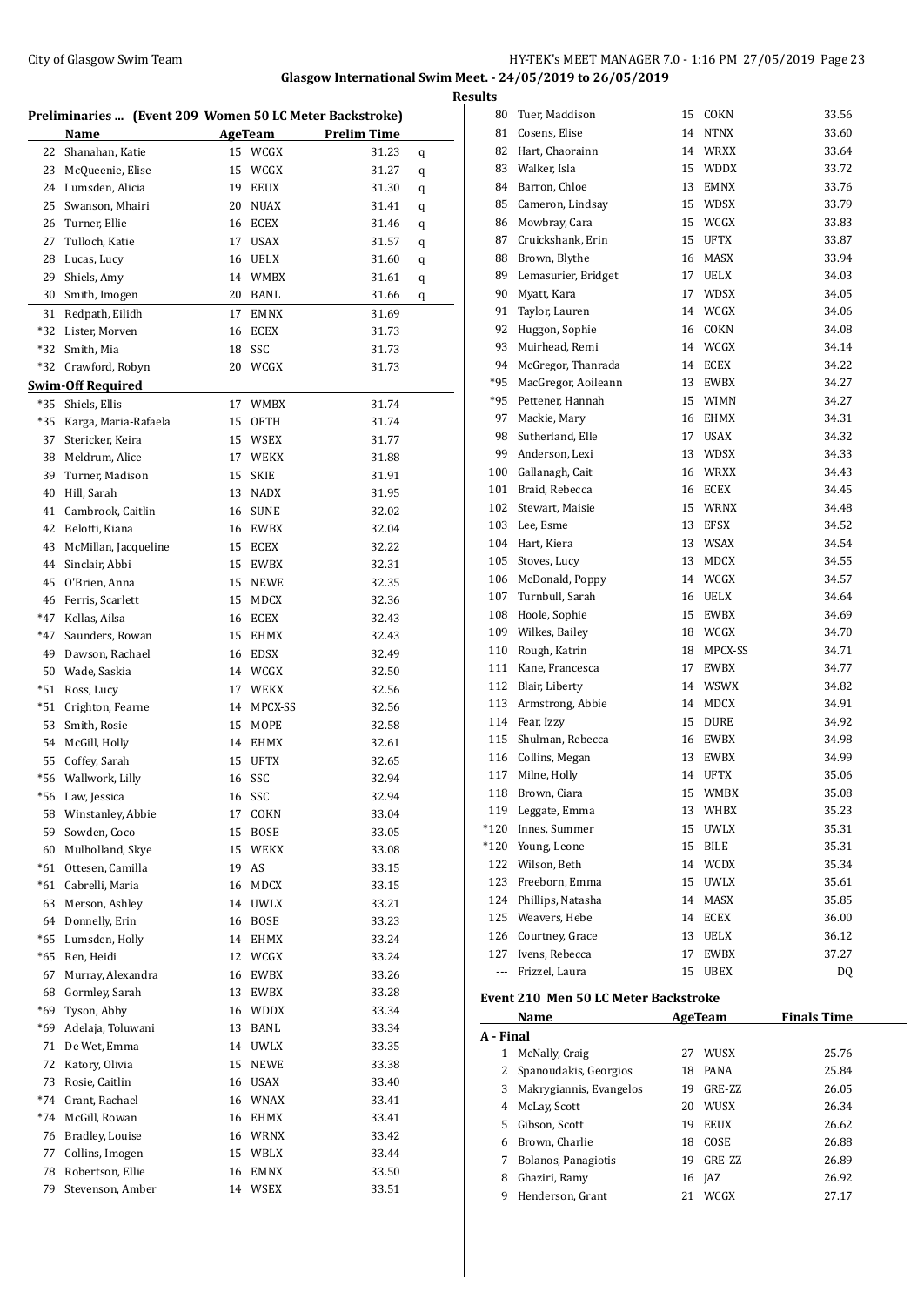#### City of Glasgow Swim Team **HY-TEK's MEET MANAGER 7.0 - 1:16 PM 27/05/2019** Page 24 **Glasgow International Swim Meet. - 24/05/2019 to 26/05/2019**

**Results A - Final ... (Event 210 Men 50 LC Meter Backstroke) Name AgeTeam Finals Time** 10 Pedersen, Nicklas Östman 17 DEN 27.31 **B - Final** 11 Gardner, Perry 22 WUSX 26.88 12 Watt, Joe 19 WCGX 27.12 13 Pease, Sam 20 WUSX 27.23 14 Milne, Stephen 25 MPCX-SS 27.34 15 Ford, Mark 16 WCGX 27.37 16 Lindeblad, Malthe 18 DEN 27.47 17 Brenner, Luccas Dam 18 DEN 27.72 18 Harris, Alexander 17 WSWX 27.74 19 Massey, Conor 17 WCGX 27.85 20 Robertson, Ryan 17 WCGX 28.32 **C - Final** 21 Greening, Roan 17 COKN 28.08 22 Jones, Ethan 17 WINN 28.41 23 Beckford, Aaron 17 DERE 28.48 24 Wilson, Fraser 17 EWBX 28.52 25 Visda, Reuben 16 COSE 28.56 26 Cairns, Matthew 14 DURE 28.60 27 Ratouly, Geo 16 OXFS 28.66 28 Lawlor, Louis 17 WCGX 28.87 29 Muncey, Jack 16 MPCX-SS 28.98 30 Brown, Aidan 17 BOSE 29.05 **Event 210 Men 50 LC Meter Backstroke Name AgeTeam Prelim Time Preliminaries** 1 Spanoudakis, Georgios 18 PANA 26.09 q 2 Makrygiannis, Evangelos 19 GRE-ZZ 26.49 q 3 McNally, Craig 27 WUSX 26.66 q 4 Gibson, Scott 19 EEUX 26.93 q \*5 Ghaziri, Ramy 16 JAZ 26.96 q \*5 Pedersen, Nicklas OÖstman 17 DEN 26.96 q 7 Bolanos, Panagiotis 19 GRE-ZZ 26.99 q 8 Henderson, Grant 21 WCGX 27.07 q \*9 McLay, Scott 20 WUSX 27.08 q \*9 Brown, Charlie 18 COSE 27.08 q 11 Gardner, Perry 22 WUSX 27.09 q 12 Watt, Joe 19 WCGX 27.23 q 13 Milne, Stephen 25 MPCX-SS 27.33 q 14 Lindeblad, Malthe 18 DEN 27.54 q 15 Brenner, Luccas Dam 18 DEN 27.62 q \*16 Harris, Alexander 17 WSWX 27.64 q \*16 Pease, Sam 20 WUSX 27.64 q 18 Ford, Mark 16 WCGX 27.82 q 19 Massey, Conor 17 WCGX 28.21 q 20 Robertson, Ryan 17 WCGX 28.38 q 21 Szaranek, Mark 24 WUSX 28.40 q 22 Edgar, Keir 18 UFTX 28.44 q 23 Greening, Roan 17 COKN 28.46 q 24 Wilson, Fraser 17 EWBX 28.54 q 25 Pate, Kyle 20 WUSX 28.56 q \*26 Muncey, Jack 16 MPCX-SS 28.67 q \*26 Cairns, Matthew 14 DURE 28.67 q 28 Ratouly, Geo 28.76 q 29 Beckford, Aaron 17 DERE 28.77 q 30 Jones, Ethan 17 WINN 28.80 q 31 Sribhibhadh, Mek Ajay 21 EEUX 28.82

| 32    | Brown, Aidan         | 17 | <b>BOSE</b> | 28.84 |
|-------|----------------------|----|-------------|-------|
| 33    | Visda, Reuben        | 16 | COSE        | 28.86 |
| 34    | Lawlor, Louis        | 17 | WCGX        | 28.89 |
| $*35$ | Bolcato, Maximillian | 17 | OXFS        | 28.92 |
| *35   | Rose, Iain           | 17 | EWBX        | 28.92 |
| 37    | Zhao, Ryan           | 15 | NEWE        | 28.93 |
| 38    | Motha, Christopher   | 19 | <b>OXFS</b> | 28.98 |
| 39    | Harkin, Liam         | 17 | UFTX        | 29.05 |
| 40    | Logue, Zak           | 21 | SUNE        | 29.12 |
| 41    | Kelly, Douglas       |    | 16 WCGX     | 29.22 |
| 42    | Smillie, Oscar       | 17 | WSEX        | 29.24 |
| 43    | Smith, Charlie       | 21 | UELX        | 29.32 |
| 44    | Lumsden, Kerr        | 16 | MMHX        | 29.35 |
| 45    | Wiffen, Nathan       | 18 | LISB        | 29.36 |
| 46    | Hall, Declan         | 20 | WBEN        | 29.37 |
| 47    | Ward, Tom            | 17 | BOSE        | 29.39 |
| 48    | Baird, Graham        | 16 | WSAX        | 29.40 |
| 49    | Woodhall, Matthew    | 15 | COSE        | 29.42 |
| 50    | McBurnie, Owen       |    | 16 WDSX     | 29.44 |
| 51    | Kean, John           |    | 17 UWLX     | 29.51 |
| 52    | Onal, Yasin          | 17 | UWLX        | 29.53 |
| 53    | Kirkham, Jake        | 15 | UFTX        | 29.59 |
| *54   | Hall, Ollie          | 16 | MIDE        | 29.60 |
| *54   | Glass, Sam           | 15 | EWBX        | 29.60 |
| 56    | Aspinall, Joshua     | 16 | EWBX        | 29.63 |
| 57    | Campbell, Alex       | 16 | MANN        | 29.74 |
| 58    | Heasley, Lewis       | 17 | WRXX        | 29.79 |
| 59    | Millar, Elliot       | 16 | UFTX        | 29.84 |
| 60    | Craigmile, Sean      | 16 | <b>UELX</b> | 29.87 |
| $*61$ | Ferguson, Jamie      | 16 | EMNX        | 29.91 |
| $*61$ | Walters, Tielo       | 17 | MDCX        | 29.91 |
| $*63$ | Ferguson, Ben        | 20 | USAX        | 29.97 |
| $*63$ | Brumwell, Tom        | 17 | CLS         | 29.97 |
| 65    | Cushen, Jay          | 16 | WINN        | 30.00 |
| 66    | Chittleburgh, Samuel | 16 | EWBX        | 30.19 |
| *67   | MacDonald, Craig     | 15 | WDDX        | 30.29 |
| *67   | Jenkinson, Ben       | 16 | COKN        | 30.29 |
| 69    | Ferguson, Ryan       | 18 | <b>UFTX</b> | 30.33 |
| 70    | English, Thomas      | 15 | CLS         | 30.34 |
| 71    | Mellon, Craig        | 17 | UELX        | 30.35 |
| 72    | McKenna, Kyle        | 17 | WBEN        | 30.38 |
| 73    | Svrcek, Tim          | 18 | SPSW        | 30.42 |
| 74    | Gumbrell, Euan       | 18 | WCGX        | 30.47 |
| $*75$ | Batey, Ewan          | 14 | EWBX        | 30.49 |
| $*75$ | Butterworth, Richard | 15 | MOPE        | 30.49 |
| $*75$ | Johnson, Brendan     | 21 | NUAX        | 30.49 |
| 78    | Young, Rory          | 17 | <b>EHMX</b> | 30.50 |
| *79   | Harrold, Angus       | 17 | USAX        | 30.51 |
| *79   | Wright, Robbie       | 17 | NEWE        | 30.51 |
| 81    | Beardwell, Nathan    | 18 | BANL        | 30.56 |
| 82    | Kingdom, Struan      | 17 | WRXX        | 30.58 |
| 83    | Glen, Sam            | 17 | <b>WCDX</b> | 30.61 |
| *84   | Hill, Thomas         | 17 | SSC         | 30.64 |
| *84   | Wicks, Andrew        | 20 | EEUX        | 30.64 |
| *84   | Upton, Max           | 16 | BILE        | 30.64 |
| 87    | Beveridge, Alex      | 18 | NUAX        | 30.78 |
| 88    | Dunn, Calum          | 15 | WSEX        | 30.79 |
| 89    | Carroll, Owen        | 14 | MPCX-SS     | 30.90 |
| 90    | Hale, Felix          | 16 | EIHX        | 31.04 |
| 91    | Wright, Robert       | 17 | EWBX        | 31.12 |
| 92    | Johnston, Angus      | 14 | WDDX        | 31.15 |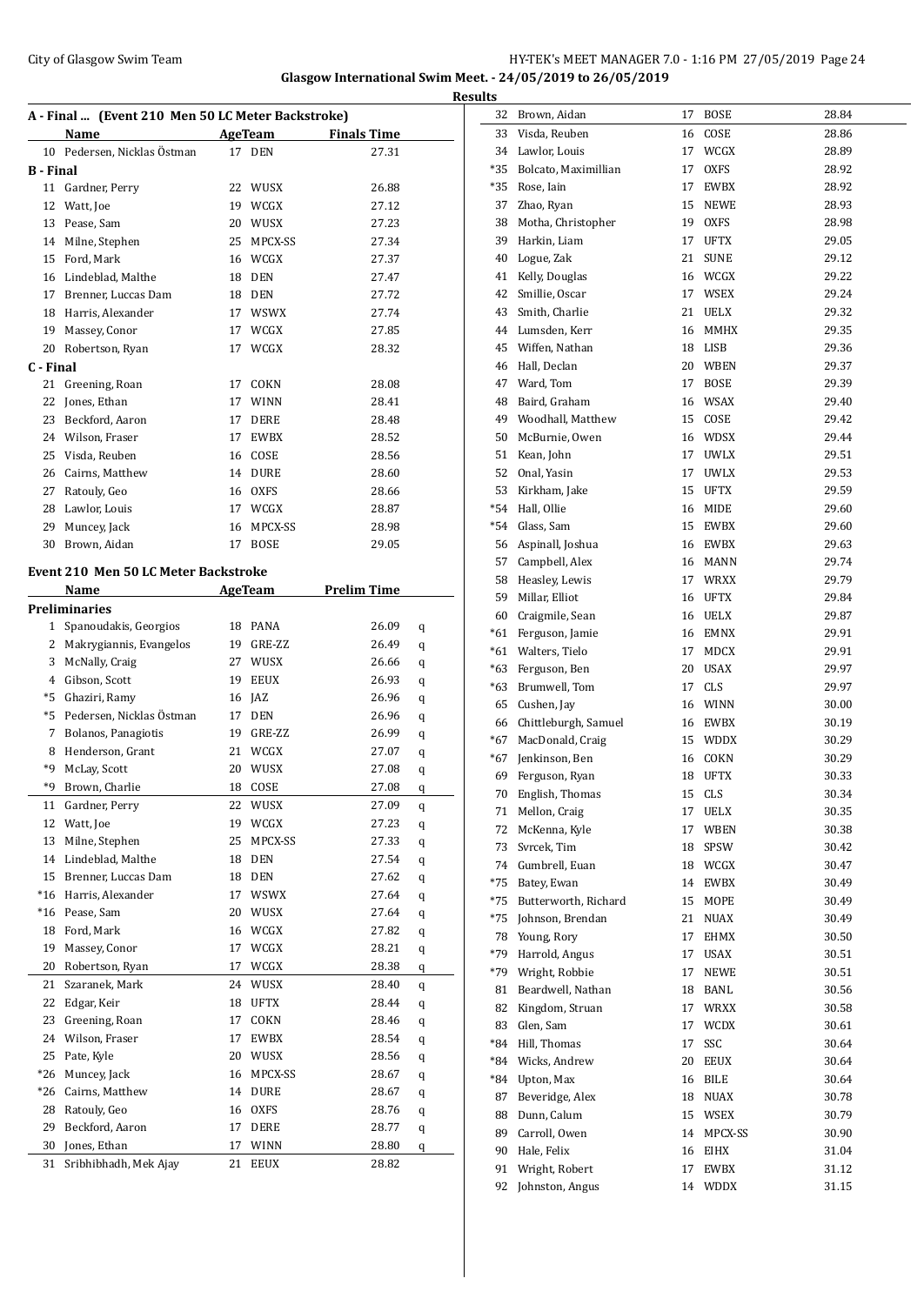### City of Glasgow Swim Team Team Team Fermi Management City of Glasgow Swim Team Fermi Management City of Glasgow Swim Team Fermi Management City of Glasgow Swim Team Fermi Management City of Glasgow Swim Team Fermi Manageme **Glasgow International Swim Meet. - 24/05/2019 to 26/05/2019**

| Preliminaries  (Event 210 Men 50 LC Meter Backstroke) |                                        |    |                |                    |  |  |
|-------------------------------------------------------|----------------------------------------|----|----------------|--------------------|--|--|
|                                                       | Name                                   |    | <b>AgeTeam</b> | <b>Prelim Time</b> |  |  |
| 93                                                    | Porteous, Luke                         |    | 15 UELX        | 31.17              |  |  |
| 94                                                    | Scott, Finlay                          | 16 | EWBX           | 31.18              |  |  |
| 95                                                    | Kernohan, David                        |    | 14 EWBX        | 31.22              |  |  |
| 96                                                    | Cashmore, Dylan                        |    | 14 WSEX        | 31.28              |  |  |
| 97                                                    | Brown, Jack                            | 14 | EHMX           | 31.40              |  |  |
| 98                                                    | Thomson, Alex                          | 15 | <b>EWBX</b>    | 31.42              |  |  |
| *99                                                   | Brown. Ethan                           | 16 | <b>MASX</b>    | 31.44              |  |  |
| *99                                                   | Claxton, Jamie                         | 17 | EHMX           | 31.44              |  |  |
| 101                                                   | Berry, Aedan                           | 22 | WGUX           | 31.50              |  |  |
| 102                                                   | Kelly, Charles                         | 15 | SSC            | 31.54              |  |  |
| 103                                                   | Neilson, Cameron                       | 15 | <b>WCDX</b>    | 31.56              |  |  |
| 104                                                   | Gacki, Bartek                          | 17 | UELX           | 31.57              |  |  |
| $*105$                                                | Hartworth, Finlay                      | 15 | MOPE           | 31.66              |  |  |
|                                                       | Sutherland, Andrew                     | 16 | WNAX           | 31.66              |  |  |
| $*105$<br>$*107$                                      |                                        |    |                | 31.69              |  |  |
|                                                       | Procter, Bryce                         |    | 16 WDSX        |                    |  |  |
| $*107$                                                | Jackson, Luke                          | 17 | COKN           | 31.69              |  |  |
| 109                                                   | Wallace, Finlay                        | 16 | MASX           | 31.71              |  |  |
| 110                                                   | Hughes, Charlie                        | 24 | MARN           | 31.76              |  |  |
| 111                                                   | Leckie, Cameron                        | 16 | WHBX           | 31.81              |  |  |
| $*112$                                                | McNelis, Kian                          | 16 | WIEX           | 31.82              |  |  |
| $*112$                                                | Campbell, Leon                         |    | 15 WSWX        | 31.82              |  |  |
| 114                                                   | Cumming, Jason                         | 17 | WBLX           | 31.85              |  |  |
| 115                                                   | Murray, Daniel                         | 16 | WDDX           | 31.86              |  |  |
| 116                                                   | Anderson, Dominic                      | 15 | MOPE           | 31.87              |  |  |
| 117                                                   | Ward, Ben                              | 15 | <b>CLS</b>     | 31.95              |  |  |
| 118                                                   | Burgess, Robert                        |    | 14 UWLX        | 31.98              |  |  |
| 119                                                   | Davey, Travis                          | 14 | MDCX           | 32.02              |  |  |
| 120                                                   | Murray, Roan                           | 15 | <b>EMNX</b>    | 32.05              |  |  |
| $*121$                                                | Harley, Harris                         | 15 | MASX           | 32.08              |  |  |
| $*121$                                                | Barnard, Tyler                         |    | 16 WDSX        | 32.08              |  |  |
| 123                                                   | Dickson, Murray                        |    | 13 WSWX        | 32.11              |  |  |
| 124                                                   | Johnstone, Blair                       | 15 | WMBX           | 32.14              |  |  |
| 125                                                   | Palmer, Cameron                        | 15 | WBLX           | 32.17              |  |  |
| $*126$                                                | Smyth, Scott                           | 15 | ECEX           | 32.27              |  |  |
|                                                       | *126 Pritchard, Murray                 | 15 | MPCX-SS        | 32.27              |  |  |
| 128                                                   | Brown, Ben                             | 15 | WCDX           | 32.31              |  |  |
|                                                       | *129 Cameron, Jonathan                 |    | 16 WCDX        | 32.33              |  |  |
| *129                                                  | Longmore, Finn                         | 16 | <b>ECAV-US</b> | 32.33              |  |  |
| 131                                                   | Wales, Jack                            | 17 | WCGX           | 32.51              |  |  |
| 132                                                   | Devlin, Marc                           | 17 | WBLX           | 32.57              |  |  |
| 133                                                   | Gemmell, Kyle                          | 15 | WCGX           | 32.65              |  |  |
| 134                                                   | Miller, Fergus                         | 16 | UELX           | 32.67              |  |  |
| 135                                                   | Mullen, Euan                           | 15 | WCGX           | 32.87              |  |  |
| 136                                                   | Calder, Douglas                        | 14 | UFTX           | 32.97              |  |  |
| 137                                                   | Moore, Sam                             | 15 | WSEX           | 33.05              |  |  |
| 138                                                   | Ritchie, Adam                          | 15 | ${\rm EWBX}$   | 33.50              |  |  |
| 139                                                   | Young, Gregor                          | 15 | UFTX           | 33.93              |  |  |
|                                                       |                                        |    |                |                    |  |  |
|                                                       | Event 231 Women 800 LC Meter Freestyle |    |                |                    |  |  |
|                                                       | Name                                   |    | AgeTeam        | <b>Finals Time</b> |  |  |
| $\mathbf{1}$                                          | Araouzou, Kalliopi                     | 28 | GRE-ZZ         | 8:56.36            |  |  |
| 2                                                     | Ryan, Nicole                           | 21 | OXFS           | 9:03.88            |  |  |
| 3                                                     | Mortensen, Michelle                    | 17 | DEN            | 9:06.19            |  |  |
| 4                                                     | Dawson, Victoria                       | 17 | SSC            | 9:20.64            |  |  |
| 5                                                     | Petersen, Sofie Theophil               | 16 | DEN            | 9:21.15            |  |  |
| 6                                                     | Shiels, Ellis                          | 17 | WMBX           | 9:21.37            |  |  |
| 7                                                     | Mason, Olivia                          | 15 | EWBX           | 9:24.99            |  |  |
| 8                                                     | Winter, Izzy                           | 15 | <b>NEWE</b>    | 9:25.85            |  |  |

 Russell, Emma 16 EHMX 9:28.55 Carver Varela, Analise 19 BANL 9:29.00

| <b>Results</b>   |                                                      |    |                        |                    |
|------------------|------------------------------------------------------|----|------------------------|--------------------|
|                  | 11 Arundale, Jessica                                 |    | 14 BANL                | 9:29.62            |
| 12               | Smit, Megan                                          |    | 16 OXFS                | 9:30.20            |
|                  | 13 Simson, Natasha                                   |    | 14 EWBX                | 9:33.82            |
|                  | 14 McQueenie, Elise                                  |    | 15 WCGX                | 9:37.81            |
| 15               | Smith, Chantal                                       |    | 19 WUSX                | 9:41.18            |
|                  | 16 Smith, Ella                                       |    | 16 SSC                 | 9:42.82            |
|                  | 17 Murray, Sophie                                    |    | 15 BANL                | 9:43.64            |
|                  | 18 Mew, Lauren                                       |    | 13 BANL                | 9:44.40            |
|                  | 19 Graham, Shona                                     |    | 16 MDCX                | 9:46.47            |
|                  | 20 Heeps, Jessica                                    |    | 13 UWLX                | 9:49.18            |
|                  | 21 Cole, Jenna                                       |    | 14 WBLX                | 9:50.64            |
|                  | 22 Tierney, Niamh                                    |    | 16 UFTX                | 9:52.38            |
|                  | 23 Hughes, Leigha                                    |    | 14 WCGX                | 9:53.54            |
|                  | 24 Augier, Rebecca                                   |    | 15 WEKX                | 9:55.53            |
|                  | 25 Reynolds, Nicole                                  |    | 17 EFSX                | 10:02.90           |
|                  | 26 Bernholt, Tsala                                   |    | 13 BANL                | 10:10.22           |
| 27               | Stevenson, Ella                                      |    | 14 WBLX                | 10:13.05           |
|                  |                                                      |    |                        |                    |
|                  | <b>Event 301 Women 50 LC Meter Butterfly</b><br>Name |    | <b>AgeTeam</b>         | <b>Finals Time</b> |
| A - Final        |                                                      |    |                        |                    |
| 1                | Mc Sharry, Mona                                      |    | 19 MARL                | 26.92              |
|                  | 2 Grieve, Lucy                                       |    | 15 WSEX                | 27.41              |
| 3                | Reid, Emma                                           |    | 20 BAN                 | 27.62              |
|                  | 4 Hope, Lucy                                         |    | 22 EEUX                | 27.63              |
|                  | 5 Horne, Emily                                       |    | 22 WCGX                | 27.90              |
|                  | 6 Barrett, Karoline                                  |    | 17 DEN                 | 28.02              |
|                  | 7 Dawson, Kathleen                                   |    | 22 WUSX                | 28.12              |
|                  | 8 Jones, Isabel                                      |    | 19 WUSX                | 28.46              |
|                  | 9 Brown, Jane                                        |    | 19 NEWE                | 28.59              |
| 10               | Svendsen, Julie Krøyer                               | 17 | DEN                    | 28.77              |
| <b>B</b> - Final |                                                      |    |                        |                    |
|                  | 11 Masson, Rachel                                    |    | 24 EEUX                | 28.03              |
|                  | 12 Ebbesen, Elisabeth Sabroe                         |    | 17 DEN                 | 28.70              |
|                  | 13 Finnon, Meg                                       |    | 21 WUSX                | 28.73              |
|                  | 14 Brown, Yvonne                                     |    | 17 WEKX                | 28.75              |
|                  | 15 Hutchison, Emmie                                  |    | 20 WCGX                | 28.84              |
|                  | 16 Ford, Emily                                       |    | 17 OXFS                | 29.01              |
|                  | 17 Wilson, Christa                                   |    | 16 NEWE                | 29.40              |
|                  | 18 Ross, Lucy                                        |    | 17 WEKX                | 29.45              |
|                  | 19 Jones, Melody                                     |    | 16 BOSE                | 29.59              |
|                  | 20 Katory, Olivia                                    | 15 | NEWE                   | 29.88              |
| C - Final        |                                                      |    |                        |                    |
|                  | 21 Jones, Natalie                                    |    | 15 EWBX                | 29.16              |
| 22               | Corrigan, Eve                                        |    | 16 EWBX                | 29.23              |
|                  | 23 Cambrook, Caitlin                                 |    | 16 SUNE                | 29.33              |
|                  | 24 Turner, Ellie                                     |    | 16 ECEX                | 29.36              |
|                  | 25 Milne, Milly                                      |    | 14 EWBX                | 29.82              |
|                  |                                                      |    | 16 EWBX                | 29.95              |
|                  |                                                      |    |                        |                    |
|                  | 26 Murray, Alexandra                                 |    |                        |                    |
|                  | 27 Cumming, Emily                                    |    | 14 MKOX                | 29.99              |
|                  | 28 O'Brien, Anna<br>29 Conroy, Grace                 | 15 | <b>NEWE</b><br>14 COSE | 30.01<br>30.37     |

|                      | Name                |    | AgeTeam     | <b>Prelim Time</b> |   |  |  |  |
|----------------------|---------------------|----|-------------|--------------------|---|--|--|--|
| <b>Preliminaries</b> |                     |    |             |                    |   |  |  |  |
| 1                    | Mc Sharry, Mona     | 19 | MARL        | 27.64              | q |  |  |  |
|                      | 2 Barrett, Karoline |    | <b>DEN</b>  | 27.83              | q |  |  |  |
| 3.                   | Grieve, Lucy        | 15 | WSEX        | 28.09              | q |  |  |  |
|                      | 4 Horne, Emily      | 22 | WCGX        | 28.10              | q |  |  |  |
| 5                    | Hope, Lucy          | 22 | <b>EEUX</b> | 28.11              | q |  |  |  |
|                      | Dawson, Kathleen    | 22 | <b>WUSX</b> | 28.13              | a |  |  |  |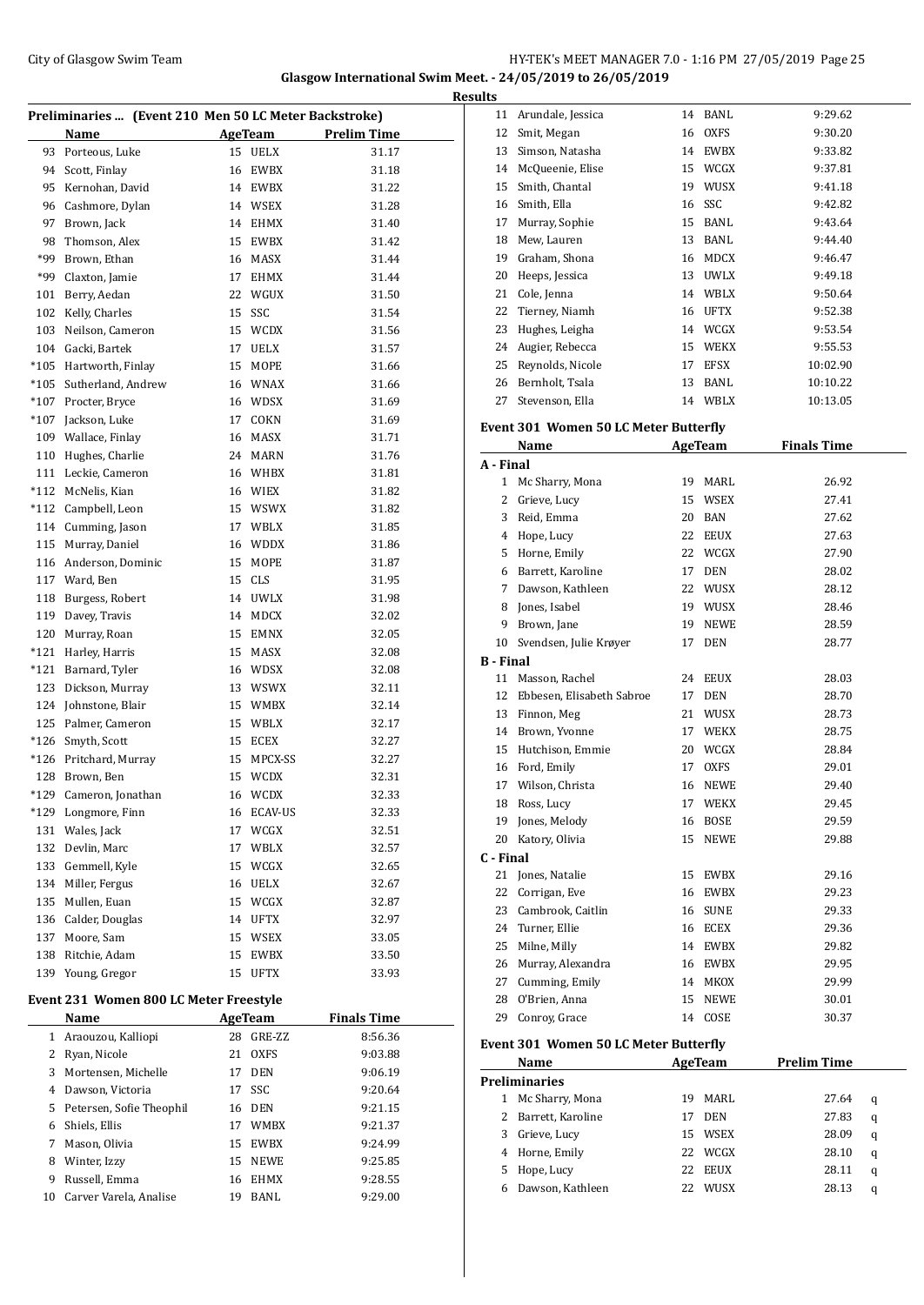### City of Glasgow Swim Team Team Frameters Music City of Glasgow Swim Team Frameters Music City of Glasgow Swim Team Frameters Music City of Glasgow Swim Team Frameters Music City of Glasgow Swim Team Frameters Music City of **Glasgow International Swim Meet. - 24/05/2019 to 26/05/2019**

|       |                                                        |    |                |                    |         | <b>Results</b>  |
|-------|--------------------------------------------------------|----|----------------|--------------------|---------|-----------------|
|       | Preliminaries  (Event 301 Women 50 LC Meter Butterfly) |    |                |                    |         | 6               |
|       | Name                                                   |    | <b>AgeTeam</b> | <b>Prelim Time</b> |         | $*6$            |
|       | 7 Reid, Emma                                           |    | 20 BAN         | 28.31              | q       | $*6$            |
| 8     | Svendsen, Julie Krøyer                                 |    | 17 DEN         | 28.48              | q       | $*6$            |
| 9     | Jones, Isabel                                          |    | 19 WUSX        | 28.50              | q       | $*6$            |
| 10    | Brown, Jane                                            |    | 19 NEWE        | 28.80              | q       | $*6$            |
| 11    | Finnon, Meg                                            |    | 21 WUSX        | 28.87              | $\bf q$ | 7               |
| 12    | Ebbesen, Elisabeth Sabroe                              |    | 17 DEN         | 28.97              | q       | 7               |
| 13    | Brown, Yvonne                                          |    | 17 WEKX        | 28.98              | q       | 7               |
| 14    | Ford, Emily                                            |    | 17 OXFS        | 29.00              | q       | 7.              |
| 15    | Masson, Rachel                                         |    | 24 EEUX        | 29.03              | q       | 7               |
| 16    | Rasmussen, Gro Grinda                                  |    | 16 DEN         | 29.17              | q       | $\overline{7}$  |
| 17    | Katory, Olivia                                         |    | 15 NEWE        | 29.30              | q       | 7               |
| 18    | Rijkhoff, Lisa                                         |    | 18 AS          | 29.31              | q       | 7               |
| 19    | Hutchison, Emmie                                       |    | 20 WCGX        | 29.32              | q       | $\overline{7}$  |
| 20    | Ross, Lucy                                             |    | 17 WEKX        | 29.39              | q       | 8               |
| 21    | Jones, Melody                                          |    | 16 BOSE        | 29.42              | q       | 8               |
|       | 22 Wilson, Christa                                     |    | 16 NEWE        | 29.45              | q       | 8               |
| 23    | Tulloch, Katie                                         |    | 17 USAX        | 29.53              | q       | 8               |
| 24    | Redpath, Eilidh                                        |    | 17 EMNX        | 29.61              | q       | 8               |
| 25    | McAllister, Mia                                        |    | 19 EEUX        | 29.63              | q       | $*8$            |
| $*26$ | Cambrook, Caitlin                                      |    | 16 SUNE        | 29.65              | q       | *8              |
|       | *26 Jones, Natalie                                     |    | 15 EWBX        | 29.65              | q       | 8               |
| 28    | Lawrie, Kirstin                                        |    | 18 EEUX        | 29.67              | q       | 8               |
| 29    | Corrigan, Eve                                          |    | 16 EWBX        | 29.71              | q       | 8               |
| 30    | Conroy, Grace                                          |    | 14 COSE        | 29.73              | q       | 9               |
| 31    | Cosens, Elise                                          |    | 14 NTNX        | 29.75              |         | 9               |
| 32    | Smith, Imogen                                          |    | 20 BANL        | 29.79              |         | 9               |
| 33    | Turner, Ellie                                          |    | 16 ECEX        | 29.93              |         | 9               |
| 34    | Murray, Alexandra                                      |    | 16 EWBX        | 30.02              |         | 9.              |
| 35    | Onal, Gulsum                                           |    | 21 WCGX        | 30.04              |         | 9               |
|       | 36 Gillespie, Rachel                                   |    | 17 WMBX        | 30.05              |         | 9               |
| 37    | Cumming, Emily                                         |    | 14 MKOX        | 30.06              |         | 9               |
| 38    | Meldrum, Alice                                         |    | 17 WEKX        | 30.12              |         | 9               |
| 39    | O'Brien, Anna                                          |    | 15 NEWE        | 30.14              |         | 9               |
| 40    | Hobsley, Jo                                            |    | 15 BANL        | 30.15              |         | 10              |
| 41    | Milne, Milly                                           |    | 14 EWBX        | 30.16              |         | $*10$           |
| 42    | Stoddart, Louisa                                       |    | 14 UELX        | 30.18              |         | $*10$           |
|       | 43 Johnson, Ella                                       | 19 | SSC            | 30.22              |         | 10 <sup>°</sup> |
| 44    | Young, Hannah                                          | 17 | WSEX           | 30.24              |         | $*10.$          |
| 45    | Palmund, Liva                                          | 17 | <b>DEN</b>     | 30.26              |         | $*10.$          |
| 46    | Smith, Katy                                            | 19 | EWBX           | 30.47              |         | 10              |
| 47    | Ferris, Scarlett                                       | 15 | MDCX           | 30.50              |         | 10              |
| 48    | McCrory, Annabel                                       |    | 16 DERE        | 30.51              |         | 10 <sub>1</sub> |
| 49    | Kane, Francesca                                        |    | 17 EWBX        | 30.57              |         | $10^{\circ}$    |
| 50    | Rogers, Faye                                           | 17 | <b>BOSE</b>    | 30.58              |         | 11              |
| 51    | Berry, Charlotte                                       |    | 15 COSE        | 30.59              |         | 11              |
| 52    | Scully, Emma                                           |    | 18 WCGX        | 30.66              |         | 11              |
| 53    | D'Agrosa, Anna                                         |    | 15 UBEX        | 30.70              |         | 11              |
| 54    | McLean, Evie                                           |    | 15 OXFS        | 30.71              |         | 11 <sub>1</sub> |
| 55    | Smith, Jess                                            |    | 15 WBEN        | 30.76              |         | 11              |
| 56    | Pinfold, Illizane                                      |    | 15 OXFS        | 30.80              |         | 11              |
| 57    | Moore, Aoife                                           | 17 | ECAV-US        | 30.87              |         | 11              |
|       | 58 Wilson, Iona                                        |    | 15 UELX        | 30.90              |         | 11              |
|       | 59 Lumsden, Alicia                                     |    | 19 EEUX        | 30.93              |         | $11^{\circ}$    |
| 60    | Kellas, Ailsa                                          |    | 16 ECEX        | 30.94              |         | 12              |
| 61    | Simpson, Katie                                         |    | 17 WMBX        | 31.00              |         | 12              |
| $*62$ | Sutherland, Elle                                       | 17 | USAX           | 31.01              |         | 12              |
| $*62$ | Carruthers, Kate                                       | 13 | EHMX           | 31.01              |         | 12              |
|       | 64 Di Mascio, Olivia                                   |    | 16 WSWX        | 31.03              |         |                 |
|       |                                                        |    |                |                    |         |                 |

| 65     | Lumsden, Holly        | 14 | <b>EHMX</b> | 31.06 |
|--------|-----------------------|----|-------------|-------|
| *66    | McGregor, Thanrada    | 14 | <b>ECEX</b> | 31.07 |
| *66    | Campbell, Katy        | 14 | <b>NADX</b> | 31.07 |
| *66    | Donnelly, Erin        | 16 | <b>BOSE</b> | 31.07 |
| *69    | Alguero, Eva          | 15 | WMBX        | 31.08 |
| *69    | Robertson, Ellie      | 16 | <b>EMNX</b> | 31.08 |
| 71     | Mulholland, Skye      | 15 | <b>WEKX</b> | 31.11 |
| 72     | McNair, Kirsty        | 16 | WMBX        | 31.17 |
| 73     | Jones, Leoni          | 15 | <b>BOSE</b> | 31.19 |
| 74     | Grant, Rachael        | 16 | WNAX        | 31.21 |
| 75     | Lister, Morven        | 16 | <b>ECEX</b> | 31.22 |
| 76     | Strang, Stephanie     | 20 | ECEX        | 31.23 |
| 77     | Wade, Saskia          |    |             |       |
|        |                       | 14 | WCGX        | 31.28 |
| 78     | Bradley, Louise       | 16 | WRNX        | 31.36 |
| 79     | Smith, Rosie          | 15 | MOPE        | 31.42 |
| 80     | Horn, Jori            | 14 | <b>WRNX</b> | 31.45 |
| 81     | Barron, Chloe         | 13 | <b>EMNX</b> | 31.47 |
| 82     | Frizzel, Laura        | 15 | <b>UBEX</b> | 31.48 |
| 83     | Brolly, Heather       | 17 | <b>WMBX</b> | 31.50 |
| 84     | Roper, Elsbeth        | 16 | UELX        | 31.52 |
| *85    | Craig, Mairi          | 15 | <b>WSWX</b> | 31.54 |
| *85    | Hoole, Sophie         | 15 | EWBX        | 31.54 |
| 87     | Duncan, Victoria      | 17 | UFTX        | 31.55 |
| 88     | Myatt, Kara           | 17 | <b>WDSX</b> | 31.56 |
| 89     | Ash, Amy              | 16 | WEKX        | 31.62 |
| 90     | Rosie, Caitlin        | 16 | USAX        | 31.66 |
| 91     | Dawson, Rachael       | 16 | EDSX        | 31.71 |
| 92     | Anderson, Lexi        | 13 | <b>WDSX</b> | 31.77 |
| 93     | Williams, Seren       | 15 | <b>BOSE</b> | 31.78 |
| 94     | Sowden, Coco          | 15 | <b>BOSE</b> | 31.84 |
| 95     | Brown, Blythe         | 16 | MASX        | 31.86 |
| 96     | Ali, Yasmin           | 15 | EWBX        | 31.94 |
| 97     | Cabrelli, Maria       | 16 | MDCX        | 31.95 |
| 98     | Courtney, Grace       | 13 | UELX        | 32.00 |
| 99     | Collins, Imogen       | 15 | WBLX        | 32.02 |
| 100    | Stewart, Caitriona    | 14 | WDDX        | 32.10 |
|        |                       |    |             |       |
|        | *101 Reynolds, Nicole | 17 | EFSX        | 32.13 |
| $*101$ | Augier, Rebecca       | 15 | WEKX        | 32.13 |
| 103    | MacLeod, Rachel       | 16 | <b>EWBX</b> | 32.15 |
| $*104$ | Cuthbert, Evie        | 17 | EMNX        | 32.17 |
| $*104$ | Brawley, Carla        | 20 | WCGX        | 32.17 |
| 106    | Gordon, Beth          | 18 | WSEX        | 32.23 |
| 107    | Daynes, Katherine     | 17 | HAST        | 32.26 |
| 108    | Young, Leone          | 15 | BILE        | 32.30 |
| 109    | Walker, Taylor        | 16 | <b>WRXX</b> | 32.32 |
| 110    | Cannon, Molly         | 15 | WIEX        | 32.34 |
| 111    | Cowan, Zara           | 15 | UFTX        | 32.41 |
| 112    | Gourlay, Erin         | 15 | WCGX        | 32.50 |
| 113    | McDaid, Adele         | 16 | EHMX        | 32.57 |
| 114    | Porteous, Meagan      | 14 | UELX        | 32.62 |
| 115    | Wade, Amber           | 13 | WCGX        | 32.64 |
| 116    | Huggon, Sophie        | 16 | COKN        | 32.65 |
| 117    | Faulds, Ayumi         | 14 | WCGX        | 32.81 |
| 118    | Reeves, Martha        | 14 | MDCX        | 32.85 |
| 119    | Colston, Anna         | 16 | UFTX        | 32.91 |
| 120    | Wilson, Beth          | 14 | <b>WCDX</b> | 32.96 |
| 121    | Tyson, Abby           | 16 | WDDX        | 33.26 |
| 122    | Anderson, Devan       | 18 | <b>NUAX</b> | 33.38 |
| 123    | Weavers, Hebe         | 14 |             |       |
|        |                       |    | ECEX        | 33.67 |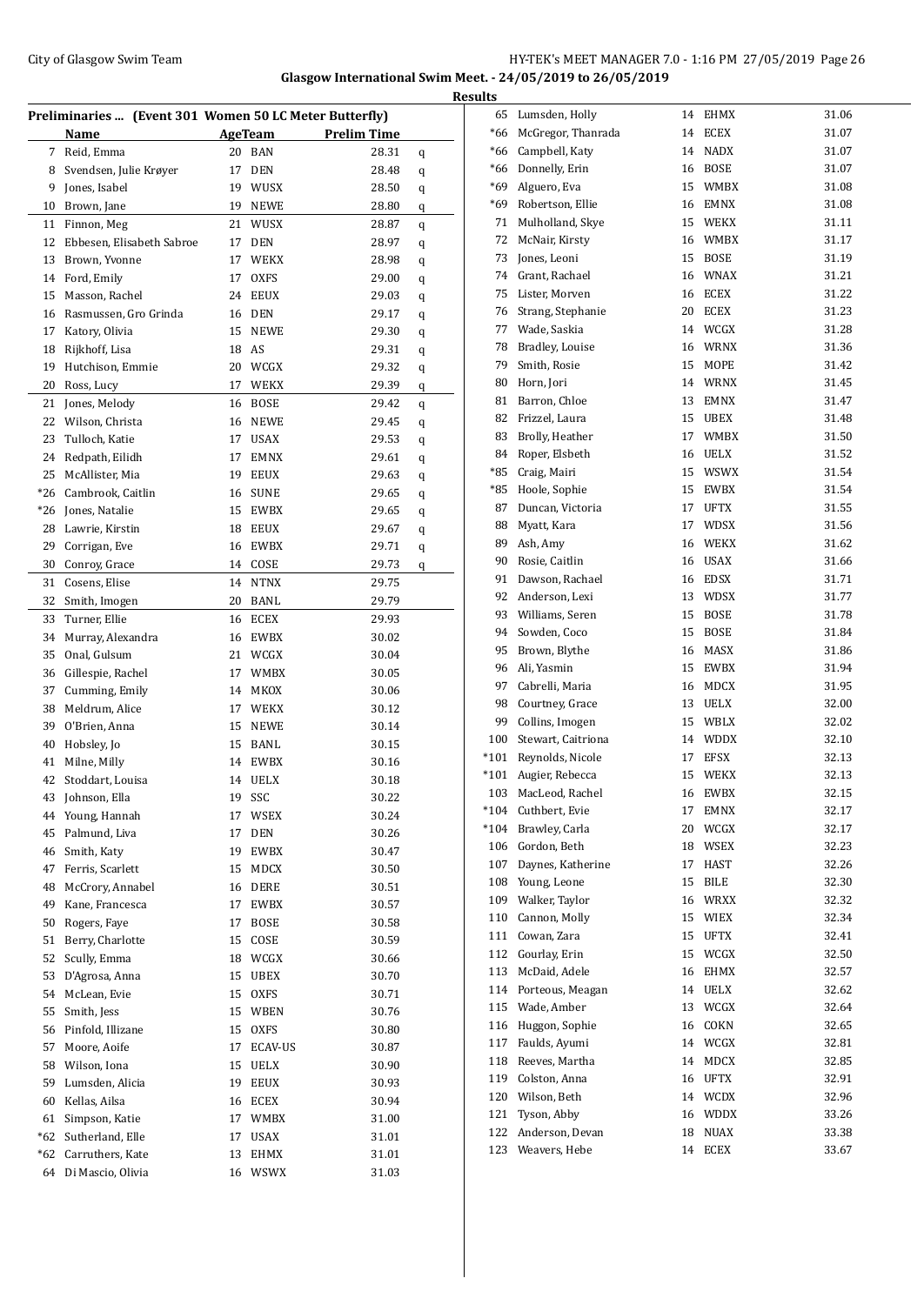### City of Glasgow Swim Team Team Team Fermi Management City of Glasgow Swim Team Fermi Management City of Glasgow Swim Team Fermi Management City of Glasgow Swim Team Fermi Management City of Glasgow Swim Team Fermi Manageme **Glasgow International Swim Meet. - 24/05/2019 to 26/05/2019**

**Results**

|                  | Event 302 Men 50 LC Meter Butterfly<br>Name |    | <b>AgeTeam</b> | <b>Finals Time</b> |   |
|------------------|---------------------------------------------|----|----------------|--------------------|---|
| A - Final        |                                             |    |                |                    |   |
|                  | 1 Bain, Calum                               | 23 | WUSX           | 24.36              |   |
|                  | 2 Nickelsen, Rasmus                         | 16 | <b>DEN</b>     | 24.47              |   |
|                  | 3 Brooks-Clarke, Cameron                    |    | 20 COSE        | 24.83              |   |
|                  | 4 Aitchison, Zak                            |    | 21 WUSX        | 24.89              |   |
|                  | 5 Hansen, Tobias Dan                        | 17 | <b>DEN</b>     | 25.03              |   |
|                  | 6 Lindeblad, Malthe                         | 18 | DEN            | 25.13              |   |
|                  | 7 Swinney, Gregor                           |    | 22 WCGX        | 25.16              |   |
|                  | 8 Szaranek, Mark                            |    | 24 WUSX        | 25.34              |   |
|                  |                                             |    |                |                    |   |
|                  | 9 Henderson, Grant                          |    | 21 WCGX        | 25.54              |   |
|                  | 10 Hewitt, Cole                             | 17 | COSE           | 25.87              |   |
| <b>B</b> - Final |                                             |    |                |                    |   |
|                  | 11 Goodburn, Archie                         |    | 18 EWBX        | 25.43              |   |
|                  | 12 Tse, Jonathan                            |    | 20 EEUX        | 25.57              |   |
|                  | 13 Lawrie, Callum                           |    | 21 WUSX        | 25.80              |   |
|                  | 14 Walsh, Jonah                             |    | 19 EEUX        | 25.98              |   |
|                  | 15 Downs, Tom                               |    | 20 COSE        | 26.14              |   |
|                  | 16 Frost, Oliver Noergaard                  | 17 | AS             | 26.28              |   |
| 17               | Muir, Chris                                 |    | 21 WGUX        | 26.46              |   |
|                  | 18 Martin, Ben                              |    | 19 WUSX        | 26.47              |   |
|                  | 19 Brown, Aidan                             | 17 | <b>BOSE</b>    | 26.58              |   |
| 20               | English, Thomas                             | 15 | CLS            | 26.63              |   |
| C - Final        |                                             |    |                |                    |   |
|                  | 21 Smillie, Oscar                           |    | 17 WSEX        | 25.98              |   |
|                  | 22 Maxwell, Lewis                           |    | 16 DERE        | 26.05              |   |
|                  | 23 Hammond, Lewis                           |    | 16 WSEX        | 26.41              |   |
|                  | 24 Bolcato, Maximillian                     |    | 17 OXFS        | 26.77              |   |
|                  | 25 McKinnon, Ruairi                         |    | 15 WMBX        | 26.84              |   |
|                  | 26 Krawiec, Stefan                          |    | 13 UELX        | 26.89              |   |
| *27              | Rose, Iain                                  |    | 17 EWBX        | 27.13              |   |
|                  | *27 Cleworth, Ellis                         |    | 15 LPLN-NI     | 27.13              |   |
|                  | 29 Smith, Jack                              |    | 15 COKN        | 27.30              |   |
|                  |                                             |    | DERE           |                    |   |
| 30               | Strickland, Adam                            | 15 |                | 27.46              |   |
|                  | Event 302 Men 50 LC Meter Butterfly         |    |                |                    |   |
|                  | Name                                        |    | AgeTeam        | <b>Prelim Time</b> |   |
|                  | Preliminaries                               |    |                |                    |   |
| 1                | Nickelsen, Rasmus                           | 16 | <b>DEN</b>     | 24.59              | q |
| 2                | Lindeblad, Malthe                           | 18 | <b>DEN</b>     | 24.92              | q |
| 3                | Bain, Calum                                 | 23 | WUSX           | 24.94              | q |
| 4                | Hansen, Tobias Dan                          | 17 | DEN            | 24.99              | q |
| 5                | McNally, Craig                              | 27 | WUSX           | 25.20              | q |
| 6                | Brooks-Clarke, Cameron                      | 20 | COSE           | 25.47              | q |
| $*7$             | Gardner, Perry                              | 22 | <b>WUSX</b>    | 25.52              | q |
| $*7$             | Aitchison, Zak                              | 21 | WUSX           | 25.52              | q |
| $*7$             | Henderson, Grant                            | 21 | WCGX           | 25.52              | q |
| 10               | Szaranek, Mark                              | 24 | WUSX           | 25.54              | q |
| 11               | Swinney, Gregor                             | 22 | WCGX           | 25.78              | q |
| 12               | Hewitt, Cole                                | 17 | COSE           | 25.79              | q |
| 13               | Lawrie, Callum                              | 21 | WUSX           | 25.89              | q |
| 14               | Goodburn, Archie                            | 18 | EWBX           | 25.90              | q |
| 15               | Tse, Jonathan                               | 20 | EEUX           | 25.95              | q |
| 16               | Ghaziri, Ramy                               | 16 | JAZ            | 26.07              |   |
| 17               | Thompson, David                             | 26 | BAN            | 26.12              | q |
|                  |                                             |    |                |                    | q |
| 18               | Martin, Ben                                 | 19 | WUSX           | 26.14              | q |
| 19               | Walsh, Jonah                                | 19 | EEUX           | 26.22              | q |
| 20               | Muir, Chris                                 | 21 | WGUX           | 26.23              | q |
| 21               | Downs, Tom                                  | 20 | COSE           | 26.28              | q |

| 22  | Frost, Oliver Noergaard | 17 | AS          | 26.36 | q |
|-----|-------------------------|----|-------------|-------|---|
| 23  | Brown, Aidan            | 17 | <b>BOSE</b> | 26.39 | q |
| 24  | English, Thomas         | 15 | CLS         | 26.47 | q |
| 25  | Smillie, Oscar          | 17 | WSEX        | 26.54 | q |
|     | 26 Ferguson, Ryan       | 18 | UFTX        | 26.58 | q |
| 27  | Berryman, Morgan        | 22 | WUSX        | 26.66 | q |
| 28  | Macdonald, Jamie        | 18 | <b>EWBX</b> | 26.67 | q |
| 29  | Edgar, Keir             | 18 | <b>UFTX</b> | 26.68 | q |
| 30  | Murdoch, Ross           | 25 | WUSX        | 26.70 | q |
| 31  | Bolcato, Maximillian    | 17 | <b>OXFS</b> | 26.75 |   |
| 32  | Maxwell, Lewis          | 16 | <b>DERE</b> | 26.78 |   |
| 33  | To, Jack                | 19 | COSE        | 26.88 |   |
| 34  | Rose, Iain              | 17 | EWBX        | 26.93 |   |
| 35  | MacNeil, Connor         | 22 | WCGX        | 26.94 |   |
|     | 36 Birrell, Lewis       | 18 | EWBX        | 27.00 |   |
| 37  | Cattermole, Maxwell     | 18 | MASX        | 27.02 |   |
|     | 38 Barnes, Craig        | 21 | <b>UWLX</b> | 27.04 |   |
|     | 39 Hammond, Lewis       | 16 | WSEX        | 27.13 |   |
| 40  | Watt, Joe               | 19 | WCGX        | 27.14 |   |
| 41  | Greenock, Craig         | 18 | WCGX        | 27.17 |   |
| 42  | Nicol, Angus            | 18 | WCGX        | 27.18 |   |
| *43 | McKinnon, Ruairi        | 15 | WMBX        | 27.20 |   |
| *43 | Cleworth, Ellis         | 15 | LPLN-NI     | 27.20 |   |
| 45  | Krawiec. Stefan         | 13 | <b>UELX</b> | 27.21 |   |
| 46  | Meadows, Fraser         | 21 | EEUX        | 27.24 |   |
| 47  | Betout, Youssef         | 19 | WCGX        | 27.26 |   |
|     | 48 Johnson, Brendan     | 21 | <b>NUAX</b> | 27.31 |   |
| 49  | Strickland, Adam        | 15 | DERE        | 27.33 |   |
|     | 50 Smith, Jack          | 15 | COKN        | 27.36 |   |
|     | 51 Hosie, Andrew        | 26 | WCGX        | 27.40 |   |
|     | *52 Kelly, Douglas      | 16 | WCGX        | 27.41 |   |
| *52 | English, Jason          | 16 | EWBX        | 27.41 |   |
|     | *52 Harkin, Liam        | 17 | <b>UFTX</b> | 27.41 |   |
|     | 55 Lapsley, Myles       | 16 | UWLX        | 27.45 |   |
|     | 56 Jones, Ethan         | 17 | <b>WINN</b> | 27.46 |   |
|     | 57 Atkinson, Callum     | 16 | <b>NEWE</b> | 27.47 |   |
|     | 58 Procter, Bryce       |    | 16 WDSX     | 27.51 |   |
| 59  | Massey, Conor           | 17 | WCGX        | 27.54 |   |
| 60  | Cairns, Matthew         | 14 | <b>DURE</b> | 27.55 |   |
| 61  | Hewison, Brody          |    | 21 WUSX     | 27.56 |   |
| 62  | Kelly, Fraser           | 16 | WNAX        | 27.57 |   |
|     | 63 Bajrami, Patrik      | 16 | DERE        | 27.62 |   |
|     | *64 Onal, Yasin         | 17 | UWLX        | 27.64 |   |
|     | *64 Brown, Ethan        | 16 | MASX        | 27.64 |   |
|     | *64 Woodhall, Matthew   | 15 | COSE        | 27.64 |   |
| 67  | Green, Jack             | 19 | <b>EEUX</b> | 27.66 |   |
|     | 68 Walters, Tielo       | 17 | MDCX        | 27.67 |   |
| 69  | Maw, Henry              | 15 | SSC         | 27.69 |   |
| 70  | Ratouly, Geo            | 16 | OXFS        | 27.71 |   |
| 71  | Condy, Lewis            | 20 | WUSX        | 27.75 |   |
| 72  | Glen, Sam               | 17 | <b>WCDX</b> | 27.80 |   |
|     | *73 Hall, Ollie         | 16 | MIDE        | 27.82 |   |
|     | *73 Ferguson, Daniel    | 18 | UWLX        | 27.82 |   |
| *75 | Cannon, Thomas          | 18 | WIEX        | 27.83 |   |
| *75 | Stoops, Mark            | 19 | WUSX        | 27.83 |   |
| 77  | Baillie, Lewis          | 19 | NUAX        | 27.87 |   |
| 78  | Upton, Max              | 16 | BILE        | 27.88 |   |
| 79  | Heald, Oscar            | 20 | EEUX        | 27.89 |   |
| 80  | Mitchell, Joshua        | 17 | EWBX        | 27.96 |   |
| 81  | Hagan, Max              | 18 | WCGX        | 27.97 |   |
| 82  | Gordon, Cameron         | 15 | WDSX        | 28.02 |   |
|     |                         |    |             |       |   |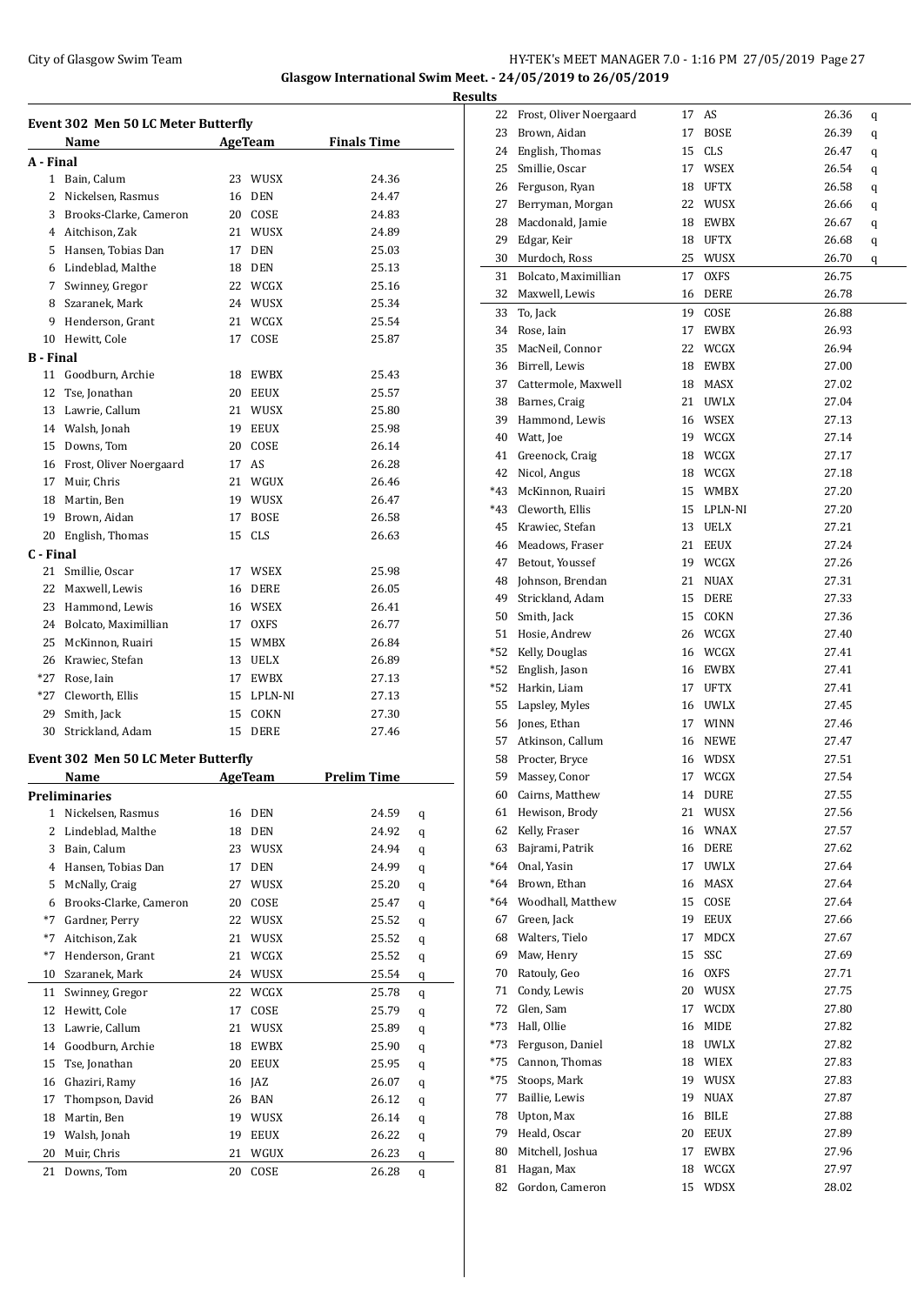### City of Glasgow Swim Team Team Feam Fermi States of Glasgow Swim Team Feam Fermi States of Glasgow Swim Team Fermi States of Glasgow Swim Team Fermi States of Glasgow Swim Team Fermi States of Glasgow Swim Team Fermi State **Glasgow International Swim Meet. - 24/05/2019 to 26/05/2019**

|                  |                                                      |    |                        |                    | <b>Results</b>                 |
|------------------|------------------------------------------------------|----|------------------------|--------------------|--------------------------------|
|                  | Preliminaries  (Event 302 Men 50 LC Meter Butterfly) |    |                        |                    | 1                              |
|                  | Name                                                 |    | <b>AgeTeam</b>         | <b>Prelim Time</b> | 1                              |
| 83               | Innes, Mark                                          | 17 | EWBX                   | 28.03              | 1                              |
| 84               | Baird, Graham                                        |    | 16 WSAX                | 28.10              | 1                              |
| 85               | Milne, Jack                                          |    | 18 MDCX                | 28.11              | 1                              |
| 86               | Mc Sharry, Mouric                                    |    | 17 MARL                | 28.14              | 1                              |
| 87               | Claxton, Jamie                                       | 17 | EHMX                   | 28.20              | 1                              |
| *88              | Montgomery, Ben                                      | 15 | ECEX                   | 28.23              | $\mathbf{1}$<br>$\overline{2}$ |
| *88              | Kirkham, Jake                                        |    | 15 UFTX                | 28.23              |                                |
|                  | *90 Creaney, Cameron                                 |    | 15 WCDX                | 28.24              | C - I<br>2                     |
| *90              | Adamson, Thomas                                      |    | 16 DERE                | 28.24              | $\overline{2}$                 |
| *90              | Smith, Ben                                           |    | 18 WBEN                | 28.24              | $\overline{c}$                 |
| 93<br>$*94$      | Reilly, James                                        |    | 19 WEKX                | 28.26              | $\overline{c}$                 |
|                  | Ray, Owen                                            |    | 14 EWBX                | 28.28              | $\overline{c}$                 |
|                  | *94 McBurnie, Owen                                   |    | 16 WDSX                | 28.28              | 2                              |
|                  | 96 Allison, Cameron                                  |    | 16 WDSX                | 28.33<br>28.38     | $\overline{c}$                 |
| 97               | Neally, Ross                                         |    | 19 WCGX                |                    | 2                              |
| 98               | Young, Rory                                          | 17 | EHMX                   | 28.42              | 2                              |
| 99               | Gumbrell, Euan                                       |    | 18 WCGX                | 28.43              |                                |
| 100              | Harley, Harris                                       | 15 | MASX                   | 28.51              | Eve                            |
| 101              | Lumsden, Kerr                                        |    | 16 MMHX                | 28.52              |                                |
| 102              | Fawcett, Johann                                      |    | 17 WRNX                | 28.53<br>28.57     | Pre                            |
| 103              | Svrcek, Tim                                          |    | 18 SPSW                |                    |                                |
| 104              | Campbell, Alex                                       | 16 | <b>MANN</b>            | 28.58              |                                |
| 105              | Brumwell, Tom                                        | 17 | <b>CLS</b>             | 28.60              |                                |
| 106              | Thomson, Alex                                        | 15 | EWBX                   | 28.71              |                                |
| 107              | Ferguson, Ben                                        |    | 20 USAX                | 28.72              |                                |
|                  | 108 Garrity, Matthew                                 |    | 15 WIEX                | 28.73              |                                |
|                  | *109 Kelly, Charles                                  | 15 | SSC                    | 28.80              |                                |
|                  | *109 Clark, Evan                                     |    | 17 WNAX                | 28.80              |                                |
|                  | 111 Smith, David                                     |    | 26 NADX                | 28.82              |                                |
|                  | *112 Aspinall, Joshua                                |    | 16 EWBX<br>18 CDON     | 28.83<br>28.83     | 1                              |
|                  | *112 Winterburn, Benjamin                            |    |                        |                    | 1                              |
|                  | *114 Devlin, Marc<br>*114 Eaborn, Jonathan           | 15 | 17 WBLX<br><b>NEWE</b> | 28.85<br>28.85     | 1                              |
|                  | 116 Cashmore, Dylan                                  |    | 14 WSEX                | 28.94              | 1                              |
|                  | 117 Wallace, Finlay                                  |    | 16 MASX                |                    | 1                              |
|                  | 118 Leckie, Cameron                                  |    | 16 WHBX                | 29.10<br>29.23     | 1                              |
|                  |                                                      |    | 16 BOSE                | 29.24              | 1                              |
| 120              | 119 Papple, Jacob<br>Wales, Jack                     | 17 | WCGX                   | 29.25              | 1                              |
| 121              | Dickson, Murray                                      |    | 13 WSWX                | 29.35              | 1                              |
| 122              | Jeffrey, Cam                                         |    | 16 MANN                | 29.39              | 1                              |
|                  | 123 Law, Jon                                         |    | 22 WUSX                | 29.46              | 2                              |
|                  | 124 Wright, Robert                                   | 17 | EWBX                   | 29.59              | 2                              |
|                  | 125 Hamilton, Jamie                                  |    | 20 WUSX                | 29.71              | 2                              |
| ---              | Millar, Elliot                                       |    | 16 UFTX                | DQ                 | 2                              |
|                  |                                                      |    |                        |                    | 2                              |
|                  | Event 303 Women 400 LC Meter Freestyle               |    |                        |                    | $\overline{c}$                 |
|                  | Name                                                 |    | AgeTeam                | <b>Finals Time</b> | 2                              |
| A - Final        |                                                      |    |                        |                    | $\overline{c}$                 |
| 1                | Miley, Hannah                                        |    | 30 NUAX                | 4:16.47            | $\overline{c}$                 |
| 2                | Villesen, Katrine Bukh                               | 19 | AS                     | 4:16.68            | $\overline{c}$                 |
| 3                | Keegan, Amber                                        | 22 | COSE                   | 4:21.22            | 3                              |
|                  | 4 Shanahan, Katie                                    |    | 15 WCGX                | 4:25.41            | 3                              |
|                  | 5 Finnon, Meg                                        |    | 21 WUSX                | 4:27.73            | *3                             |
|                  | 6 Rijkhoff, Lisa                                     |    | 18 AS                  | 4:28.01            | *3                             |
|                  | 7 Petersen, Sofie Theophil                           |    | 16 DEN                 | 4:28.74            | <u>Swi</u>                     |
| 8                | Barker, Sophie                                       | 18 | COSE                   | 4:28.75            | 3                              |
| 9                | Bailey, Katherine                                    | 15 | MPCX-SS                | 4:28.92            | 3                              |
|                  | 10 Thickett, Alice                                   | 17 | COSE                   | 4:36.52            | 3                              |
| <b>B</b> - Final |                                                      |    |                        |                    |                                |
| 11               | Russell, Emma                                        |    | 16 EHMX                | 4:30.11            |                                |

| 12        | Mason, Olivia                          | 15 | EWBX         | 4:32.95            |         |
|-----------|----------------------------------------|----|--------------|--------------------|---------|
| 13        | Adams, Orla                            | 24 | NUAX         | 4:33.23            |         |
|           | 14 Morgan, Jessica                     | 16 | SSC          | 4:35.93            |         |
|           | 15 Simson, Natasha                     |    | 14 EWBX      | 4:36.27            |         |
|           | 16 Arundale, Jessica                   |    | 14 BANL      | 4:36.56            |         |
|           | 17 Broegger-Andersen, Camilla          |    | 17 AS        | 4:36.70            |         |
|           | 18 Mortensen, Michelle                 |    | 17 DEN       | 4:37.98            |         |
|           | 19 Milne, Milly                        |    | 14 EWBX      | 4:39.71            |         |
|           | 20 Rogers, Faye                        | 17 | <b>BOSE</b>  | 4:41.20            |         |
| C - Final |                                        |    |              |                    |         |
|           | 21 Green, Jennifer                     |    | 16 WBEN      | 4:34.69            |         |
| 22        | Hamilton, Ellie                        |    | 14 UFTX      | 4:38.09            |         |
| 23        | Jones, Melody                          |    | 16 BOSE      | 4:38.45            |         |
|           | 24 Paterson, Lauren                    |    | 16 WRXX      | 4:38.75            |         |
| 25        | Murray, Sophie                         |    | 15 BANL      | 4:42.10            |         |
|           | 26 Mew, Lauren                         |    | 13 BANL      | 4:42.53            |         |
|           | 27 Ruddy, Megan                        |    | 16 WEKX      | 4:43.19            |         |
| 28        | Shiels, Amy                            |    | 14 WMBX      | 4:43.98            |         |
|           | 29 Lessing, Gabriella                  |    | 15 WRXX      | 4:47.06            |         |
|           |                                        |    |              |                    |         |
|           | Event 303 Women 400 LC Meter Freestyle |    |              |                    |         |
|           | Name                                   |    | AgeTeam      | <b>Prelim Time</b> |         |
|           | <b>Preliminaries</b>                   |    |              |                    |         |
|           | 1 Miley, Hannah                        | 30 | NUAX         | 4:22.41            | q       |
|           | 2 Villesen, Katrine Bukh               |    | 19 AS        | 4:23.42            | q       |
|           | 3 Keegan, Amber                        |    | 22 COSE      | 4:26.19            | q       |
|           | 4 Finnon, Meg                          | 21 | WUSX         | 4:29.40            | q       |
| 5.        | Shanahan, Katie                        |    | 15 WCGX      | 4:29.92            | q       |
| 6         | Barker, Sophie                         |    | 18 COSE      | 4:31.71            | q       |
| 7         | Petersen, Sofie Theophil               |    | 16 DEN       | 4:33.27            | q       |
| 8         | Bailey, Katherine                      | 15 | MPCX-SS      | 4:34.39            | q       |
| 9         | Rijkhoff, Lisa                         |    | 18 AS        | 4:35.11            | q       |
| 10        | Thickett, Alice                        | 17 | COSE         | 4:35.15            | q       |
| 11        | Russell, Emma                          |    | 16 EHMX      | 4:35.95            | q       |
| 12        | Mason, Olivia                          |    | 15 EWBX      | 4:36.70            | q       |
| 13        | Simson, Natasha                        |    | 14 EWBX      | 4:36.80            | q       |
|           | 14 Mortensen, Michelle                 |    | 17 DEN       | 4:36.99            | q       |
| 15        | Adams, Orla                            |    | 24 NUAX      | 4:37.22            | q       |
|           | 16 Rogers, Faye                        |    | 17 BOSE      | 4:38.52            | q       |
|           | 17 Broegger-Andersen, Camilla          |    | 17 AS        | 4:38.58            | $\bf q$ |
|           | 18 Conroy, Grace                       |    | 14 COSE      | 4:38.79            | q       |
| 19        | Winter, Izzy                           | 15 | ${\tt NEWE}$ | 4:39.40            | q       |
| 20        | Morgan, Jessica                        | 16 | SSC          | 4:39.45            | q       |
| 21        | Arundale, Jessica                      | 14 | BANL         | 4:39.59            | q       |
| 22        | Milne, Milly                           | 14 | EWBX         | 4:40.06            |         |
| 23        | Jones, Melody                          | 16 | BOSE         | 4:41.40            | q       |
| 24        | Smith, Chantal                         | 19 | WUSX         | 4:41.48            | q       |
| 25        | Murray, Sophie                         | 15 | BANL         | 4:41.82            | q       |
| 26        | Hamilton, Ellie                        | 14 | UFTX         | 4:42.02            | q       |
|           | Mew, Lauren                            |    |              |                    | q       |
| 27        | Paterson, Lauren                       | 13 | BANL         | 4:42.13            | q       |
| 28        |                                        | 16 | <b>WRXX</b>  | 4:42.64            | q       |
| 29        | Nimb, Sofie Louise                     | 18 | GENT         | 4:42.74            | q       |
| 30        | Shiels, Amy                            | 14 | WMBX         | 4:42.83            | q       |
| 31        | Green, Jennifer                        | 16 | WBEN         | 4:42.96            |         |
| *32       | McQueenie, Elise                       | 15 | WCGX         | 4:43.26            |         |
| *32       | Grieve, Lucy                           | 15 | WSEX         | 4:43.26            |         |
|           | <b>Swim-Off Required</b>               |    |              |                    |         |
| 34        | Lessing, Gabriella                     | 15 | WRXX         | 4:44.09            |         |
| 35        | Ruddy, Megan                           | 16 | WEKX         | 4:44.67            |         |
| 36        | Stoddart, Louisa                       | 14 | <b>UELX</b>  | 4:45.60            |         |
|           |                                        |    |              |                    |         |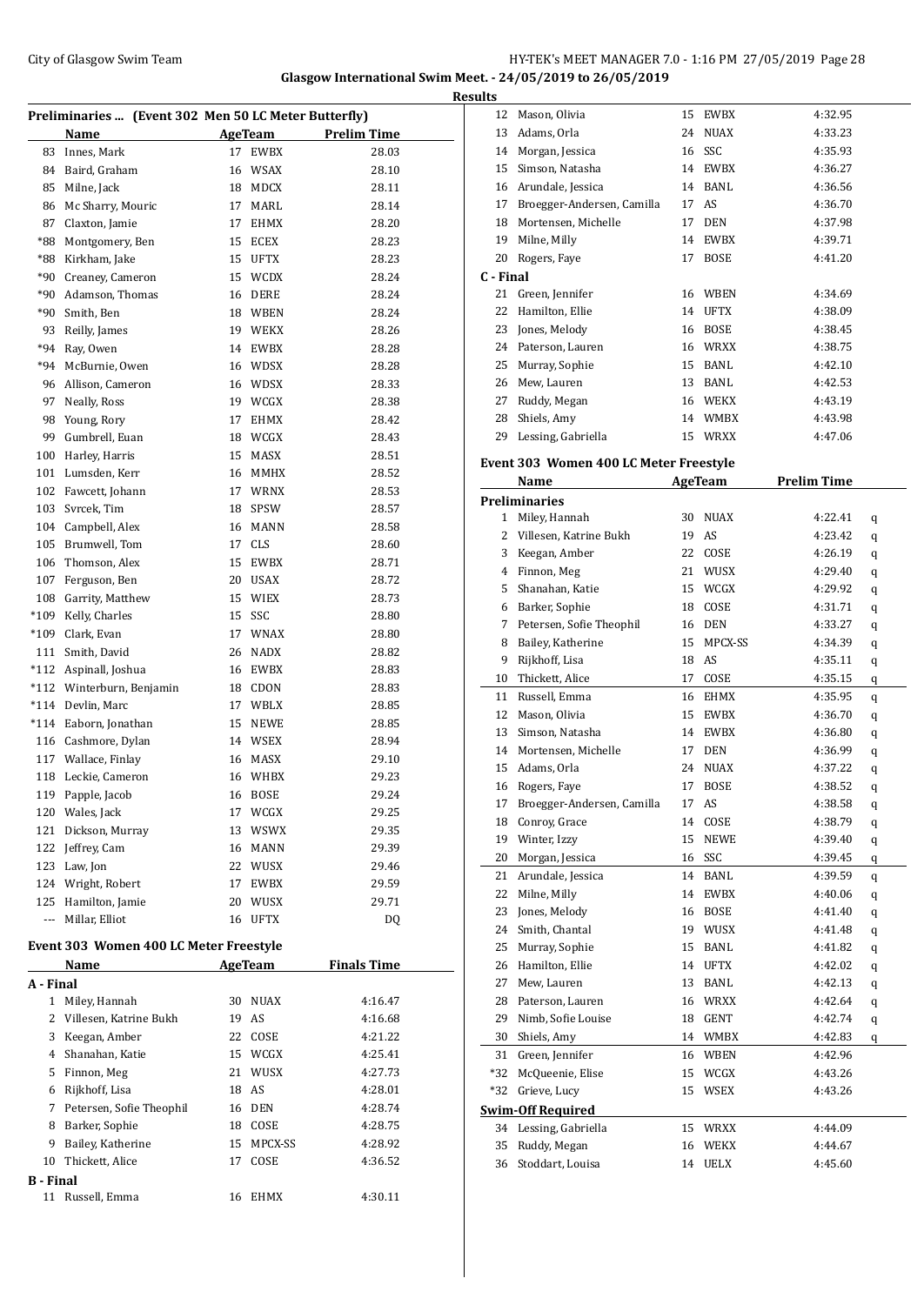#### City of Glasgow Swim Team Team Frameters Music City of Glasgow Swim Team Frameters 2.0 - 1:16 PM 27/05/2019 Page 29 **Glasgow International Swim Meet. - 24/05/2019 to 26/05/2019 Results**

|    | Preliminaries  (Event 303 Women 400 LC Meter Freestyle) |    |             |                    |  |  |  |
|----|---------------------------------------------------------|----|-------------|--------------------|--|--|--|
|    | Name                                                    |    | AgeTeam     | <b>Prelim Time</b> |  |  |  |
| 37 | Hobsley, Jo                                             | 15 | BANL        | 4:46.29            |  |  |  |
| 38 | Segall, Eilish                                          | 15 | UELX        | 4:46.76            |  |  |  |
| 39 | Colbridge, Ria                                          | 16 | <b>EMNX</b> | 4:46.77            |  |  |  |
| 40 | Bain, Alicea                                            | 16 | <b>NUAX</b> | 4:47.00            |  |  |  |
| 41 | McMillan, Elle                                          | 17 | <b>MASX</b> | 4:47.49            |  |  |  |
| 42 | Scully, Emma                                            | 18 | WCGX        | 4:47.69            |  |  |  |
| 43 | Keetley, Rebecca                                        | 15 | MIDE        | 4:48.24            |  |  |  |
| 44 | Poole, Daisy                                            | 15 | WBEN        | 4:48.33            |  |  |  |
| 45 | Wood, Isabelle                                          | 14 | <b>WSWX</b> | 4:48.88            |  |  |  |
| 46 | Augier, Rebecca                                         | 15 | WEKX        | 4:48.92            |  |  |  |
| 47 | Smit, Megan                                             | 16 | <b>OXFS</b> | 4:49.39            |  |  |  |
| 48 | Cole, Jenna                                             | 14 | WBLX        | 4:50.08            |  |  |  |
| 49 | McDonald, Allana                                        | 15 | <b>BOSE</b> | 4:50.56            |  |  |  |
| 50 | Williamson, Anna                                        | 14 | WRXX        | 4:50.61            |  |  |  |
| 51 | Stevenson, Ella                                         | 14 | WBLX        | 4:50.97            |  |  |  |
| 52 | Tierney, Niamh                                          | 16 | <b>UFTX</b> | 4:51.44            |  |  |  |
| 53 | Hughes, Leigha                                          | 14 | WCGX        | 4:52.43            |  |  |  |
| 54 | Mair, Eve                                               | 15 | <b>WSEX</b> | 4:52.62            |  |  |  |
| 55 | Campbell, Jasmine                                       | 14 | <b>NEWE</b> | 4:53.25            |  |  |  |
| 56 | Reynolds, Nicole                                        | 17 | <b>EFSX</b> | 4:54.07            |  |  |  |
| 57 | McGill, Rowan                                           | 16 | EHMX        | 4:54.44            |  |  |  |
| 58 | Sutherland, Elle                                        | 17 | <b>USAX</b> | 4:54.86            |  |  |  |
| 59 | Belotti, Kiana                                          | 16 | <b>EWBX</b> | 4:56.13            |  |  |  |
| 60 | Robertson, Luci                                         | 17 | EHMX        | 4:56.79            |  |  |  |
| 61 | Stark, Leah                                             | 15 | <b>WNAX</b> | 5:00.08            |  |  |  |
| 62 | Ross, Lois                                              | 19 | WCGX        | 5:01.59            |  |  |  |
| 63 | Shulman, Rebecca                                        | 16 | <b>EWBX</b> | 5:01.89            |  |  |  |
| 64 | Harkness, Aimee                                         | 14 | WDSX        | 5:12.50            |  |  |  |
|    |                                                         |    |             |                    |  |  |  |

#### **Event 304 Men 400 LC Meter Freestyle**

|                  | Name                     |    | <b>AgeTeam</b> | <b>Finals Time</b> |
|------------------|--------------------------|----|----------------|--------------------|
| A - Final        |                          |    |                |                    |
| $\mathbf{1}$     | Milne, Stephen           | 25 | MPCX-SS        | 3:53.47            |
| 2                | Nagy, Richard            | 26 | COSE           | 3:54.90            |
| 3                | Mc Millan, Jack          | 19 | <b>BAN</b>     | 3:55.42            |
| 4                | Andersen, Christoffer H. | 17 | <b>DEN</b>     | 3:59.19            |
| 5                | Lindholm. Oskar          | 18 | <b>DEN</b>     | 4:02.61            |
| 6                | Kjeldsen, Marcus         | 19 | SS             | 4:05.59            |
| 7                | Ellegaard, Arthur Dalén  | 18 | <b>DEN</b>     | 4:08.06            |
| 8                | McInnes, Martin          | 21 | WCGX           | 4:10.08            |
| 9                | Beentjes, Harley         | 19 | <b>EEUX</b>    | 4:16.06            |
| 10               | McLaughlin, Liam         | 17 | <b>EWBX</b>    | 4:17.34            |
| <b>B</b> - Final |                          |    |                |                    |
| 11               | Blanch, Nicolas          | 22 | AS             | 4:05.76            |
| 12               | Lønborg, Carl Emil       | 17 | <b>GENT</b>    | 4:09.02            |
| 13               | Lewis-Mitchell, Harry    | 21 | EEUX           | 4:10.91            |
| 14               | Trett Oliver, Tony-Joe   | 20 | WUSX           | 4:12.35            |
| 15               | Allison, Fraser          | 19 | <b>EWBX</b>    | 4:15.77            |
| 16               | Illingworth, Marshall    | 19 | WCGX           | 4:17.39            |
| 17               | Shimmin, Patrick         | 17 | <b>NEWE</b>    | 4:19.02            |
| 18               | Maw, Henry               | 15 | SSC            | 4:19.70            |
| 19               | Stowe, Arran             | 21 | <b>EFSX</b>    | 4:24.09            |
| C - Final        |                          |    |                |                    |
| 21               | Allison, Angus           | 16 | <b>EWBX</b>    | 4:12.37            |
| 22               | Salih, Sam               | 17 | COSE           | 4:14.70            |
| 23               | Maxwell, Lewis           | 16 | <b>DERE</b>    | 4:15.28            |
| 24               | Greening, Pierce         | 16 | COKN           | 4:15.58            |
| 25               | Buchanan, Keir           | 17 | <b>WEKX</b>    | 4:19.20            |
| 26               | McKean, Lewis            | 17 | WBLX           | 4:24.71            |
|                  |                          |    |                |                    |

| Event 304 Men 400 LC Meter Freestyle |                          |    |                |                    |   |  |
|--------------------------------------|--------------------------|----|----------------|--------------------|---|--|
|                                      | Name                     |    | <b>AgeTeam</b> | <b>Prelim Time</b> |   |  |
|                                      | <b>Preliminaries</b>     |    |                |                    |   |  |
| 1                                    | Milne, Stephen           | 25 | MPCX-SS        | 3:59.49            | q |  |
| 2                                    | Nagy, Richard            | 26 | COSE           | 4:00.26            | q |  |
| 3                                    | Andersen, Christoffer H. | 17 | <b>DEN</b>     | 4:03.20            | q |  |
|                                      | 4 Mc Millan, Jack        | 19 | BAN            | 4:04.07            | q |  |
| 5                                    | Lindholm, Oskar          |    | 18 DEN         | 4:05.53            | q |  |
| 6                                    | Beentjes, Harley         |    | 19 EEUX        | 4:06.51            | q |  |
| 7                                    | Ellegaard, Arthur Dalén  |    | 18 DEN         | 4:06.58            | q |  |
| 8                                    | McInnes, Martin          |    | 21 WCGX        | 4:07.30            | q |  |
| 9                                    | McLaughlin, Liam         | 17 | EWBX           | 4:09.85            | q |  |
| 10                                   | Kjeldsen, Marcus         | 19 | SS             | 4:10.79            | q |  |
| 11                                   | Lewis-Mitchell, Harry    | 21 | <b>EEUX</b>    | 4:11.19            | q |  |
| 12                                   | Blanch, Nicolas          | 22 | AS             | 4:12.19            | q |  |
| 13                                   | Lønborg, Carl Emil       | 17 | GENT           | 4:13.26            | q |  |
| 14                                   | Allison, Fraser          | 19 | EWBX           | 4:13.98            | q |  |
| 15                                   | Gibson, Scott            | 19 | <b>EEUX</b>    | 4:14.00            | q |  |
| 16                                   | Trett Oliver, Tony-Joe   | 20 | WUSX           | 4:14.07            | q |  |
| 17                                   | Crossland-Robins, Alex   |    | 19 WUSX        | 4:15.41            | q |  |
| 18                                   | Hall, Declan             |    | 20 WBEN        | 4:15.47            | q |  |
| 19                                   | Illingworth, Marshall    |    | 19 WCGX        | 4:15.77            | q |  |
| 20                                   | Maw, Henry               |    | 15 SSC         | 4:15.96            | q |  |
| 21                                   | Thomas, Ciaran           | 17 | <b>NEWE</b>    | 4:16.37            | q |  |
| 22                                   | Stowe, Arran             | 21 | EFSX           | 4:16.64            | q |  |
| 23                                   | Winterburn, Benjamin     |    | 18 CDON        | 4:16.65            | q |  |
| 24                                   | Shimmin, Patrick         | 17 | NEWE           | 4:17.41            | q |  |
| 25                                   | Salih, Sam               | 17 | COSE           | 4:17.68            | q |  |
| 26                                   | Krawiec, Stefan          | 13 | UELX           | 4:17.84            | q |  |
| 27                                   | Allison, Angus           | 16 | EWBX           | 4:17.88            | q |  |
| 28                                   | Jeffers, Thomas          | 19 | MPCX-SS        | 4:18.52            | q |  |
| 29                                   | Houston, John            | 18 | WSEX           | 4:18.60            | q |  |
| 30                                   | Rutherford, Angus        | 18 | EHMX           | 4:18.63            | q |  |
| 31                                   | Naylor, Samuel           | 19 | <b>NEWE</b>    | 4:18.74            |   |  |
| 32                                   | Maxwell, Lewis           | 16 | DERE           | 4:18.76            |   |  |
| 33                                   | Greening, Pierce         | 16 | COKN           | 4:18.92            |   |  |
| 34                                   | Buchanan, Keir           | 17 | <b>WEKX</b>    | 4:19.17            |   |  |
| 35                                   | Fairbairn, Greg          | 17 | WBLX           | 4:19.77            |   |  |
| 36                                   | Barrett, Carl            | 18 | <b>NUAX</b>    | 4:20.86            |   |  |
| 37                                   | Smith, Ben               |    | 18 WBEN        | 4:21.91            |   |  |
| 38                                   | Craigmile, Sean          | 16 | UELX           | 4:22.64            |   |  |
| 39                                   | Saunders, Daniel         |    | 16 EWBX        | 4:23.00            |   |  |
| 40                                   | Saunders, Finlay         |    | 18 EHMX        | 4:23.32            |   |  |
| 41                                   | Rudd, George             | 17 | <b>OXFS</b>    | 4:23.76            |   |  |
| 42                                   | Silvester, Matthew       | 19 | WBEN           | 4:24.35            |   |  |
| 43                                   | Carter, Oliver           | 19 | WUSX           | 4:24.56            |   |  |
| 44                                   | McKean, Lewis            | 17 | WBLX           | 4:24.95            |   |  |
| 45                                   | Brumwell, Tom            | 17 | CLS            | 4:25.26            |   |  |
| 46                                   | Bartos, Matej            |    | BANL           | 4:25.64            |   |  |
| 47                                   | Carlos, Kai              | 15 |                |                    |   |  |
|                                      |                          | 14 | BANL           | 4:25.72            |   |  |
| 48                                   | Thomson, Alex            | 15 | EWBX           | 4:26.09            |   |  |
| 49                                   | Andrews, Stuart          |    | 16 WRXX        | 4:26.21            |   |  |
| 50                                   | McKenna, Kyle            |    | 17 WBEN        | 4:26.30            |   |  |
| 51                                   | Kaye, James              |    | 14 BANL        | 4:27.10            |   |  |
| 52                                   | Flynn, Michael           |    | 16 WCDX        | 4:27.88            |   |  |
| 53                                   | Campbell, Leon           | 15 | WSWX           | 4:28.45            |   |  |
| 54                                   | Coates, Thomas           | 16 | UWLX           | 4:28.57            |   |  |
| 55                                   | Gilchrist, Ben           | 18 | DURE           | 4:29.54            |   |  |
| 56                                   | Kingdom, Struan          | 17 | WRXX           | 4:29.71            |   |  |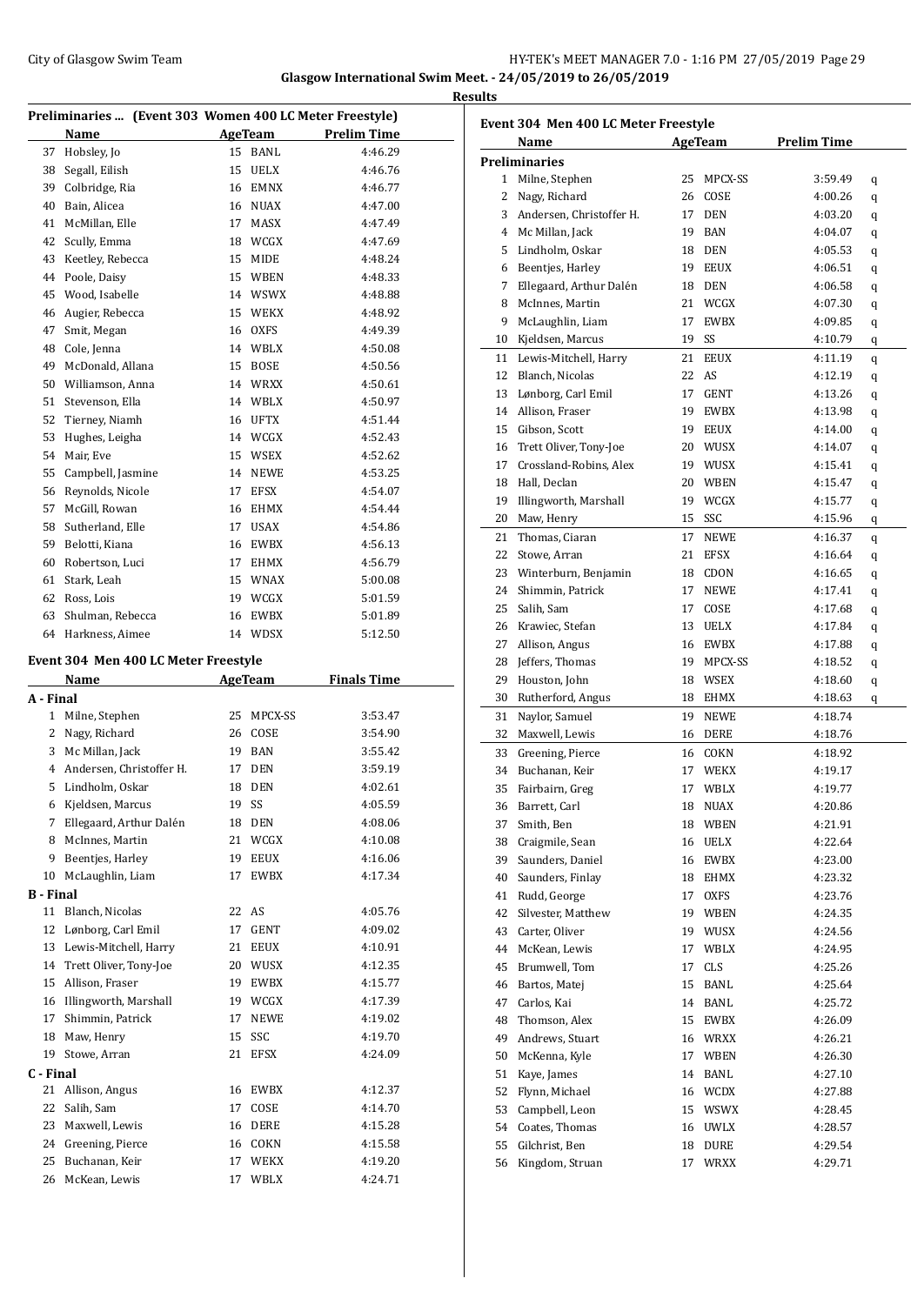## City of Glasgow Swim Team Team Frameters Music City of Glasgow Swim Team Frameters 1.0 - 1:16 PM 27/05/2019 Page 30 **Glasgow International Swim Meet. - 24/05/2019 to 26/05/2019**

|    | Preliminaries  (Event 304 Men 400 LC Meter Freestyle) |    |             |                    |  |  |  |
|----|-------------------------------------------------------|----|-------------|--------------------|--|--|--|
|    | Name                                                  |    | AgeTeam     | <b>Prelim Time</b> |  |  |  |
| 57 | Robins, Joseph                                        | 18 | <b>DURE</b> | 4:29.84            |  |  |  |
| 58 | Sutherland, Andrew                                    | 16 | <b>WNAX</b> | 4:30.25            |  |  |  |
| 59 | Dickson, Archie                                       | 15 | <b>WCGX</b> | 4:30.27            |  |  |  |
| 60 | Hornsey, Luke                                         | 13 | <b>UELX</b> | 4:31.41            |  |  |  |
| 61 | McNelis, Kian                                         | 16 | <b>WIEX</b> | 4:32.15            |  |  |  |
| 62 | Thomson, Lewis                                        | 16 | <b>EMNX</b> | 4:33.57            |  |  |  |
| 63 | Scott, Finlay                                         | 16 | <b>EWBX</b> | 4:33.87            |  |  |  |
| 64 | Ralston, Jude                                         | 15 | <b>WRXX</b> | 4:34.08            |  |  |  |
| 65 | Porteous, Luke                                        | 15 | <b>UELX</b> | 4:34.77            |  |  |  |
| 66 | Jeffrey, Cam                                          | 16 | <b>MANN</b> | 4:34.80            |  |  |  |
| 67 | MacDonald, Craig                                      | 15 | <b>WDDX</b> | 4:35.50            |  |  |  |
| 68 | Young, Gregor                                         | 15 | <b>UFTX</b> | 4:35.87            |  |  |  |
| 69 | Sorensen, Archie                                      | 16 | <b>EWBX</b> | 4:36.59            |  |  |  |
| 70 | Young, Duncan                                         | 14 | <b>WSEX</b> | 4:40.04            |  |  |  |
| 71 | Muirden, Scott                                        | 17 | <b>EHMX</b> | 4:41.95            |  |  |  |
| 72 | Hunt, Matthew                                         | 18 | <b>CLS</b>  | 4:44.47            |  |  |  |
| 73 | McMaster, Cameron                                     | 17 | <b>MDCX</b> | 4:45.80            |  |  |  |

# **Event 305 Women 100 LC Meter Backstroke**

|           | Name                                    |    | <b>AgeTeam</b> | <b>Finals Time</b> |   |
|-----------|-----------------------------------------|----|----------------|--------------------|---|
| A - Final |                                         |    |                |                    |   |
| 1         | Wild, Cassie                            |    | 19 WUSX        | 1:01.01            |   |
| 2         | Dawson, Kathleen                        | 22 | WUSX           | 1:01.34            |   |
| 3         | Boseley, Lily                           |    | 18 COSE        | 1:02.93            |   |
|           | 4 Greenslade, Kathryn                   |    | 21 EEUX        | 1:03.27            |   |
| 5         | Sørensen, Karoline                      | 17 | <b>DEN</b>     | 1:04.11            |   |
| 6         | Turner, Ellie                           | 16 | ECEX           | 1:04.53            |   |
| 7         | Upanne, Lotta                           |    | 21 WUSX        | 1:04.71            |   |
| 8         | Jones, Isabel                           |    | 19 WUSX        | 1:05.32            |   |
| 9         | Grant, Emily                            | 22 | WUSX           | 1:06.04            |   |
| 10        | Ford, Emily                             | 17 | <b>OXFS</b>    | 1:06.50            |   |
| B - Final |                                         |    |                |                    |   |
| 11        | Shanahan, Katie                         | 15 | WCGX           | 1:04.66            |   |
| 12        | McCrory, Annabel                        | 16 | DERE           | 1:05.70            |   |
| 13        | Duffy, Caitlin                          |    | 19 WSEX        | 1:05.79            |   |
| 14        | Palmund, Liva                           | 17 | DEN            | 1:06.15            |   |
| 15        | Robertson, Amelia                       | 15 | NEWE           | 1:06.36            |   |
| 16        | McMillan, Jacqueline                    | 15 | ECEX           | 1:06.75            |   |
| 17        | Lucas, Lucy                             |    | 16 UELX        | 1:06.92            |   |
| 18        | Saunders, Rowan                         |    | 15 EHMX        | 1:06.95            |   |
| 19        | Pallesen, Victoria Haahr                | 17 | <b>DEN</b>     | 1:06.99            |   |
| 20        | Shiels, Ellis                           | 17 | <b>WMBX</b>    | 1:07.19            |   |
| C - Final |                                         |    |                |                    |   |
| 21        | McGill, Holly                           | 14 | <b>EHMX</b>    | 1:07.12            |   |
| 22        | Lister, Morven                          | 16 | <b>ECEX</b>    | 1:07.48            |   |
| 23        | McQueenie, Elise                        | 15 | WCGX           | 1:08.25            |   |
| $*24$     | McKenzie, Drew                          |    | 14 UWLX        | 1:08.28            |   |
| $*24$     | Ferris, Scarlett                        | 15 | <b>MDCX</b>    | 1:08.28            |   |
| 26        | Belotti, Kiana                          |    | 16 EWBX        | 1:08.38            |   |
| 27        | Karga, Maria-Rafaela                    |    | 15 OFTH        | 1:08.58            |   |
| 28        | Shiels, Amy                             | 14 | <b>WMBX</b>    | 1:08.96            |   |
| 29        | Russell, Emma                           | 16 | <b>EHMX</b>    | 1:10.57            |   |
|           | Event 305 Women 100 LC Meter Backstroke |    |                |                    |   |
|           | Name                                    |    | AgeTeam        | <b>Prelim Time</b> |   |
|           | <b>Preliminaries</b>                    |    |                |                    |   |
| 1         | Wild, Cassie                            |    | 19 WUSX        | 1:01.75            | q |
| 2         | Dawson, Kathleen                        | 22 | WUSX           | 1:01.84            | q |

 Boseley, Lily 18 COSE 1:03.38 q Greenslade, Kathryn 21 EEUX 1:03.72 q

| <b>Results</b> |                             |    |             |         |        |
|----------------|-----------------------------|----|-------------|---------|--------|
| 5              | Maine, Anna                 |    | 19 EEUX     | 1:04.31 | q      |
| 6              | Turner, Ellie               |    | 16 ECEX     | 1:04.61 | q      |
| 7              | Sørensen, Karoline          |    | 17 DEN      | 1:05.01 | q      |
| 8              | Jones, Isabel               |    | 19 WUSX     | 1:05.11 | q      |
| 9              | Upanne, Lotta               | 21 | WUSX        | 1:05.15 | q      |
| 10             | Grant, Emily                |    | 22 WUSX     | 1:05.48 | q      |
| 11             | Ford, Emily                 |    | 17 OXFS     | 1:05.74 | q      |
|                | 12 Palmund, Liva            | 17 | <b>DEN</b>  | 1:06.07 | q      |
|                | 13 Duffy, Caitlin           |    | 19 WSEX     | 1:06.17 | q      |
|                | 14 McCrory, Annabel         |    | 16 DERE     | 1:06.61 | q      |
|                | 15 Shiels, Ellis            |    | 17 WMBX     | 1:06.66 | q      |
|                | 16 Pallesen, Victoria Haahr |    | 17 DEN      | 1:06.71 | q      |
|                | 17 Lucas, Lucy              |    | 16 UELX     | 1:07.11 | q      |
|                | 18 Robertson, Amelia        |    | 15 NEWE     | 1:07.22 | q      |
|                | 19 Shanahan, Katie          |    | 15 WCGX     | 1:07.25 | q      |
|                | 20 Saunders, Rowan          |    | 15 EHMX     | 1:07.38 | q      |
| 21             | McMillan, Jacqueline        |    | 15 ECEX     | 1:07.40 | q      |
| 22             | Iheagwaram, Serena          |    | 17 WCGX     | 1:07.73 | q      |
| 23             | McKenzie, Drew              |    | 14 UWLX     | 1:08.00 | q      |
| 24             | McQueenie, Elise            |    | 15 WCGX     | 1:08.18 | q      |
| 25             | McGill, Holly               |    | 14 EHMX     | 1:08.34 | q      |
| 26             | Lister, Morven              |    | 16 ECEX     | 1:08.39 | q      |
| 27             | Crawford, Robyn             |    | 20 WCGX     | 1:08.52 | q      |
|                | 28 Shiels, Amy              |    | 14 WMBX     | 1:08.58 |        |
| 29             | Smith, Imogen               |    | 20 BANL     | 1:08.75 | q<br>q |
|                | 30 Lumsden, Alicia          |    | 19 EEUX     | 1:09.01 | q      |
|                | 31 Ferris, Scarlett         | 15 | MDCX        | 1:09.06 |        |
| 32             | Russell, Emma               |    | 16 EHMX     | 1:09.10 |        |
| 33             | Belotti, Kiana              |    | 16 EWBX     | 1:09.24 |        |
| 34             | Turner, Madison             |    | 15 SKIE     | 1:09.28 |        |
| 35             | Nester, Charlotte           |    | 18 WBEN     | 1:09.45 |        |
|                | 36 Karga, Maria-Rafaela     |    | 15 OFTH     | 1:09.47 |        |
| 37             | Nimb, Sofie Louise          |    | 18 GENT     | 1:09.72 |        |
| 38             | Meldrum, Alice              |    | 17 WEKX     | 1:09.79 |        |
| 39             | Hill, Sarah                 |    | 13 NADX     | 1:10.17 |        |
| 40             | Crighton, Fearne            |    | 14 MPCX-SS  | 1:10.18 |        |
| 41             | McGill, Rowan               | 16 | EHMX        | 1:10.20 |        |
| 42             | Tulloch, Katie              | 17 | <b>USAX</b> | 1:10.22 |        |
| 43             | Wallwork, Lilly             |    | 16 SSC      | 1:10.24 |        |
| 44             | Tuer, Maddison              |    | 15 COKN     | 1:10.51 |        |
| 45             | Sowden, Coco                |    | 15 BOSE     | 1:10.69 |        |
| 46             | Coffey, Sarah               |    | 15 UFTX     | 1:10.75 |        |
| 47             | Law, Jessica                |    | 16 SSC      | 1:11.10 |        |
| 48             | Grant, Rachael              |    | 16 WNAX     | 1:11.11 |        |
| 49             | Chalmers. Lauren            |    | 15 WRXX     | 1:11.15 |        |
| 50             | Wilson, Iona                |    | 15 UELX     | 1:11.36 |        |
| 51             | Stevenson, Amber            |    | 14 WSEX     | 1:11.45 |        |
| 52             | Dawson, Rachael             |    | 16 EDSX     | 1:11.58 |        |
| 53             | Leppähaara, Vilma           | 14 | NUMM        | 1:11.61 |        |
| 54             | Merson, Ashley              |    | 14 UWLX     | 1:11.71 |        |
| $*55$          | Barron, Chloe               |    | 13 EMNX     | 1:11.78 |        |
| *55            | Mowbray, Cara               |    | 15 WCGX     | 1:11.78 |        |
| 57             | O'Brien, Anna               | 15 | NEWE        | 1:11.86 |        |
| 58             | Kellas, Ailsa               |    | 16 ECEX     | 1:12.03 |        |
| 59             | Donnelly, Erin              |    | 16 BOSE     | 1:12.05 |        |
| 60             | Cabrelli, Maria             |    | 16 MDCX     | 1:12.09 |        |
| 61             | Tyson, Abby                 |    | 16 WDDX     | 1:12.13 |        |
| 62             | Lynch, Cameron              |    | 16 UFTX     | 1:12.19 |        |
| 63             | Lumsden, Holly              | 14 | EHMX        | 1:12.20 |        |
| 64             | Knight, Alice               | 15 | <b>UFTX</b> | 1:12.41 |        |
|                |                             |    |             |         |        |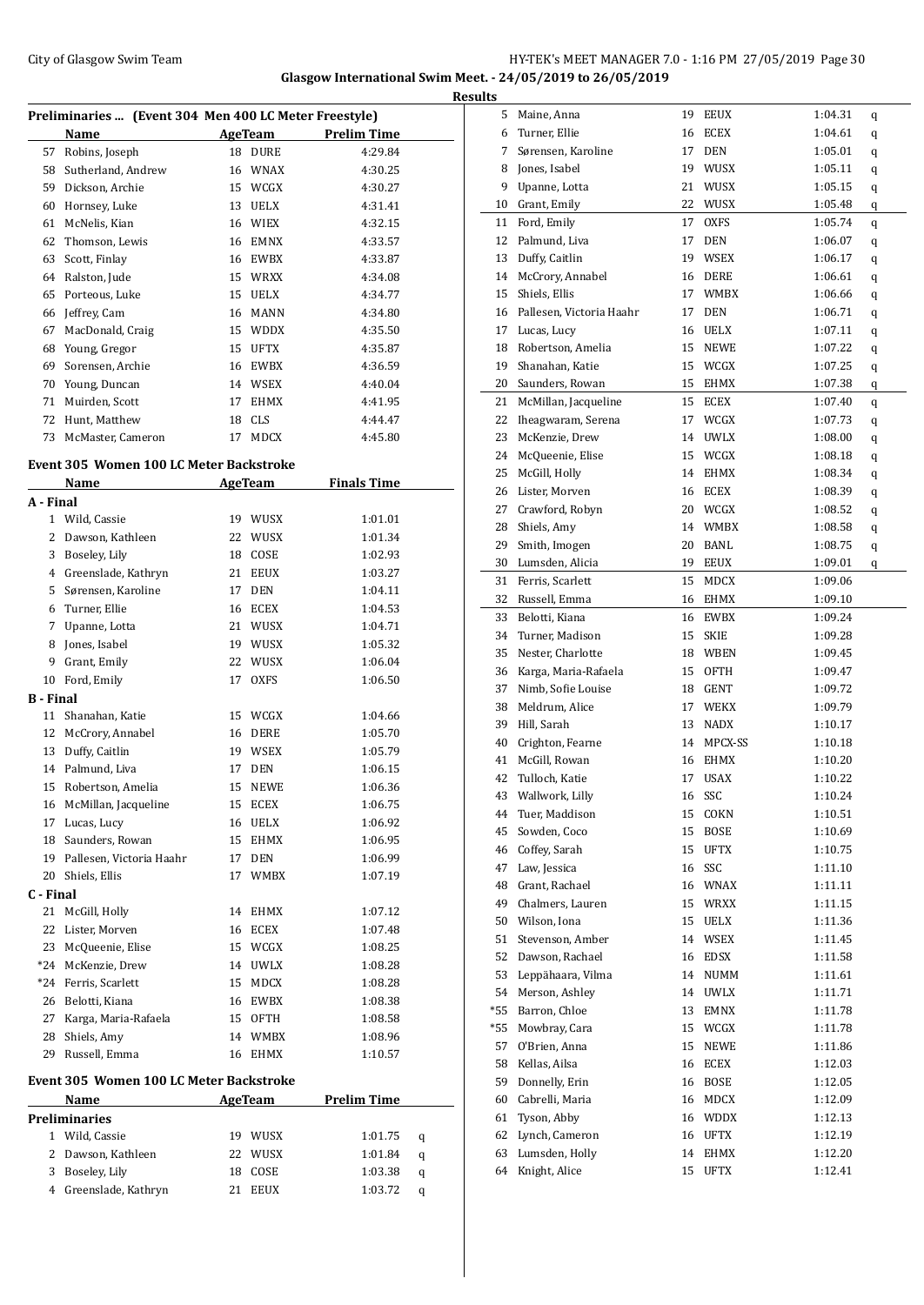#### City of Glasgow Swim Team **HY-TEK's MEET MANAGER 7.0 - 1:16 PM 27/05/2019** Page 31 **Glasgow International Swim Meet. - 24/05/2019 to 26/05/2019**

**Results**

 $\overline{a}$ 

**Preliminaries ... (Event 305 Women 100 LC Meter Backstroke) Name AgeTeam Prelim Time** \*65 Robertson, Ellie 16 EMNX 1:12.47 \*65 Murray, Alexandra 16 EWBX 1:12.47 McMillan, Elle 17 MASX 1:12.64 Myatt, Kara 17 WDSX 1:12.91 Katory, Olivia 15 NEWE 1:12.98 Wilkes, Bailey 18 WCGX 1:13.02 Smith, Rosie 15 MOPE 1:13.27 Lee, Esme 13 EFSX 1:13.33 73 Greenshields, Alisha 15 WCGX 1:13.50 Wood, Isabelle 14 WSWX 1:13.88 Reeves, Martha 14 MDCX 1:13.91 Shulman, Rebecca 16 EWBX 1:14.13 Wood, Ella 16 EHMX 1:14.26 Miller, Hollie 19 WHBX 1:14.51 Cruickshank, Erin 15 UFTX 1:14.72 Armstrong, Abbie 14 MDCX 1:14.81 81 Porteous, Meagan 14 UELX 1:15.12 82 Bradley, Louise 16 WRNX 1:16.80 Ferguson, Sophie 14 EHMX 1:17.30 Johnston, Beth 18 UBEX 1:19.17 **Event 306 Men 100 LC Meter Backstroke Name AgeTeam Finals Time A - Final** McNally, Craig 27 WUSX 55.11 2 Makrygiannis, Evangelos 19 GRE-ZZ 55.49 Spanoudakis, Georgios 18 PANA 55.64 Gardner, Perry 22 WUSX 56.42 Milne, Stephen 25 MPCX-SS 57.66 Brown, Charlie 18 COSE 57.77 Bolanos, Panagiotis 19 GRE-ZZ 57.82 8 Pedersen, Nicklas Östman 17 DEN 58.40 Lawrie, Callum 21 WUSX 58.99 10 Brenner, Luccas Dam 18 DEN 59.19 **B - Final** Gibson, Scott 19 EEUX 56.76 Ghaziri, Ramy 16 JAZ 58.91 13 Greening, Roan 17 COKN 59.14 Ford, Mark 16 WCGX 59.21 Strøbek, Lucas Bruun 18 DEN 59.60 16 Massey, Conor 17 WCGX 59.67 17 Robertson, Ryan 17 WCGX 59.96 Pease, Sam 20 WUSX 1:00.24 Beckford, Aaron 17 DERE 1:00.51 Martin, Joseph 19 NEWE 1:01.22 **C - Final** 21 Harris, Alexander 17 WSWX 1:00.02 Visda, Reuben 16 COSE 1:00.40 23 Muncey, Jack 16 MPCX-SS 1:00.50 Cairns, Matthew 14 DURE 1:00.88 Wilson, Fraser 17 EWBX 1:01.35

 Jones, Ethan 17 WINN 1:02.01 Brown, Aidan 17 BOSE 1:02.57 Lumsden, Kerr 16 MMHX 1:02.61 Rose, Iain 17 EWBX 1:03.26 Kirkham, Jake 15 UFTX 1:03.34

| Event 306  Men 100 LC Meter Backstroke |                          |    |             |             |   |  |  |
|----------------------------------------|--------------------------|----|-------------|-------------|---|--|--|
|                                        | Name                     |    | AgeTeam     | Prelim Time |   |  |  |
|                                        | <b>Preliminaries</b>     |    |             |             |   |  |  |
| 1                                      | Pyle, Nicholas           | 19 | NEWE        | 55.44       | q |  |  |
| 2                                      | Makrygiannis, Evangelos  | 19 | GRE-ZZ      | 56.05       | q |  |  |
| 3                                      | McNally, Craig           |    | 27 WUSX     | 57.04       | q |  |  |
| 4                                      | McLay, Scott             |    | 20 WUSX     | 57.30       | q |  |  |
| 5                                      | Spanoudakis, Georgios    |    | 18 PANA     | 57.41       | q |  |  |
| 6                                      | Milne, Stephen           |    | 25 MPCX-SS  | 57.80       | q |  |  |
| 7                                      | Bolanos, Panagiotis      | 19 | GRE-ZZ      | 57.90       | q |  |  |
| 8                                      | Lawrie, Callum           | 21 | WUSX        | 57.91       | q |  |  |
| 9                                      | Pedersen, Nicklas Östman | 17 | <b>DEN</b>  | 57.95       | q |  |  |
| 10                                     | Gardner, Perry           |    | 22 WUSX     | 58.30       | q |  |  |
| 11                                     | Brown, Charlie           | 18 | COSE        | 58.44       | q |  |  |
| 12                                     | Brenner, Luccas Dam      |    | 18 DEN      | 58.81       | q |  |  |
| 13                                     | Ghaziri, Ramy            |    | 16 JAZ      | 59.14       | q |  |  |
| 14                                     | Ford, Mark               |    | 16 WCGX     | 59.20       |   |  |  |
| 15                                     | Cumberlidge, David       |    | 23 EEUX     | 59.29       | q |  |  |
|                                        | Strøbek, Lucas Bruun     |    | 18 DEN      |             | q |  |  |
| 16<br>17                               |                          |    | 19 WCGX     | 59.30       | q |  |  |
|                                        | Watt, Joe                |    |             | 59.36       | q |  |  |
| 18                                     | Gibson, Scott            |    | 19 EEUX     | 59.85       | q |  |  |
| 19                                     | Robertson, Ryan          | 17 | WCGX        | 1:00.04     | q |  |  |
| 20                                     | Greening, Roan           | 17 | COKN        | 1:00.06     | q |  |  |
| 21                                     | Massey, Conor            | 17 | WCGX        | 1:00.30     | q |  |  |
| 22                                     | Pease, Sam               | 20 | WUSX        | 1:00.70     | q |  |  |
| 23                                     | Beckford, Aaron          | 17 | DERE        | 1:00.81     | q |  |  |
| 24                                     | Martin, Joseph           | 19 | <b>NEWE</b> | 1:01.07     | q |  |  |
| 25                                     | Muncey, Jack             | 16 | MPCX-SS     | 1:01.47     | q |  |  |
| $*26$                                  | Harris, Alexander        | 17 | WSWX        | 1:01.84     | q |  |  |
| *26                                    | Houston, John            |    | 18 WSEX     | 1:01.84     | q |  |  |
| 28                                     | Napolitano, Giano        |    | 19 WUSX     | 1:01.86     | q |  |  |
| 29                                     | Cairns, Matthew          |    | 14 DURE     | 1:01.88     | q |  |  |
| 30                                     | Wilson, Fraser           | 17 | EWBX        | 1:02.00     | q |  |  |
| 31                                     | Visda, Reuben            | 16 | COSE        | 1:02.21     |   |  |  |
| 32                                     | Logue, Zak               | 21 | SUNE        | 1:02.26     |   |  |  |
| 33                                     | Jones, Ethan             |    | 17 WINN     | 1:02.40     |   |  |  |
| 34                                     | Rose, Iain               | 17 | <b>EWBX</b> | 1:02.45     |   |  |  |
| 35                                     | Lumsden, Kerr            | 16 | <b>MMHX</b> | 1:02.73     |   |  |  |
|                                        | 36 Barrett, Carl         |    | 18 NUAX     | 1:02.80     |   |  |  |
| 37                                     | Kirkham, Jake            | 15 | <b>UFTX</b> | 1:02.93     |   |  |  |
| 38                                     | Eason, Logan             | 18 | WSWX        | 1:02.98     |   |  |  |
| 39                                     | Brown, Aidan             | 17 | <b>BOSE</b> | 1:02.99     |   |  |  |
| $*40$                                  | Smith, Charlie           | 21 | UELX        | 1:03.15     |   |  |  |
| *40                                    | Hall, Ollie              | 16 | MIDE        | 1:03.15     |   |  |  |
| 42                                     | Minto, Archie            | 16 | <b>SKIE</b> | 1:03.18     |   |  |  |
| 43                                     | Hill, Thomas             | 17 | SSC         | 1:03.23     |   |  |  |
| 44                                     | Glass, Sam               | 15 | EWBX        | 1:03.53     |   |  |  |
| 45                                     | Ward, Tom                | 17 | BOSE        | 1:03.60     |   |  |  |
| 46                                     | Wiffen, Nathan           | 18 | LISB        | 1:03.63     |   |  |  |
| 47                                     | McKenna, Kyle            | 17 | WBEN        | 1:03.83     |   |  |  |
|                                        |                          |    |             |             |   |  |  |
| 48                                     | McBurnie, Owen           | 16 | WDSX        | 1:03.90     |   |  |  |
| 49                                     | Ferguson, Jamie          | 16 | EMNX        | 1:03.96     |   |  |  |
| 50                                     | Butterworth, Richard     | 15 | MOPE        | 1:03.99     |   |  |  |
| 51                                     | Hall, Declan             | 20 | WBEN        | 1:04.16     |   |  |  |
| 52                                     | Strickland, Adam         | 15 | DERE        | 1:04.38     |   |  |  |
| 53                                     | Aspinall, Joshua         | 16 | EWBX        | 1:04.57     |   |  |  |
| 54                                     | Onal, Yasin              | 17 | UWLX        | 1:04.74     |   |  |  |
| 55                                     | Ferguson, Ben            | 20 | USAX        | 1:04.79     |   |  |  |
| 56                                     | Johnson, Brendan         | 21 | NUAX        | 1:04.98     |   |  |  |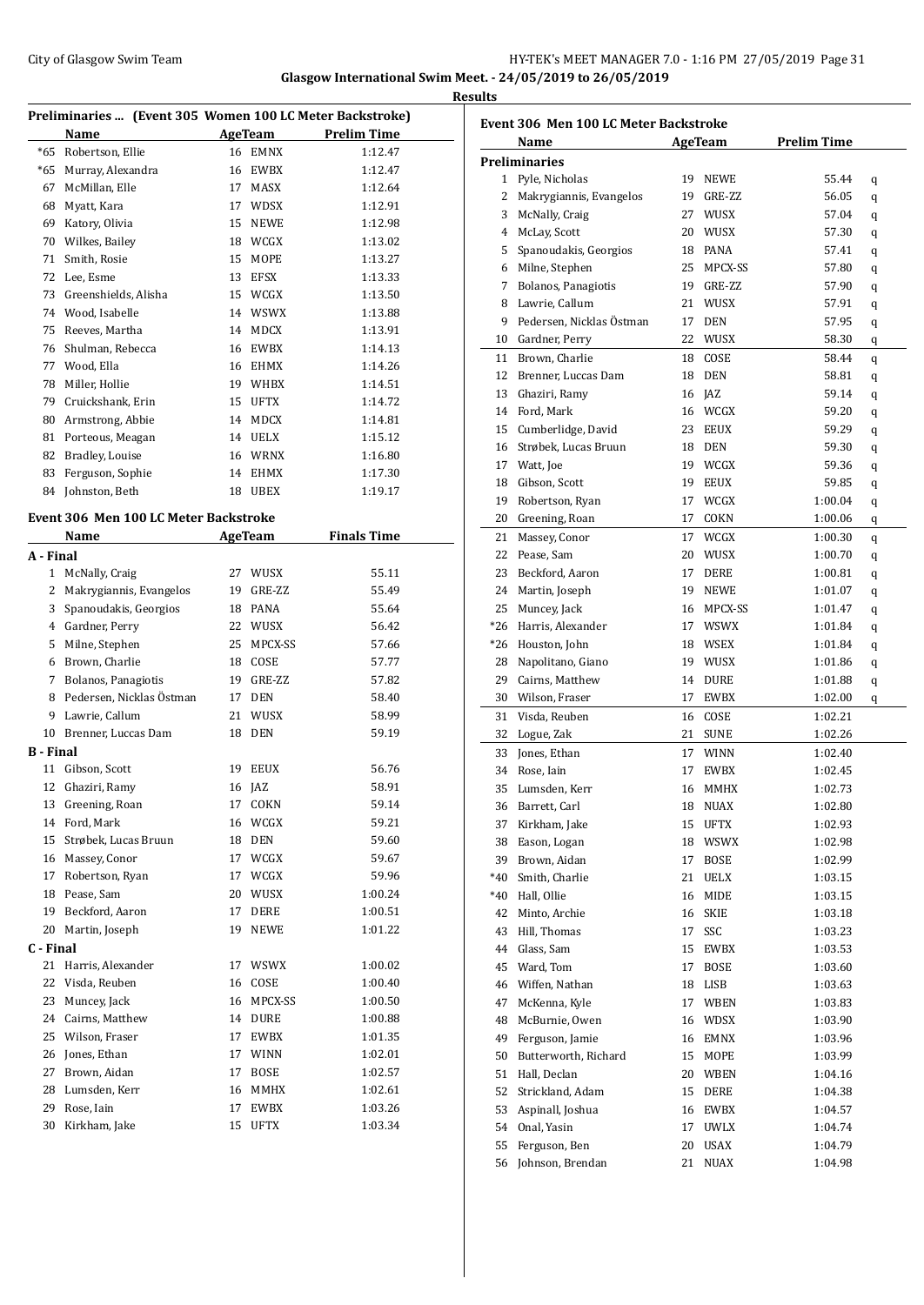### City of Glasgow Swim Team Team Team Fermic Manager 2.0 - 1:16 PM 27/05/2019 Page 32 **Glasgow International Swim Meet. - 24/05/2019 to 26/05/2019**

**Results**

| Preliminaries  (Event 306 Men 100 LC Meter Backstroke) |                                           |    |                |                    |  |
|--------------------------------------------------------|-------------------------------------------|----|----------------|--------------------|--|
|                                                        | Name                                      |    | <b>AgeTeam</b> | <b>Prelim Time</b> |  |
| 57                                                     | Harkin, Liam                              | 17 | <b>UFTX</b>    | 1:05.13            |  |
| 58                                                     | McDonald, Euan                            | 17 | <b>WCDX</b>    | 1:05.27            |  |
| 59                                                     | MacDonald, Craig                          | 15 | <b>WDDX</b>    | 1:05.41            |  |
| 60                                                     | Scott, Finlay                             | 16 | <b>EWBX</b>    | 1:05.42            |  |
| 61                                                     | Craigmile, Sean                           | 16 | <b>UELX</b>    | 1:05.43            |  |
| 62                                                     | Jenkinson, Ben                            | 16 | COKN           | 1:05.45            |  |
| 63                                                     | Millar, Elliot                            | 16 | <b>UFTX</b>    | 1:05.63            |  |
| 64                                                     | Campbell, Alex                            | 16 | MANN           | 1:05.88            |  |
| 65                                                     | Beardwell, Nathan                         |    | 18 BANL        | 1:05.91            |  |
| 66                                                     | Dunn, Calum                               | 15 | WSEX           | 1:06.05            |  |
| 67                                                     | Harrold, Angus                            | 17 | USAX           | 1:06.25            |  |
| 68                                                     | Batey, Ewan                               | 14 | EWBX           | 1:06.37            |  |
| 69                                                     | Eaborn, Jonathan                          | 15 | NEWE           | 1:06.41            |  |
| 70                                                     | Brown, Jack                               | 14 | EHMX           | 1:06.43            |  |
| 71                                                     | Young, Rory                               | 17 | <b>EHMX</b>    | 1:06.50            |  |
| 72                                                     | Hale, Felix                               | 16 | <b>EIHX</b>    | 1:06.55            |  |
| 73                                                     | Wicks, Andrew                             | 20 | <b>EEUX</b>    | 1:06.57            |  |
| 74                                                     | Kingdom, Struan                           | 17 | <b>WRXX</b>    | 1:06.71            |  |
| 75                                                     | Palmer, Cameron                           | 15 | <b>WBLX</b>    | 1:06.73            |  |
| 76                                                     | Kernohan, David                           |    | 14 EWBX        | 1:06.74            |  |
| 77                                                     | Johnston, Angus                           |    | 14 WDDX        | 1:06.92            |  |
| 78                                                     | Hughes, Charlie                           | 24 | MARN           | 1:06.97            |  |
| *79                                                    | Hartworth, Finlay                         | 15 | MOPE           | 1:07.10            |  |
| *79                                                    | Brown, Ethan                              | 16 | MASX           | 1:07.10            |  |
| 81                                                     | Burgess, Robert                           | 14 | <b>UWLX</b>    | 1:07.18            |  |
| 82                                                     | Beveridge, Alex                           | 18 | NUAX           | 1:07.21            |  |
| 83                                                     | Procter, Bryce                            | 16 | <b>WDSX</b>    | 1:07.46            |  |
| 84                                                     | Gumbrell, Euan                            |    | 18 WCGX        | 1:07.59            |  |
| 85                                                     | Carroll, Owen                             | 14 | MPCX-SS        | 1:07.68            |  |
| 86                                                     | Claxton, Jamie                            | 17 | EHMX           | 1:07.76            |  |
| 87                                                     | Walters, Tielo                            | 17 | MDCX           | 1:08.01            |  |
| 88                                                     | Wright, Robert                            | 17 | EWBX           | 1:08.27            |  |
| 89                                                     | Smyth, Scott                              | 15 | ECEX           | 1:08.56            |  |
| 90                                                     | Porteous, Luke                            | 15 | UELX           | 1:09.13            |  |
| 91                                                     | Pritchard, Murray                         | 15 | MPCX-SS        | 1:09.36            |  |
| 92                                                     | Cashmore, Dylan                           | 14 | WSEX           | 1:09.49            |  |
| 93                                                     | Carlos, Kai                               | 14 | BANL           | 1:09.83            |  |
| *94                                                    | Berry, Aedan                              | 22 | WGUX           | 1:10.03            |  |
| $*94$                                                  | Cumming, Jason                            | 17 | WBLX           | 1:10.03            |  |
| 96                                                     | Milne, Jack                               | 18 | MDCX           | 1:10.40            |  |
| 97                                                     | Wales, Jack                               | 17 | WCGX           | 1:11.35            |  |
| 98                                                     | Moore, Sam                                | 15 | WSEX           | 1:11.84            |  |
| 99                                                     | Rose, Calum                               | 15 | EWBX           | 1:12.20            |  |
|                                                        | Event 307 Women 200 LC Meter Breaststroke |    |                |                    |  |

|                  | Name                     |    | AgeTeam     | <b>Finals Time</b> |
|------------------|--------------------------|----|-------------|--------------------|
| A - Final        |                          |    |             |                    |
| 1                | Miley, Hannah            | 30 | <b>NUAX</b> | 2:31.20            |
| 2                | Blomsterberg, Thea       | 17 | <b>DEN</b>  | 2:31.37            |
| 3                | Adams, Orla              | 24 | <b>NUAX</b> | 2:32.09            |
| 4                | Hanlon, Kara             | 22 | <b>EEUX</b> | 2:32.17            |
| 5.               | Pavlopoulou, Nikoletta   | 18 | GRE-ZZ      | 2:32.43            |
| 6                | Rybak-Andersen, Clara    | 16 | <b>DEN</b>  | 2:32.64            |
| 7                | Brown, Yvonne            | 17 | <b>WEKX</b> | 2:35.94            |
| 8                | Guye-johnson, Annabel    | 19 | <b>EEUX</b> | 2:36.22            |
| 9                | Nielsen, Astrid          | 17 | <b>DEN</b>  | 2:40.57            |
| 10               | Pinfold, Illizane        | 15 | <b>OXFS</b> | 2:41.33            |
| <b>B</b> - Final |                          |    |             |                    |
| 11               | Andersen, Amalie Staghøj | 15 | <b>DEN</b>  | 2:37.83            |
| 12               | MacKenzie, Katie         | 19 | WCGX        | 2:41.09            |
|                  |                          |    |             |                    |

| 13        | Dawson, Victoria                                 | 17 | SSC            | 2:41.32            |   |
|-----------|--------------------------------------------------|----|----------------|--------------------|---|
| 14        | McDonagh, Faye                                   | 15 | <b>BOSE</b>    | 2:43.07            |   |
|           | 15 Marley, Aoife                                 |    | 17 WITT        | 2:44.57            |   |
|           | 16 Hutchison, Anne                               |    | 20 EEUX        | 2:45.78            |   |
|           | 17 Williams, Seren                               |    | 15 BOSE        | 2:46.77            |   |
|           | 18 Hornby, Rachel                                |    | 15 WBEN        | 2:47.65            |   |
|           | 19 Winstanley, Abbie                             | 17 | COKN           | 2:48.53            |   |
| 20        | Scully, Emma                                     | 18 | WCGX           | 2:48.66            |   |
| C - Final |                                                  |    |                |                    |   |
| 21        | Green, Jennifer                                  | 16 | WBEN           | 2:41.62            |   |
| 22        | Morgan, Jessica                                  |    | 16 SSC         | 2:46.68            |   |
| 23        |                                                  |    | 15 MIDE        | 2:47.78            |   |
|           | Keetley, Rebecca                                 |    |                |                    |   |
| 24        | Taylor, Erin                                     |    | 14 EFSX        | 2:47.79            |   |
| 25        | Crighton, Fearne                                 |    | 14 MPCX-SS     | 2:48.11            |   |
|           | 26 Graham, Shona                                 |    | 16 MDCX        | 2:48.48            |   |
|           | 27 Fenton, Amelie                                | 15 | COSE           | 2:50.28            |   |
|           | 28 McIlroy, Alyssa                               |    | 15 SSC         | 2:50.40            |   |
| 29        | Stobbs, Katie                                    |    | 14 TYME        | 2:50.94            |   |
| 30        | Fear, Izzy                                       | 15 | DURE           | 2:53.79            |   |
|           | <b>Event 307 Women 200 LC Meter Breaststroke</b> |    |                |                    |   |
|           |                                                  |    |                |                    |   |
|           | Name                                             |    | <b>AgeTeam</b> | <b>Prelim Time</b> |   |
|           | <b>Preliminaries</b>                             |    |                |                    |   |
|           | 1 Blomsterberg, Thea                             | 17 | DEN            | 2:32.68            | q |
|           | 2 Hanlon, Kara                                   |    | 22 EEUX        | 2:34.28            | q |
|           | 3 Miley, Hannah                                  | 30 | NUAX           | 2:34.40            | q |
|           | 4 Adams, Orla                                    |    | 24 NUAX        | 2:35.65            | q |
|           | 5 Brown, Yvonne                                  |    | 17 WEKX        | 2:36.51            | q |
|           | 6 Pavlopoulou, Nikoletta                         |    | 18 GRE-ZZ      | 2:37.30            | q |
| 7         | Rybak-Andersen, Clara                            |    | 16 DEN         | 2:37.53            | q |
| 8         | Guye-johnson, Annabel                            |    | 19 EEUX        | 2:39.03            | q |
| 9         | Nielsen, Astrid                                  |    | 17 DEN         | 2:40.22            | q |
| 10        | Pinfold, Illizane                                | 15 | OXFS           | 2:41.05            | q |
| 11        | MacKenzie, Katie                                 |    | 19 WCGX        | 2:41.13            | q |
| 12        | Andersen, Amalie Staghøj                         | 15 | DEN            | 2:41.90            | q |
| 13        | McDonagh, Faye                                   | 15 | BOSE           | 2:44.28            | q |
|           | 14 Dawson, Victoria                              | 17 | SSC            | 2:45.15            | q |
| 15        | Marley, Aoife                                    | 17 | WITT           | 2:45.26            | q |
| 16        | Hornby, Rachel                                   | 15 | WBEN           | 2:46.82            | q |
| 17        | Hutchison, Anne                                  | 20 | <b>EEUX</b>    | 2:46.91            |   |
| 18        | Nester, Charlotte                                | 18 | WBEN           | 2:47.41            | q |
| 19        | Williams, Seren                                  | 15 | <b>BOSE</b>    | 2:47.45            | q |
| 20        | Scully, Emma                                     |    | ${\sf WCGX}$   |                    | q |
|           |                                                  | 18 |                | 2:47.98            | q |
| 21        | Winstanley, Abbie                                | 17 | COKN           | 2:48.08            | q |
| 22        | Keetley, Rebecca                                 | 15 | MIDE           | 2:48.19            | q |
| 23        | Taylor, Erin                                     | 14 | <b>EFSX</b>    | 2:48.39            | q |
| 24        | Fenton, Amelie                                   | 15 | COSE           | 2:48.40            | q |
| 25        | Green, Jennifer                                  | 16 | WBEN           | 2:48.75            | q |
| 26        | Crighton, Fearne                                 | 14 | MPCX-SS        | 2:48.92            | q |
| 27        | Morgan, Jessica                                  | 16 | SSC            | 2:49.28            | q |
| 28        | Daynes, Katherine                                | 17 | HAST           | 2:49.33            | q |
| 29        | Lemasurier, Bridget                              | 17 | UELX           | 2:49.77            | q |
| 30        | Graham, Shona                                    | 16 | MDCX           | 2:50.02            | q |
| 31        | McIlroy, Alyssa                                  | 15 | SSC            | 2:50.51            |   |
| 32        | Russell, Christen                                | 17 | UELX           | 2:51.34            |   |
| 33        | Stobbs, Katie                                    | 14 | TYME           | 2:51.35            |   |
| 34        | MacDonald, Zoe                                   | 19 | WUSX           | 2:51.39            |   |
| 35        | Fear, Izzy                                       | 15 | DURE           | 2:51.54            |   |
| 36        | MacPhee, Ellyn                                   | 12 | WCGX           | 2:51.85            |   |
| 37        | Reynolds, Nicole                                 | 17 | <b>EFSX</b>    | 2:51.97            |   |
|           |                                                  |    |                |                    |   |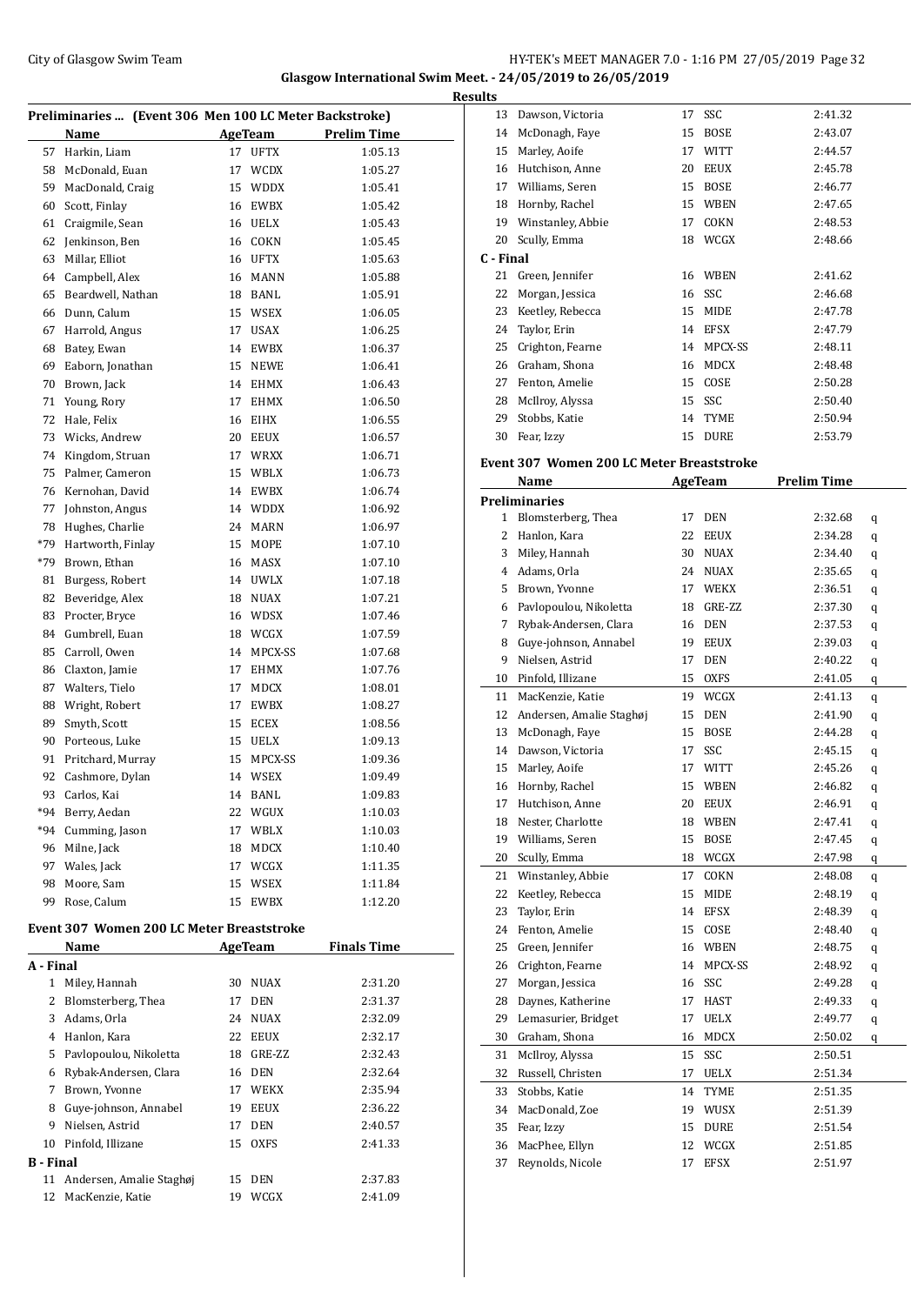#### City of Glasgow Swim Team **HY-TEK's MEET MANAGER 7.0 - 1:16 PM 27/05/2019** Page 33 **Glasgow International Swim Meet. - 24/05/2019 to 26/05/2019**

**Results**

**Preliminaries ... (Event 307 Women 200 LC Meter Breaststroke) Name AgeTeam Prelim Time**  Ruddy, Megan 16 WEKX 2:52.27 Atchison, Niamh 15 MOPE 2:53.36 Mooney, Molly 16 DARE 2:53.40 Galloway, Jenny 16 EWBX 2:53.64 Huggon, Sophie 16 COKN 2:54.88 Cannon, Molly 15 WIEX 2:55.11 Collins, Megan 13 EWBX 2:56.26 Nimmo, Carly 17 WBLX 2:56.79 Collins, Imogen 15 WBLX 2:56.92 Lacy, Lauren 15 BOSE 2:57.24 48 McNaughton, Sarah 13 EWBX 2:57.31 Hoole, Sophie 15 EWBX 2:57.40 Barker, Imarni 16 COKN 2:57.51 Walker, Isla 15 WDDX 2:57.53 Portier, Sophie 14 EWBX 2:58.04 Stirling, Carys 14 UFTX 2:58.13 McGregor, Thanrada 14 ECEX 2:58.18 \*55 Mcpartland, Emma 16 MPCX-SS 2:58.25 \*55 Forsyth, Ellie 16 WHBX 2:58.25 Rae, Emilia 13 WRXX 2:58.26 \*58 Bell, Aimee 14 EMNX 2:58.45 \*58 Greenshields, Alisha 15 WCGX 2:58.45 Davidson, Kiera 14 WMBX 2:58.70 Ali, Yasmin 15 EWBX 2:58.96 Knight, Alice 15 UFTX 2:59.07 Thomson, Hannah 17 WDDX 2:59.22 Beswick, Rachel 17 WDSX 3:00.44 Brennan, Katie 14 WBLX 3:00.58 Kirkham, Ava 13 UFTX 3:00.64 Stericker, Keira 15 WSEX 3:00.89 Cowan, Zara 15 UFTX 3:01.06 Braidwood, Brooke 14 UFTX 3:01.07 Watt, Erica 13 ECEX 3:01.25 Stewart, Eilidh 13 EWBX 3:01.48 Gray, Kate 16 EIHX 3:01.87 Simpson, Emma 17 DURE 3:01.92 Innes, Summer 15 UWLX 3:02.19 Phillips, Natasha 14 MASX 3:02.26 Frizzel, Laura 15 UBEX 3:02.94 Anderson, Devan 18 NUAX 3:03.14 Reeves, Martha 14 MDCX 3:03.32 Taylor, Lauren 14 WCGX 3:03.42 80 Hart, Kiera 13 WSAX 3:03.44 Stoves, Lucy 13 MDCX 3:03.58 82 Moore, Aoife 17 ECAV-US 3:05.10 Muirhead, Remi 14 WCGX 3:05.11 84 Murray, Jessica 15 EWBX 3:05.26 85 Joyce, Ciara 17 DURE 3:05.51 Faulds, Ayumi 14 WCGX 3:05.94 Lee, Esme 13 EFSX 3:07.04 McDaid, Adele 16 EHMX 3:08.04 McLenachan, Abbie 15 UFTX 3:08.05 Armstrong, Eilidh 13 UELX 3:08.38 91 Douglas, Eilidh 16 WMBX 3:10.53 Clarke, Olivia 15 MDCX 3:12.32 Heaney, Caitlin 15 UELX 3:12.82 Courtney, Grace 13 UELX 3:14.99 Weavers, Hebe 14 ECEX 3:16.41

| <b>Finals Time</b><br><b>AgeTeam</b><br>Name<br>A - Final<br>25 WUSX<br>1 Murdoch, Ross<br>2:10.74<br>2<br>Benson, Craig<br>25<br>WUSX<br>2:15.95<br>3 Corby, Eoin<br>NCL-MN<br>17<br>2:16.14<br>*4 Murphy, David<br>21 OXFS<br>2:17.54<br>*4 Quinn, Nicholas<br>26 EEUX<br>2:17.54<br>6 Bryan, Connor<br>19 OXFS<br>2:17.87<br>7 Cooke, Uiseann<br>18 NCL-MN<br>2:18.94<br>8 Clough, George<br>20 WUSX<br>2:21.31<br>9 Hagan, Max<br>18 WCGX<br>2:22.22<br>10 O'Halleron, Joel<br>23<br>DERE<br>2:24.30<br><b>B</b> - Final<br>MacIntosh, Andrew<br>11<br>18 EEUX<br>2:21.08<br>12 Young, Ross<br>20 EEUX<br>2:23.06<br>13 Muir, Cameron<br>20 WCGX<br>2:23.58<br>2:25.25<br>14 McDade, Kenji<br>17 OXFS<br>15 Wilkinson, Freddie<br>18 OXFS<br>2:28.46<br>16 Underwood, Max<br>18 OXFS<br>2:29.03<br>17 Ivison, Jack<br>18 COKN<br>2:29.32<br>18 Chung Yee, Jonathan<br>21 SGHT<br>2:29.52<br>19 Rudd, George<br>17<br><b>OXFS</b><br>2:30.77<br>C - Final<br>21 Dickson, Rory<br>17 WNAX<br>2:25.98<br>22 Allison, Angus<br>16 EWBX<br>2:29.22<br>23 Garrity, Matthew<br>15 WIEX<br>2:29.70<br>24 Lønborg, Carl Emil<br>17 GENT<br>2:30.06<br>25 Murphy, Liam<br>15 UFTX<br>2:32.35<br>26 Campbell, Leon<br>15 WSWX<br>2:32.99<br>27 Quiddington, Harvey<br>15 BANL<br>2:33.81<br>28 Zhao, Ryan<br>15 NEWE<br>2:33.96<br>29 Peterson, Alasdair<br>16 EWBX<br>2:34.30<br>30 Cooke, Fraser<br>15<br>SSC<br>2:36.03<br><b>B</b> - Final<br>--- Kean, John<br>17 UWLX<br>DQ<br>Event 308 Men 200 LC Meter Breaststroke<br><b>Prelim Time</b><br>Name<br><b>AgeTeam</b><br><b>Preliminaries</b><br>Murdoch, Ross<br>25<br>1<br>WUSX<br>2:15.96<br>q<br>2<br>Corby, Eoin<br>17<br>NCL-MN<br>2:19.44<br>q<br>3<br>Bryan, Connor<br><b>OXFS</b><br>19<br>2:19.68<br>q<br>Benson, Craig<br>4<br>25<br>WUSX<br>2:20.77<br>q<br>Clough, George<br>5<br>20<br>WUSX<br>2:20.98<br>q<br>Cooke, Uiseann<br>NCL-MN<br>6<br>18<br>2:21.18<br>q<br>Murphy, David<br>21<br>7<br><b>OXFS</b><br>2:21.65<br>q<br>8<br>Quinn, Nicholas<br>26<br>2:23.19<br>EEUX<br>q<br>9<br>O'Halleron, Joel<br>23<br>DERE<br>2:23.95<br>q<br>Hagan, Max<br>18<br>10<br>WCGX<br>2:24.01<br>q<br>MacIntosh, Andrew<br>11<br>18<br>EEUX<br>2:24.32<br>q<br>12<br>Young, Ross<br>20<br>EEUX<br>2:25.10<br>q<br>13<br>Muir, Cameron<br>20<br>WCGX<br>2:25.33<br>q<br>Nagy, Richard<br>COSE<br>2:25.59<br>14<br>26<br>q<br>15<br>McDade, Kenji<br>17<br><b>OXFS</b><br>2:26.54<br>q<br>Boyek, Kyle<br>16<br>27<br>WUSX<br>2:27.89<br>q<br>17<br>Chung Yee, Jonathan<br>21<br>SGHT<br>2:28.00<br>q<br>18<br>Wilkinson, Freddie<br>18<br><b>OXFS</b><br>2:28.35<br>q<br>19<br>Cannon, Thomas<br>WIEX<br>18<br>2:28.95<br>q<br>Rudd, George<br>20<br>17<br><b>OXFS</b><br>2:29.65<br>q | <b>Event 308 Men 200 LC Meter Breaststroke</b> |  |  |
|----------------------------------------------------------------------------------------------------------------------------------------------------------------------------------------------------------------------------------------------------------------------------------------------------------------------------------------------------------------------------------------------------------------------------------------------------------------------------------------------------------------------------------------------------------------------------------------------------------------------------------------------------------------------------------------------------------------------------------------------------------------------------------------------------------------------------------------------------------------------------------------------------------------------------------------------------------------------------------------------------------------------------------------------------------------------------------------------------------------------------------------------------------------------------------------------------------------------------------------------------------------------------------------------------------------------------------------------------------------------------------------------------------------------------------------------------------------------------------------------------------------------------------------------------------------------------------------------------------------------------------------------------------------------------------------------------------------------------------------------------------------------------------------------------------------------------------------------------------------------------------------------------------------------------------------------------------------------------------------------------------------------------------------------------------------------------------------------------------------------------------------------------------------------------------------------------------------------------------------------------------------------------------------------------------------------------------------------------------------------------------------------------------------------------------------------------------------------------------------------------------------------------------------------------------------------------------------------------------------------------------------------------------------------------------------------------------------------------------------------|------------------------------------------------|--|--|
|                                                                                                                                                                                                                                                                                                                                                                                                                                                                                                                                                                                                                                                                                                                                                                                                                                                                                                                                                                                                                                                                                                                                                                                                                                                                                                                                                                                                                                                                                                                                                                                                                                                                                                                                                                                                                                                                                                                                                                                                                                                                                                                                                                                                                                                                                                                                                                                                                                                                                                                                                                                                                                                                                                                                              |                                                |  |  |
|                                                                                                                                                                                                                                                                                                                                                                                                                                                                                                                                                                                                                                                                                                                                                                                                                                                                                                                                                                                                                                                                                                                                                                                                                                                                                                                                                                                                                                                                                                                                                                                                                                                                                                                                                                                                                                                                                                                                                                                                                                                                                                                                                                                                                                                                                                                                                                                                                                                                                                                                                                                                                                                                                                                                              |                                                |  |  |
|                                                                                                                                                                                                                                                                                                                                                                                                                                                                                                                                                                                                                                                                                                                                                                                                                                                                                                                                                                                                                                                                                                                                                                                                                                                                                                                                                                                                                                                                                                                                                                                                                                                                                                                                                                                                                                                                                                                                                                                                                                                                                                                                                                                                                                                                                                                                                                                                                                                                                                                                                                                                                                                                                                                                              |                                                |  |  |
|                                                                                                                                                                                                                                                                                                                                                                                                                                                                                                                                                                                                                                                                                                                                                                                                                                                                                                                                                                                                                                                                                                                                                                                                                                                                                                                                                                                                                                                                                                                                                                                                                                                                                                                                                                                                                                                                                                                                                                                                                                                                                                                                                                                                                                                                                                                                                                                                                                                                                                                                                                                                                                                                                                                                              |                                                |  |  |
|                                                                                                                                                                                                                                                                                                                                                                                                                                                                                                                                                                                                                                                                                                                                                                                                                                                                                                                                                                                                                                                                                                                                                                                                                                                                                                                                                                                                                                                                                                                                                                                                                                                                                                                                                                                                                                                                                                                                                                                                                                                                                                                                                                                                                                                                                                                                                                                                                                                                                                                                                                                                                                                                                                                                              |                                                |  |  |
|                                                                                                                                                                                                                                                                                                                                                                                                                                                                                                                                                                                                                                                                                                                                                                                                                                                                                                                                                                                                                                                                                                                                                                                                                                                                                                                                                                                                                                                                                                                                                                                                                                                                                                                                                                                                                                                                                                                                                                                                                                                                                                                                                                                                                                                                                                                                                                                                                                                                                                                                                                                                                                                                                                                                              |                                                |  |  |
|                                                                                                                                                                                                                                                                                                                                                                                                                                                                                                                                                                                                                                                                                                                                                                                                                                                                                                                                                                                                                                                                                                                                                                                                                                                                                                                                                                                                                                                                                                                                                                                                                                                                                                                                                                                                                                                                                                                                                                                                                                                                                                                                                                                                                                                                                                                                                                                                                                                                                                                                                                                                                                                                                                                                              |                                                |  |  |
|                                                                                                                                                                                                                                                                                                                                                                                                                                                                                                                                                                                                                                                                                                                                                                                                                                                                                                                                                                                                                                                                                                                                                                                                                                                                                                                                                                                                                                                                                                                                                                                                                                                                                                                                                                                                                                                                                                                                                                                                                                                                                                                                                                                                                                                                                                                                                                                                                                                                                                                                                                                                                                                                                                                                              |                                                |  |  |
|                                                                                                                                                                                                                                                                                                                                                                                                                                                                                                                                                                                                                                                                                                                                                                                                                                                                                                                                                                                                                                                                                                                                                                                                                                                                                                                                                                                                                                                                                                                                                                                                                                                                                                                                                                                                                                                                                                                                                                                                                                                                                                                                                                                                                                                                                                                                                                                                                                                                                                                                                                                                                                                                                                                                              |                                                |  |  |
|                                                                                                                                                                                                                                                                                                                                                                                                                                                                                                                                                                                                                                                                                                                                                                                                                                                                                                                                                                                                                                                                                                                                                                                                                                                                                                                                                                                                                                                                                                                                                                                                                                                                                                                                                                                                                                                                                                                                                                                                                                                                                                                                                                                                                                                                                                                                                                                                                                                                                                                                                                                                                                                                                                                                              |                                                |  |  |
|                                                                                                                                                                                                                                                                                                                                                                                                                                                                                                                                                                                                                                                                                                                                                                                                                                                                                                                                                                                                                                                                                                                                                                                                                                                                                                                                                                                                                                                                                                                                                                                                                                                                                                                                                                                                                                                                                                                                                                                                                                                                                                                                                                                                                                                                                                                                                                                                                                                                                                                                                                                                                                                                                                                                              |                                                |  |  |
|                                                                                                                                                                                                                                                                                                                                                                                                                                                                                                                                                                                                                                                                                                                                                                                                                                                                                                                                                                                                                                                                                                                                                                                                                                                                                                                                                                                                                                                                                                                                                                                                                                                                                                                                                                                                                                                                                                                                                                                                                                                                                                                                                                                                                                                                                                                                                                                                                                                                                                                                                                                                                                                                                                                                              |                                                |  |  |
|                                                                                                                                                                                                                                                                                                                                                                                                                                                                                                                                                                                                                                                                                                                                                                                                                                                                                                                                                                                                                                                                                                                                                                                                                                                                                                                                                                                                                                                                                                                                                                                                                                                                                                                                                                                                                                                                                                                                                                                                                                                                                                                                                                                                                                                                                                                                                                                                                                                                                                                                                                                                                                                                                                                                              |                                                |  |  |
|                                                                                                                                                                                                                                                                                                                                                                                                                                                                                                                                                                                                                                                                                                                                                                                                                                                                                                                                                                                                                                                                                                                                                                                                                                                                                                                                                                                                                                                                                                                                                                                                                                                                                                                                                                                                                                                                                                                                                                                                                                                                                                                                                                                                                                                                                                                                                                                                                                                                                                                                                                                                                                                                                                                                              |                                                |  |  |
|                                                                                                                                                                                                                                                                                                                                                                                                                                                                                                                                                                                                                                                                                                                                                                                                                                                                                                                                                                                                                                                                                                                                                                                                                                                                                                                                                                                                                                                                                                                                                                                                                                                                                                                                                                                                                                                                                                                                                                                                                                                                                                                                                                                                                                                                                                                                                                                                                                                                                                                                                                                                                                                                                                                                              |                                                |  |  |
|                                                                                                                                                                                                                                                                                                                                                                                                                                                                                                                                                                                                                                                                                                                                                                                                                                                                                                                                                                                                                                                                                                                                                                                                                                                                                                                                                                                                                                                                                                                                                                                                                                                                                                                                                                                                                                                                                                                                                                                                                                                                                                                                                                                                                                                                                                                                                                                                                                                                                                                                                                                                                                                                                                                                              |                                                |  |  |
|                                                                                                                                                                                                                                                                                                                                                                                                                                                                                                                                                                                                                                                                                                                                                                                                                                                                                                                                                                                                                                                                                                                                                                                                                                                                                                                                                                                                                                                                                                                                                                                                                                                                                                                                                                                                                                                                                                                                                                                                                                                                                                                                                                                                                                                                                                                                                                                                                                                                                                                                                                                                                                                                                                                                              |                                                |  |  |
|                                                                                                                                                                                                                                                                                                                                                                                                                                                                                                                                                                                                                                                                                                                                                                                                                                                                                                                                                                                                                                                                                                                                                                                                                                                                                                                                                                                                                                                                                                                                                                                                                                                                                                                                                                                                                                                                                                                                                                                                                                                                                                                                                                                                                                                                                                                                                                                                                                                                                                                                                                                                                                                                                                                                              |                                                |  |  |
|                                                                                                                                                                                                                                                                                                                                                                                                                                                                                                                                                                                                                                                                                                                                                                                                                                                                                                                                                                                                                                                                                                                                                                                                                                                                                                                                                                                                                                                                                                                                                                                                                                                                                                                                                                                                                                                                                                                                                                                                                                                                                                                                                                                                                                                                                                                                                                                                                                                                                                                                                                                                                                                                                                                                              |                                                |  |  |
|                                                                                                                                                                                                                                                                                                                                                                                                                                                                                                                                                                                                                                                                                                                                                                                                                                                                                                                                                                                                                                                                                                                                                                                                                                                                                                                                                                                                                                                                                                                                                                                                                                                                                                                                                                                                                                                                                                                                                                                                                                                                                                                                                                                                                                                                                                                                                                                                                                                                                                                                                                                                                                                                                                                                              |                                                |  |  |
|                                                                                                                                                                                                                                                                                                                                                                                                                                                                                                                                                                                                                                                                                                                                                                                                                                                                                                                                                                                                                                                                                                                                                                                                                                                                                                                                                                                                                                                                                                                                                                                                                                                                                                                                                                                                                                                                                                                                                                                                                                                                                                                                                                                                                                                                                                                                                                                                                                                                                                                                                                                                                                                                                                                                              |                                                |  |  |
|                                                                                                                                                                                                                                                                                                                                                                                                                                                                                                                                                                                                                                                                                                                                                                                                                                                                                                                                                                                                                                                                                                                                                                                                                                                                                                                                                                                                                                                                                                                                                                                                                                                                                                                                                                                                                                                                                                                                                                                                                                                                                                                                                                                                                                                                                                                                                                                                                                                                                                                                                                                                                                                                                                                                              |                                                |  |  |
|                                                                                                                                                                                                                                                                                                                                                                                                                                                                                                                                                                                                                                                                                                                                                                                                                                                                                                                                                                                                                                                                                                                                                                                                                                                                                                                                                                                                                                                                                                                                                                                                                                                                                                                                                                                                                                                                                                                                                                                                                                                                                                                                                                                                                                                                                                                                                                                                                                                                                                                                                                                                                                                                                                                                              |                                                |  |  |
|                                                                                                                                                                                                                                                                                                                                                                                                                                                                                                                                                                                                                                                                                                                                                                                                                                                                                                                                                                                                                                                                                                                                                                                                                                                                                                                                                                                                                                                                                                                                                                                                                                                                                                                                                                                                                                                                                                                                                                                                                                                                                                                                                                                                                                                                                                                                                                                                                                                                                                                                                                                                                                                                                                                                              |                                                |  |  |
|                                                                                                                                                                                                                                                                                                                                                                                                                                                                                                                                                                                                                                                                                                                                                                                                                                                                                                                                                                                                                                                                                                                                                                                                                                                                                                                                                                                                                                                                                                                                                                                                                                                                                                                                                                                                                                                                                                                                                                                                                                                                                                                                                                                                                                                                                                                                                                                                                                                                                                                                                                                                                                                                                                                                              |                                                |  |  |
|                                                                                                                                                                                                                                                                                                                                                                                                                                                                                                                                                                                                                                                                                                                                                                                                                                                                                                                                                                                                                                                                                                                                                                                                                                                                                                                                                                                                                                                                                                                                                                                                                                                                                                                                                                                                                                                                                                                                                                                                                                                                                                                                                                                                                                                                                                                                                                                                                                                                                                                                                                                                                                                                                                                                              |                                                |  |  |
|                                                                                                                                                                                                                                                                                                                                                                                                                                                                                                                                                                                                                                                                                                                                                                                                                                                                                                                                                                                                                                                                                                                                                                                                                                                                                                                                                                                                                                                                                                                                                                                                                                                                                                                                                                                                                                                                                                                                                                                                                                                                                                                                                                                                                                                                                                                                                                                                                                                                                                                                                                                                                                                                                                                                              |                                                |  |  |
|                                                                                                                                                                                                                                                                                                                                                                                                                                                                                                                                                                                                                                                                                                                                                                                                                                                                                                                                                                                                                                                                                                                                                                                                                                                                                                                                                                                                                                                                                                                                                                                                                                                                                                                                                                                                                                                                                                                                                                                                                                                                                                                                                                                                                                                                                                                                                                                                                                                                                                                                                                                                                                                                                                                                              |                                                |  |  |
|                                                                                                                                                                                                                                                                                                                                                                                                                                                                                                                                                                                                                                                                                                                                                                                                                                                                                                                                                                                                                                                                                                                                                                                                                                                                                                                                                                                                                                                                                                                                                                                                                                                                                                                                                                                                                                                                                                                                                                                                                                                                                                                                                                                                                                                                                                                                                                                                                                                                                                                                                                                                                                                                                                                                              |                                                |  |  |
|                                                                                                                                                                                                                                                                                                                                                                                                                                                                                                                                                                                                                                                                                                                                                                                                                                                                                                                                                                                                                                                                                                                                                                                                                                                                                                                                                                                                                                                                                                                                                                                                                                                                                                                                                                                                                                                                                                                                                                                                                                                                                                                                                                                                                                                                                                                                                                                                                                                                                                                                                                                                                                                                                                                                              |                                                |  |  |
|                                                                                                                                                                                                                                                                                                                                                                                                                                                                                                                                                                                                                                                                                                                                                                                                                                                                                                                                                                                                                                                                                                                                                                                                                                                                                                                                                                                                                                                                                                                                                                                                                                                                                                                                                                                                                                                                                                                                                                                                                                                                                                                                                                                                                                                                                                                                                                                                                                                                                                                                                                                                                                                                                                                                              |                                                |  |  |
|                                                                                                                                                                                                                                                                                                                                                                                                                                                                                                                                                                                                                                                                                                                                                                                                                                                                                                                                                                                                                                                                                                                                                                                                                                                                                                                                                                                                                                                                                                                                                                                                                                                                                                                                                                                                                                                                                                                                                                                                                                                                                                                                                                                                                                                                                                                                                                                                                                                                                                                                                                                                                                                                                                                                              |                                                |  |  |
|                                                                                                                                                                                                                                                                                                                                                                                                                                                                                                                                                                                                                                                                                                                                                                                                                                                                                                                                                                                                                                                                                                                                                                                                                                                                                                                                                                                                                                                                                                                                                                                                                                                                                                                                                                                                                                                                                                                                                                                                                                                                                                                                                                                                                                                                                                                                                                                                                                                                                                                                                                                                                                                                                                                                              |                                                |  |  |
|                                                                                                                                                                                                                                                                                                                                                                                                                                                                                                                                                                                                                                                                                                                                                                                                                                                                                                                                                                                                                                                                                                                                                                                                                                                                                                                                                                                                                                                                                                                                                                                                                                                                                                                                                                                                                                                                                                                                                                                                                                                                                                                                                                                                                                                                                                                                                                                                                                                                                                                                                                                                                                                                                                                                              |                                                |  |  |
|                                                                                                                                                                                                                                                                                                                                                                                                                                                                                                                                                                                                                                                                                                                                                                                                                                                                                                                                                                                                                                                                                                                                                                                                                                                                                                                                                                                                                                                                                                                                                                                                                                                                                                                                                                                                                                                                                                                                                                                                                                                                                                                                                                                                                                                                                                                                                                                                                                                                                                                                                                                                                                                                                                                                              |                                                |  |  |
|                                                                                                                                                                                                                                                                                                                                                                                                                                                                                                                                                                                                                                                                                                                                                                                                                                                                                                                                                                                                                                                                                                                                                                                                                                                                                                                                                                                                                                                                                                                                                                                                                                                                                                                                                                                                                                                                                                                                                                                                                                                                                                                                                                                                                                                                                                                                                                                                                                                                                                                                                                                                                                                                                                                                              |                                                |  |  |
|                                                                                                                                                                                                                                                                                                                                                                                                                                                                                                                                                                                                                                                                                                                                                                                                                                                                                                                                                                                                                                                                                                                                                                                                                                                                                                                                                                                                                                                                                                                                                                                                                                                                                                                                                                                                                                                                                                                                                                                                                                                                                                                                                                                                                                                                                                                                                                                                                                                                                                                                                                                                                                                                                                                                              |                                                |  |  |
|                                                                                                                                                                                                                                                                                                                                                                                                                                                                                                                                                                                                                                                                                                                                                                                                                                                                                                                                                                                                                                                                                                                                                                                                                                                                                                                                                                                                                                                                                                                                                                                                                                                                                                                                                                                                                                                                                                                                                                                                                                                                                                                                                                                                                                                                                                                                                                                                                                                                                                                                                                                                                                                                                                                                              |                                                |  |  |
|                                                                                                                                                                                                                                                                                                                                                                                                                                                                                                                                                                                                                                                                                                                                                                                                                                                                                                                                                                                                                                                                                                                                                                                                                                                                                                                                                                                                                                                                                                                                                                                                                                                                                                                                                                                                                                                                                                                                                                                                                                                                                                                                                                                                                                                                                                                                                                                                                                                                                                                                                                                                                                                                                                                                              |                                                |  |  |
|                                                                                                                                                                                                                                                                                                                                                                                                                                                                                                                                                                                                                                                                                                                                                                                                                                                                                                                                                                                                                                                                                                                                                                                                                                                                                                                                                                                                                                                                                                                                                                                                                                                                                                                                                                                                                                                                                                                                                                                                                                                                                                                                                                                                                                                                                                                                                                                                                                                                                                                                                                                                                                                                                                                                              |                                                |  |  |
|                                                                                                                                                                                                                                                                                                                                                                                                                                                                                                                                                                                                                                                                                                                                                                                                                                                                                                                                                                                                                                                                                                                                                                                                                                                                                                                                                                                                                                                                                                                                                                                                                                                                                                                                                                                                                                                                                                                                                                                                                                                                                                                                                                                                                                                                                                                                                                                                                                                                                                                                                                                                                                                                                                                                              |                                                |  |  |
|                                                                                                                                                                                                                                                                                                                                                                                                                                                                                                                                                                                                                                                                                                                                                                                                                                                                                                                                                                                                                                                                                                                                                                                                                                                                                                                                                                                                                                                                                                                                                                                                                                                                                                                                                                                                                                                                                                                                                                                                                                                                                                                                                                                                                                                                                                                                                                                                                                                                                                                                                                                                                                                                                                                                              |                                                |  |  |
|                                                                                                                                                                                                                                                                                                                                                                                                                                                                                                                                                                                                                                                                                                                                                                                                                                                                                                                                                                                                                                                                                                                                                                                                                                                                                                                                                                                                                                                                                                                                                                                                                                                                                                                                                                                                                                                                                                                                                                                                                                                                                                                                                                                                                                                                                                                                                                                                                                                                                                                                                                                                                                                                                                                                              |                                                |  |  |
|                                                                                                                                                                                                                                                                                                                                                                                                                                                                                                                                                                                                                                                                                                                                                                                                                                                                                                                                                                                                                                                                                                                                                                                                                                                                                                                                                                                                                                                                                                                                                                                                                                                                                                                                                                                                                                                                                                                                                                                                                                                                                                                                                                                                                                                                                                                                                                                                                                                                                                                                                                                                                                                                                                                                              |                                                |  |  |
|                                                                                                                                                                                                                                                                                                                                                                                                                                                                                                                                                                                                                                                                                                                                                                                                                                                                                                                                                                                                                                                                                                                                                                                                                                                                                                                                                                                                                                                                                                                                                                                                                                                                                                                                                                                                                                                                                                                                                                                                                                                                                                                                                                                                                                                                                                                                                                                                                                                                                                                                                                                                                                                                                                                                              |                                                |  |  |
|                                                                                                                                                                                                                                                                                                                                                                                                                                                                                                                                                                                                                                                                                                                                                                                                                                                                                                                                                                                                                                                                                                                                                                                                                                                                                                                                                                                                                                                                                                                                                                                                                                                                                                                                                                                                                                                                                                                                                                                                                                                                                                                                                                                                                                                                                                                                                                                                                                                                                                                                                                                                                                                                                                                                              |                                                |  |  |
|                                                                                                                                                                                                                                                                                                                                                                                                                                                                                                                                                                                                                                                                                                                                                                                                                                                                                                                                                                                                                                                                                                                                                                                                                                                                                                                                                                                                                                                                                                                                                                                                                                                                                                                                                                                                                                                                                                                                                                                                                                                                                                                                                                                                                                                                                                                                                                                                                                                                                                                                                                                                                                                                                                                                              |                                                |  |  |
|                                                                                                                                                                                                                                                                                                                                                                                                                                                                                                                                                                                                                                                                                                                                                                                                                                                                                                                                                                                                                                                                                                                                                                                                                                                                                                                                                                                                                                                                                                                                                                                                                                                                                                                                                                                                                                                                                                                                                                                                                                                                                                                                                                                                                                                                                                                                                                                                                                                                                                                                                                                                                                                                                                                                              |                                                |  |  |
|                                                                                                                                                                                                                                                                                                                                                                                                                                                                                                                                                                                                                                                                                                                                                                                                                                                                                                                                                                                                                                                                                                                                                                                                                                                                                                                                                                                                                                                                                                                                                                                                                                                                                                                                                                                                                                                                                                                                                                                                                                                                                                                                                                                                                                                                                                                                                                                                                                                                                                                                                                                                                                                                                                                                              |                                                |  |  |
|                                                                                                                                                                                                                                                                                                                                                                                                                                                                                                                                                                                                                                                                                                                                                                                                                                                                                                                                                                                                                                                                                                                                                                                                                                                                                                                                                                                                                                                                                                                                                                                                                                                                                                                                                                                                                                                                                                                                                                                                                                                                                                                                                                                                                                                                                                                                                                                                                                                                                                                                                                                                                                                                                                                                              |                                                |  |  |
|                                                                                                                                                                                                                                                                                                                                                                                                                                                                                                                                                                                                                                                                                                                                                                                                                                                                                                                                                                                                                                                                                                                                                                                                                                                                                                                                                                                                                                                                                                                                                                                                                                                                                                                                                                                                                                                                                                                                                                                                                                                                                                                                                                                                                                                                                                                                                                                                                                                                                                                                                                                                                                                                                                                                              |                                                |  |  |
|                                                                                                                                                                                                                                                                                                                                                                                                                                                                                                                                                                                                                                                                                                                                                                                                                                                                                                                                                                                                                                                                                                                                                                                                                                                                                                                                                                                                                                                                                                                                                                                                                                                                                                                                                                                                                                                                                                                                                                                                                                                                                                                                                                                                                                                                                                                                                                                                                                                                                                                                                                                                                                                                                                                                              |                                                |  |  |
|                                                                                                                                                                                                                                                                                                                                                                                                                                                                                                                                                                                                                                                                                                                                                                                                                                                                                                                                                                                                                                                                                                                                                                                                                                                                                                                                                                                                                                                                                                                                                                                                                                                                                                                                                                                                                                                                                                                                                                                                                                                                                                                                                                                                                                                                                                                                                                                                                                                                                                                                                                                                                                                                                                                                              |                                                |  |  |
|                                                                                                                                                                                                                                                                                                                                                                                                                                                                                                                                                                                                                                                                                                                                                                                                                                                                                                                                                                                                                                                                                                                                                                                                                                                                                                                                                                                                                                                                                                                                                                                                                                                                                                                                                                                                                                                                                                                                                                                                                                                                                                                                                                                                                                                                                                                                                                                                                                                                                                                                                                                                                                                                                                                                              |                                                |  |  |
|                                                                                                                                                                                                                                                                                                                                                                                                                                                                                                                                                                                                                                                                                                                                                                                                                                                                                                                                                                                                                                                                                                                                                                                                                                                                                                                                                                                                                                                                                                                                                                                                                                                                                                                                                                                                                                                                                                                                                                                                                                                                                                                                                                                                                                                                                                                                                                                                                                                                                                                                                                                                                                                                                                                                              |                                                |  |  |
|                                                                                                                                                                                                                                                                                                                                                                                                                                                                                                                                                                                                                                                                                                                                                                                                                                                                                                                                                                                                                                                                                                                                                                                                                                                                                                                                                                                                                                                                                                                                                                                                                                                                                                                                                                                                                                                                                                                                                                                                                                                                                                                                                                                                                                                                                                                                                                                                                                                                                                                                                                                                                                                                                                                                              |                                                |  |  |
|                                                                                                                                                                                                                                                                                                                                                                                                                                                                                                                                                                                                                                                                                                                                                                                                                                                                                                                                                                                                                                                                                                                                                                                                                                                                                                                                                                                                                                                                                                                                                                                                                                                                                                                                                                                                                                                                                                                                                                                                                                                                                                                                                                                                                                                                                                                                                                                                                                                                                                                                                                                                                                                                                                                                              |                                                |  |  |
|                                                                                                                                                                                                                                                                                                                                                                                                                                                                                                                                                                                                                                                                                                                                                                                                                                                                                                                                                                                                                                                                                                                                                                                                                                                                                                                                                                                                                                                                                                                                                                                                                                                                                                                                                                                                                                                                                                                                                                                                                                                                                                                                                                                                                                                                                                                                                                                                                                                                                                                                                                                                                                                                                                                                              |                                                |  |  |
|                                                                                                                                                                                                                                                                                                                                                                                                                                                                                                                                                                                                                                                                                                                                                                                                                                                                                                                                                                                                                                                                                                                                                                                                                                                                                                                                                                                                                                                                                                                                                                                                                                                                                                                                                                                                                                                                                                                                                                                                                                                                                                                                                                                                                                                                                                                                                                                                                                                                                                                                                                                                                                                                                                                                              |                                                |  |  |
|                                                                                                                                                                                                                                                                                                                                                                                                                                                                                                                                                                                                                                                                                                                                                                                                                                                                                                                                                                                                                                                                                                                                                                                                                                                                                                                                                                                                                                                                                                                                                                                                                                                                                                                                                                                                                                                                                                                                                                                                                                                                                                                                                                                                                                                                                                                                                                                                                                                                                                                                                                                                                                                                                                                                              |                                                |  |  |
|                                                                                                                                                                                                                                                                                                                                                                                                                                                                                                                                                                                                                                                                                                                                                                                                                                                                                                                                                                                                                                                                                                                                                                                                                                                                                                                                                                                                                                                                                                                                                                                                                                                                                                                                                                                                                                                                                                                                                                                                                                                                                                                                                                                                                                                                                                                                                                                                                                                                                                                                                                                                                                                                                                                                              |                                                |  |  |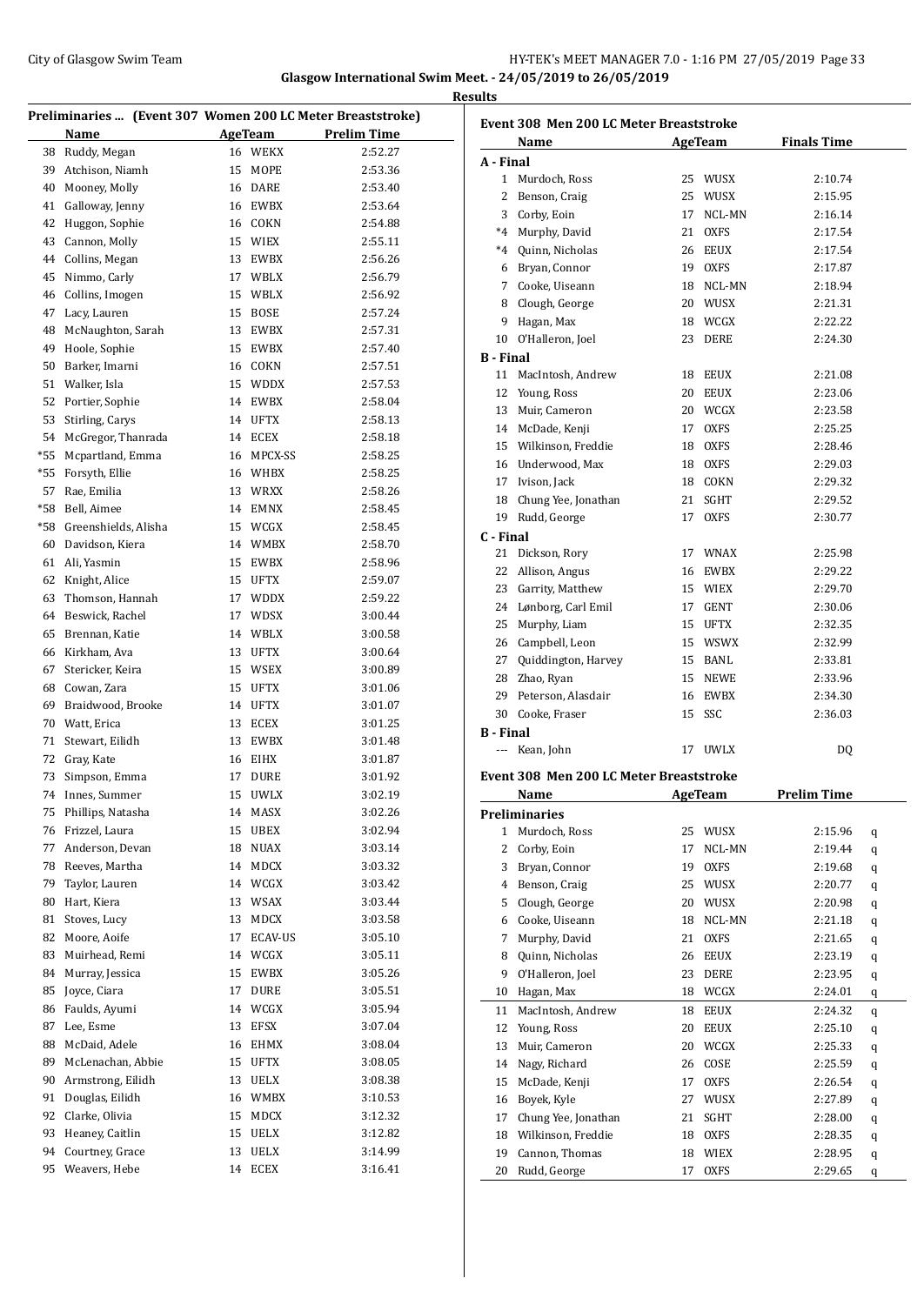#### City of Glasgow Swim Team **HY-TEK's MEET MANAGER 7.0 - 1:16 PM 27/05/2019** Page 34 **Glasgow International Swim Meet. - 24/05/2019 to 26/05/2019**

#### **Results Preliminaries ... (Event 308 Men 200 LC Meter Breaststroke) Name AgeTeam Prelim Time**  Underwood, Max 18 OXFS 2:29.78 q Ivison, Jack 18 COKN 2:30.54 q Kean, John 17 UWLX 2:30.77 q Martin, Joseph 19 NEWE 2:31.04 q Langley, Lawrence 18 AS 2:31.61 q Dickson, Rory 17 WNAX 2:32.30 q Allison, Fraser 19 EWBX 2:32.56 q Manners, Jay 20 SUNE 2:32.58 q Murphy, Liam 15 UFTX 2:32.98 q Allison, Angus 16 EWBX 2:33.00 q Quiddington, Harvey 15 BANL 2:33.21 Gilchrist, Ben 18 DURE 2:33.24 Campbell, Leon 15 WSWX 2:33.28 Baillie, Lewis 19 NUAX 2:33.82 Lønborg, Carl Emil 17 GENT 2:33.88 Peterson, Alasdair 16 EWBX 2:34.14 Zhao, Ryan 15 NEWE 2:34.37 Garrity, Matthew 15 WIEX 2:35.14 Logue, Zak 21 SUNE 2:35.33 Howell, Sam 16 NEWE 2:35.47 Cooke, Fraser 15 SSC 2:35.95 Llewellyn, Arthur 15 BOSE 2:36.11 Shimmin, Patrick 17 NEWE 2:36.14 Wallace, Finlay 16 MASX 2:36.44 Calder, Douglas 14 UFTX 2:36.74 Gordon, Matthew 16 WSEX 2:37.09 Lill, Oliver 17 BOSE 2:37.23 Horn, Ethan 17 WRNX 2:37.78 Thomson, Lewis 16 EMNX 2:37.82 Mitchell, Joshua 17 EWBX 2:38.53 Napolitano, Giano 19 WUSX 2:38.66 Dickson, Bruce 16 WSWX 2:38.81 Mc Sharry, Mouric 17 MARL 2:39.62 Smith, Jack 15 COKN 2:39.81 Woodhall, Matthew 15 COSE 2:39.84 Carr, Olly 17 WSWX 2:40.14 Papple, Jacob 16 BOSE 2:40.23 Barnes, Craig 21 UWLX 2:41.25 McMillan, Matthew 13 ECEX 2:41.47 Blair, David 16 WCGX 2:41.61 English, Jason 16 EWBX 2:41.69

 Bremner, Finn 15 EWBX 2:42.30 Farquharson, Adam 18 WCGX 2:43.08 Kringelis, Marijus 16 WBLX 2:43.41 Roberts, Gavin 20 WCGX 2:43.53 Blair, Matthew 17 WCGX 2:43.68 Innes, Mark 17 EWBX 2:43.73 Sinclair, Elliot 15 WDSX 2:43.76 Ballard, Adam 16 ECEX 2:44.33 Kean, James 14 UWLX 2:44.59 English, Thomas 15 CLS 2:45.23 Smith, Olek 15 UFTX 2:45.97 Dickson, Archie 15 WCGX 2:46.19 Ray, Owen 14 EWBX 2:46.28 Young, Angus 15 EHMX 2:46.64 Rowan, David 19 WKKX 2:46.80 Anderson, Dominic 15 MOPE 2:47.15 Kelly, Charles 15 SSC 2:47.19 Jardine, Jack 15 WDDX 2:47.70

| 80               | Sinclair, Austin                       |    | 14 WDSX     | 2:47.73            |          |
|------------------|----------------------------------------|----|-------------|--------------------|----------|
| 81               | Kernohan, David                        |    | 14 EWBX     | 2:47.82            |          |
| 82               | Burgess, Robert                        |    | 14 UWLX     | 2:48.25            |          |
| 83               | Montgomery, Ben                        |    | 15 ECEX     | 2:48.38            |          |
|                  | 84 Walters, Tielo                      | 17 | MDCX        | 2:49.36            |          |
|                  | 85 Carroll, Owen                       | 14 | MPCX-SS     | 2:57.71            |          |
| $\cdots$         | Harrison, Sam                          | 15 | ECEX        | DQ                 |          |
|                  | Event 309 Women 100 LC Meter Freestyle |    |             |                    |          |
|                  | Name                                   |    | AgeTeam     | <b>Finals Time</b> |          |
| A - Final        |                                        |    |             |                    |          |
| 1                | Hope, Lucy                             | 22 | EEUX        | 55.71              |          |
| 2                | Masson, Rachel                         | 24 | EEUX        | 56.06              |          |
|                  | 3 Greenslade, Kathryn                  | 21 | EEUX        | 56.68              |          |
|                  | 4 Maine, Anna                          |    | 19 EEUX     | 57.27              |          |
|                  | 5 Horne, Emily                         |    | 22 WCGX     | 57.45              |          |
|                  | *6 Lewis Ward, Sophie                  |    | 20 EEUX     | 57.82              |          |
|                  | *6 Clifton, Kate                       |    | 19 COSE     | 57.82              |          |
|                  | 8 Ottesen, Camilla                     |    | 19 AS       | 57.85              |          |
| 9                | Elling, Helena V.                      | 19 | SS          | 58.43              |          |
| 10               | Barrett, Karoline                      | 17 | <b>DEN</b>  | 58.62              |          |
| <b>B</b> - Final |                                        |    |             |                    |          |
| 11               | Ebbesen, Elisabeth Sabroe              | 17 | DEN         | 58.34              |          |
| 12               | Rasmussen, Gro Grinda                  |    | 16 DEN      | 58.71              |          |
| 13               | Haworth, Tara                          | 20 | EEUX        | 58.75              |          |
|                  | 14 Sillah, Safiya                      | 16 | OXFS        | 58.89              |          |
| 15               | Svendsen, Julie Krøyer                 |    | 17 DEN      | 59.25              |          |
|                  | 16 Altoft, Sofia                       |    | 21 WUSX     | 59.55              |          |
|                  | 17 McLean, Evie                        | 15 | OXFS        | 1:00.17            |          |
| 18               | Stoddart, Louisa                       |    | 14 UELX     | 1:01.06            |          |
| C - Final        |                                        |    |             |                    |          |
| 21               | Winter, Izzy                           | 15 | NEWE        | 59.99              |          |
| 22               | Bain, Alicea                           | 16 | NUAX        | 1:00.33            |          |
| 23               | Milne, Milly                           |    | 14 EWBX     | 1:00.54            |          |
| 24               | Mason, Olivia                          | 15 | EWBX        | 1:00.58            |          |
| 25               | Conroy, Grace                          | 14 | COSE        | 1:00.60            |          |
| $*26$            | Law, Jessica                           | 16 | SSC         | 1:00.74            |          |
| $*26$            | McMillan, Jacqueline                   | 15 | ECEX        | 1:00.74            |          |
| 28               | Stericker, Keira                       |    | 15 WSEX     | 1:00.99            |          |
|                  | 29 Jones, Natalie                      |    | 15 EWBX     | 1:01.08            |          |
| 30               | Dolenc Luznar, Neza                    | 15 | <b>EFSX</b> | 1:01.20            |          |
|                  |                                        |    |             |                    |          |
|                  | Event 309 Women 100 LC Meter Freestyle |    |             |                    |          |
|                  | Name                                   |    | AgeTeam     | <b>Prelim Time</b> |          |
|                  | <b>Preliminaries</b>                   |    |             |                    |          |
| $\mathbf{1}$     | Hope, Lucy                             | 22 | EEUX        | 55.88              | q        |
| 2                | Masson, Rachel                         | 24 | EEUX        | 56.50              | q        |
| 3                | Greenslade, Kathryn                    | 21 | EEUX        | 57.87              | q        |
| 4                | Maine, Anna                            | 19 | EEUX        | 57.92              | q        |
| 5                | Mc Sharry, Mona                        | 19 | MARL        | 57.98              | q        |
| 6                | Barrett, Karoline                      | 17 | <b>DEN</b>  | 58.01              | q        |
| 7                | Clifton, Kate                          | 19 | COSE        | 58.04              | q        |
| 8                | Lewis Ward, Sophie                     | 20 | EEUX        | 58.29              | q        |
| 9                | Elling, Helena V.                      | 19 | SS          | 58.47              | q        |
| 10               | Horne, Emily                           | 22 | WCGX        | 58.48              | q        |
| 11               | Ottesen, Camilla                       | 19 | AS          | 58.64              | q        |
|                  | 12 Ehhesen Elisabeth Sahroe 17 DEN     |    |             | 58.87              | $\Omega$ |

| 12 Ebbesen, Elisabeth Sabroe | 17 DEN  | 58.87<br>a d      |
|------------------------------|---------|-------------------|
| 13 Haworth, Tara             | 20 EEUX | 59.25<br>$\alpha$ |
| 14 Sillah, Safiya            | 16 OXFS | 59.33<br>- a      |
| 15 Svendsen, Julie Krøyer    | 17 DEN  | 59.55<br>$\alpha$ |
| 16 Rasmussen, Gro Grinda     | 16 DEN  | 59.66<br>a        |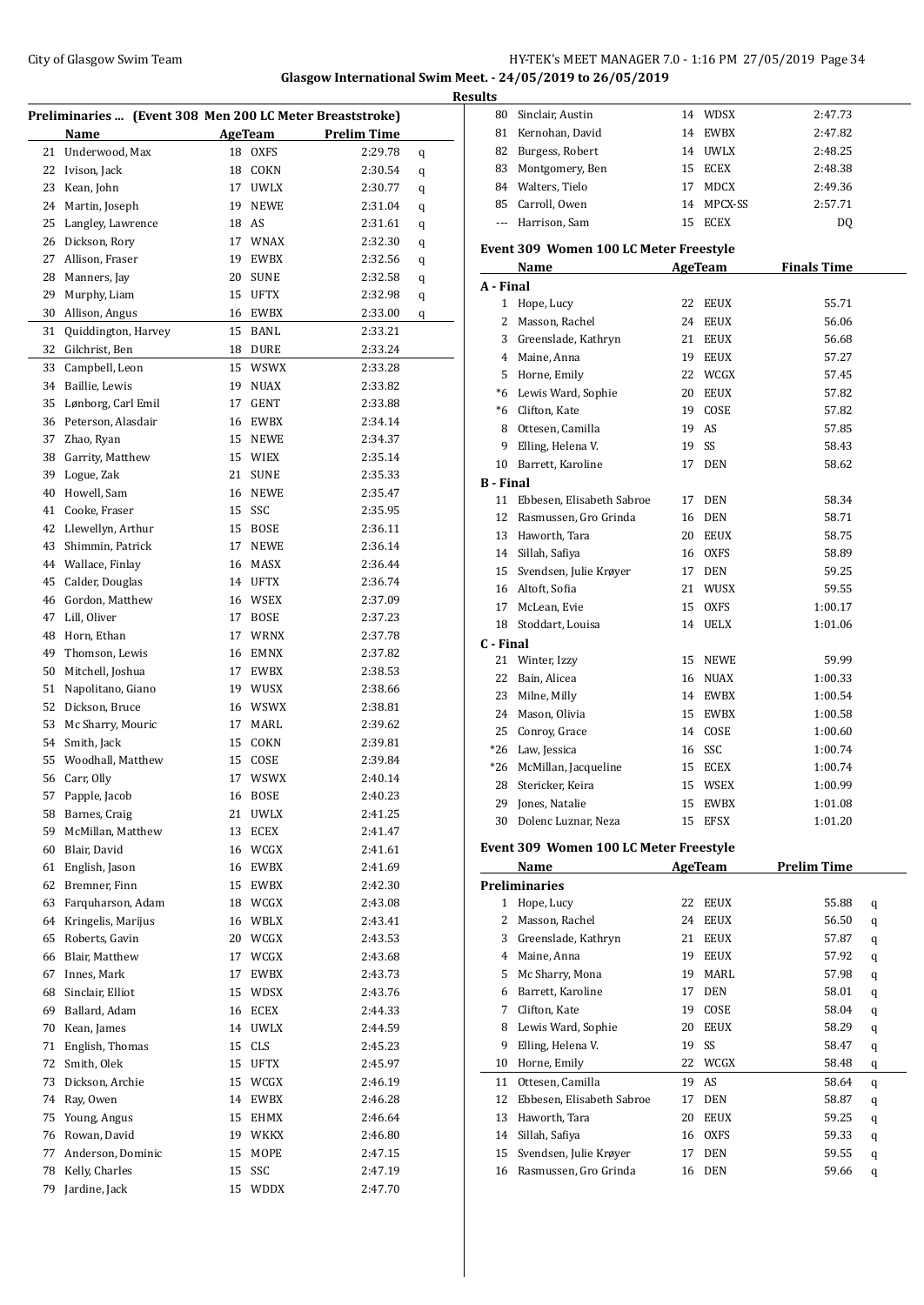#### City of Glasgow Swim Team Team Team Fermic Management of the HY-TEK's MEET MANAGER 7.0 - 1:16 PM 27/05/2019 Page 35 **Glasgow International Swim Meet. - 24/05/2019 to 26/05/2019**

| Preliminaries  (Event 309 Women 100 LC Meter Freestyle) |                      |    |             |                    |   |  |
|---------------------------------------------------------|----------------------|----|-------------|--------------------|---|--|
|                                                         | Name                 |    | AgeTeam     | <b>Prelim Time</b> |   |  |
| $*17$                                                   | Smith, Jess          | 15 | WBEN        | 59.83              | q |  |
| $*17$                                                   | Altoft, Sofia        | 21 | WUSX        | 59.83              | q |  |
| 19                                                      | McLean, Evie         | 15 | <b>OXFS</b> | 1:00.10            | q |  |
| 20                                                      | Onal, Gulsum         | 21 | WCGX        | 1:00.11            | q |  |
| 21                                                      | Stoddart, Louisa     | 14 | <b>UELX</b> | 1:00.21            | q |  |
| 22                                                      | Turnbull, Lauryn     | 19 | <b>WSWX</b> | 1:00.23            | q |  |
| 23                                                      | Brown, Jane          | 19 | NEWE        | 1:00.39            | q |  |
| 24                                                      | Mason, Olivia        | 15 | EWBX        | 1:00.40            | q |  |
| 25                                                      | McMillan, Jacqueline | 15 | ECEX        | 1:00.49            | q |  |
| 26                                                      | Winter, Izzy         | 15 | NEWE        | 1:00.53            | q |  |
| 27                                                      | Smith, Katy          | 19 | EWBX        | 1:00.54            | q |  |
| 28                                                      | Law, Jessica         | 16 | SSC         | 1:00.56            | q |  |
| 29                                                      | Upanne, Lotta        | 21 | WUSX        | 1:00.60            | q |  |
| 30                                                      | Boseley, Lily        | 18 | COSE        | 1:00.62            | q |  |
| 31                                                      | Thickett, Alice      | 17 | COSE        | 1:00.63            |   |  |
| 32                                                      | Milne, Milly         | 14 | EWBX        | 1:00.70            |   |  |
| 33                                                      | Conroy, Grace        | 14 | COSE        | 1:00.76            |   |  |
| 34                                                      | Dolenc Luznar, Neza  | 15 | <b>EFSX</b> | 1:00.80            |   |  |
| 35                                                      | Ross, Lucy           | 17 | WEKX        | 1:00.83            |   |  |
| *36                                                     | Lawrie, Kirstin      | 18 | <b>EEUX</b> | 1:00.88            |   |  |
| *36                                                     | Stericker, Keira     | 15 | <b>WSEX</b> | 1:00.88            |   |  |
| 38                                                      | Jones, Natalie       | 15 | EWBX        | 1:00.90            |   |  |
| 39                                                      | Bain, Alicea         | 16 | NUAX        | 1:01.05            |   |  |
| 40                                                      | Shiels, Ellis        | 17 | WMBX        | 1:01.08            |   |  |
| 41                                                      | McKenzie, Drew       | 14 | UWLX        | 1:01.09            |   |  |
| 42                                                      | McNair, Kirsty       |    | 16 WMBX     | 1:01.12            |   |  |
| *43                                                     | Corrigan, Eve        | 16 | EWBX        | 1:01.15            |   |  |
| *43                                                     | Green, Jennifer      | 16 | WBEN        | 1:01.15            |   |  |
| 45                                                      | Winstanley, Abbie    | 17 | COKN        | 1:01.23            |   |  |
| 46                                                      | Mulholland, Skye     | 15 | WEKX        | 1:01.26            |   |  |
| 47                                                      | Duffy, Caitlin       | 19 | WSEX        | 1:01.28            |   |  |
| 48                                                      | Hutchison, Emmie     | 20 | WCGX        | 1:01.32            |   |  |
| 49                                                      | McQueenie, Elise     | 15 | WCGX        | 1:01.57            |   |  |
| 50                                                      | Cambrook, Caitlin    | 16 | <b>SUNE</b> | 1:01.58            |   |  |
| $*51$                                                   | Wilson, Christa      | 16 | NEWE        | 1:01.59            |   |  |
| *51                                                     | Goodgame, Gretel     | 15 | <b>OXFS</b> | 1:01.59            |   |  |
|                                                         | 53 Cosens, Elise     |    | 14 NTNX     | 1:01.60            |   |  |
| 54                                                      | Carruthers, Kate     | 13 | EHMX        | 1:01.68            |   |  |
| 55                                                      | Wade, Saskia         | 14 | WCGX        | 1:01.71            |   |  |
| 56                                                      | Gillespie, Rachel    | 17 | WMBX        | 1:01.72            |   |  |
| 57                                                      | Hamilton, Ellie      | 14 | UFTX        | 1:01.89            |   |  |
| 58                                                      | Robertson, Amelia    | 15 | NEWE        | 1:01.94            |   |  |
| 59                                                      | Shulman, Rebecca     | 16 | EWBX        | 1:01.97            |   |  |
| 60                                                      | D'Agrosa, Anna       | 15 | UBEX        | 1:01.98            |   |  |
| 61                                                      | Adelaja, Toluwani    | 13 | BANL        | 1:02.05            |   |  |
| 62                                                      | Maskell, Grace       | 16 | DERE        | 1:02.07            |   |  |
| 63                                                      | Lucas, Lucy          | 16 | UELX        | 1:02.37            |   |  |
| 64                                                      | MacInnes, Keanna     | 18 | WUSX        | 1:02.39            |   |  |
| 65                                                      | McAllister, Mia      | 19 | EEUX        | 1:02.41            |   |  |
| 66                                                      | Nester, Charlotte    | 18 | WBEN        | 1:02.65            |   |  |
| $*67$                                                   | McDonald, Allana     | 15 | BOSE        | 1:02.69            |   |  |
| $*67$                                                   | Cole, Jenna          | 14 | WBLX        | 1:02.69            |   |  |
| *69                                                     | Di Mascio, Olivia    | 16 | <b>WSWX</b> | 1:02.86            |   |  |
| *69                                                     | Simson, Natasha      | 14 | EWBX        | 1:02.86            |   |  |
| *69                                                     | Stevenson, Amber     |    | 14 WSEX     | 1:02.86            |   |  |
| 72                                                      | Hutchison, Anne      | 20 | EEUX        | 1:02.89            |   |  |
| 73                                                      | Reilly, Ellie        | 16 | EHMX        | 1:02.92            |   |  |
| 74                                                      | Kane, Francesca      | 17 | EWBX        | 1:02.94            |   |  |

| <b>Results</b>   |                                          |    |            |                    |  |  |
|------------------|------------------------------------------|----|------------|--------------------|--|--|
|                  | 75 Berry, Charlotte                      |    | 15 COSE    | 1:02.98            |  |  |
|                  | 76 Iheagwaram, Serena                    |    | 17 WCGX    | 1:03.03            |  |  |
|                  | 77 Williamson, Anna                      |    | 14 WRXX    | 1:03.09            |  |  |
|                  | 78 Sowden, Coco                          |    | 15 BOSE    | 1:03.27            |  |  |
|                  | 79 Pinfold, Illizane                     |    | 15 OXFS    | 1:03.36            |  |  |
|                  | 80 Porteous, Meagan                      |    | 14 UELX    | 1:03.42            |  |  |
|                  | 81 Mair, Eve                             |    | 15 WSEX    | 1:03.47            |  |  |
|                  | 82 Sutherland, Elle                      |    | 17 USAX    | 1:03.50            |  |  |
|                  | 83 Ferguson, Mia                         |    | 14 WEKX    | 1:03.53            |  |  |
|                  | 84 McGregor, Thanrada                    |    | 14 ECEX    | 1:03.65            |  |  |
|                  | 85 Katory, Olivia                        |    | 15 NEWE    | 1:03.78            |  |  |
|                  | 86 Stewart, Caitriona                    |    | 14 WDDX    | 1:03.81            |  |  |
|                  | 87 Segall, Eilish                        |    | 15 UELX    | 1:03.85            |  |  |
|                  | 88 Gourlay, Erin                         |    | 15 WCGX    | 1:03.98            |  |  |
|                  | 89 Tierney, Niamh                        |    | 16 UFTX    | 1:04.02            |  |  |
|                  | 90 Alguero, Eva                          |    | 15 WMBX    | 1:04.17            |  |  |
|                  | 91 Duncan, Victoria                      |    | 17 UFTX    | 1:04.23            |  |  |
|                  | *92 Wilson, Iona                         |    | 15 UELX    | 1:04.33            |  |  |
|                  | *92 Bailey, Katherine                    |    | 15 MPCX-SS | 1:04.33            |  |  |
|                  | 94 Gillies, Kaitlyn                      |    | 16 UWLX    | 1:04.34            |  |  |
|                  | 95 Brown, Blythe                         |    | 16 MASX    | 1:04.47            |  |  |
|                  | 96 Kellas, Ailsa                         |    | 16 ECEX    | 1:04.48            |  |  |
|                  | 97 Dawson, Rachael                       |    | 16 EDSX    | 1:04.55            |  |  |
|                  | 98 Craig, Mairi                          |    | 15 WSWX    | 1:04.62            |  |  |
|                  | 99 Roper, Elsbeth                        |    | 16 UELX    | 1:04.74            |  |  |
|                  | 100 Colbridge, Ria                       |    | 16 EMNX    | 1:04.78            |  |  |
|                  | 101 Merson, Ashley                       |    | 14 UWLX    | 1:05.13            |  |  |
|                  | 102 Strang, Stephanie                    |    | 20 ECEX    | 1:05.62            |  |  |
|                  | 103 Tulloch, Katie                       |    | 17 USAX    | 1:06.11            |  |  |
|                  | 104 Cowan, Zara                          |    | 15 UFTX    | 1:06.93            |  |  |
|                  | 105 Hoole, Sophie                        |    | 15 EWBX    | 1:07.53            |  |  |
|                  | 106 Harkness, Aimee                      |    | 14 WDSX    | 1:08.76            |  |  |
|                  | 107 Johnston, Beth                       |    | 18 UBEX    | 1:13.03            |  |  |
|                  | Smith, Imogen                            |    | 20 BANL    | DQ                 |  |  |
|                  |                                          |    |            |                    |  |  |
|                  | Event 310 Men 100 LC Meter Freestyle     |    |            |                    |  |  |
|                  | Name                                     |    | AgeTeam    | <b>Finals Time</b> |  |  |
| A - Final        |                                          |    |            |                    |  |  |
|                  | 1 Thorpe, Jack                           |    | 25 EEUX    | 50.03              |  |  |
|                  | 2 Mc Millan, Jack                        |    | 19 BAN     | 50.66              |  |  |
|                  | 3 McLay, Scott                           | 20 | WUSX       | 50.75              |  |  |
|                  | 4 Cumberlidge, David<br>5 Milne, Stephen | 23 | EEUX       | 50.92              |  |  |
|                  | 6 Bain, Calum                            | 25 | MPCX-SS    | 50.97              |  |  |
|                  |                                          | 23 | WUSX       | 51.21              |  |  |
|                  | 7 Szaranek, Mark                         |    | 24 WUSX    | 51.62              |  |  |
|                  | 8 Coulter, Curtis<br>9 Mcguckin, Kieran  | 25 | BAN        | 51.63              |  |  |
|                  |                                          | 29 | EEUX       | 52.17              |  |  |
|                  | 10 Thompson, David                       | 26 | BAN        | 52.20              |  |  |
| <b>B</b> - Final |                                          |    |            |                    |  |  |
|                  | 11 Boyek, Kyle                           |    | 27 WUSX    | 51.57              |  |  |
|                  | 12 Lindeblad, Malthe                     | 18 | DEN        | 51.86              |  |  |
|                  | 13 Brooks-Clarke, Cameron                | 20 | COSE       | 51.94              |  |  |
|                  | 14 Nickelsen, Rasmus                     |    | 16 DEN     | 52.12              |  |  |
|                  | 15 Leslie, Ross                          | 21 | EEUX       | 52.20              |  |  |
|                  | 16 Henderson, Grant                      |    | 21 WCGX    | 52.25              |  |  |

 Crosby, Oliver 20 COSE 52.38 Watt, Joe 19 WCGX 52.41 Martin, Ben 19 WUSX 53.35 Beentjes, Harley 19 EEUX 53.71

Dickson, Rory 17 WNAX 53.12

**C - Final**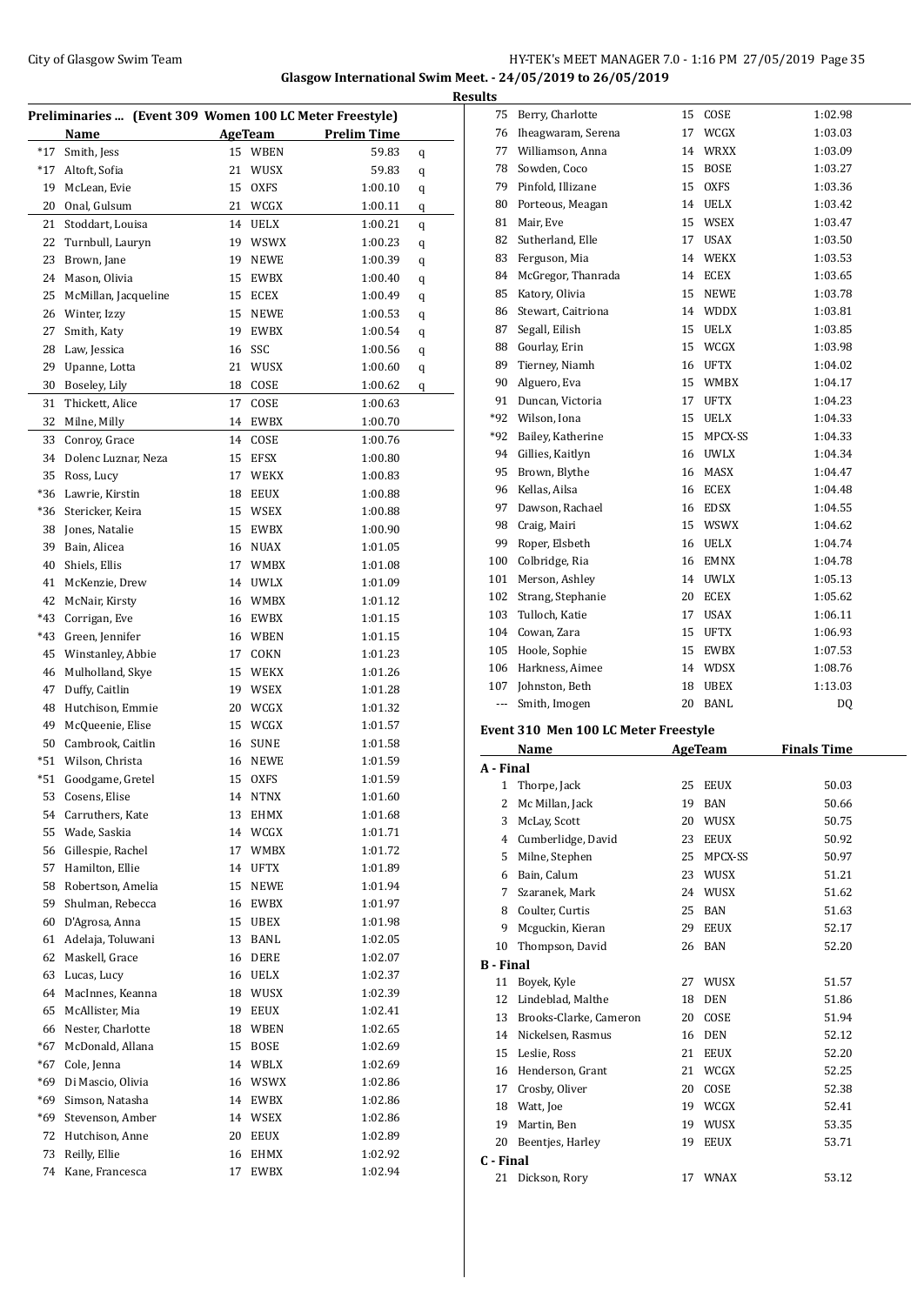### City of Glasgow Swim Team Team Feam Fermi States of Glasgow Swim Team Feam Fermi States of Glasgow Swim Team Fermi States of Glasgow Swim Team Fermi States of Glasgow Swim Team Fermi States of Glasgow Swim Team Fermi State **Glasgow International Swim Meet. - 24/05/2019 to 26/05/2019**

| C - Final  (Event 310 Men 100 LC Meter Freestyle) |                                      |    |             |                    |        |  |
|---------------------------------------------------|--------------------------------------|----|-------------|--------------------|--------|--|
|                                                   | Name                                 |    | AgeTeam     | <b>Finals Time</b> |        |  |
| 22                                                | Giourtzidis, Daniil                  | 17 | GRE-ZZ      | 53.17              |        |  |
| 23                                                | Lapsley, Myles                       | 16 | UWLX        | 53.29              |        |  |
|                                                   | 24 Fairbairn, Greg                   |    | 17 WBLX     | 53.64              |        |  |
| 25                                                | Ratouly, Geo                         |    | 16 OXFS     | 54.27              |        |  |
|                                                   | 26 McKinnon, Ruairi                  |    | 15 WMBX     | 54.91              |        |  |
|                                                   | 27 McLaughlin, Liam                  |    | 17 EWBX     | 55.00              |        |  |
|                                                   | 28 Atkinson, Callum                  |    | 16 NEWE     | 55.07              |        |  |
| 29                                                | Bajrami, Patrik                      |    | 16 DERE     | 55.45              |        |  |
| 30                                                | English, Thomas                      |    | 15 CLS      | 55.76              |        |  |
|                                                   | Event 310 Men 100 LC Meter Freestyle |    |             |                    |        |  |
|                                                   | Name                                 |    | AgeTeam     | <b>Prelim Time</b> |        |  |
|                                                   | <b>Preliminaries</b>                 |    |             |                    |        |  |
|                                                   | 1 Cumberlidge, David                 | 23 | <b>EEUX</b> | 50.48              | q      |  |
|                                                   | 2 Mc Millan, Jack                    | 19 | BAN         | 50.68              | q      |  |
| 3                                                 | Thorpe, Jack                         | 25 | <b>EEUX</b> | 50.71              | q      |  |
|                                                   | 4 Bain, Calum                        |    | 23 WUSX     | 51.16              | q      |  |
| 5                                                 | Milne, Stephen                       | 25 | MPCX-SS     | 51.24              | q      |  |
| 6                                                 | McLay, Scott                         |    | 20 WUSX     | 51.37              | q      |  |
| 7                                                 | Szaranek, Mark                       |    | 24 WUSX     | 51.72              | q      |  |
| 8                                                 | Coulter, Curtis                      |    | 25 BAN      | 51.83              | q      |  |
| 9                                                 | Mcguckin, Kieran                     |    | 29 EEUX     | 51.92              |        |  |
| 10                                                | Thompson, David                      |    | 26 BAN      | 52.25              | q<br>q |  |
| 11                                                | Lindeblad, Malthe                    |    | 18 DEN      | 52.29              |        |  |
|                                                   |                                      |    |             |                    | q      |  |
| 12                                                | Watt, Joe                            |    | 19 WCGX     | 52.46              | q      |  |
| 13                                                | Nickelsen, Rasmus                    |    | 16 DEN      | 52.48              | q      |  |
| 14                                                | Brooks-Clarke, Cameron               |    | 20 COSE     | 52.76              | q      |  |
| 15                                                | Henderson, Grant                     | 21 | <b>WCGX</b> | 52.85              | q      |  |
| 16                                                | Leslie, Ross                         | 21 | EEUX        | 52.87              | q      |  |
| 17                                                | Crosby, Oliver                       | 20 | COSE        | 52.90              | q      |  |
| 18                                                | Boyek, Kyle                          | 27 | <b>WUSX</b> | 53.12              | q      |  |
| 19                                                | Martin, Ben                          |    | 19 WUSX     | 53.17              | q      |  |
| 20                                                | Beentjes, Harley                     |    | 19 EEUX     | 53.20              | q      |  |
|                                                   | 21 Brown, Charlie                    |    | 18 COSE     | 53.31              | q      |  |
|                                                   | 22 Aitchison, Zak                    | 21 | WUSX        | 53.36              | q      |  |
| *23                                               | Watson, Jack                         | 20 | EEUX        | 53.38              | q      |  |
| $*23$                                             | Strøbek, Lucas Bruun                 | 18 | <b>DEN</b>  | 53.38              | q      |  |
| 25                                                | Lapsley, Myles                       | 16 | <b>UWLX</b> | 53.41              | q      |  |
| 26                                                | Ntanos, Nikolaos                     | 19 | GRE-ZZ      | 53.46              | q      |  |
| 27                                                | Hassouna, Audai                      | 21 | EEUX        | 53.52              | q      |  |
| 28                                                | Nicol, Angus                         | 18 | WCGX        | 53.66              | q      |  |
| 29                                                | Fairbairn, Greg                      | 17 | <b>WBLX</b> | 54.02              | q      |  |
| 30                                                | McLaughlin, Liam                     | 17 | EWBX        | 54.12              | q      |  |
| 31                                                | Giourtzidis, Daniil                  | 17 | GRE-ZZ      | 54.13              |        |  |
| 32                                                | McInnes, Martin                      | 21 | WCGX        | 54.15              |        |  |
| 33                                                | Meadows, Fraser                      | 21 | EEUX        | 54.25              |        |  |
| 34                                                | Kennedy, Sonny                       | 18 | EWBX        | 54.28              |        |  |
| 35                                                | Dickson, Rory                        | 17 | <b>WNAX</b> | 54.29              |        |  |
| 36                                                | English, Thomas                      | 15 | <b>CLS</b>  | 54.32              |        |  |
| 37                                                | Ratouly, Geo                         | 16 | <b>OXFS</b> | 54.36              |        |  |
| 38                                                | Hall, Declan                         |    | 20 WBEN     | 54.50              |        |  |
| 39                                                | Muir, Chris                          | 21 | WGUX        | 54.56              |        |  |
| 40                                                | Atkinson, Callum                     | 16 | NEWE        | 54.67              |        |  |
| 41                                                | Edgar, Keir                          | 18 | UFTX        | 54.70              |        |  |
| 42                                                | Cattermole, Maxwell                  | 18 | MASX        | 54.80              |        |  |
| 43                                                | McKinnon, Ruairi                     | 15 | WMBX        | 54.89              |        |  |
| 44                                                | Brenner, Luccas Dam                  | 18 | DEN         | 55.09              |        |  |
|                                                   |                                      |    |             |                    |        |  |
| 45                                                | Bajrami, Patrik                      | 16 | DERE        | 55.13              |        |  |

| <b>Results</b> |                                  |          |              |                |
|----------------|----------------------------------|----------|--------------|----------------|
|                | 46 Hewitt, Cole                  | 17       | COSE         | 55.15          |
| 47             | Macdonald, Jamie                 | 18       | EWBX         | 55.19          |
|                | *48 Winterburn, Benjamin         |          | 18 CDON      | 55.23          |
|                | *48 Waddingham, Charlie          |          | 21 WUSX      | 55.23          |
|                | 50 Baird, Graham                 |          | 16 WSAX      | 55.26          |
|                | 51 Silvester, Matthew            |          | 19 WBEN      | 55.31          |
|                | 52 Eason, Logan                  |          | 18 WSWX      | 55.32          |
| 53             | Kean, John                       |          | 17 UWLX      | 55.36          |
|                | 54 Ferguson, Ben                 |          | 20 USAX      | 55.42          |
|                | 55 Hammond, Lewis                |          | 16 WSEX      | 55.54          |
|                | 56 Ferguson, Daniel              |          | 18 UWLX      | 55.57          |
|                | 57 Betout, Youssef               |          | 19 WCGX      | 55.80          |
|                | 58 Bolcato, Maximillian          |          | 17 OXFS      | 55.87          |
|                | 59 Buchanan, Keir                |          | 17 WEKX      | 55.96          |
|                | 60 Ferguson, Ryan                |          | 18 UFTX      | 56.01          |
|                | 61 Logue, Zak                    |          | 21 SUNE      | 56.02          |
|                | *62 Smillie, Oscar               |          | 17 WSEX      | 56.07          |
|                | *62 Massey, Conor                |          | 17 WCGX      | 56.07          |
|                | 64 Cleworth, Ellis               |          | 15 LPLN-NI   | 56.09          |
|                | 65 Birrell, Lewis                |          | 18 EWBX      | 56.10          |
|                | 66 Ford, Mark                    |          | 16 WCGX      | 56.14          |
| 67             | McKean, Lewis                    |          | 17 WBLX      | 56.23          |
|                | 68 Wilson, Fraser                |          | 17 EWBX      | 56.25          |
|                | *69 Kelly, Douglas               |          | 16 WCGX      | 56.31          |
|                | *69 Strickland, Adam             |          | 15 DERE      | 56.31          |
|                | 71 Allison, Cameron              |          | 16 WDSX      | 56.40          |
|                | 72 Bilsland, Cameron             |          | 16 WHBX      | 56.42          |
|                | *73 Onal, Yasin                  |          | 17 UWLX      | 56.51          |
|                | *73 Green, Jack                  |          | 19 EEUX      | 56.51          |
|                | 75 Muncey, Jack                  |          | 16 MPCX-SS   | 56.52          |
|                | 76 Krawiec, Stefan               |          | 13 UELX      | 56.57          |
| 77             | Minto, Archie                    |          | 16 SKIE      | 56.63          |
|                | 78 Greenock, Craig               |          | 18 WCGX      | 56.64          |
|                | 79 Ward, Tom                     |          | 17 BOSE      | 56.65          |
|                | 80 Kelly, Fraser                 |          | 16 WNAX      | 56.70          |
| 81             | Zhao, Ryan                       |          | 15 NEWE      | 56.71          |
| 82             | Horn, Ethan                      | 17       | <b>WRNX</b>  | 56.72          |
| 83             | Salih, Sam                       | 17       | COSE         | 56.73          |
| 84<br>85       | Millar, Elliot<br>Wiffen, Nathan |          | 16 UFTX      | 56.74<br>56.75 |
| 86             | Clark, Evan                      | 18<br>17 | LISB<br>WNAX | 56.79          |
| 87             | Upton, Max                       | 16       | BILE         | 56.80          |
| 88             | Stowe, Arran                     | 21       | EFSX         | 56.81          |
| 89             | Svrcek, Tim                      | 18       | SPSW         | 56.91          |
| 90             | Robertson, Ryan                  |          | 17 WCGX      | 57.02          |
| 91             | Naylor, Samuel                   | 19       | NEWE         | 57.10          |
| 92             | Beveridge, Alex                  | 18       | <b>NUAX</b>  | 57.12          |
| 93             | Brumwell, Tom                    | 17       | <b>CLS</b>   | 57.18          |
| 94             | Beckford, Aaron                  | 17       | DERE         | 57.20          |
|                | 95 Eccleston, Liam               | 17       | WDSX         | 57.22          |
|                | 96 Ferguson, Jamie               | 16       | EMNX         | 57.23          |
| 97             | Jones, Ethan                     |          | 17 WINN      | 57.37          |
| 98             | Jackson, Luke                    | 17       | COKN         | 57.45          |
| 99             | Reilly, James                    |          | 19 WEKX      | 57.60          |
| $^*100$        | Claxton, Jamie                   | 17       | EHMX         | 57.61          |
| $*100$         | Hale, Felix                      | 16       | EIHX         | 57.61          |
| 102            | Condy, Lewis                     |          | 20 WUSX      | 57.68          |
| $*103$         | Hagan, Max                       |          | 18 WCGX      | 57.72          |
| $*103$         | Eason, Jamie                     | 22       | <b>NUAX</b>  | 57.72          |
| 105            | Pritchard, Murray                | 15       | MPCX-SS      | 57.75          |
| 106            | Saunders, Daniel                 | 16       | EWBX         | 57.77          |
| 107            | Coates, Thomas                   |          | 16 UWLX      | 57.79          |